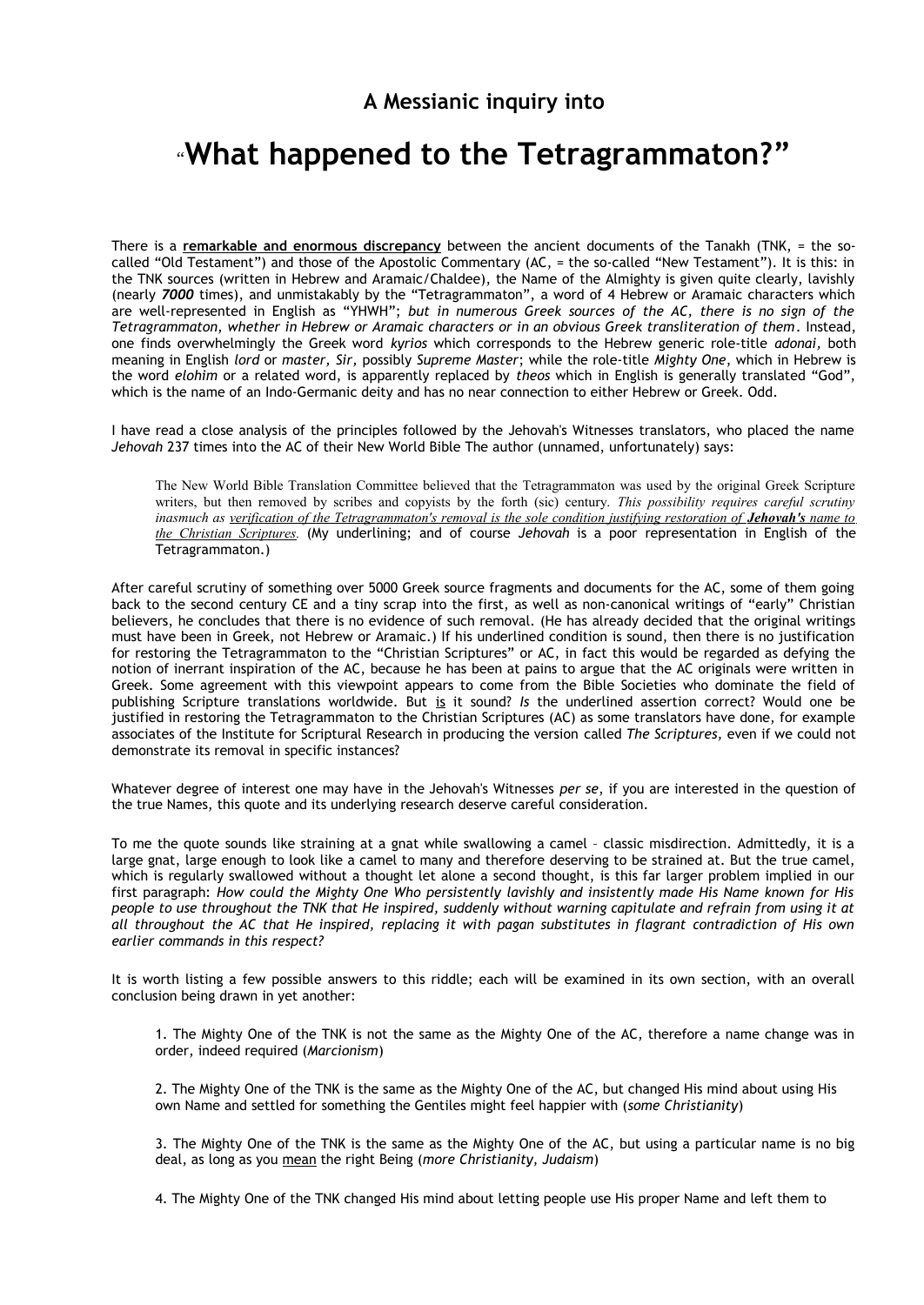their own devices (*Judaism*)

5. The Mighty One of the TNK is the same as that of the AC, and caused the inspired writers of the latter to use His true Name, but this was replaced with malicious intent by various people *(Conspiracy)*

6. The Mighty One of the TNK is the same as that of the AC, and caused the inspired writers of the latter to use His true Name, but translators and copyists rapidly replaced it with "dynamic equivalents" *(Entropy)*

7. The AC is just commentary, wonderful not inspired, its terminology not above suspicion *(Canonicity)*

So let us consider our options:

## **Option 1:The Mighty One of the TNK is not the same as the Mighty One of the AC (***Marcionism***), therefore a name change was in order, indeed required**

This is a very blatant statement of the core thought of Marcionism, so in-your-face that many Christians may think "I'll have nothing to do with *this!*", never realising how extensively Marcionism in camouflage has penetrated and shaped much of Christian thinking. Even options 2 and 3 cannot stand logically unless they are covering-up for the Marcion theory, they violate the nature and character and word of the One who was, and is, and shall be: YHWH.

Let's consider Marcion and his heresy briefly. He was born 10 years or more before the apostle John finished writing his Epistles (maybe even 70CE). He seems to have been an amazing person, think Richard Branson, Billy Graham and even a bit of the apostle Paul all rolled into one. A *bishop* and son of a *bishop*, he became well-off as a shipowner and launched into a career of teaching, evangelizing, church-planting, theological philosophizing and scriptural criticism which had an enormous impact on the spread of Christianity in the Roman Empire, so much so as possibly to be responsible for the very name *Christian* eventually being applied to some believers. Churches full of his disciples were all over the place – to quote GRS Mead, *Fragments of a Faith Forgotten* ( London and Benares, 1900; 3rd Edition 1931, pp.241+) :

*This much we know, that the views of Marcion spread rapidly over the "whole world," to use the usual Patristic phrase for the Graeco- Roman dominions; and as late as the fifth century we hear of Theodoret converting more than a thousand Marcionites. In Italy, Egypt, Palestine, Arabia, Syria, Asia Minor and Persia, Marcionite churches sprang up, splendidly organized, with their own bishops and the rest of the ecclesiastical discipline, with a cult and service of the same nature as those of what subsequently became the Catholic Church. Orthodoxy had not declared for any party as yet, and the Marcionite view had then as good a chance as any other of becoming the universal one. What then was the secret of Marcion's success? As already pointed out, it was the same as that of the success of modern criticism as applied to the problem of the Old Testament.* 

- even by about 135CE, just after the final destruction of Jerusalem, when it was essential not to be seen to be "Jewish". Marcion may have originated or boosted the following long-lasting features of Christianity, some of them arising partly in reaction to his success and the dangers it was perceived to carry:

- The disparaging name "*Old Testament"* for the TNK
- The "*New Testament*" itself, as a body of inspired writings to be added to the TNK
- The concept of "*New Testament Christianity*" as distinct from Nazarene Judaism
- The doctrine or at least the label of the *Trinity* to contrast with the TNK's Monotheism
- The general absence of the *Tetragrammaton* in Christian writings
- The large group of theologies called "*dispensationalism*", and the even larger class called "*replacementist*"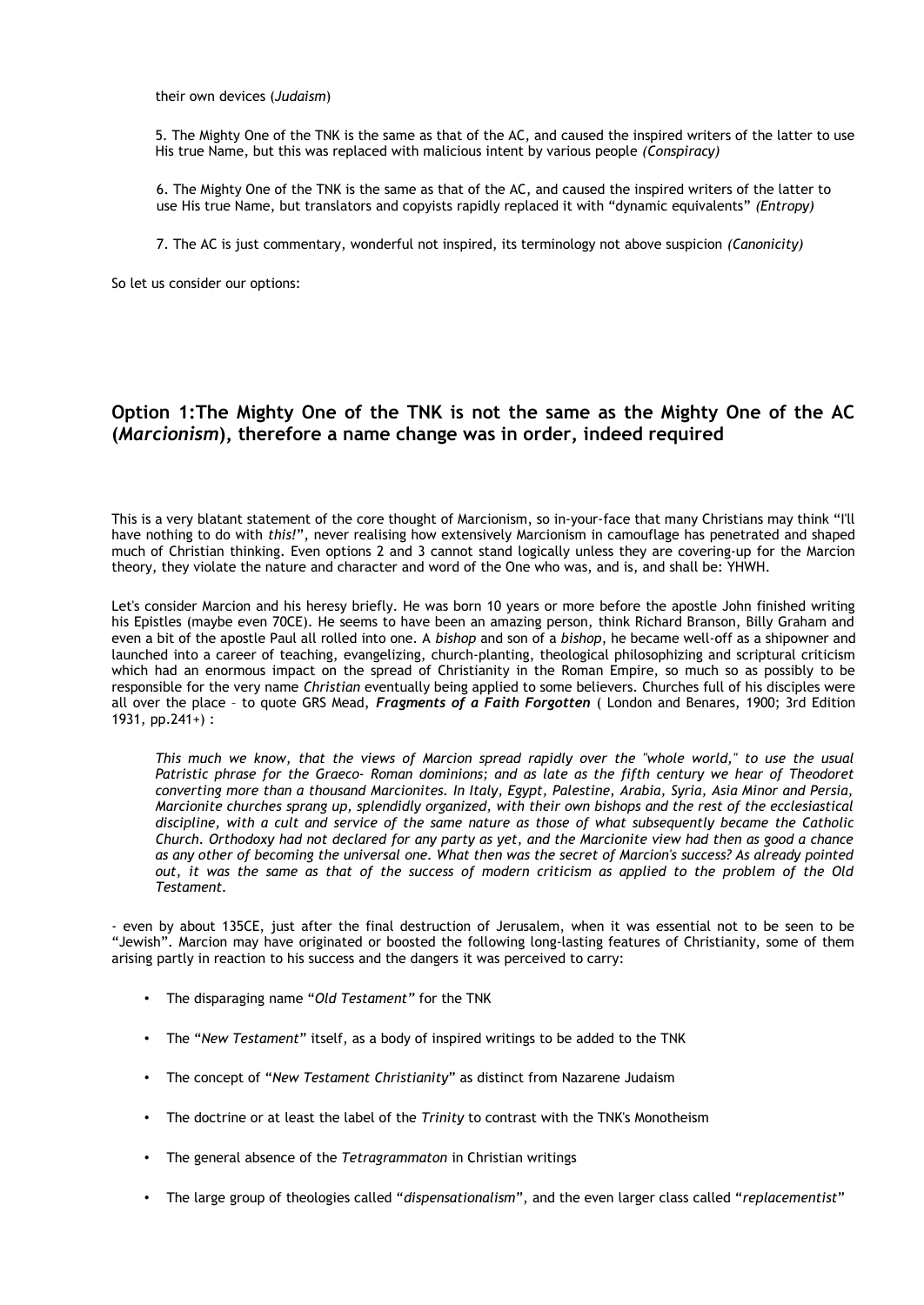- The "faith only" movement (*solafideism),* in contrast to the TNK concept of *emunah*
- *Sola Scriptura*, the warcry of the Reformers
- The formalization of such Catholic ideas as *Church Tradition*, the *Rule of Faith*, and the *Apostolic Succession*. In fact, Harnack paradoxically called Marcion the creator of the Catholic Church - which vigorously repudiated Marcion – because the need to refute him precipitated the structured formation of that body
- The (falsely so-called) *Apostles' Creed*
- *Gnosticism*, the monotheistic counter to Marcion's *Dualism*
- Multiplied forged semi-scriptures (*pseudepigrapha*) aimed at opposing his doctrines

Not too bad for one just heretic! In addition, as I researched Marcion I was struck with the similarity between his followers and people I met during the 1970s and 80s in the charismatic revival in South Africa and overseas. This was no accident, he was so antinomian he had to be charismatic – but see later.

So what was his heresy? Simply this: in trying to ensure that the Father of the Saviour couldn't possibly be accused of being the author of sin - an effort which many people might regard as praiseworthy - he resorted to *Dualism*, saying that the Creator (i.e. the Mighty One of the, watch carefully now, "Old Testament") whom the Gnostics as overt monotheists thought must at some great remove be responsible for sin, was not the same as the loving Kurios of the (again watch carefully) "New Testament" - Marcion couldn't handle what the TNK taught about YHWH, he wanted a different kind of being to worship. Of course, there *was* no "New Testament" yet, so Marcion went out and made one to support his philosophy. This he did by taking 10 of Paul's letters that were in general circulation, and the Gospel of Luke, and editing them severely to remove traces of Hebrew influence. Furthermore, he wrote his own "gospel" and offered it to the congregation at Rome, along with a fat donation. They turned his cash and his gospel down, and excommunicated him, but not before he had set a bad example for dealing with the source documents of the "New Testament": *edit them to suit the theology you want them to undergird*.

(Please be aware that editorial revisionism like this was rampant around that time in many fields, it was a quick way to gain kudos as an author. I am not suggesting that Marcion *invented* the practice, but in applying it to the contents of what he presented as an inspired authoritative overrider of the TNK that had been most carefully and scrupulously copied for many hundreds of years, he showed a lamentable lack of respect for precisely those texts he was vaunting so highly.)

Quoting Mead again – and Mead was a Gnostic writer anxious to claim Marcion as one of his own:

*Marcion's view was in some respects even more moderate than the judgment of some of our modern thinkers; he was willing to admit that the Yahweh of the Old Testament was just. With great acumen he arranged the sayings and doings ascribed to Yahweh by the writers, and compilers, and editors of the heterogeneous books of the Old Testament collection, in parallel columns, so to say, with the sayings and teachings of the Christ in a series of antitheses which brought out in startling fashion the fact, that though the best of the former might be ascribed to the idea of a Just God, they were foreign to the ideal of the Good God preached by the Christ. We know how in these latter days the best minds in the Church have rejected the horrible sayings and doings ascribed to God in some of the Old Testament documents, and we thus see how Marcion formulated a protest which must have already declared itself in the hearts of thousands of the more enlightened of the Christian name.* 

*As for the New Testament, in Marcion's time, the idea of a canon was not yet or was only just being thought of. Marcion, too, had an idea of a canon, but it was the antipodes of the views which afterwards became the basis of the orthodox canon.*

Here at the very origins of the "New Testament" stands its sponsor, maybe even its inventor, the man with the bright idea that believers *need* a "New Testament" to read; and he is determined to erase any signs of Hebrew influence on it, and specifically concerned to put maximum distance between on the one hand the Mighty One of the TNK who had unmistakably revealed Himself to be YHWH, and on the other hand the loving good Father Who gave His beloved Son to be our Saviour from that horrid law that the other Mighty One, the One Who had created sin, had tied everybody up in. Marcion had scripted a cosmic "Bad Cop, Good Cop" scenario and specified two very different leading actors for it. Since Marcion's Bad Cop was already called YHWH and Marcion couldn't do anything about that, he needed another name for the second actor. In seeking this he received welcome if unsolicited and probably unsuspecting reinforcement from a surprising quarter: the Jews with their Septuagint, often denoted LXX, which was the Greek translation of the Hebrew TNK.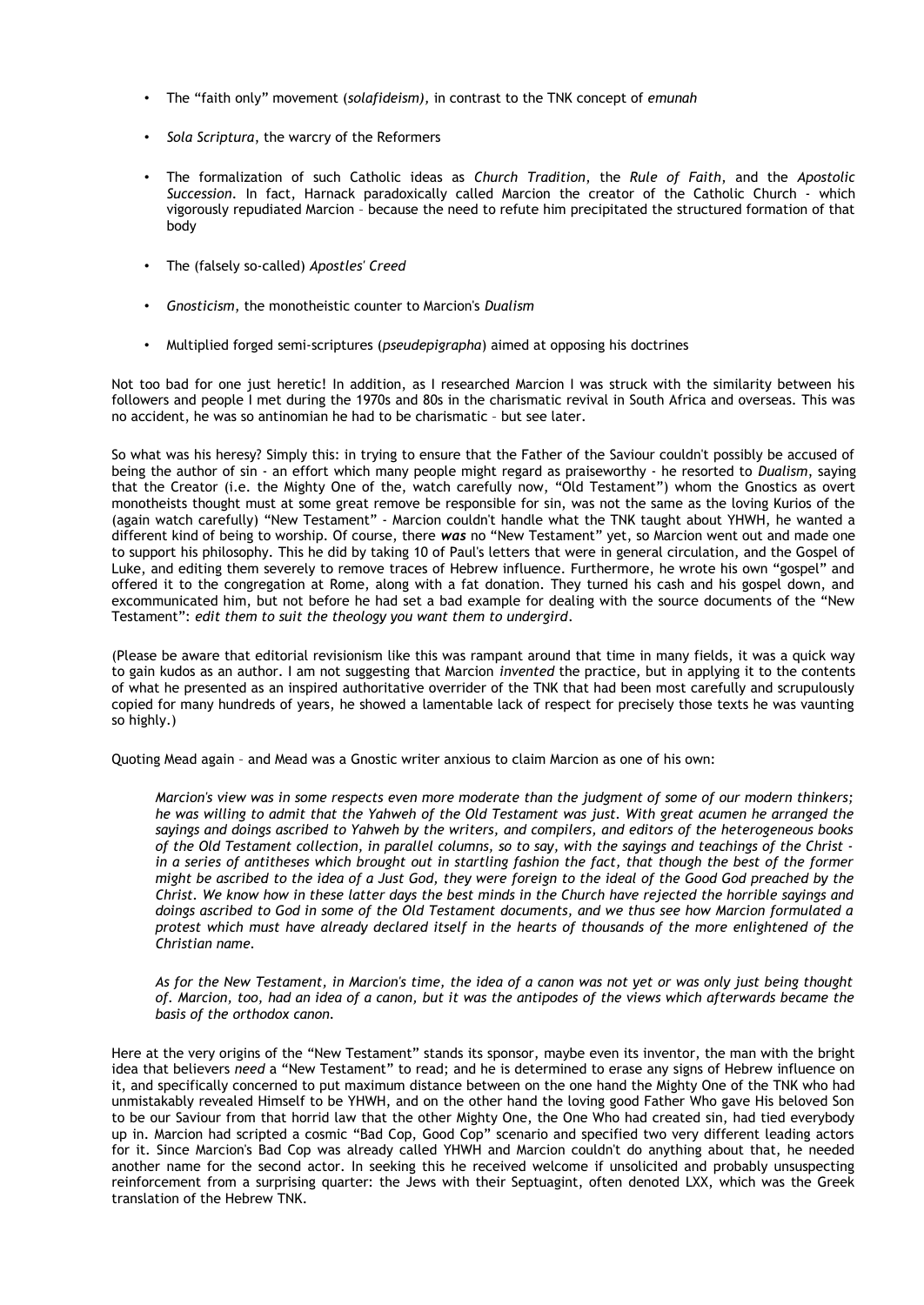Although the task of translating the TNK into Greek had begun in Egypt more than 3 centuries before, it was not yet finalized before Marcion's time, despite a cute story that 70 Hebrew scholars laboured in Alexandria for 70 days back in about 200BCE and produced the LXX clean and clear in one shot. Even so revisions were already being undertaken, including some to *remove allusions to [haMashiach]*, because many interested Greek-literate Gentiles were coming to faith in Messias by reading the LXX; and it is noteworthy how the Name of the Creator was treated in revisions shortly after the Apostolic era. From being written in Hebrew (even ancient Hebrew) letters in the midst of the Greek of the LXX in the early half of the Apostolic Century, a sea-change took place as the main readership of the LXX shifted from Greek-literate Jews to Jewish-interested Gentiles. Presumably the Hellenised Jew reading the LXX would be indoctrinated well enough not to *pronounce* the Name when he *saw* it there, a Hebrew-lettered Tetragrammaton in the midst of Greek writing, but the unenlightened goy might not be so respectful. He might ask how to pronounce these odd characters, and that would be very embarrassing. So more and more copies of the LXX came out with Greek workarounds like *kurios* and *theos* (Heb: *Adonai* and *Elohim*) instead of the Tetragrammaton. This meant that the discomfort level of informed people reading a (copy or translation of a) Pauline epistle or a gospel which *didn't* feature the true names would be minimized, it was only to be expected in terms of the generally accepted LXX practice. Neither Jews nor Marcion wanted his largely-Gentile disciples to know the set-apart name "YHWH". Generics would be just fine, thank you.

(You may be interested to read what the translators of the Authorised - "*King James" -* Version said about these Greek translations of the Tanak in their original Preface to the 1611 edition of the AV/KJV:

*While God would be known only in Jacob, and have his name great in Israel, and in none other place; while the dew lay on Gideon's fleece only, and all the earth besides was dry; then for one and the same people, which spake all of them the language of Canaan, that is, Hebrew, one and the same original in Hebrew was sufficient. But when the fulness of time drew near, that the Sun of righteousness, the Son of God, should come into the world, whom God ordained to be a reconciliation through faith in his blood, not of the Jew only, but also of the Greek, yea, of all them that were scattered abroad; then, lo, it pleased the Lord to stir up the spirit of a Greek prince, (Greek for descent and language) even of Ptolemy Philadelph king of Egypt, to procure the translating of the book of God out of Hebrew into Greek. This is the translation of the Seventy interpreters, commonly so called, which prepared the way for our Saviour among the Gentiles by written preaching, as St. John Baptist did among the Jews by vocal. For the Grecians, being desirous of learning, were not wont to suffer books of worth to lie moulding in kings' libraries, but had many of their servants, ready scribes, to copy them out, and so they were dispersed and made common. Again, the Greek tongue was well known and made familiar to most inhabitants in Asia by reason of the conquests that there the Grecians had made, as also by the colonies which thither they had sent. For the same causes also it was well understood in many places of Europe, yea, and of Africk too. Therefore the word of God, being set forth in Greek, becometh hereby like a candle set upon a candlestick, which giveth light to all that are in the house; or like a proclamation sounded forth in the market-place, which most men presently take knowledge of; and therefore that language was fittest to contain the Scriptures, both for the first preachers of the gospel to appeal unto for witness, and for the learners also of those times to make search and trial by. It is certain, that that translation was not so sound and so perfect, but that it needed in many places correction; and who had been so sufficient for this work as the Apostles or apostolick men? Yet it seemed good to the Holy Ghost and to them to take that which they found, (the same being for the greatest part true and sufficient) rather than by making a new, in that new world and green age of the Church, to expose themselves to many exceptions and cavillations, as though they made a translation to serve their own turn; and therefore bearing witness to themselves, their witness not to be regarded. This may be supposed to be some cause, why the translation of the Seventy was allowed to pass for current. Notwithstanding, though it was commended generally, yet it did not fully content the learned, no not of the Jews. For not long after Christ, Aquila fell in hand with a new translation, and after him Theodotion, and after him Symmachus: yea, there was a fifth, and a sixth edition, the authors whereof were not known. These with the Seventy made up the Hexapla, and were worthily and to great purpose compiled together by Origen. Howbeit the edition of the Seventy went away with the credit, and therefore not only was placed in the midst by Origen, (for the worth and excellency thereof above the rest, as Epiphanius gathereth) but also was used by the Greek Fathers for the ground and foundation of their commentaries. Yea, Epiphanius above-named doth attribute so much unto it, that he holdeth the authors thereof not only for interpreters, but also for prophets in some respect; and Justinian the Emperor, injoining the Jews his subjects to use especially the translation of the Seventy, rendereth this reason thereof, Because they were, as it were, enlightened with prophetical grace. Yet for all that, as the Egyptians are said of the Prophet to be men and not God, and their horses flesh and not spirit: so it is evident (and St. Hierome affirmeth as much) that the Seventy were interpreters, they were not prophets. They did many things well, as learned men; but yet as men they stumbled and fell, one while through oversight, another while through ignorance; yea, sometimes they may be noted to add to the original, and sometimes to take from it; which made the Apostles to leave them many times, when they left the Hebrew, and to deliver the sense thereof according to the truth of the word, as the Spirit gave them utterance. This may suffice touching the Greek translations of the Old Testament.*

The *St. Hierome* mentioned here is the Jerome who made the translation into Latin called the *Vulgate.*

I have quoted the KJV translators (though I take issue with them even in their very first line) both for general interest and because there is an interesting admission here: that the Apostles would not have followed the Seventy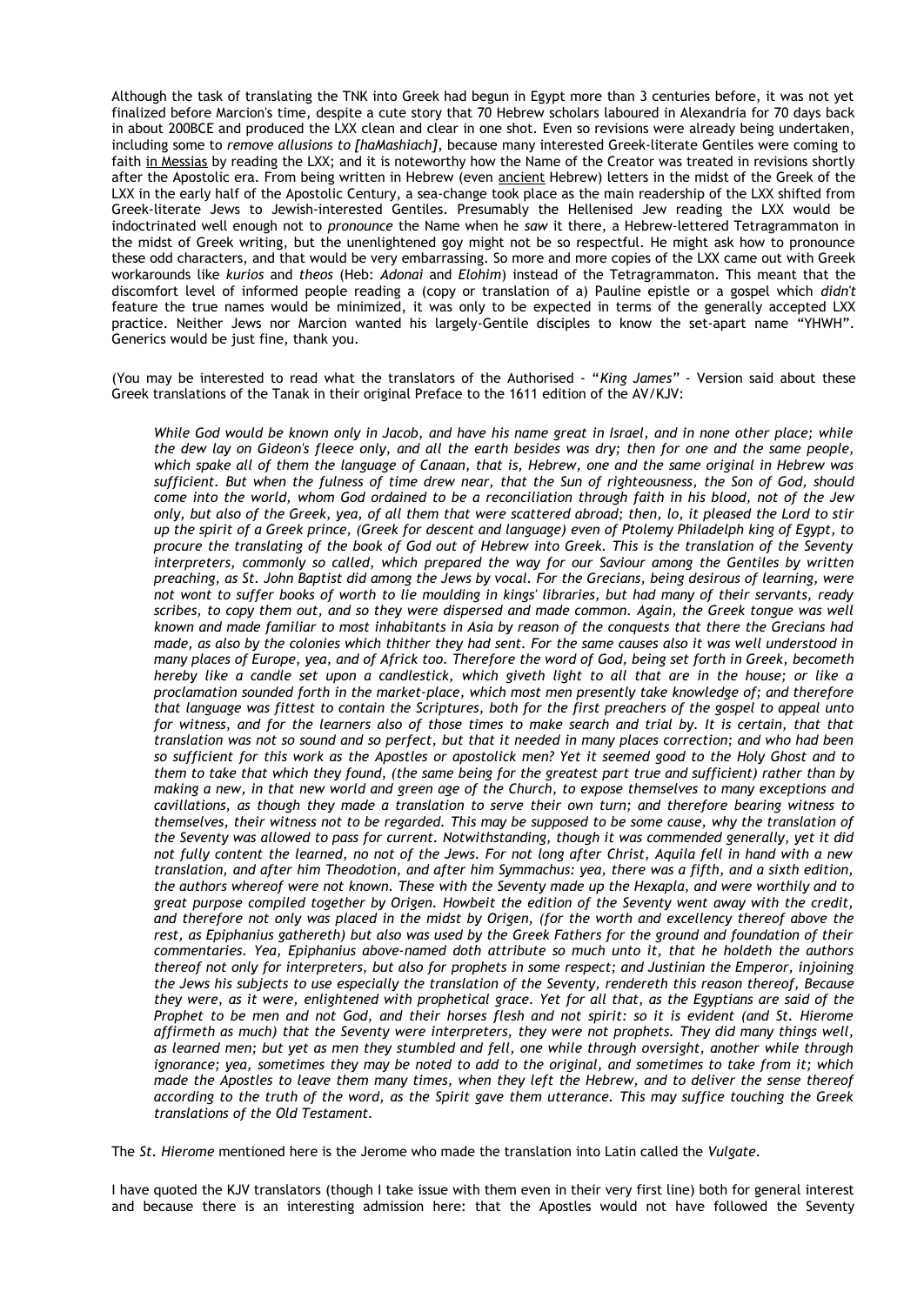interpreters or translators of the Hebrew TNK into Greek *when they left the Hebrew* – i.e. when the Seventy mistranslated the Hebrew - but would have delivered *the sense thereof according to the truth of the word*. Obviously it is more important to have infallibly inspired Apostles than an infallibly-inspired Greek translation of the TNK. One wonders then why the KJV translators did not expect the Apostles while writing the 'Greek New Testament' to have delivered the true and only Name of the Father in four Hebrew letters, considering that even the Seventy could not bring themselves to replace it with Greek "equivalents" in that LXX which allegedly those Apostles would have been quoting from and correcting whenever necessary *when they* (the translators) *left the Hebrew* ... *as the Spirit gave them* (the Apostles) *utterance.* If the KJV translators believed that the Apostles wrote their gospels and epistles in Greek – and it appears that they so believed – and furthermore believed that the Apostles corrected the Seventy by replacing the Tetragrammaton with a Greek no-name term everywhere the Seventy had been careful to retain it from the Hebrew TNK – and this is the only conclusion one can draw in the circumstances – then they must have believed that the entirety of the TNK was wrong in proclaiming the name of the Almighty to be what He said it was: *YHWH*. Wrong nearly 7000 times?!! Wrong – *in exactly the same* way – nearly 7000 times? Now **there's** an interesting conspiracy theory – a crowd of TNK writers scattered across the Middle East, over a period of well over a thousand years, diligently recording the oracles and commandments of their Mighty One, their personal interactions with Him, including the injunction not to bear false witness (and Moshe, according to the tradition that the apostles would have been familiar with, having received the Pentateuch given letter by letter to him from YHWH) – and agreeing, without any recorded documentation note you of this conspiracy, to misrepresent His identity in one single very consistent and set-apart way. (So who set it apart, under this hypothesis?) Furthermore, if the fundamental revelation of your religion is so numerously and consistently in error, how can you whether Jew or Christian possibly regard the TNK as inspired and a reliable base for belief and conduct? Far better to adopt the Marcionic hypothesis to the extreme, scrap the TNK, and – Marcionic optimism notwithstanding – watch the 'New Testament" sink without a trace too, as it utterly depends on the TNK.

We have then a situation where *motive, means* and *opportunity* for keeping the Tetragrammaton and its Owner out of the congregations meet in a single very competent and charismatic man with enormous influence across much of the Roman Empire. His strategy to achieve this censorship? *Invent the "New Testament"!* Will his congregations use politically-incorrect copies of Paul's letters with those four Hebrew letters pointing unmistakeably back to the Creator? *Never!* Will he provide a sanitized, de-Hebrewed Apostolic Update for the believers to focus on so that the "Church" needn't continue to rely on even Hellenized versions of the LXX? *Most certainly!*

Am I saying the AC is not the inspired Word of YHWH? My thoughts on that are listed towards the end of this paper, the issue right here is the fact that a large percentage of Gentile Christian believers across a goodly swathe of the Roman Empire would, at least as early as 138CE, after perhaps twenty years or more of hard work by Marcion, have been most surprised and even affronted if the Tetragrammaton had happened to turn up in their "New Testament" whether or not the original authors of the epistles or the gospels had put it there, whether they wrote originally in Greek, Hebrew or Aramaic. No need really to look around for a conspiracy, Marcion was a very effective one-man conspiracy, if you can imagine such a thing, against the Tetragrammaton ever appearing in the AC. First-to-market with the "New Testament" concept, he ensured that its wide intended readership would have been most perturbed if ever "YHWH" was allowed on its pages. Marcion, says a possibly naïve commentator, "was a man who determined all by the canon (sola scriptura). He did not rely on secret visitations or mysterious documents in order to validate his teaching. He relied solely on the plain message of the Gospel and the Epistles of Paul." However, he drew up his canon, and he edited its contents, to suit his teaching: *YHWH bad, Kyrios good!*

Let's make this clear: before Marcion, **no one** significant was saying "We need something more for our Scriptures than the TNK" (for example this thought clearly wasn't in Paul's mind when he was writing to Timothy and telling him that in the Scriptures, which by definition were at that time only the TNK, he had *everything* he needed to make him wise for deliverance). **Marcion** was saying "We *can't* have the TNK for our Scriptures, they reveal the wrong G-d. So we need something new, and I know just what to provide." Initially even the believers in Rome rejected the notion, but somehow it clung and developed momentum. After a while of being faced with the concept, in reaction, **lots of people** were saying "We **do** need something **more** for our Scriptures than the TNK, although we can't really throw the TNK out, let's get together and study the situation and decide what to add to the TNK as, what did he call it, oh yes, the *New Testament*. Then the TNK can be the *Old Testament* and the extra stuff can be the *New Testament*." In short, in order to be free to escape from the Mighty One of the TNK and His requirements for obedience to His Laws, it was necessary to invent the "New Testament".

(In saying this, I am aware that the individual apostolic writings – an Epistle here, a Gospel there – as they became available were greatly valued by and carried great authority in the believing assemblies. But that was not the same thing as immediately defining a complete new corpus of revelation equal or superior to the TNK. Part of the problem was that there were so many epistles and gospels with so many authors viewed with various levels of esteem, that it took many decades for the dust to settle and consensus to develop to the point where it was reasonable to conceive of a new canon, let alone agree on its contents. Marcion saw a gap and tried to give it a shape and to fill it in such a way as to push the TNK right off the field.)

As early as 115CE Polycarp, a personal disciple of the Apostle John and bishop of Smyrna (one of the only two congregations to escape rebuke in the *Letters to the Seven Congregations*, Polycarp and his fellow-congregants must have been doing things right!) replied to Marcion, who met him on one occasion and said, *"Dost thou know me?" "I do*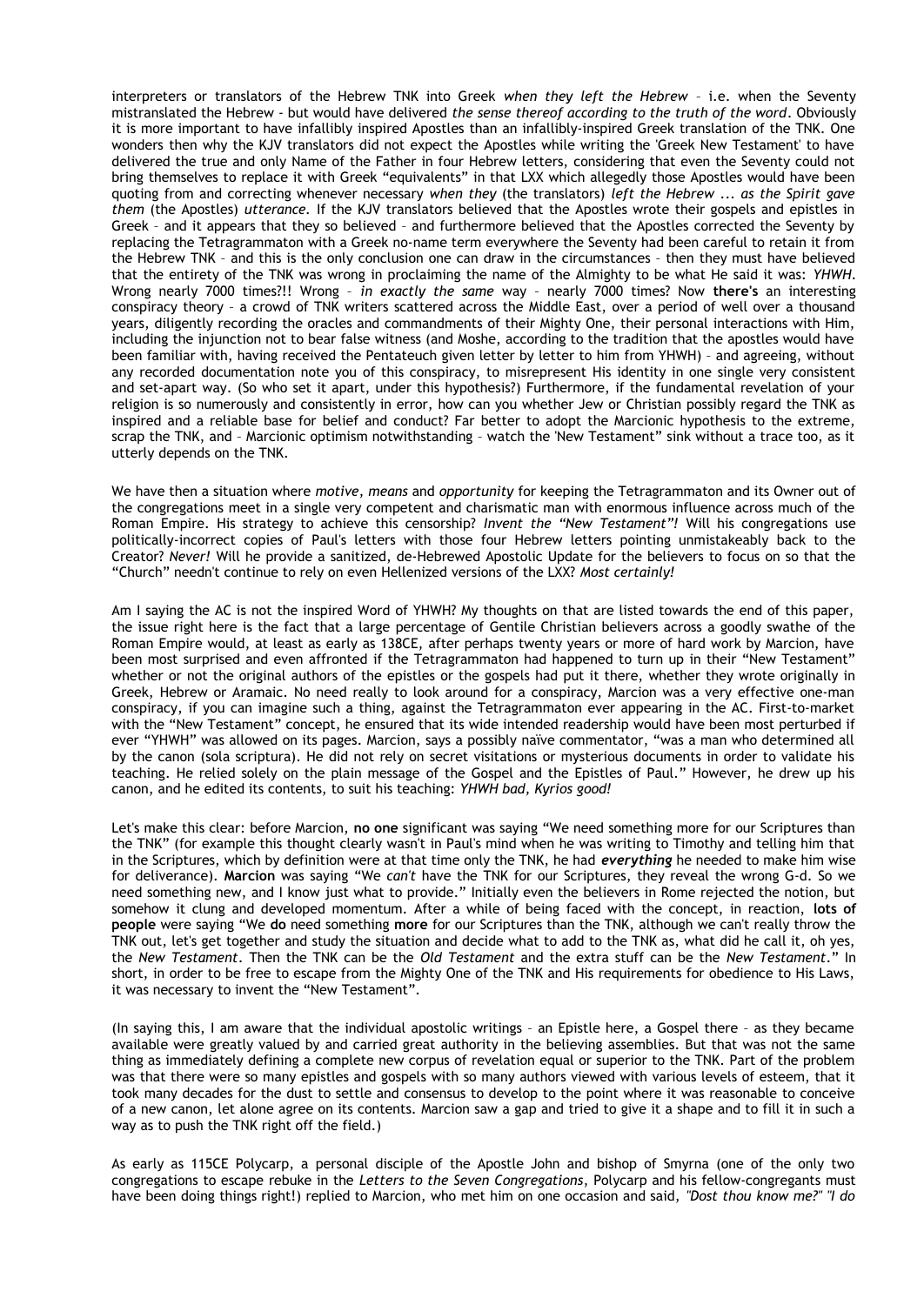*know thee, the firstborn of Satan."* And about 138CE, Justin Martyr wrote about Marcion's long and effective teaching career:

*And there is Marcion, a man of Pontus, who is even this day alive, and teaching his disciples to believe in some other god greater than the Creator. And he, by the aid of devils, has caused men of every nation to speak blasphemies, and to deny that [Elohim] is the maker of this universe, and to assert that some other being, greater than He, has done greater works. All who take these opinions from these men are, as we before said, called Christian.*

Time perhaps for a quote from Wikipedia under "Biblical\_canon" (of course, should you happen to look it up, it has probably changed...):

*[Marcion of Sinope:](http://en.wikipedia.org/wiki/Marcion_of_Sinope) c. [150,](http://en.wikipedia.org/wiki/150) was the first of record to propose a definitive, exclusive, unique canon of Christian scriptures. He rejected the teachings of the [Old Testament,](http://en.wikipedia.org/wiki/Old_Testament) which he claimed were incompatible with the teachings of [Jesus.](http://en.wikipedia.org/wiki/Jesus) The [Gospel of Luke,](http://en.wikipedia.org/wiki/Gospel_of_Luke) which Marcion called simply the "Gospel", he edited to remove any passages that connected Jesus with the Old Testament. This was because he believed that the god of the [Jews,](http://en.wikipedia.org/wiki/Jews) [YHWH,](http://en.wikipedia.org/wiki/YHWH) who gave them the [Law of Moses,](http://en.wikipedia.org/wiki/Law_of_Moses) was an entirely different god than the Supreme God who sent Jesus and inspired the [New Testament.](http://en.wikipedia.org/wiki/New_Testament) By editing he thought he was removing [judaizing](http://en.wikipedia.org/wiki/Judaize) corruptions and recovering the original inspired words of Jesus. He also used ten [Letters of Paul](http://en.wikipedia.org/wiki/Pauline_Epistles) (excluding [Hebrews](http://en.wikipedia.org/wiki/Epistle_to_the_Hebrews) and the [Pastoral Epistles\)](http://en.wikipedia.org/wiki/Pastoral_Epistles) assuming his Epistle to the Laodiceans refe[r]red to [canonical](http://en.wikipedia.org/wiki/Canonical) [Ephesians](http://en.wikipedia.org/wiki/Ephesians) and not [apocryphal](http://en.wikipedia.org/wiki/Apocryphal) [Epistle to the Laodiceans](http://en.wikipedia.org/wiki/Epistle_to_the_Laodiceans) or another text no longer extant. To these, which he called the Gospel and the Apostolicon, he added his Antithesis which contrasted the [New Testament](http://en.wikipedia.org/wiki/New_Testament) with the [Old Testament.](http://en.wikipedia.org/wiki/Old_Testament) Marcion's canon and theology were soundly rejected as [heretical;](http://en.wikipedia.org/wiki/Heresy) however, he forced other Christians to consider which texts were canonical and why. He spread his beliefs widely; they became known as [Marcionism.](http://en.wikipedia.org/wiki/Marcionism) [Henry Wace](http://en.wikipedia.org/wiki/Henry_Wace) in his introduction of 1911 stated: "A modern divine ... could not refuse to discuss the question raised by Marcion, whether there is such opposition between different parts of what he regards as the word of God, that all cannot come from the same author." The [Catholic Encyclopedia](http://en.wikipedia.org/wiki/Catholic_Encyclopedia) of 1913 stated: "they were perhaps the most dangerous foe Christianity has ever known."* 

Makes you think, particularly after reading this note from Tony Robinson on some Big Names in the development of New Testament Christianity:

"*Later Augustine, a Roman Catholic monk, championed Marcion's ideas about grace opposing God's Law and made it a major part of church theology. At the time of the Reformation, men such as John Wyclif with his first manuscript English Bible, and Miles Coverdale the English translator of the first printed English Bible, were heavily influenced by Augustine. In 1514 Coverdale was ordained a priest and later entered the Augustine Monastery at Cambridge. The notion of grace over Law was accelerated when the French Reformer John Calvin endorsed this position in his "Institutes of Christian Religion," which became the guide for the Reformed Churches of Protestantism.*

*In the New Testament what appears to be the substitution of grace for Law is nothing more than a difference in the way God's eternal principles of Law are manifested. In the Old Testament the principle of sacrifice was portrayed through animals, but in the New Testament Christ is ever fulfilling that dimension of the Law as the "Lamb of God." Each time a life is redeemed, the spirit of the Law with the principles of sacrifice and priesthood of the Messiah is even more evident today than before."*

Is Marcionism true? That philosophical question is not relevant to this particular inquiry. What *is* relevant is the historical fact: because of his philosophy, Marcion, a highly talented, charismatic, influential man persuaded a large number of people that they *needed* a Hebraism-free "New Testament". Starting from that base, what hope could there be that the Tetragrammaton would ever be admitted to its pages? With an editor like that, who would ever know a century down the line whether Paul did or didn't use the Tetragrammaton in his original manuscripts, except perhaps for a small group of Nazarene believers clinging to the Hebrew TNK – and, no less than eighteen sources of the time tell us, a *Hebrew* version of Matthew's gospel at least - despised as Jews by the Christians and outcast as Christians by the Jews?

Unnoticed as fundamental to *the notion of grace over Law* is Marcion's Dualism: the "Bad Cop, Good Cop" scenario which required the invention of the New Testament so that there could be the antithesis of Old Testament and New Testament. The challenge to this is not Gnosticism, but Continuism – the assertion that there is and ever has been but one Mighty One, He is YHWH, and He is steadily and consistently and faithfully working out all things according to His purposes and in accordance with His own nature. *I am YHWH, I change not.*

The relentless spectre of Marcion has stalked the corridors of Christian history down the centuries. One would imagine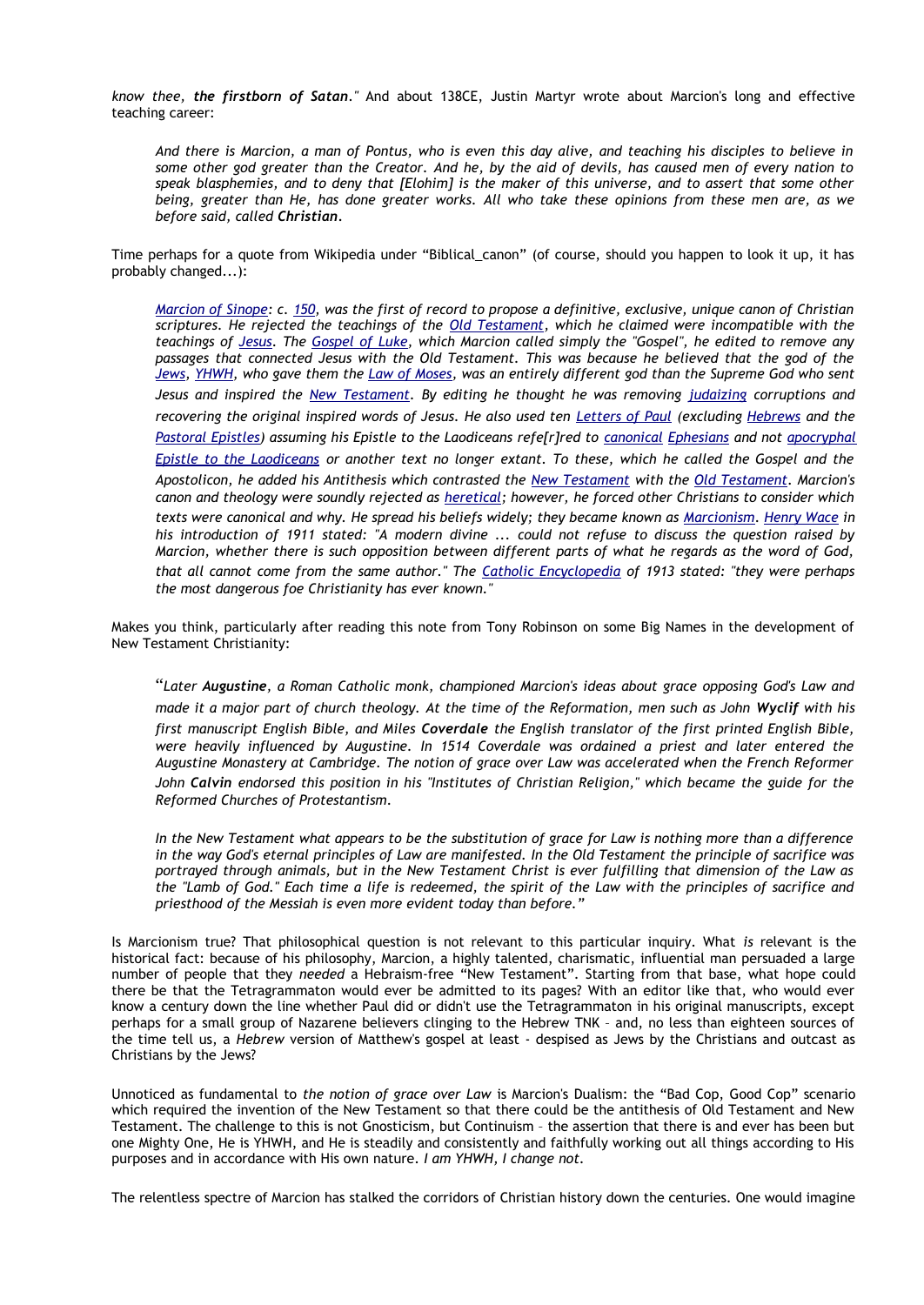it is important to isolate his contribution to current evangelical belief and to eliminate its evil effects. None of them can be more evil than the erasure of the Name of the Mighty One Who planned for our salvation from before the foundation of the earth as an integral part of His purpose in creating all things through His Son, by putting forward as truly inspired scriptures mere politically-correct editorial revisions leached of their essence. None of them can be more crippling to the extension of the true Kingdom of Heaven in the hearts and minds of men than the notion that the Law - the Torah, the Teaching, the Word – is somehow reduced in importance by being associated with something derisively and derivatively termed "the Old Testament".

(Marcion's Dualism was followed 150 years later by that of Manes, founder of Manichaeism, himself responsible for theological offshoots with longlasting influence. But the two thinkers should not be confused. The Manichean heresy, like Gnosticism, was a mixture of elements of Christianity with the principles of the religion of Zoroaster.)

## **Option 2:The Mighty One of the TNK is the same as that of the AC, but He changed His mind about using His own Name and settled for something the Gentiles would understand (***some Christianity***)**

Few Christians understand that "God" is not the Name of the Being they are supposed to be worshipping. Historically the word "God" when it is used legitimately is the name of a pagan, Indo-German deity, but it has been stretched out to have a generic meaning by which you can call *any* "mighty one" a "*god",* much as you could colloquially call any pool cleaner a Kreepy or any vacuum cleaner a Hoover, regardless of its real name. To have this double use for the same word, as a role-title (meaning *mighty one*) and as a proper name, is obviously ambiguous and can cover up all sorts of muddled thinking. The Muslims exploit this semantic confusion by declaring *There is no god but God, and Allah is his name.* At least they appear to acknowledge that a proper name should be used for the Supreme Being, even if *Allah* actually takes us no further since it merely means *the mighty one.* Reduced to its basics, the Muslim declaration is *There is no mighty one but [an Indo-German deity], and The Mighty One is his name,* a rather circular definition. Alternatively you may hear *There is no god but one, and Allah is his name.* I leave it to you to figure out whether this helps one break out of the circle.

But what about Christianity? What would the corresponding definitive declaration be? Something like *There is no god but God, and God is his name*, I guess. Decoded, this then means *There is no mighty one but [an Indo-German deity], and God is his name.* I understand how distressing this thought would be to a Christian, I was there too, for most of my life. You may snort and say "Nonsense, that's not what I'm saying!" but I have to say, "Yes, that *is* what you are saying. It may not be what you *want* to say, but it *is* what you *are* saying." To which I imagine you might respond with *But is there no way of making clearer what I mean?* And I am happy to reassure you, yes indeed there is, there's a totally unambiguous way to do it, and it's available to you in your Bible but probably hidden behind the words your translators chose to use. You may need to go first to the preface or introduction, and hear them tell you what they've done. Then go through the "Old Testament", from Genesis 2v4 to Malachi 4vs5, with a black pen and scratch out wherever it says "the LORD" or "LORD" and write above it "YHWH" (don't worry, it's not desecration or blasphemy, it's more like pulling down the altars built to honour false mighty ones). That'll take more than an idle hour or two, as you do it just ponder that there are nearly 7000 instances in most translations. You'll be making several changes per page for virtually every page of the "Old Testament", it's a task that takes some dedication, at say 5 changes per minute, about 2 minutes per page, you'll need to spend at least 20 hours on the job. Oh, and don't blame me if you get sidetracked and start reading the Scriptures and it takes a few years longer than planned. Good.

You're finished? Congratulations, that was the easy bit. You have now restored the proper Name of the Almighty to His book of self-revelation, not quite perfectly but a lot better than before.

Has it crossed your mind that that phrase you kept crossing out, "the LORD" , was not a proper name but a role-title? Yes, the translators did the reverse switcheroo. They took away His personal proper Name and gave you an impersonal role-title instead which could apply equally well to a lot of people or deities in various cultures down the centuries, try for example *Krishna*.

But worse awaits, now you need to get rid of the corruption of that Indo-German deity's name and replace *that* with the correct information. And that's a lot more difficult. In giving you "God" all over the "Old Testament", the translators used that one word as the translation of not just one particular word, but of a whole group of related words, each with its own flavour and emphasis. These words all orbit around the core concept *Mighty One*, which is a role-title; they describe with different nuances *how* YHWH is the Mighty One of His people. The most frequent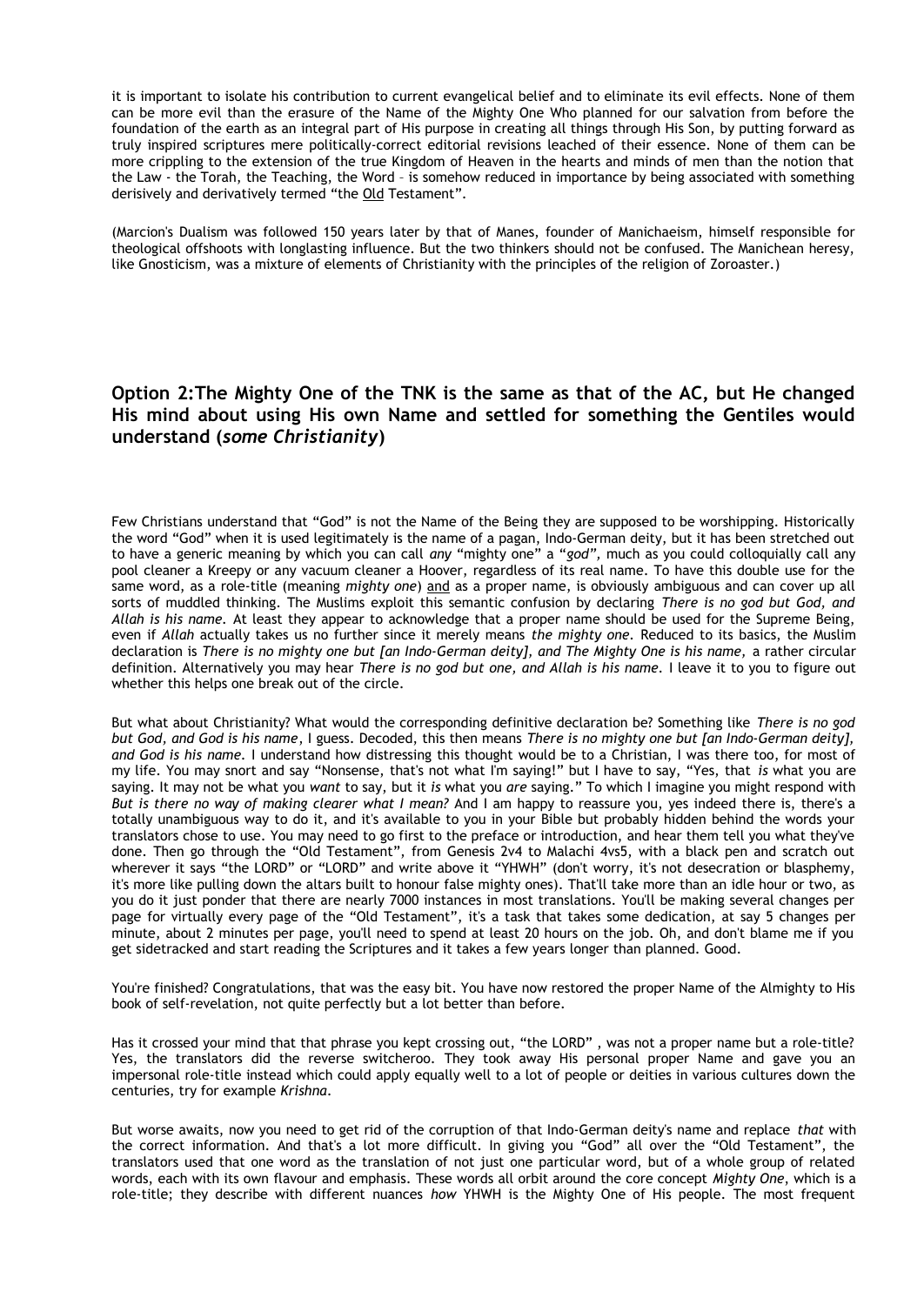probably is *Elohim*, a plural form which serves amongst other implications to remind us that we need no other mighty ones, no idols, no Indo-German deities, no Mafia Godfathers or St Christopher medals or insurance companies, welfare states and so forth.

Next step: please go back to Genesis 1:1 with your black pencil, and everywhere you see "God" scratch it out and put *Elohim* or *Mighty One* instead. Again you'll be working through the night, or several nights, before your task is completed on probably the very last page of your "Old Testament". I apologize that I can't conveniently tell you the different specific places where you should use different variants, but you *can* buy any of a very small handful of English translations that show them to you correctly, for example *The Scriptures* from Institute for Scripture Research.

Now you're in a position to make yourself clear: what you want to say is, *There is no Mighty One but YHWH. YHWH is His Name!* You now have at your tongue-tip the essential distinctive that distinguishes the faith of the Hebrew Scriptures (and hopefully the Apostolic Commentary) from the Muslims, the Hindus, the Buddhists and all the rest. This of course is not welcome news to those who would like us all to merge into a one-world syncretistic religion. Nor was it welcome news to similar people nearly two thousand years ago. A lot of people did not want it published then, and many more would rather not have it publicised now.

Quick review of progress so far: most of the translators of the "Old Testament" throughout history then took away from us the true Name and the knowledge of the Name, and translated it with an impersonal, Tom-Dick-and-Harry role-title? Then they took a whole spectrum of role-titles and translated them all with just one personal name, the name of a pagan deity? Right? Right. Comprehensive, wasn't it? Clever sleight-of-hand too. Makes you wonder why they did it. Well, give some thought to the following.

I've already alluded to the lead given by the Jewish scribes translating the LXX, and the tradition eventually made to stick in Judaism that the Tetragrammaton should not be sounded except in the most limited of circumstances. How welcoming were the Jewish establishment towards the new Messianic stream in Judaism? Let me quote an assessment by a Jewish scholar for you to digest. Here's the background: as you may know, the Anglican Church has for very many years made use of *The Book of Common Prayer* to lay down prewritten prayers for use in its services. But this was no new notion at the time of its founding, in fact the *Jews* had had exactly the same sort of thing for nearly one and a half **millenia** before the Anglican Church was a gleam in the eye of Henry VIII. The Jewish one was and is called the *Siddur* and here is why it came into being and why you don't read about it in the Scriptures:

*...we should be aware of why the rabbis fixed and standardized the prayers and put them in a Siddur (prayer book). Rabbi Jeffery Cohen, author of Blessed Are You: A Comprehensive Guide to Jewish Prayer, tells when and how and why the Jewish prayers were standardized. Rabban Gamaliel II of Yavneh (A.D. 80- 110) was the rabbi primarily responsible for the standardization of Jewish prayers. According to Jeffery Cohen, there were three main reasons Gamaliel wanted to standardize the prayers:*

- *"First, he realized that, with the Temple in ruins, a new spiritual impetus was required, one which the synagogue and daily worship could best provide. Second, his period witnessed an upsurge of Christian* (sic) *missionary activity, coinciding with the composition of the Gospels and their dissemination among Jewish communities ....*
- *"Gamaliel was constantly pestered by minim, members of the new faith who delighted in engaging him in disputation; and he was especially alarmed at the infiltration of new Christians* (sic)*, indistinguishable at that time from their fellow Judean Jews, pressing their prayers and literature onto an unsuspecting Jewry. The simple, uneducated folk could not be expected to distinguish whether a religious text left in a synagogue was Orthodox or sectarian.*
- *Neither, given the flexibility and spontaneity allowed in the framing of prayers, could they know whether one called upon to act as reader was a secret adherent of the new faith and was uttering acceptable or unacceptable religious sentiment. Hence Gamaliel's decision to establish, once and for all, a fixed and authorized order of daily prayer ....*
- *"Gamaliel's third reason may have been his wish to stem the disturbing fashion of charismatic or ecstatic prayer that was becoming fashionable among those early Christians* (sic) *and was appealing even to some of his own colleagues and disciples. In the absence of a fixed and regulated liturgy, they were emboldened to give expression to their own, often wild, outpouring of exaggerated body language and meaningless phraseology, claiming that it was the Spirit that was working on them ....*
- *"In the light of this potentially dangerous trend--especially given the corresponding spread of mystical and ecstatic prayer in Christian* (sic) *circles--Gamaliel may have felt further impelled to introduce the discipline and rational spirit of an officially sanctioned and statutory order of service?"<sup>7</sup>*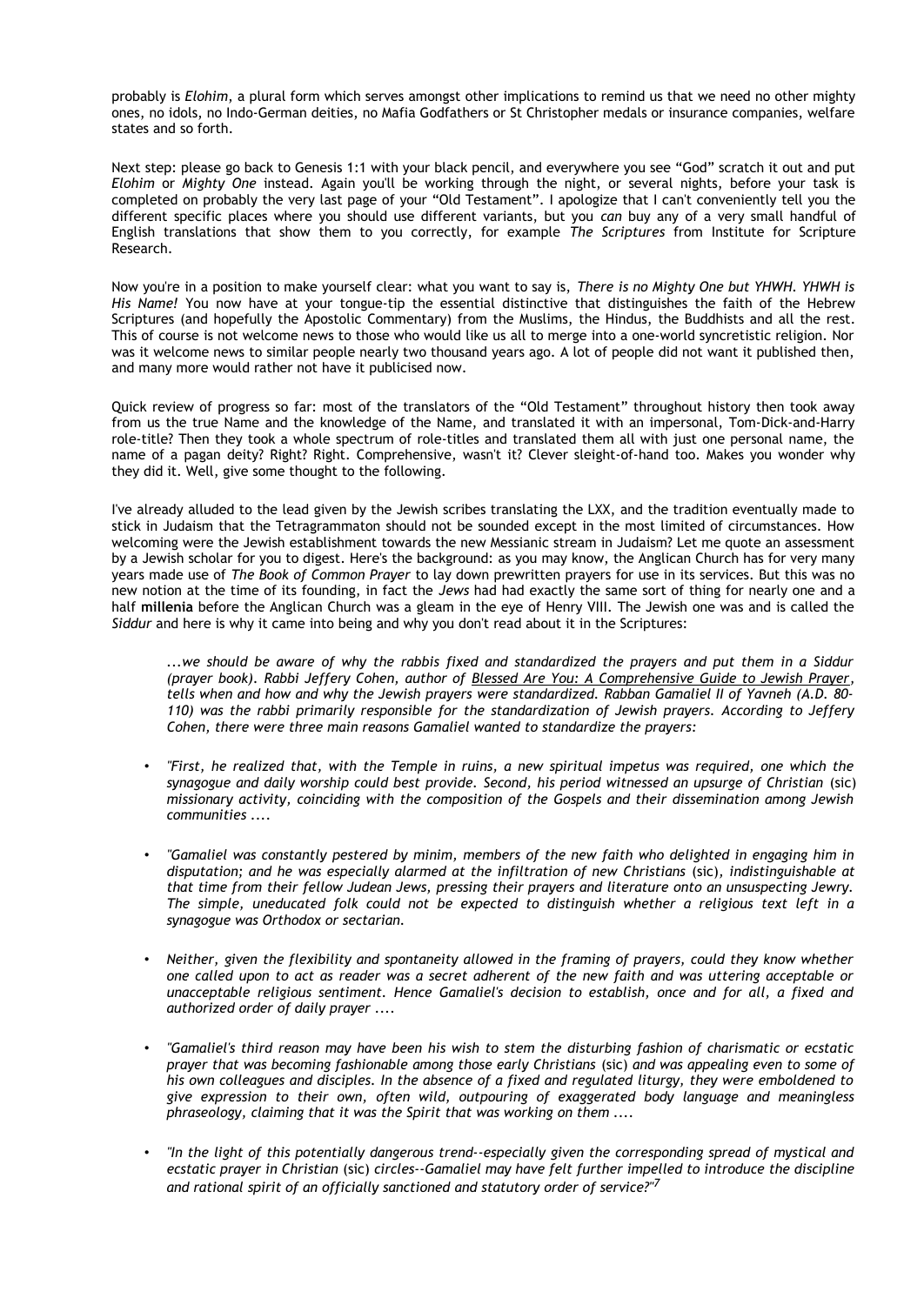*The above information was not written by someone antagonistic toward Jewish tradition; it was written by a non-Messianic Jewish rabbi. Nor is the above information taken from some fringe publication. It is taken from a book published by Jason Aronson, Inc., a Jewish publisher described in the Foreword as a "famed publisher" that "publishes many books by current and former Y.U. [Yeshiva University] professors,''8 This information shows that the three reasons for standardizing Jewish prayers were as follows:*

*1. To provide a cohesive, fixed form of worship to preserve the unity which had formerly been preserved by Temple worship.*

*2. To prevent Messianic Jews from uttering any prayers except those prayers which were pre-approved by the unbelieving rabbis.*

*3. To quench the moving of the Holy Spirit which was being manifested through the Spirit-led prayers of Messianic Jews.*

Would a Jewish establishment that took that kind of swift action regarding prayers, have been likely to tolerate let alone insist on the renegade soon-to-be Christians using the Tetragrammaton, the Jews' own most closely-protected secret, in their writings, translations, teachings and prayers? (Sorry about all those "sic"s I added, applying "Christian" without qualification to those early believers is bound to mislead most readers of the above.)

(And in a swift aside, let me point out that the esteemed Rabban seems not much concerned about dissident apostles turning their backs on the Jews and synagogues and launching out with a new "Christian" gospel to the vast masses of Gentiles which he might have been quite happy to see going off with yet another heresy, as long as the synagogues and the daily worship could remain pure and focus Jewish minds on the Rabbinic faith. No, here **at the end of the Apostolic Century** he was really concerned to prevent the Messianic Nazarene believers, "*indistinguishable at that time from their fellow Judean Jews*", from subverting and persuading *an unsuspecting Jewry.* Also, please note, the Jewish author himself makes the point that the Jews were experiencing a problem with *dissemination among Jewish communities* of the brand new Gospels, please note the plural. Do I need to make the point that the *simple, uneducated folk,* the Jews of Judea, were hardly prime candidates for speaking Greek and using the Septuagint for their synagogue worship? Their language of choice (or of necessity) would have been either Hebrew or Aramaic, closely related to it. Another sliver of evidence pointing to a non-Greek provenance for the original Gospels.)

On the other side of the fence, it's interesting to take a peek into the Catholic Encyclopedia, which exists in order to reflect and explain the party line of the world's largest single Christian organization. (If you do not appreciate the changeableness of Wikipedia, you may prefer the stable consensus of reputable scholars.) See for yourself how sensitive they are to this issue:

### **Etymology of the Word "God"**

(Anglo-Saxon *God*; German *Gott*; akin to Persian *khoda*; Hindu *khooda*).

God can variously be defined as:

- the proper name of the one Supreme and Infinite Personal Being, the Creator and Ruler of the universe, to whom man owes obedience and worship;
- the common or generic name of the several supposed beings to whom, in polytheistic religions, Divine attributes are ascribed and Divine worship rendered;
- the name sometimes applied to an idol as the image or dwelling-place of a god.

The root-meaning of the name (from Gothic root *gheu*; Sanskrit *hub* or *emu*, "to invoke or to sacrifice to") is either "the one invoked" or "the one sacrificed to." From different Indo-Germanic roots (*div*, "to shine" or "give light"; *thes* in *thessasthai* "to implore") come the Indo-Iranian *deva*, Sanskrit *dyaus* (gen. *divas*), Latin *deus*, Greek *theos*, Irish and Gaelic *dia*, all of which are generic names; also Greek *Zeus* (gen. *Dios*, Latin *Jupiter* (*jovpater*), Old Teutonic *Tiu* or *Tiw* (surviving in *Tuesday*), Latin *Janus*, *Diana*, and other proper names of pagan deities. The common name most widely used in Semitic occurs as *'el* in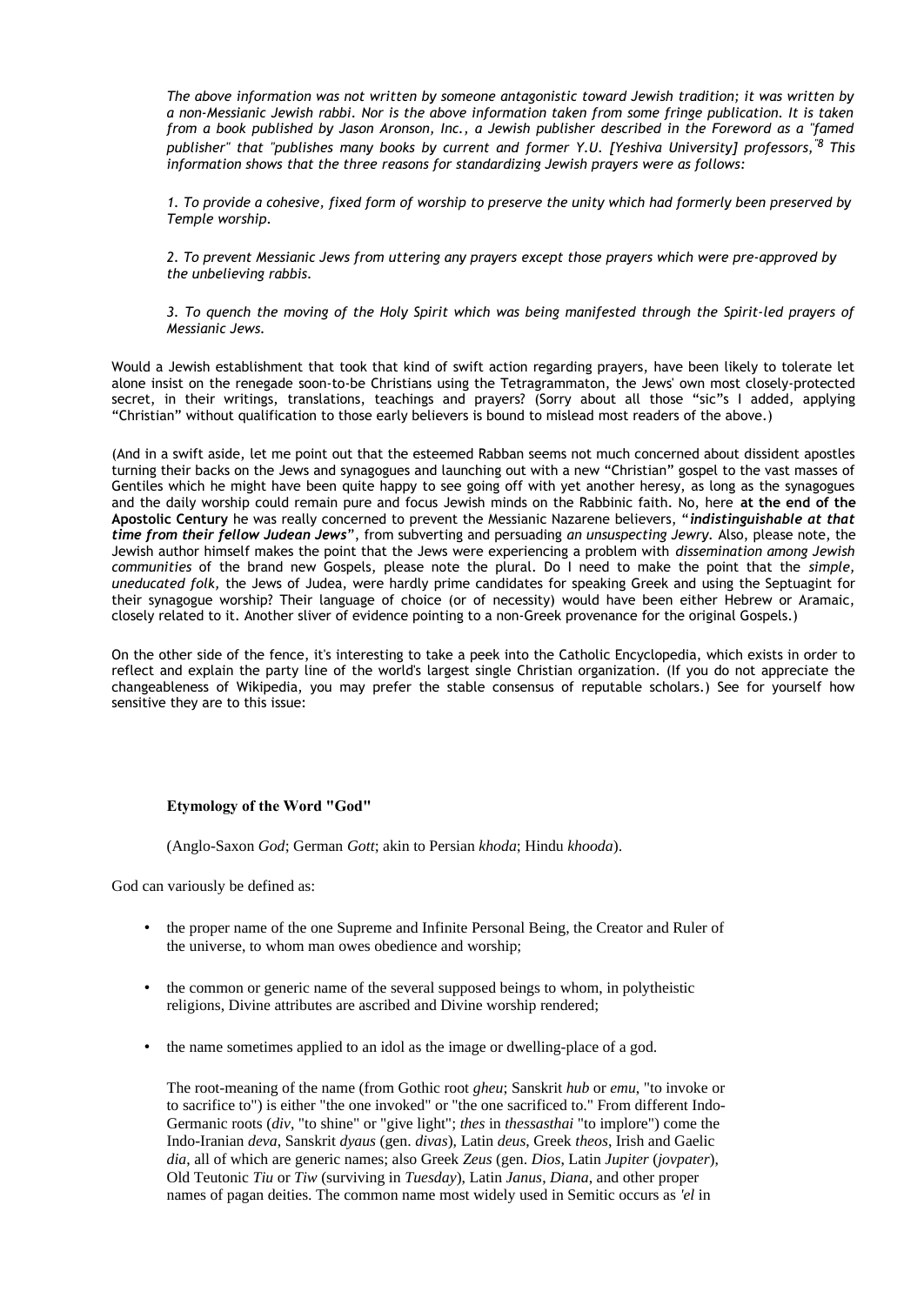Hebrew, *'ilu* in Babylonian, *'ilah* in Arabic, etc.; and though scholars are not agreed on the point, the root-meaning most probably is "the strong or mighty one."

Totally insensitive, wouldn't you say? Could any earnest yet naïve searcher after truth, relying on the authority of the above article and the mighty Church that looms behind it, *ever* come to understand that "God" is *not* "the **proper** name of the one Supreme and Infinite Personal Being, the Creator and Ruler of the universe, to whom man owes obedience and worship", but merely the application of a pagan name as a technically poor translation of a simple role-title: "the strong or mighty one"? Could that searcher imagine, based on this article, that there *is also* a *proper name* in the Semitic, one that is used in the Hebrew Scriptures far *more* widely than the *common* "name" *'el* that the article *does* mention? Is this article revealing or concealing the proper Name of the Almighty? Is there the faintest hint in this scholarly article that in the TNK the Mighty One of Abraham, Isaac, Jacob, Moses, Joshua, David... declares Himself roundly, frequently and almost invariably to be named **YHWH**? That the basic concept of Judaism, recited weekly if not twice-daily in any observant home, is *Hear, o Yisra'el, I YHWH am your Mighty One?* - albeit that they too hide the truth strangely behind an alias, probably *Adonai,* or a circumlocution, *haShem*. And that it is exactly this Being, with this self-stated proper Name, that appears all over the pages of the TNK on which our Apostolic Commentary is inevitably based? The proper Name, I am saying, that is remarkable by its absence from those Greek manuscripts which are generally held to give us a true reflection of the original source documents of the AC?

One wonders what the scholars who contributed such an article to the Encyclopedia did with the uncomfortable awareness that they in their enlightened position could not possibly be without, namely that the *proper* name "most widely used in Semitic", i.e. in the Hebrew TNK, is unarguably YHWH (a point, by the way, on which most scholars **are** agreed), and it is used there much more often than the *common* "name" or role-descriptor *'el*? Why would they want to exclude this highly relevant information from their impressive and persuasive article which includes any number of names of irrelevant beings from pagan religions?

If one must guess at a motive (and I have to guess, I can't *understand* why one would want to hide the precious truth of the Name that is above every other name) it seems likely that there might be a desire to underplay the differences and emphasize the similarities between Christianity and other religions, which would make it easier to get along with and draw in people of other faiths into the Catholic community – even if it means inventing the odd similarity and denying the odd essential distinctive. We all believe in the same God, you know. Yes, possibly you do - but is he the right one? Not if his name is not YHWH.

One might agree with the Catholic encyclopaedist that "*God can ... be defined as: the proper name of the one Supreme and Infinite Personal Being, the Creator and Ruler of the universe, to whom man owes obedience and worship*" - but only at the cost of ignoring the unmistakable fact that that same Being gave us His proper Name, and it is YHWH. Not "God" or anything else. Define "God" as His proper name, and you contradict almost every page of the TNK.

#### *We have no need and no right to define any name as His personal name, He has revealed it to us as "YHWH" and that should be that.*

Of course, it is the basic position of the Roman Catholic Church that the authority of the Church is as great as or greater than that of the Scriptures, and I guess that extends to "defining" whom they worship too. However, they should be aware that at some stage exercising one's freedom of choice has to bump up against reality, and surely the most fundamental possible point of collision is right here. But I think you can see how the absence of the Tetragrammaton from the AC manuscripts would save you an awful lot of embarrassment if you were leading an organization that would prefer Christians to submit to its own set of rules rather than to YHWH and His Torah. And I think you may by now be asking yourself whether there is perhaps a trace of the influence of Marcion at work here.

Perhaps I should introduce another disquieting quotation here:

*"In 1865, under the patronage of Queen Victoria, all of the elite institutions of Britain, including the Anglican Church, the Grand Lodge of England, Oxford and Cambridge Universities, etc., gathered to fund a new institution, the Palestine Exploration Fund, dedicated to the 'rediscovery' of the Holy Land. The PEF's first Secretary Treasurer [was] freemason Walter Besant...* 

*"The PEF was founded for three purposes:* 

*1) 'With the avowed intention of gradually introducing the Jews, pure and simple, who is [sic] eventually to occupy and govern this country...'* 

*2) To survey every inch of the territory on both sides of the Jordan, for British military-strategic purposes...*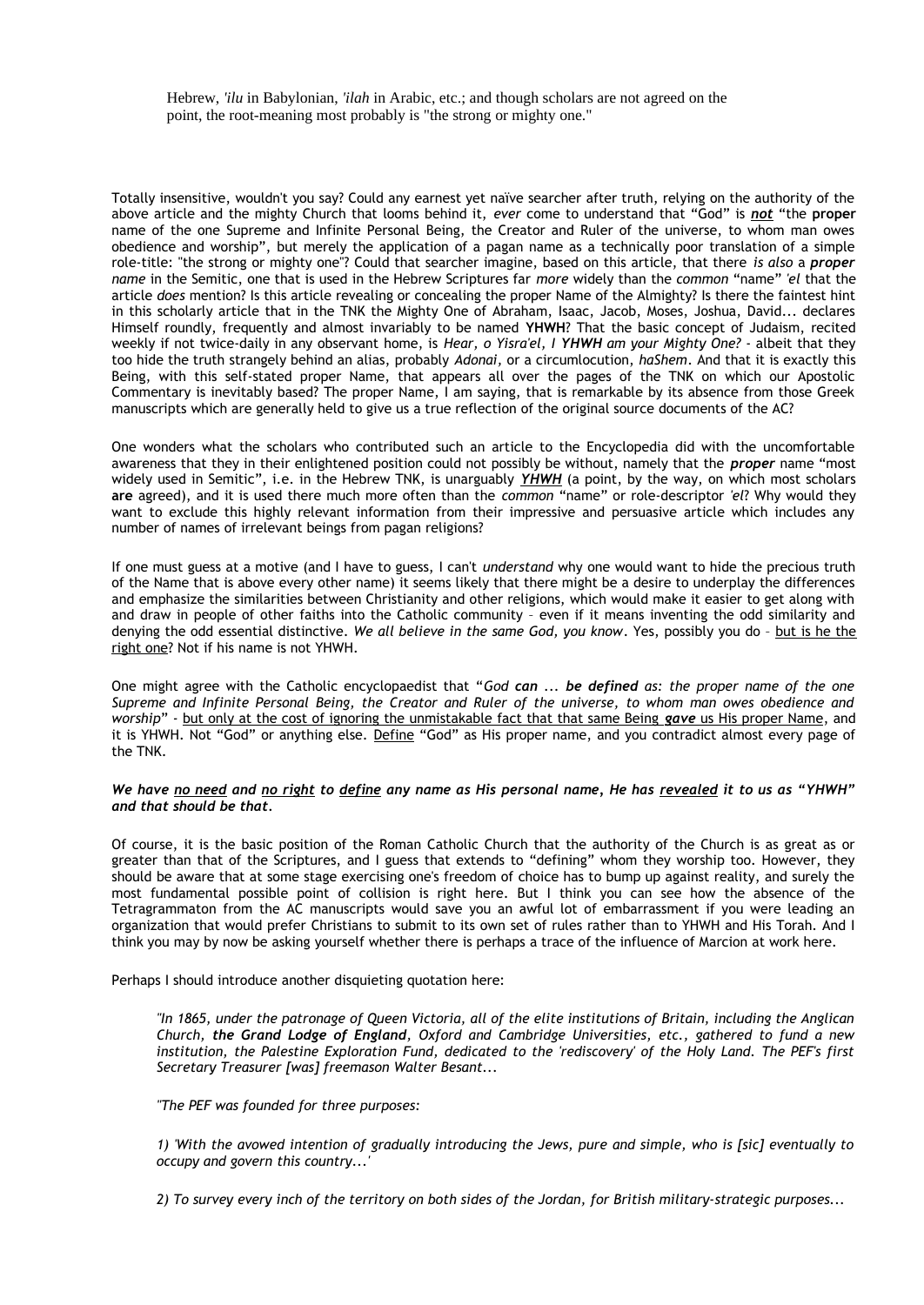*3) To give the gnostic British gamemasters an open-ended tool to reinterpret the Bible, and thus to manipulate the minds of hundreds of millions of Christians and Jews. As Besant, a raving gnostic and brotherin-law of Theosophy cult leader Annie Besant, put it, 'The principal reason alleged for conducting this inquiry was the illustration of the Bible which might be expected to follow such an investigation.'... Said Besant, 'The work before the Committee of the Fund, as regards Jerusalem, was, therefore, briefly this: We proposed nothing less than the absolute identification of every sacred site.' Special attention should be given to the Temple Mount and the issue of the Temple of Solomon... Thus was founded the vast discipline of 'Biblical Archaeology.'* 

*"Through the PEF, the British re-established the tradition of cultural/religious manipulation in the 19th century. Besant was the PEF's secretary from 1868 until 1886, the year when PEF head Sir Charles Warren and he became, respectively, the first Grand Master, and the first Treasurer, of the Quatuor [sic] Coronati lodge--which they established, in their own words, as an 'archaeology lodge,' the first ever in the history of freemasonry...* 

*"The PEF/Quatuor* [sic] *Coronati cynical manipulation of religion continues both in the plot to rebuild Solomon's Temple per se, and in the broader cultural war against true Christianity, Judaism and Islam, of which that plot is a part. Take, for instance, the widely publicized Holy Blood, Holy Grail series, written by Michael Baigent, Richard Leigh, and Henry Lincoln, and trumpeted by the BBC, among others. The book claims that the British Royal Family and its associated oligarchy is the continuation of a bloodline begun by the marriage of Jesus Christ (who, according to this heresy, was never crucified) to Mary Magdalene, a 'secret bloodline' which allegedly continued throughout the Merovingian Dynasty in Europe and the crusading orders such as the Templars (who derived their name from the headquarters in Solomon's Stables underneath the Temple Mount) and the Knights of St. John of Jerusalem, around which are grouped other initiates, such as the freemasons. The 'inspiration' for such trash is hardly divine: The lead author, Michael Baigent, is a Corresponding Member of the Quatuor* [sic] *Coronati lodge, and Brother Baigent thanks, for his assistance, the Rev. Neville B. Cryer, one of Quatuor* [sic] *Coronati's most prominent members, and the longtime head of the immensely influential British and Foreign Bible Society." [EIR 58-9]* [My emphases]

One asks unwillingly *How much influence and in what directions might a high-ranking Freemason exert on the activities of the B&FBS as its longtime head?*

Back to the hypothesis outlined in my subheading: I've made it rather clear, I hope, how it suited the purposes of various people for various reasons to bury the Name *YHWH* under some sort of generic alias. (If you want more examples, I have archived a lot more, but you might find it more convincing to do your own research, on the Internet or more conventionally.) The question then becomes, was replacing the Tetragrammaton in the AC man's idea, or that of YHWH Himself?

Let's consider what we (well, maybe not you, but certainly I) would expect if YHWH had decided to drop His TNK Name for the AC revelation in favour of some alias, maybe in order to make Himself more readily acceptable to the Gentiles?

1. For some reason, He would have decided that there was a facet of His being that He needed to present to the Gentiles that was more important than the fact of His being the One Who *is.* In other words, in order to be able to present this other facet effectively, He would run the risk of being assigned a secondary, derivative role rather than the primary, originating position that is His, far above all of creation, incomparably greater than any other mighty one you could imagine

2. He would have chosen an alias that would somehow present that more important facet of His nature effectively across a wide spectrum of peoples and cultures

3. He would have advised His people the Hebrews that He was going to present Himself differently to the Gentiles than He had to them over the many centuries.

4. He would have instructed His messengers to use that alias and emphasize that aspect of His character to those receiving the message.

5. He would somehow have identified His Son our Saviour with that alias in order to present a coherent message to the Gentiles.

I suppose we could think of some more, but we have enough to start with, I hope you'll agree that they are valid and relevant considerations, not mere straw men put up for the sake of being easily knocked down. (If some more do cross your mind, please share them with me and let's consider them together.) Let's see how well these few stand up under scrutiny. Let's start by looking at a familiar scene whose fuller implications have perhaps not been identified clearly enough: some Athenians are being addressed in the Areopagus by one of YHWH's messengers, not a rough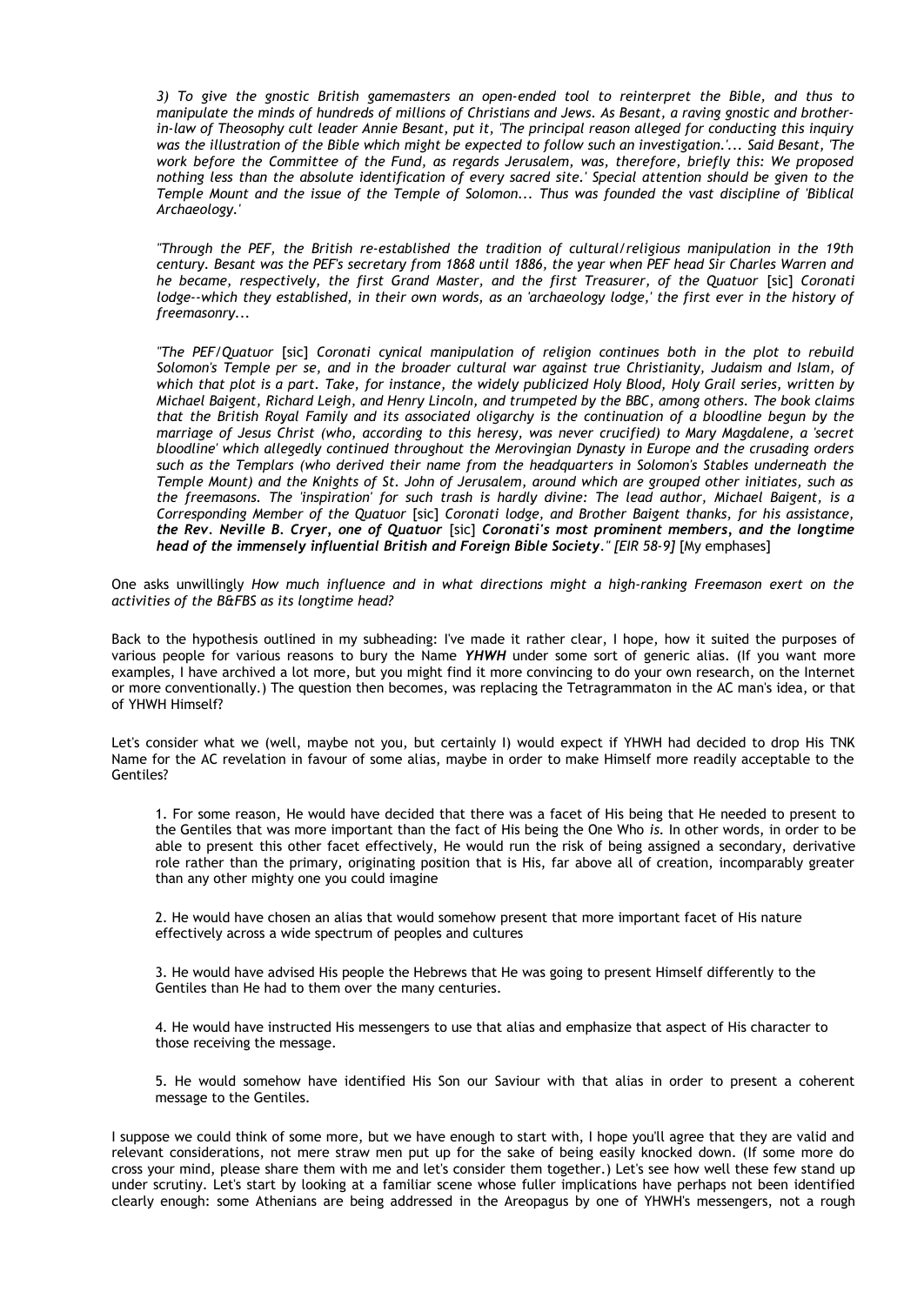Galilean fisherman crude and direct of speech, but a cultured Roman citizen, a smooth and skilled debater who could hold his own in any philosophical wrestling match, a man sensitive to the undercurrents of Greek thought: the Pharisee named Sha'ul. (The Epicureans and Stoics derisively called him a *seed-picker* or *crow* initially, somebody pecking obsessively at a trivial topic that wouldn't interest real folks who had massive intellectual fields to harvest: what a surprise they had coming!)

If YHWH instructed His messengers to use an alias, surely Sha'ul was a very unfaithful and unreliable messenger? For look, here he is on the Areopagus, surrounded by sharp practitioners of what its advocates proclaim to be the most precise of all languages, the language with a word for everything and everybody (!), surely the right place for him to use the exact audience-familiar term as a relevant alias - and see what he does:

*Act 17:22 And having stood in the midst of the Areopagus Sha'ul said, "Men of Athens, I see that you are very religious in every matter.* 

*Act 17:23 "For passing through and observing the objects of your worship, I even found an altar with this inscription: TO THE UNKNOWN MIGHTY ONE. Not knowing then whom you worship, I make Him known to you:* 

*Act 17:24* "*יהוה, who made the world and all that is in it, this One being Master of heaven and earth, does not dwell in dwellings made with hands.* 

*Act 17:25 "Nor is He served with men's hands – as if needing any – Himself giving to all life, and breath, and all else.* 

*Act 17:26 "And He has made from one blood every nation of men to dwell on all the face of the earth, having ordained beforehand the times and the boundaries of their dwelling,* 

*Act 17:27 to seek the Master, if at least they would reach out for Him and find Him, though He is not far from each one of us.* 

*Act 17:28 "For in Him we live and move and are, as also some of your own poets have said, 'For we are also His offspring.'* 

*Act 17:29 "Now then, since we are the offspring of Elohim, we should not think that the Elohim is like gold or silver or stone, an image made by the skill and thought of man.* 

*Act 17:30 "Truly, then, having overlooked these times of ignorance, Elohim now commands all men everywhere to repent,* 

*Act 17:31 because He has set a day on which He is going to judge the world in righteousness by a Man whom He has appointed, having given proof of this to all by raising Him from the dead."* 

What an opportunity for him to set their minds at rest, to say to them "It's OK guys, that *Unknown Mighty One* – you call him Theos - you're worried about overlooking, I know all about him and I can tell you he is actually your familiar *Theos*, and you know what, you can alternatively call him *Kurios* – those two are really one and the same." But he didn't, did he? Instead, he slapped them rather elegantly in the face with the logical gauntlet that they, with all their pantheistic bureaucracy of mighty ones for every conceivable requirement and situation, had somehow missed out on identifying the essential, primary, ultimate Being, Ground of all being, namely the single non-pareil Mighty One of the rustic and despised cultural backwater Israel whose Mighty One had so long ago declared *Hear o Yisra'el! I YHWH am your Mighty One and you shall have no other mighty ones before My face.*

(It has been well said by the Jewish philosopher Abraham Joshua Heschel, that *the Greeks learned to comprehend the universe while Jews learned to fear [G-d].* And which of the two is the beginning of wisdom?)

Lest you feel you are missing something here, lest you think that like Sha'ul I am a crow pecking busily away at a nothing seed on a busy freeway, about to be squashed by thundering theological juggernauts, let's change analogy here. You've just stubbed your mental toe against a little piece of linguistic rock sticking up a centimeter or so above your consciousness level, and you're about to rub it better and rush off on your next thought journey. Not so fast, please, we need to just dig down around that little rocky projection before you forget all about it, maybe dig that little rock up and examine it before tossing it aside. *Why* didn't, why couldn't Sha'ul possibly have used the word *theos* that the Greek manuscripts say he used? Because it isn't merely a little roughness projecting out of a smooth oration, no sir, do that bit of digging I recommended and you will find that *theos* is the tiny visible outcropping of a monster buried meteorite of sun-worship religion, and that that specific word *theos* is an exact alias, virtually just a different spelling for, *Zeus*, the top deity in the Greek pantheon...... (Comes across too in the Latin *Deus*. Just see above in the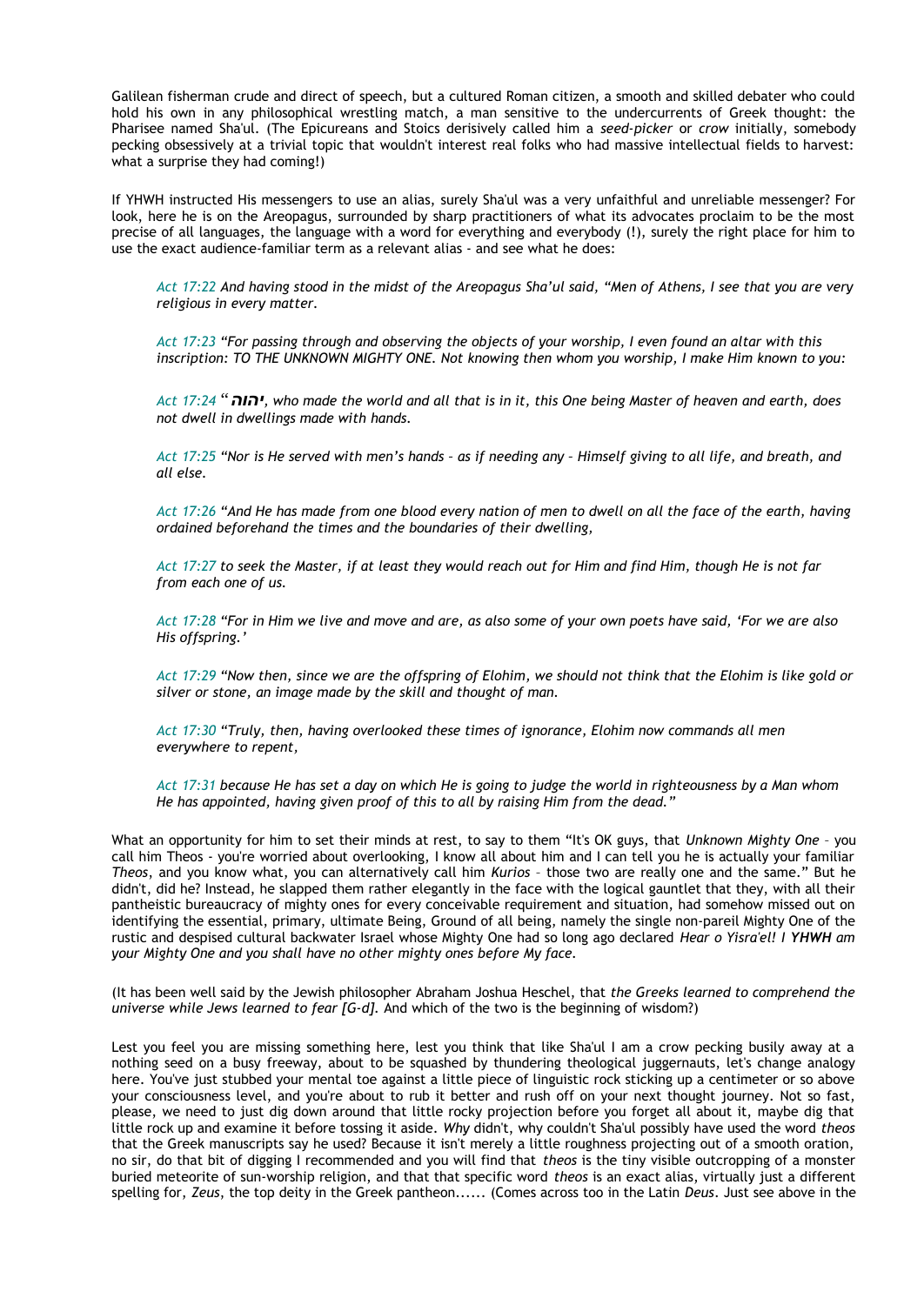quote from the Catholic Encyclopaedia.) **For Sha'ul to say** *Theos made the world and all that is in it***, would have been to identify YHWH with Zeus – for Sha'ul an utter impossibility, utter blasphemy.** And the internal evidence of the Acts passage agrees that he *didn't* say this, for his listeners in Acts 17:32 knew very well that Zeus was not capable in reality of raising people from the dead, many of them dismissed this thought of resurrection as preposterous, nor did they think that Zeus had *made the world and all that is in it,* in their mythology the Titans had done that, the reason the Epicureans and Stoics hauled Sha'ul onto Mars' Hill was because they thought he was babbling about *daemonic beings*, so set were they in their conviction that there was no resurrection of real human beings from the dead; therefore the idea that Zeus would raise people from the dead for the purpose of judgement was not in keeping with their theology, therefore clearly Sha'ul was *not* talking to them about *Zeus-theos*.

And this distinction is strengthened by Sha'ul's next point, that the One he was introducing them to was *[the] One being Master of heaven and earth.* This was a direct challenge to the "Zeus"-possibility, because they recognized Zeus, but not this "Unknown G-d". They were clear in their own minds that the "Unknown G-d" was *not* Zeus. Sha'ul did nothing to suggest that He might be. So why would he use a tag that was more than halfway to the name of Zeus?

Now tell me: since the favoured Greek texts we have underlying our AC use the specific word *theos* at the start of verse 24, who is wrong? The people who produced those Greek texts, which have Sha'ul saying ego-soothing but paradigm-disrupting lies to the Athenians, or the translators of *The Scriptures* who must apparently have said something like *The only possible name for Sha'ul to have used here in this gauntlets-down confrontation is the Tetragrammaton, which would have pointed any Greek hearers familiar with the LXX right back into the TNK, declaring clearly that they must look into the Jewish history and faith for this Mighty One whom they did not know, and which conveyed exactly that quality of pre-existence, supremacy and creative, legislative and judicial authority which he emphasizes in the following verses?* I go right along with them, *Theos* doesn't cut it, *YHWH* does. Did Sha'ul miss the point? Did Luke record his speech inaccurately? Or did somebody a little further down the publishing line perhaps soften the blow?

(And at the same time, could you tell me why we have colleges and university faculties of **theo**logy? Why do so many people want to learn about Zeus, of all things?)

You can see, I imagine, that Marcion wouldn't have been too happy with Sha'ul cutting to the bone, did you notice that while he included Luke's Gospel – severely slashed - in his "New Testament" he didn't extend the same privilege to the same author's *Acts of the Apostles* even though much more of the latter is eye-witness stuff from Luke's own experience? Couldn't be that Marcion objected to the Greek author... If pressed for a reason, I might be inclined to suggest that *Acts* is just far too Hebrew for Marcion's purposes. Strip it of its Jewishness and there's precious little *Acts* left over to include in your canon. (Marcion might also have been put off if it was true what Dr Brad Young has surmised, that at least the first 15 chapters of Acts were written in Hebrew initially.) And it really doesn't seem as though the Mighty One being presented there is showing any different kind of face from that presented in the TNK. Paul here is not uplifting a softly-loving, forgiving father-figure called God or Theos or anything else but is very clearly presenting YHWH of the TNK, the creator and the sovereign and the judge of all. So why don't the AC translators in general agree with those of e.g. *The Scriptures* and make this plain? Perhaps they think it does not matter... How much longer can they continue in this attitude, considering Sha'ul's rebuke and warning to the Athenians: "*Truly, then, having overlooked these times of ignorance, Elohim now commands all men everywhere to repent, because He has set a day on which He is going to judge the world in righteousness by a Man whom He has appointed, having given proof of this to all by raising Him from the dead"?* 

Well, let's return to our five expectations and examine them in more structured fashion, one-by-one:

1. For some reason, He would have decided that there was a facet of His being that He needed to present to the Gentiles, that was more important than the fact of His being the One Who *is.* In other words, in order to be able to present this other facet effectively, He would run the risk of being assigned a secondary, derivative role rather than the primary, originating position that is His, far above all of creation, incomparably greater than any other mighty one you could care to think about

Is there such a facet, found extensively across the pages of the AC? Nearly, but not quite. Undoubtedly there is a strong and consistent emphasis on the Fatherhood of YHWH, often parallel to the emphasis on the Sonship of haMashiach, but also, e.g. Eph 1, saying to the Gentiles "The Mighty One is prepared to be your Father too". But nowhere is this concept exposed at the risk of reducing His primary position, in fact this revelation is used to emphasize His primacy and to attribute all the more honour to Him, far from reducing Him to some sort of nearequivalence to the pagan pantheon. It is a facet of His nature which is well-established in the TNK, there is no disjunction or variance here. Even the Pharisees were strong on the concept of the Fatherhood of YHWH.

2. He would have chosen an alias that would somehow present that more important facet of His nature effectively across a wide spectrum of peoples and cultures

Again, we do find a characteristic AC phrase, "Elohim our Father" which is however anything but an alias. It does present that particular facet of His nature, but only in the same manner as TNK phrases such as "YHWH Tsidkenu" and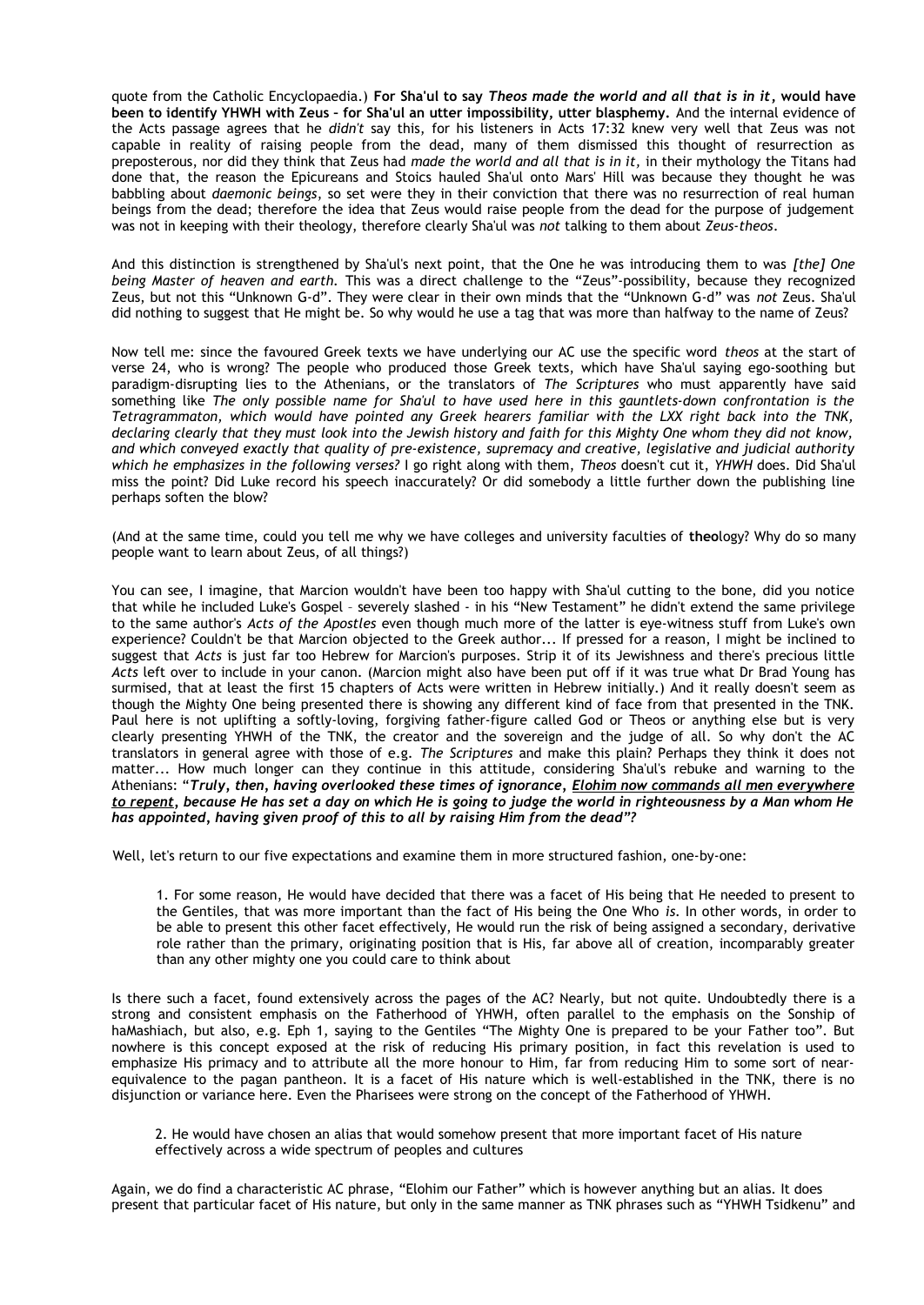"YHWH Tsavaot" refer right back to the essential core of which this is a facet: *YHWH.* Alias it is not, emphatic of the same essence it is (by the Sh'ma there is a monotheistic equivalence between *YHWH* – the Name – and *Elohim* – the essential role-title).

3. He would have advised His people the Hebrews that He was going to present Himself differently to the Gentiles than He had to them (the Hebrews) over the many centuries.

Far from this, He took a facet of His nature that they had treasured, for example in many Psalms, as being for them (His Fatherhood) and warned them that He was going to extend exactly that same face to the Gentiles because the Jews had been disobedient, faithless and ungrateful children. It was no new way of presenting Himself, and thus needed no new alias, indeed the point would have been lost if His Name became submerged in the process.

May I allow a contemporary rabbi to emphasize the importance of this relationship in Jewish thinking, how far back in the TNK they trace it back to, and how it is indivisible from their understanding of His rule over them?

*Our relationship with YHWH is characterized under two headings:*

- *1. On the one hand [YHWH] is described as our Father. Thus Moses declares in [YHWH]'s name, My firstborn son is Israel (Exodus 4:22), and declaims Is He not your Father... (Deut. 32:6).*
- *2. On the other hand we refer to [YHWH] as the King in every blessing that we recite. According to our rabbis the very first commandment of the Ten Commandments; I am [YHWH] your [Mighty One] (Exodus 20:,2) obligates us to accept [YHWH] as our absolute monarch.*

*At best, a superficial understanding of this two-faceted connection would allocate these two aspects of the Divine-human bond into separate areas. The aspect of King would be descriptive of [YHWH]'s interaction with the Jewish people as a whole, whereas the aspect of Father would be descriptive of the role of Divine Providence which gives every individual separate guidance and scrutiny.*

*I say at best, because it is possible to totally misinterpret the description of [YHWH] as the Father of Israel and to understand it in the spirit of the maxim that describes George Washington as the father of his country.*

*The fact that George Washington is the father of his country implies nothing whatever about his relationship with Americans, either viewed individually or as a collective, of whatever generation, including his own. It merely serves to identify him as America's founder, with the added implication that he was a founder who really took the establishment of a free and independent America to heart. He was not simply a victorious general, a popular war hero who served as his nation's first president, he was an idealist who really believed in the importance of establishing a nation founded on the principles enshrined in the U.S. Constitution. In the pantheon of Judaism this "George Washington" niche belongs to Abraham, Isaac, and Jacob, not to [YHWH].*

*[YHWH] is described as the Father of Israel in a genuine paternal sense. In His treatment of Israel [YHWH] fully carried out all the functions of a conscientious parent to the letter. He worried about Israel's upbringing during the Egyptian exile, He instructed and educated the Jewish nation personally through the meeting at*

*Sinai, and He provided for its future by bringing it into the Promised Land. (Rabbi Noson Weisz: Do I Really Need This? Torah Portion: Bamidbar, [www.aish.com,](http://www.aish.com/) 2007)*

In fairness to the rabbi, I must point out that he would likely be horrified by my replacing his chosen terms with the correct ones.

4. He would have instructed His messengers to use that alias and emphasize that aspect of His character to those receiving the message.

Again I ask, if this were the case why did Sha'ul pass up such a perfect opportunity on the Areopagus? He is dealing with exactly the fact of the Fatherhood of YHWH, it is critical to his argument, but he doesn't even bother to use the appellation so frequently found in the AC, "Elohim the Father". Rather, he uses the fact of that Fatherhood as background support for his primary point: His authority to judge the world in righteousness.

5. He would somehow have identified His Son our Saviour with that alias in order to present a coherent message to the Gentiles.

This is not exactly what happens. Certainly there are many places where the Fatherhood of the Mighty One and the Sonship of the Anointed are coupled in a coherent presentation, but the point is that they are not linked through both using some word in common that is an alias for the Tetragrammaton. In contrast, the very common formulation,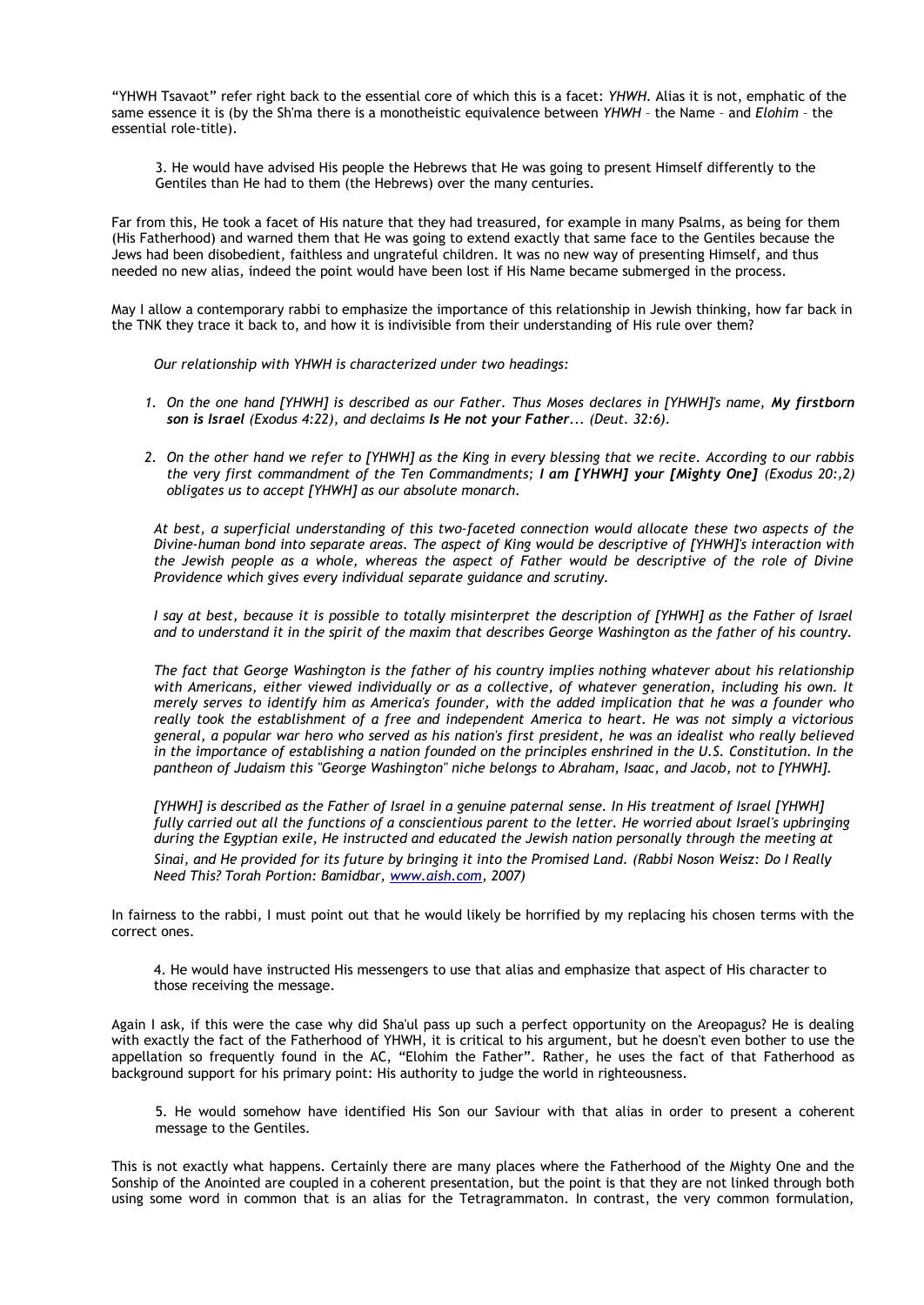found in both Sha'ul and Kepha, is *Elohim our Father and the Master* יהושע *Messiah*. In John, James and Jude we are more likely to find just יהושע *Messiah*, but this is still far from incorporating any such alias. Instead, by incorporating the true Name of the Almighty One, it reinforces it as continuing to be essential.

It is concluded that there is overwhelming evidence in the AC against the proposition of our subtitle. In other words,

"*Third, the teaching that the Law of [YHWH] was superseded by or in opposition to the grace of G-d did not originate with Paul, but developed as a result of the heretic Marcion's interpretation of Paul's writings."*

### **Option 3:The Mighty One of the TNK is the same as that of the AC, but using a particular name is no big deal, as long as you** *mean* **the right Being (***more Christianity, Judaism***)**

Essentially this is *the Shakespearean solution*, the "rose by any other name would smell as sweet" approach to the problem, a comforting human-centric thought that's very, very popular. The "any name will do" position is naturally a "there is no particular name" position, and well-honoured by time and illustrious proponents – please note the following two quotes from Justin Martyr, one of the more respectable Ante-Nicene "Fathers":

*For God cannot be called by any proper name, for names are given to mark out and distinguish their subject matters, because these are many and diverse; but neither did any one exist before God who could give Him a name, nor did He Himself think it right to name Himself, seeing that He is one and unique, as He Himself also by His own prophets testifies, when He says, "I God am the first," and after this, "And beside me there is no other God." On this account, then, as I before said, God did not, when He sent Moses to the Hebrews, mention any name, but by a participle He mystically teaches them that He is the one and only God. "For," says He, "I am the Being;" manifestly contrasting Himself, "the Being," with those who are not,...*

• Justin's Hortatory Address To The Greeks, Chap. XX

*But to the Father of all, who is unbegotten, there is no name given.*

• The Second Apology of Justin for the Christians Addressed to the Roman Senate, Chap. VI

Sounds good but simply isn't true, and shows a lamentable lack of knowledge of the TNK which it clearly contradicts (e.g. the underlined clause, all those emphases are mine). But perhaps he had been misled by studying the more modern versions of the LXX in which the true Name had been hidden from unsuspecting uncircumcised eyes behind *Kurios* or *Theos* used generically. It also shows the recurring confusion visited inevitably upon those who insist on using a role-descriptor as a name, and a name as a role-descriptor. Justin contradicts himself, asserting exactly what he denies.

In many peoples' minds Will Shakespeare's words are on a par with those of the apostle Paul. But as we see above this theology far predates the quote from the worldly-wise Bard. Where did it originate? Probably with the one who would have us believe such things – the one who hates his Opponent to be recognised and attributed with all the esteem that is His due – the enemy of our beings. It was almost certainly transmitted through Greek sophistry, and it must come under the spotlight of Scripture.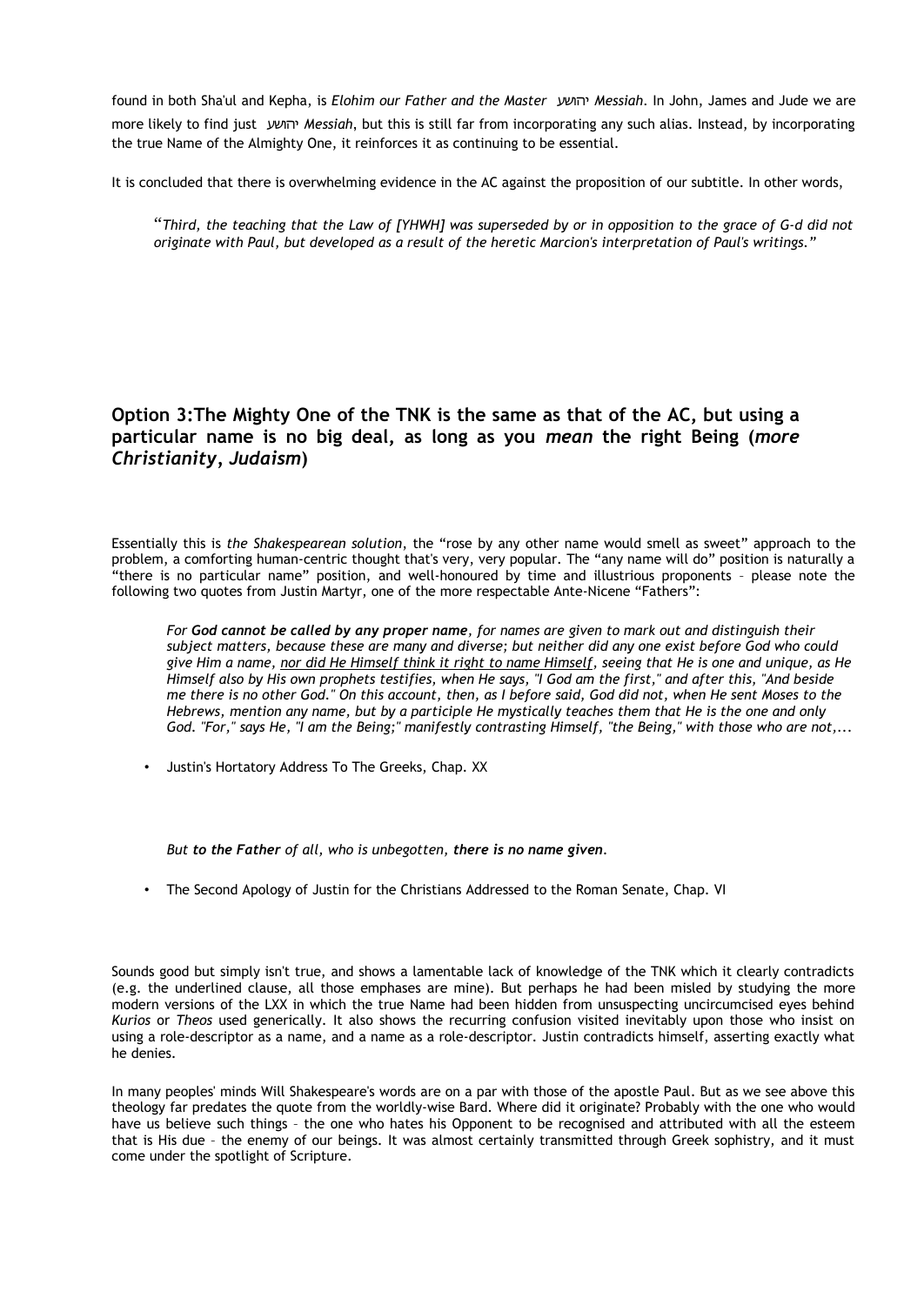Last first: *Is* there indeed no name given to the Father of All? Nonsense, the Hebrew TNK is full of His Name YHWH, no other name appears in it anywhere near as often. What Justin should have said to the Roman Senate is, the reason people don't know the Father of all is because with great determination and skill and conspiracy His Name YHWH has been hidden from the ordinary man and the nations for many centuries by exactly those people who were commissioned to spread His fame abroad, namely in the first place the children of Israel. (However, before we point too many fingers at the "Jews", let's spare a few for the societies (including the Watch Tower Bible and Tract Societies) who in the 21<sup>st</sup> century CE commission and publish Name-obscuring translations of the Scriptures, and the theological professors who say *Well yes, we do know what the right Name is but you don't want to use it, it'll just confuse the people* and the preachers who preach two or three sermons every Sun's day in a false name, and the choirs and congregations who make the rafters resound most promisingly with *Oh, for a thousand tongues to sing the honours of Thy Name* and go on unwittingly to spoil it all by substituting pagan references for His Name a breath or two later.)

Presumably Justin's point is that, in order to be given a name, you must have a father, since the father names the child. How then can the Father of all, Who is unbegotten, be given a name? Well, He gave Himself a Name, so that He might be known and identified by and distinguished from His creation, that's all there is to it.

First next: Is it true that "*God cannot be called by any proper name*"? This translation of Justin's words into English is highly misleading and ironical, but I won't complain too much about the translation because his original words almost certainly suffer unintentionally from exactly the same irony: "God" **is** in fact a proper name, as is "Theos" which probably is the exact word that Justin Martyr used in his original Greek. So, what he was saying is precisely this: *[Proper name] cannot be called by any proper name*. Either this is an inherently contradictory statement, that immediately falls apart from its own internal stress, or it is the improper application of a *proper name* to describe the *role* of a being, namely the Mighty One of the Hebrew Sh'ma. (The proper name used, in English "God" or in Greek "Theos", is in each case the proper name **of a pagan mighty one** whose name should therefore never in earnest cross the lips of a believer in YHWH obedient to His teaching. With great reluctance I use those names here, I do believe there are extenuating circumstances.) So we may move on to face the next assertion, a better phrasing of the present one, namely *the Mighty One cannot be called by any proper name*. Happily, Justin has already refuted himself, so I can't be accused of putting words into his mouth.

Second last: *nor did He Himself think it right to name Himself...* It is almost incredible that Justin can say this, resorting to the inaccurate excuse that He didn't mention any Name, just a participle by way of teaching, to Moses. How could Justin possibly have read Exodus 4 and maintained this conclusion? It is outright denial of the irrefutable fact that the Name appears from Genesis 2 onwards, and indeed Eve is specifically quoted in Genesis 4 as saying *I have gained a man from* **YHWH**. How could Justin have missed this?

Let me answer my own questions: Justin could have - if he had read not the original Hebrew, but rather some emasculated later versions of the Septuagint, in which he would have read in Exodus the equivalent of *so that they believe that the Lord God of their fathers...* and of *And Moses said to the Lord, "O the Lord..."...* and similar. Similar, in fact, to the King James' Version and almost all English translations since. (Why have I put in and struck out the word *the* in the quote from Moses? To point out an inconsistency: if you're going to translate *YHWH* by *the Lord* before the quotation marks, why not translate it *the Lord* just after the quotation marks? It is after all exactly the same word in the original, *YHWH* not *ha YHWH*, a combination which would be most improper. Simple, being consistent would make it obvious that a proper name – without a *the* - was required in **both** places, and that a roletitle – with a *the* - was being used improperly in both places.)

No, Justin, He Himself did indeed think it right to name Himself, and to make it quite unmistakeable that He **had** named Himself, and had revealed His Name to those who want to worship Him in truth, and wanted them to know and use His Name. Either you knew this if you studied the *Hebrew* TNK, or else you were misled by later versions of the Septuagint. Whichever, you unlike Sha'ul succeeded in relieving the conscience of the Greeks concerning their failure to know YHWH. It was a great opportunity that you missed.

So we have seen the error of Justin who said it all when he asserted that there is not, indeed cannot, be one specific proper name by which the Almighty should be called. And his assertion fails under the weight of the evidence, so it follows that there is just one specific proper name by which the Almighty should be called. It is that Name which He gave among men for us to know Him by, and it is – **YHWH**.

This is not to deny that there are other words and phrases with which we may and should refer to Him. But they are *relationship-words, role-titles*, words like "Father" and, more intimately, "Abba", and of course "Mighty One" as a constant reminder of where we should be turning for help – is He our last resort, or our first? And there are poetic contractions and emphatic adumbrations of His Name applicable to specific contexts. But His *Name* is uniquely, wonderfully, inherently and without reference to anybody or anything else, **YHWH.**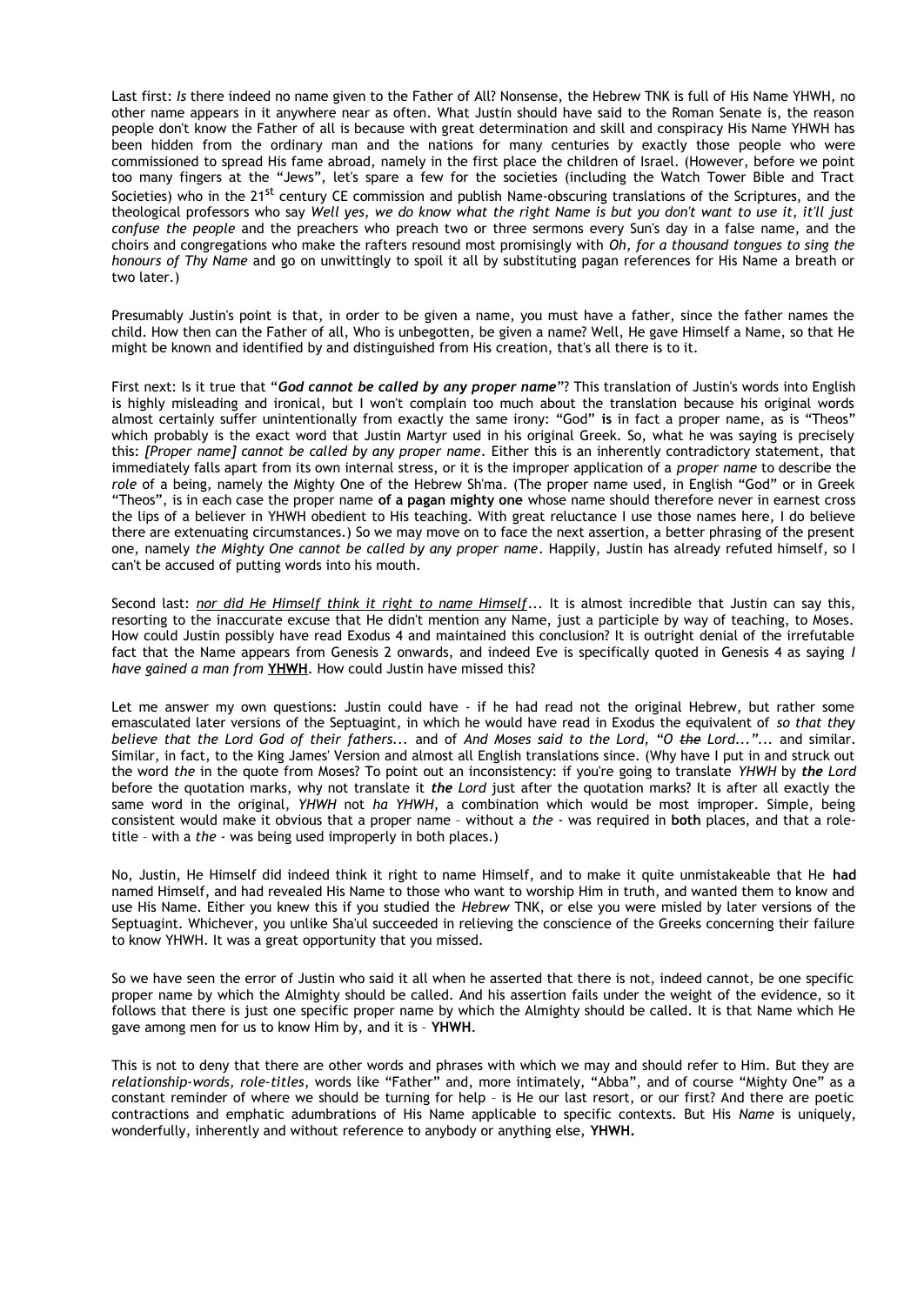### **Option 4:The Mighty One of the TNK changed His mind about having people use His Self-chosen Name and left them to their own devices (***Judaism***)**

For this insight I am indebted to Dr Ernest Martin, mentioned in an earlier Comment and writing in www.askelm.com/doctrine/d910501.htm – but I doubt that he would agree with all I am about to say. He asserts that YHWH revoked the privilege of using His Name in *Jer 44:26* "*Therefore hear the word of* **יהוה***, all Yehudah who are dwelling in the land of Mitsrayim, 'See, I have sworn by My great Name,' declares* **יהוה***,' My Name shall no longer be called upon by the mouth of any man of Yehudah in all the land of Mitsrayim, saying, "As the Master* יהוה *lives..."* This revocation is regarded by devout Jews as global and in force until the coming of haMashiach to restore the Kingdom, in spite of its specific limitation to *all Yehudah who are dwelling in the land of Mitsrayim*. (This is only a mild example of how rabbinic authority often rides roughshod over the precise statements of the Torah.) It came to be thought that "Mitsrayim" (Egypt) symbolically extended out over the face of the earth, leaving only the Temple in Jerusalem (and, I suppose eventually, only the Holy of Holies in the Temple) to stand in contrast to Mitsrayim, and finally only that brief time when the High Priest entered the Holy of Holies on Yom Kippur to make atonement for the people with YHWH.

Consequently, on this premise it would have been utterly improper for any NT author or character to employ the Tetragrammaton, especially after the destruction of the Temple (by which time much of the AC had of course been written, so how relevant is this to our inquiry anyway?).

To quote Martin, *This prohibition was placed on them as a punishment for their refusal to obey what the prophet Jeremiah had commanded them to do.* Hmm. Dr Martin's paper is most interesting, not least because it bears testimony to the fact that despite a lot of smoke and mirrors about any number of "names" and name-variants for their Mighty One the Jews do not in fact regard any other name as being THE name, but I think that in following orthodox Jewish understanding of this scenario he is failing to highlight a simple fact: the particular people in Jeremiah 44 had discarded all rights to assert YHWH as their Master, their Mighty One, and thus had denied the greatness of His Name. To believe that this is a blanket condition covering all Jews subsequently is surely unwarranted, even if it does perhaps characterise much of the behaviour of many Jews.

Let me say immediately that I have a deep sense of sympathy for Jews bound by that orthodox perspective, if only because it is so saddening to see such an implacable refusal, perhaps an incapacity, to engage in *t'shuvah*, repentance, to tear the heart rather than the clothes, to believe that there can be a new start, that *His favour is sufficient for you*. Because what is at issue here is the one fundamental issue of Judaism, of *emunah*, of salvation, of Kingdom citizenship, of following in the footsteps of Messiah: *Who, really and truly, is your Mighty One?* And that is what most of the book of YirmeYahu (Jeremiah) is about: Faith. Obedience. Submission.

Terribly short summary of the background: after 490 years of disobedience (= lack of faith) by the nation of Judah, they were being dragged off the land, primarily to Babylon, for 70 years to allow the land to catch up its 70 lost sabbath years when it should have been allowed to lie fallow (they had after all already been forgiven just as many times as Yahusha stipulated to Simon Peter). The point was clear: *You have to trust Me; like you had to collect a double helping of manna on the sixth day, you have to prepare yourself to allow the land to lie fallow in the seventh year* and, quite simply, they hadn't. They hadn't really believed that YHWH was their Mighty One and needed to be obeyed or would meet their needs if they obeyed, they'd brought in all sorts of other mighty ones for this and that purpose.

Jer 2:11-13 sums it up. They figured that by their technology they could escape the ridiculous requirements of the Mosaic law. Agricultural yields dropping? Drought threatening? OK, let's be pragmatic, dig those water-storage cisterns... which unfortunately, after the manner of technological fixes, became cracked cisterns. Now judgement was knocking on the gates of Jerusalem, the spear-hafts and battering-rams of the Chaldeans. Pretty apt moment for the politicians to start consulting the religious sector and unify public opinion, right, what was that prophet's name again? *YH shall rise*? Oops, oh well, he's the only game in town, maybe his name means something good for us, call him in.

And repeatedly the young king and his nobles called Jeremiah in, and heard the instructions of YHWH, and rejected them in favour of counsel from cooler consultants. What really irked was the advice that they mustn't fight their coming punishment, they should accept captivity by the Chaldeans and find their safety in submission to the judgement of YHWH. *Repent? Who, us? The Chosen People?* Faced with the choice between safe captivity in Babylon,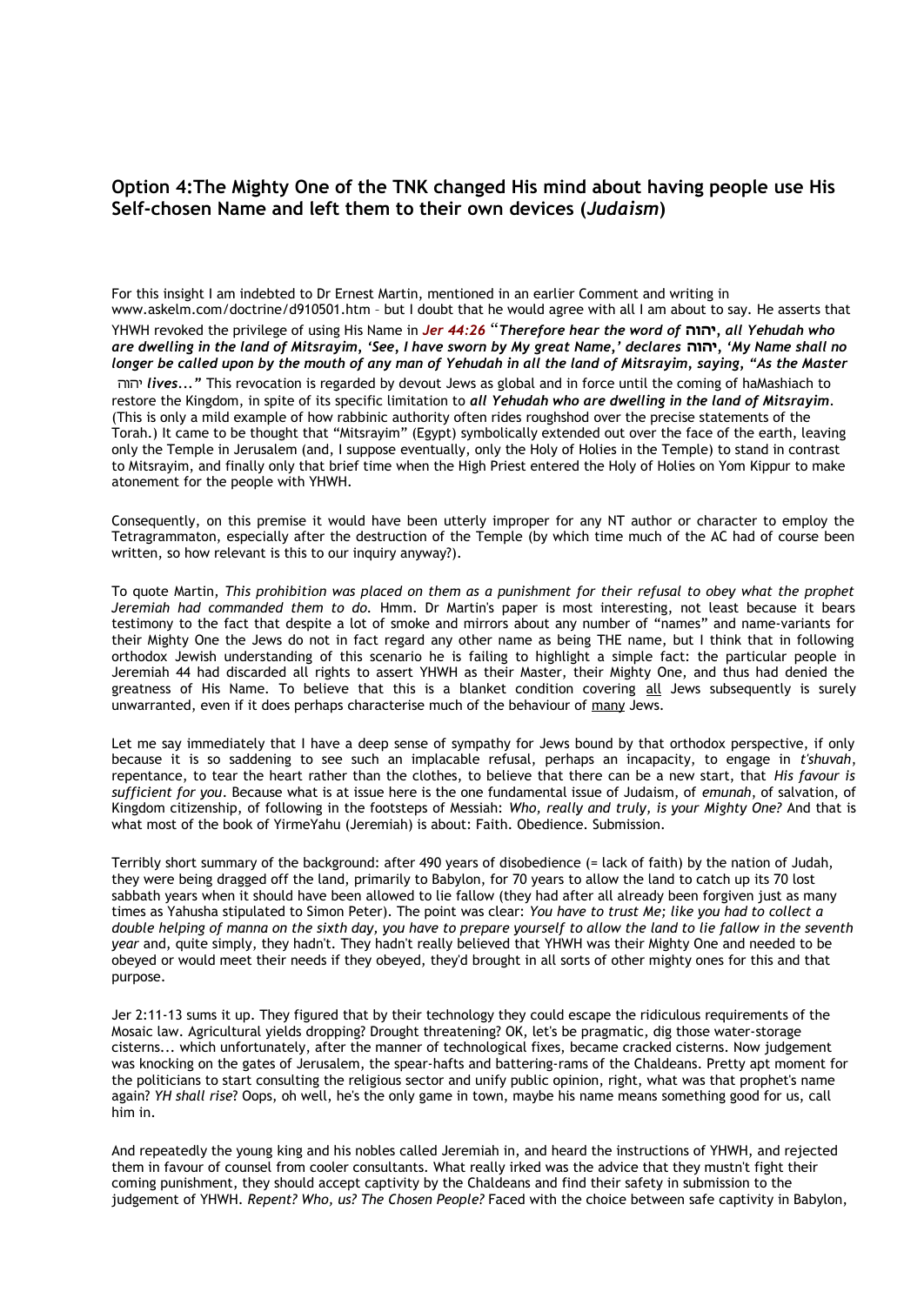or death and destruction of their property and families in Jerusalem, the ruling elite stubbornly, disbelievingly, resisted and suffered the second option. But the occupying Babylonians proved to be comparatively gentle and compassionate, at least to the down-and-outs and no-hopers in the city - including Jeremiah in his prison cell betrayed by the Jewish leaders, and gave them protected privileges under Gedalyahu *(YH has become great,* isn't that apt?*),* appointed as governor of the newly-subjugated Judean province. The prophetic meaning of the king's name (Zedekiah = *righteousness of YH*) was played out in ironic fulfilment, surely not in the sense he, full of his own righteousness, would have hoped:

*Jer 39:6 And the sovereign of Babel slew the sons of Tsidqiyahu before his eyes in Riblah. The sovereign of Babel also slew all the nobles of Yehudah.* 

*Jer 39:7 And he put out the eyes of Tsidqiyahu,* (a dreadful irony, a parable of performance art? there are none so blind as those that **will not** see?) *and bound him with bronze shackles to bring him to Babel.* 

*Jer 39:8 And the Chaldeans burned the house of the sovereign and the houses of the people with fire, and they broke down the walls of Yerushalayim.* 

*Jer 39:9 And Nebuzaradan, chief of the guard, exiled to Babel the remnant of the people who remained in the city and those who defected to him, with the rest of the people who were left.* 

*Jer 39:10 But Nebuzaradan, chief of the guard, left in the land of Yehudah the poor people, who had naught whatever, and gave them vineyards and fields on the same day.* 

*Jer 39:11 And Nebukadretstsar the sovereign of Babel gave an order concerning Yirmeyahu to Nebuzaradan, chief of the guard, saying,* 

*Jer 39:12 "Take him and look after him, and do no harm whatsoever to him, but do to him even as he shall speak to you."* 

*Jer 39:13 And Nebuzaradan, chief of the guard, and Nebushazban the Rabsaris, Nĕrgal-Shar'etser the Rabmag, and all the sovereign of Babel's chief officers sent,* 

*Jer 39:14 and had Yirmeyahu taken from the court of the guard, and gave him to Gedalyahu son of Ahiqam, son of Shaphan, to take him home. And he dwelt among the people.* 

(Sorry, I have to add an aside: *YH has become great* was the son of *Brother of rising* who was the son of *Hiding in the Rock* (i.e. like a rock-rabbit) – now was *YH is rising* being protected by the right people or what?)

Interesting that Jeremiah received much more respect from the mighty and fierce Nebuchadnezzar than from his own puppet king in Jerusalem. *A prophet is not without honour except in his own country...* As 2 Chron 36 tells us, the Babylonian ruler had already stamped his authority on Jerusalem, and had visited the city previously to remove Egypt's nominee king and put his own (Zedekiah) in place. The fame of Judah's Mighty One was well spread through the surrounding nations, c.f. Pharaoh Necho of Egypt in 2 Chron 35 warning the otherwise almost irreproachable Josiah to stand back, get out of his way, and let him get on with *Elohim's* business:

*20After all this, when Yoshiyahu had prepared the House, Neko sovereign of Mitsrayim came up to fight against Karkemish by the Euphrates. And Yoshiyahu went out against him. 21And he sent messengers to him, saying, "What have I to do with you, sovereign of Yehudah? I am not coming against you this day, but against the house with which I am fighting, for Elohim commanded me to make haste. Leave Elohim alone, who is with me, lest He destroy you."*

Furthermore, our Babylonian monarch these few years later obliged his puppet to swear, not by the Babylonian deities, but by the Elohim of Israel. It seems that the pagan authorities had enough information to have much more respect for Yehudah's Mighty One than did Yehudah's top leadership, and this probably accounts for the special regard with which Jeremiah was handled.

Right, nearly there. Also into Gedaliah's care willingly come (Jer 40) Jews previously dispersed into neighbouring territories, significantly including Judah's military field commanders. One, Ishmael, is a traitorous assassin and kills Gedaliah in behest of the Ammonite king. The remaining military men realise that their futures are in danger because of their fellow-commander's treachery against Nebuchadnezzar's appointee, and turn to Jeremiah for advice from YHWH. Watch closely, please, these are men about to use up their (almost) very last chance:

*Jer 42:5 And they said to Yirmeyahu, "Let* יהוה *be a true and steadfast witness between us, if we do not*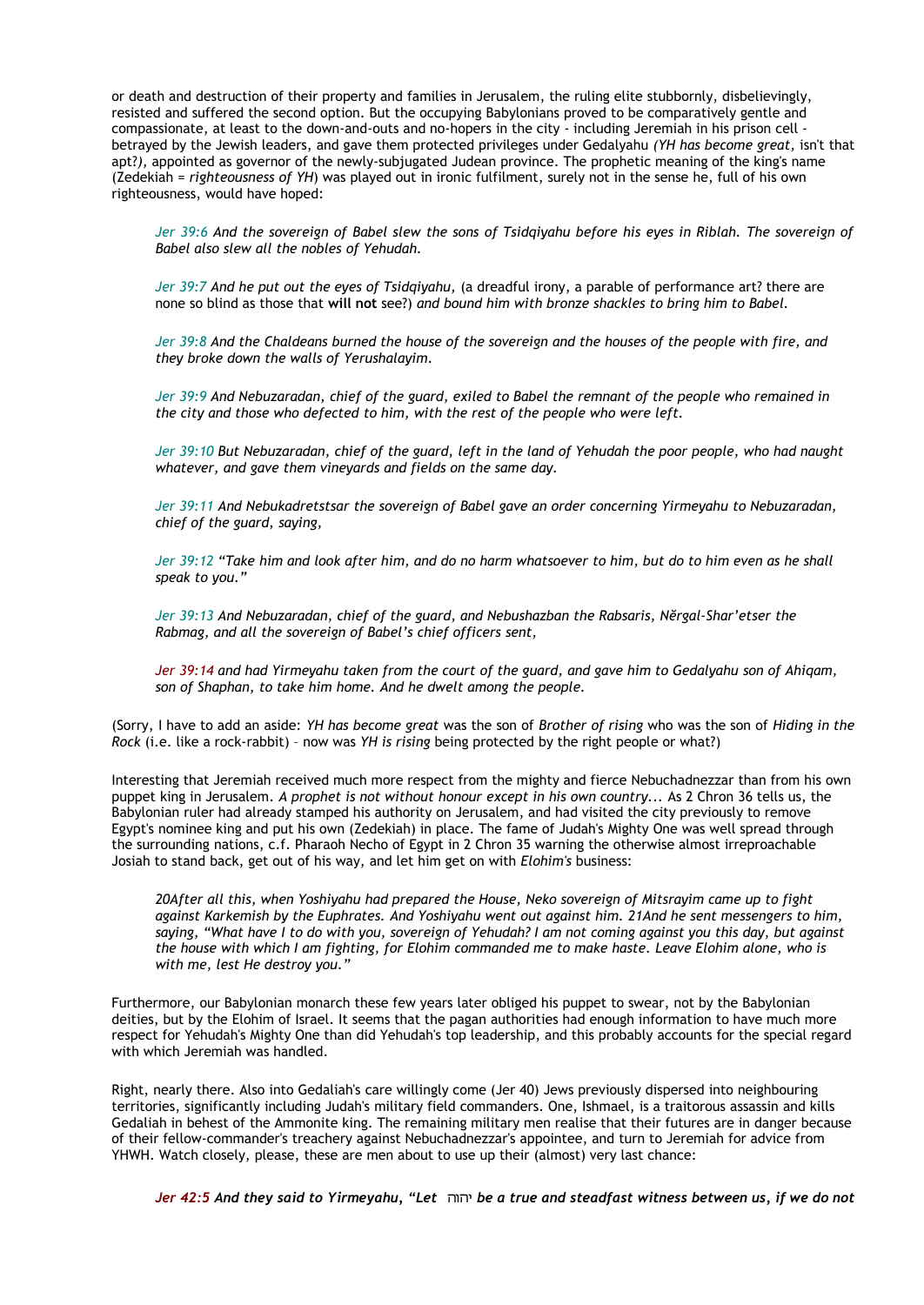*do according to all the word which* יהוה *your Elohim sends us by you.* 

*Jer 42:6* "*Whether good or evil, let us obey the voice of* **יהוה** *our Elohim to whom we send you, in order that it might be well with us when we obey the voice of* **יהוה** *our Elohim."* 

Are those words of clear intent or what? Total commitment, irrevocable obligation, coming from sincere hearts anxious to obey their Mighty One, if only He will tell them His instructions? Or are they words spoken with a forked tongue dripping sanctimonious honey? Read on...

*Jer 42:7 And after ten days it came to be that the word of* יהוה *came to Yirmeyahu.* 

*Jer 42:8 So he called Yohanan son of Qarĕah, and all the commanders of the army which were with him, and all the people from the least even to the greatest,* 

*Jer 42:9 and said to them, "Thus said* יהוה*, the Elohim of Yisra'ĕl, to whom you sent me to present your petition before Him,* 

*Jer 42:10 'If you would indeed stay in this land, then I shall build you and not pull you down, and I shall plant you and not pluck you up. For I have relented of the evil I have done to you.* 

*Jer 42:11* '*Do not be afraid of the sovereign of Babel, of whom you are afraid. Do not be afraid of him,' declares* יהוה*,' for I am with you, to save you and deliver you from his hand.* 

*Jer 42:12* '*And I shall show you compassion, so that he has compassion on you and let*[s] *you return to your own land.'* 

*Jer 42:13* "*But if you say, 'We are not staying in this land,' and so disobey the voice of* יהוה *your Elohim,* 

*Jer 42:14 saying, 'No, but we are going to the land of Mitsrayim so that we see no fighting, nor hear the sound of the ram's horn, nor hunger for bread, and there we shall stay,'* 

*Jer 42:15 then hear the word of* יהוה*, O remnant of Yehudah! Thus said* יהוה *of hosts, the Elohim of Yisra'ĕl, 'If you indeed set your faces to enter Mitsrayim, and shall go to sojourn there,* 

*Jer 42:16 then it shall be that the sword which you feared overtakes you there in the land of Mitsrayim, and the scarcity of food of which you were afraid clings to you there in Mitsrayim, and you die there.* 

*Jer 42:17 'And so it shall be with all the men who set their faces to go to Mitsrayim to sojourn there: they shall die by the sword, by scarcity of food, and by pestilence, and not one of them shall survive or escape from the evil I am bringing upon them.'* 

*Jer 42:18* "*For thus said* יהוה *of hosts, the Elohim of Yisra'ĕl, 'As My displeasure and My wrath have been poured out on the inhabitants of Yerushalayim, so shall My wrath be poured out on you when you enter Mitsrayim. And you shall be an oath, and an astonishment, and a curse, and a reproach, and you shall see this place no more.'* 

*Jer 42:19* "יהוה *has spoken about you, O remnant of Yehudah, 'Do not go to Mitsrayim!' Know for certain that I have warned you this day.* 

*Jer 42:20* "*For you deceived yourselves when you sent me to* **יהוה** *your Elohim, saying, 'Pray for us to* **יהוה** *our Elohim, and according to all that* **יהוה** *your Elohim says, so declare to us and we shall do it.'* 

*Jer 42:21* "*So I have declared it to you today, but you have not obeyed the voice of* **יהוה** *your Elohim in all which He has sent me to you.* 

*Jer 42:22 "And now, know for certain that you shall die by the sword, by scarcity of food, and by pestilence in the place where you have desired to go to sojourn."*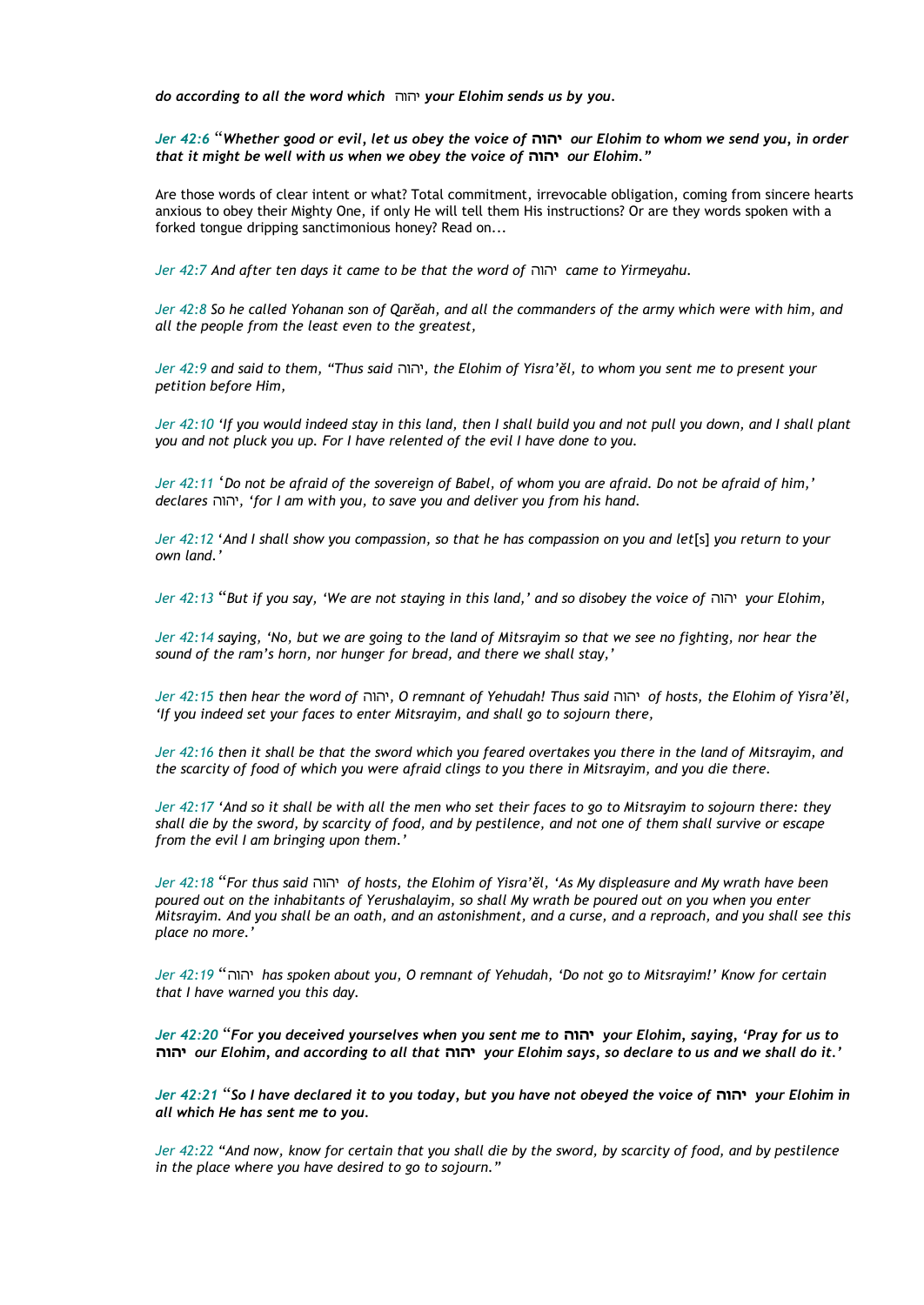That particular group of Yehudim had gone one step too far, they had knowingly and contractually, with perfectly clear understanding of the issues involved, discarded all rights to continue calling YHWH **their** Mighty One, to continue to swear by His Name. They had shown themselves to put no trust in Him and to repudiate their obligation to be obedient to Him; while pretending to ask for instructions, while pretending to have committed themselves to unconditional obedience, they were merely wanting a rubber-stamp approving their own choice. In YLT, Jeremiah assesses them: *ye have shewed yourselves perverse in your souls.* Well, that's it. No more chances. (Except if you repent and escape from Mitsrayim.) So what did these Yehudim say? Please don't fragment and atomise Jer 44, please read and understand their response and YHWH's reaction before you formulate your context for the application of YHWH's denial of privilege.

And please note that Yirmeyahu points out that the only people they were kidding was themselves, *he* wasn't fooled, nor was YHWH. They would have been better off just facing up to the fact that they had lost confidence, if ever they had it, in YHWH as their Elohim, than going through this charade to soothe their consciences.

Fascinating, impressive really, but we have to get back to our main thread. Does this ban in Jer 44:26 apply to other groups of Jews? To all Israelites? The rabbis say so, Dr Martin says so – who am I to query it? Only someone who reads the Scriptures with an eyebrow cocked, and sees that over in Babylon a few decades later, Ezekiel, Ezra, Nehemiah (even Cyrus, but then he wasn't a Jew, was he) are freely using the Tetragrammaton in the post-Nebuchadnezzar Exilic and Post-Exilic periods. Plainly they weren't troubled by such a consideration, the ban had not fallen on them. Clearly these Jews who chose Mitsrayim over YHWH were not representative of all Judah, let alone all Israel.

(You might argue that the Jews in Babylon might not have been aware of this incident related in Jeremiah's book. Well, Daniel himself refers by name to Jeremiah's writings [Dan 9:2], and they were the proximate cause of him praying for the disgrace of Jerusalem to be removed, so we must admit that they *were* known in Babylon by the Jews there during the Exile.)

I see that in vss 15 and 17 above, YHWH pronounced His judgement against those who *set their faces* to go down to Mitsrayim, in other words those who stubbornly, wilfully, consciously rejected the instruction, the advice, the wisdom (please read Proverbs), the *torah* of their Mighty One and thus declared him to really be not their Mighty One. (Did you notice that Jeremiah didn't receive the requested answer from YHWH for ten days – surely a cooling-off period during which the men could have seriously pondered whether to call off the request rather than belittle the Great Name by the perverse and superficial treatment they dealt it in the end?)

I see a conditional judgement against this group being stated over several verses from 42:16 to 42:22 (the condition itself is found in 42:15 and 17) and therefore I expect the provisions of vs18 to apply equally with those of 44:26; and I ask *If as a 21st century CE Jew you feel entitled to be back in Judea, Eretz Yisro'el, why do you not feel entitled to refer to your Mighty One by His Name again?* - now of course there are many Diaspora Jews who are strongly convinced that Jews should not return to Judea until haMashiach comes to set up His kingdom; and few if any of them are defying the ban on the Name; and I think that they are at least being consistent, even if in my insignificant opinion they are consistently mistaken.

I see in Jer 44:27 the same group of people being addressed as in Jer 44:26, and I ask myself how the two verses can justly be regarded as two different judgements, one pursuing the specific group to the grave, the other perpetual upon the entire nation of Judah, and extended out onto the 10 tribes of Israel too.

What about the ones envisaged in *Zeph 3:12* "*But I shall leave in your midst an oppressed and poor people, and they shall trust in the Name of* יהוה *?*These surely are not those already rejoicing in the accomplished establishment of the liberating Messianic kingdom!

What about Zechariah, with his message from Jerusalem to the exiles in Darius' reign *after* Nebuchadnezzar had put Egypt in its place and in the process cleaned up that group of Judeans who had so hardened their hearts? He is specifically speaking into the current situation, although with flashes of prophecy into the distant future, and he is instructed in terms of *Zec 6:15* "*And those who are far away shall come and build the Hĕkal of* יהוה*. And you shall know that* יהוה *of hosts has sent Me to you. And this shall be, if you diligently obey the voice of* יהוה *your Elohim."* No hesitation there.

And then there is *Joel 2:26* "*Then you shall eat – eat and be satisfied – and shall praise the Name of* יהוה *your Elohim, who has done with you so wondrously. And My people shall never be put to shame.* This to come *before* what Peter, in Acts 2, identifies as occurring on that amazing Shavuot. And Peter expressly advises his hearers then, still quoting Joel, that *whosoever shall call on the Name of YHWH shall be saved.* It would appear that at least 3000 devout Jews were not unwilling to do this very thing that day, something one cannot imagine if they had in fact felt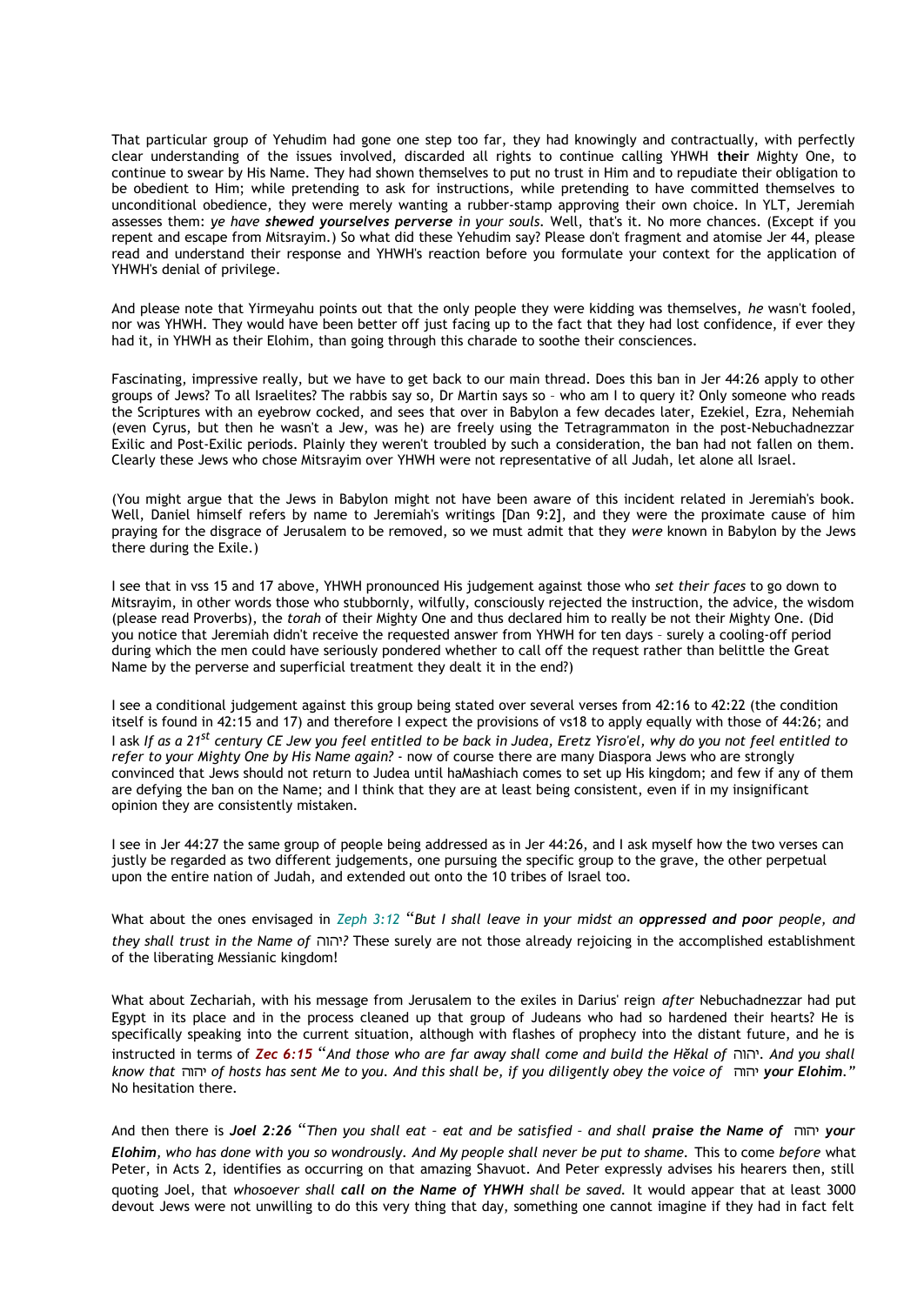an overriding prohibition against such an utterance.

We could look too into the book of Malachi, writing some time after the exile and reconsecration of the Temple, and learn that *then shall those who fear* יהוה *speak to one another, and* יהוה *listen and hear, and a book of remembrance be written before Him, of those who fear* יהוה*, and those who think upon His Name.* Is it conceivable that in this context the worshippers would *not* and should not be vocalizing His Name?

Speaking under correction, because I'm delving into a memory that doesn't always retrieve all it should, and I don't have a copy of the Apocrypha to refer to, I seem to recall glancing into a quote from 1 Maccabees and seeing that Mattathias Hasmon, the High Priest in Jerusalem at the time of Antiochus IV Epiphanes who resisted the desecration of the Temple and the attempted philosophical enslavement of the people thus sparking off the successful Maccabean rebellion that brought down the Antiochian reign and dynasty and threw off the shackles of Greece, did so in the Name of the First Commandment. Maybe he knew something that his predecessors and successors have been reluctant to expose. This was about 200 years *after* the close of the usual canon for the TNK.

And of course, we have the witness of the Seventy translating the Septuagint from the Egyptian city of Alexandria: they clearly felt that the Jeremiad ban of a couple of hundred years earlier had lapsed, even if it had applied to their ancestors – they put the Tetragrammaton unhesitatingly into the LXX everywhere it appeared in the Hebrew TNK, and even put it there in Hebrew lettering.

I look with amazement at Dr Martin's remark (and I am sure he is merely reflecting the truth of the devout Jew's situation) that *of course, it was proper in private prayer and for fathers to teach their children at home* to pronounce the Tetragrammaton properly. (Note: this should be considered when anyone tries to suggest that the proper pronunciation of the Name has been lost!) But the prohibition was not against *public* use of the Name, it was against using it *at all* in regard to identifying Him as their Mighty One! To teach your children in private *YHWH is our Mighty One* and to refrain from the same assertion in public life would appear to be such dissimulation and hypocrisy as would but compound the original offence, the same *perverseness* or vacillation of Jer 42:20 that had brought down the judgement on the group. Who would you be identifying with, the rebels or the King? The door was still open a tiny crack for the individual to repent; but that repentance would involve escaping from Mitsrayim, breaking most effectively, deliberately and clearly from the group stance in order to declare along with Yahusha son of Nun: *Jos 24:15* "*And if it seems evil in your eyes to serve* יהוה*, choose for yourselves this day whom you are going to serve, whether the mighty ones which your fathers served that were beyond the River* (i.e. In Mitsrayim)*, or the mighty ones of the Amorites, in whose land you dwell. But I and my house, we serve* **יהוה***.* "

Again, the judgement and thus the denial of privilege were to those who chose to disobey YHWH and to go for protection to Mitsrayim. Jeremiah went to Mitsrayim too – but in obedience to His Mighty One's instruction. I leave you to ponder whether he was silenced along with the rebels, or whether he witnessed by his speech and attitudes as to exactly who was his Mighty One, the One Whom he obeyed? (I put before you for your consideration also that Jeremiah was not, strictly speaking, a Judean – a Yehudite - but a Benjamite, or so it appears from the first verse of his book. Although Benjamin and Judah as tribes were generally grouped together to comprise the *nation* of Judah, there is a possible ambiguity to consider here: did the ban apply to *men of Binyamin* as well as *men of Yehudah*? By the way, the apostle Paul too was not a man of Judah, but a Benjamite.)

The Joshua challenge was obviously still valid in Jeremiah's day, and it is still valid today, for every individual and family. Does the devout Jew answer with Yahusha *I and my house, we serve* יהוה or does he say *I and my house, we serve haShem?* It is not my right or role to judge Another's servant, but I must say that from my perspective I see no objection to, indeed I see a need for, the devout Jew in repentance and faith to assert the former. And no less do I see a need for the Christian, coming from an environment in which many truths have been perverted, to get to grips with this assertion and to learn what it means and finally to make it his own lifestyle statement. Indeed, if the Christian accepts that Yahusha was a TNK foreshadow of the Messiah, and that he was speaking not only existentially but prophetically in our quote, then surely it is clear that the House of Yahusha the Messiah, the entire corpus of "New Testament" believers included, should be saying clearly and without prevarication or dissembling, *we serve* יהוה . Soon, as the One World Government / One World Religion forces clamp down, this is going to become the touchstone of truth, of faithfulness, of overcoming.

This does not square well with those, whether Christian or Jewish, who follow Option 3, the Shakespearean solution.

Speaking of Yahusha, you might also care to peruse Deuteronomy 1 as Moses reminds the Israelites of what had happened on their exodus from Egypt. Let The Scriptures pick up his narrative:

*Deu 1:20* "*And I said to you, 'You have come to the mountains of the Amorites, which* יהוה *our Elohim is giving us.*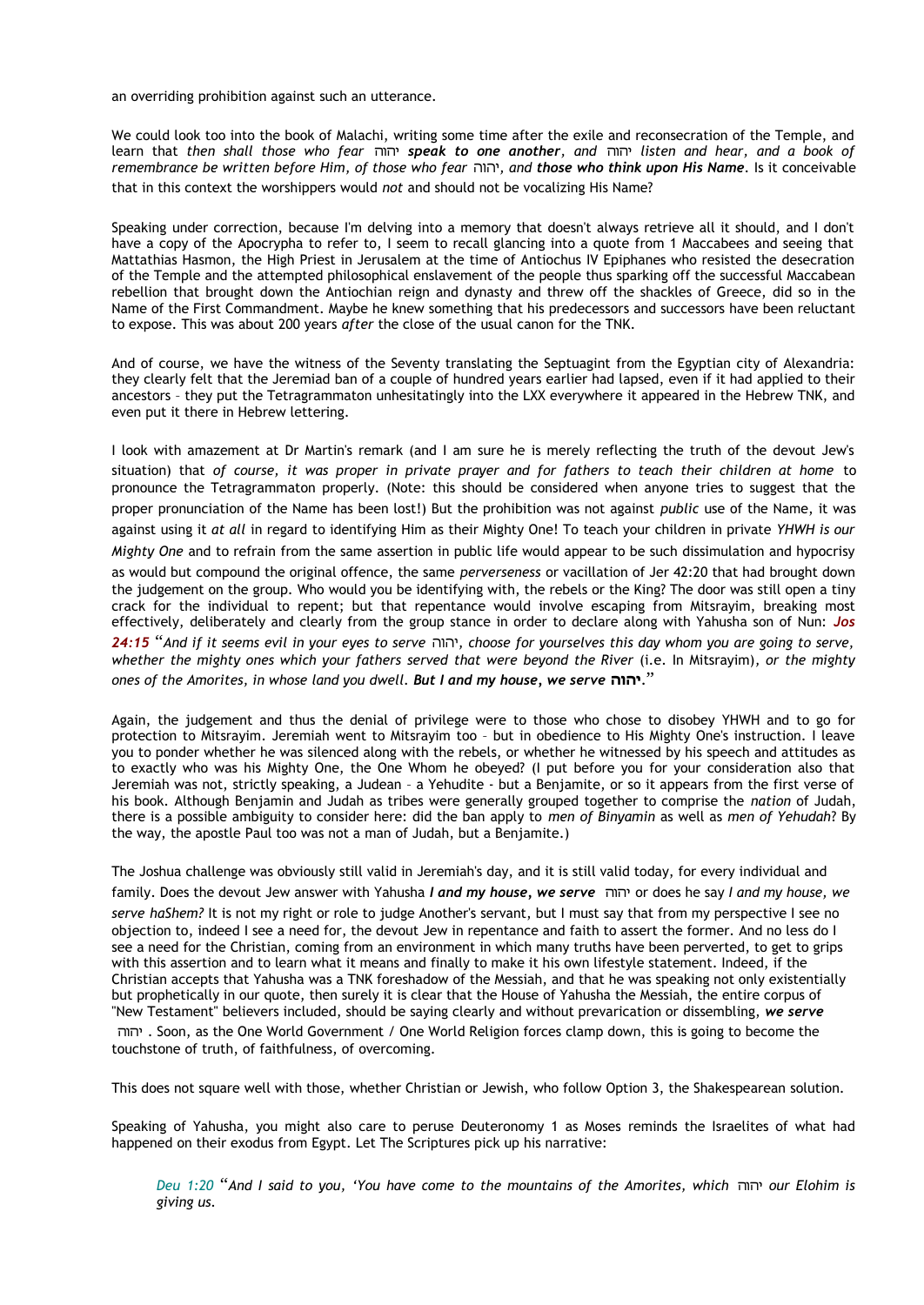*Deu 1:21* '*See,* יהוה *your Elohim has set the land before you. Go up and possess it, as* יהוה *Elohim of your fathers has spoken to you. Do not fear, nor be discouraged.'* 

*Deu 1:22 "And all of you came near to me and said, 'Let us send men before us, and let them search out the land for us, and bring back word to us of the way by which we should go up, and of the cities into which we would come.'* 

Again, while appearing to co-operate with the Master Elohim by doing a bit of due diligence, a SWOT analysis, get our resources organised optimally for this assignment, actually the Israelites have this hidden agenda: do we really want to be obedient, is this whole thing actually reasonable? And of course they found that it wasn't reasonable at all in spite of the minority report of the investigating committee, the threats and the(ir) own weaknesses far outweighed the opportunities and the(ir) own strengths. Far from wanting to obey, the people wanted excuses to do what seemed good to them. So they turned down the assignment, they refused the opportunity because they didn't really believe that YHWH was their Mighty One, determined to save and protect and bless them. Read it for yourself, and note how YHWH reacts:

*Deu 1:35 'Not one of these men of this evil generation shall see that good land of which I swore to give to your fathers,* 

*Deu 1:36 except Kalĕb son of Yephunneh. He shall see it, and to him and his children I give the land on which he walked, because he followed* יהוה *completely.'* 

*Deu 1:37* "*And* יהוה *was enraged with me for your sakes, saying, 'You do not go in there, either.* 

*Deu 1:38 'Yehoshua the son of Nun, who stands before you, he shall go in there. Strengthen him, for he shall cause Yisra'ĕl to inherit.* 

Please note specifically the next verse, because it makes it crystal clear that this punishment is only applicable to that specific generation of untrusting Hebrews.

*Deu 1:39 'And your little ones and your children, who you say are for a prey, who today have no knowledge of good and evil, they are going in there. And to them I give it, and they are to possess it.* 

Think, perhaps, of a similar judgement in Acts 5: Ananias and Sapphira receiving their irreversible punishment because *they lied to the Ruach ha Kodesh.* In Peter's words, "*Why have you agreed to try the Spirit of* יהוה *"?*I see those Judeans in Jeremiah's time as doing exactly the same thing – pretending that they earnestly desired to be under the command of YHWH their Mighty One, to receive the guidance of the Spirit of יהוה , yet it was a lie. And let us note, that in Acts the judgement did not spread out among the entire believing community, it was limited to those specifically trying to get away with it. It would be well to note the consequence,

*Act 5:11 And great fear came upon all the assembly and upon all who heard of this.* 

*Act 5:12 And through the hands of the emissaries many signs and wonders were done among the people. And they were all with one mind in Shelomoh's Porch.* 

*Act 5:13 But of the rest no one had the courage to join them, however, the people made much of them.* 

*Act 5:14 And more believers were added to the Master, large numbers of both men and women,* 

Truly *the fear of YHWH is the beginning of wisdom.*

There are some threads that run right through the Scriptures, and *trusting YHWH as your Mighty One* is the essential behaviour, the simple overarching principle, that is required of mankind right from the perfect sinless state before the Fall through to the very last sentiment in Revelation referring to the perfect sinless state in eternity: *Rev 22:21 The favour of our Master* יהושע *Messiah be with the set-apart ones. Amĕn.* Indeed, the very rebellion of Satan and his angels is exactly a rejection of this same duty.

And there is a consistency of punishment for this recurring transgression, and it is limited to the specific generation of the transgressor. Otherwise how could any of us be pardoned, to enjoy the privileges and duties of citizenship of the Kingdom of heaven?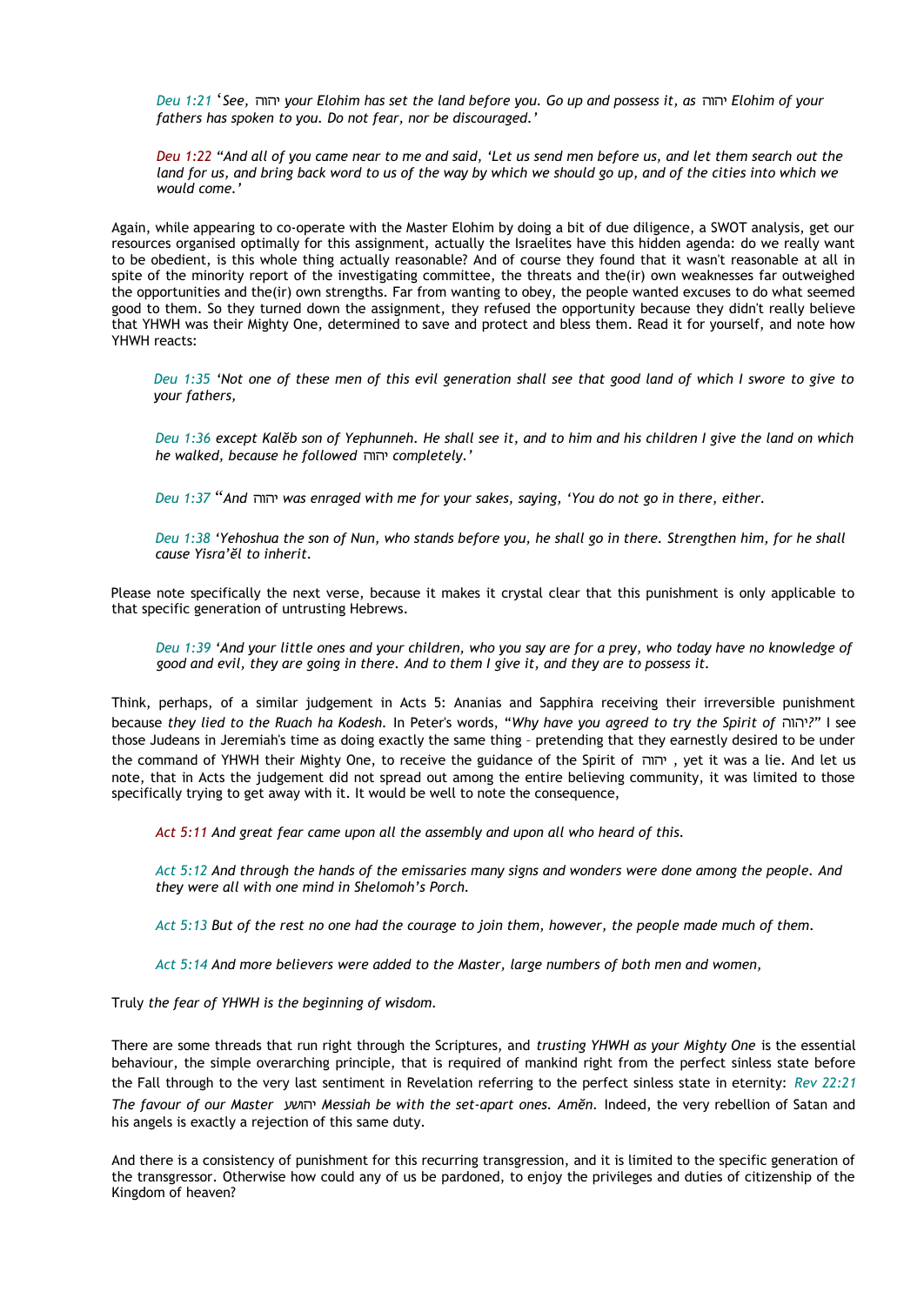So to the question of whether the ban on using the set apart Name, the Tetragrammaton, was limited to the disobedient and perverse Yehudim who insisted on seeking refuge in Egypt in opposition to the advice, the *instructions* that they had requested, or whether it was of general applicability to Jews in times and places not specified in the ban, I say that the general ban viewpoint seems to me to be lacking in cogency and to fly in the face of any number of counter-examples and specific instances in the Scriptures. It is a far-fetched interpretation which is held together by a motivation which I do not have time to go into here, but have elucidated in another paper, a study on the book of Jonah, which I hope to complete soon.

Enough now of other people, you say. What about the example of our Perfect Example? Can we learn anything about this whole issue from His behaviour? This is of great significance for Messianic believer and Christian alike.

First let's look at His immediate forerunner, the Immerser crying out a challenge to repentance in Mat 3:3: *Prepare the way of YHWH, make His rutted paths well-levelled.* Does this mean anything other than that the traditional understandings of the way of YHWH at the time had wandered off-track and needed to be filled up, to give a smooth surface along which one can navigate according to the directions of Scripture rather than be diverted by the insidious repetitive incremental influences of oral tradition?

Consider please this parallel thinking (here in YLT, titles corrected):

*Psa 50:22 Understand this, I pray you, Ye who are forgetting [the Mighty One], Lest I tear, and there is no deliverer.* 

*Psa 50:23 He who is sacrificing praise honoureth Me, As to him who maketh a way, I cause him to look on the salvation of [the Mighty One(s)]!*

Would this not have been good advice for those who chose Mitsrayim, who forgot their Mighty One and attributed their earlier comforts and successes to other causes, and who then were torn, and there was no deliverer? For people in such a situation there **is** a remedy, a starting-point of understanding for the walk of *emunah*, and it is this: to sacrifice praise, and to make a way. *Sacrificing praise* would by analogy with other sacrifices in the TNK mean giving up that which might primarily accrue to oneself as one's own asset, and hand it over it to the Mighty One as due by right, exactly the opposite of reserving the credit for a good choice to one's own insight or political/business nous and acumen. Apply this please to our Egypt-seeking Judeans, who regarded their own political sense as more reliable than the instruction of the Omniscient.

Then, how about *making a way*? This is not an ad-hoc *'n boer maak 'n plan* sense, devising an emergency fix with a piece of baling wire, but something carefully thought through, a consistent strategy, an intended behaviour pattern, plans for coping with expected situations, and committed to persistent action. The Hebrew word *derek* for *way* conveys the sense of a *road* (as *trodden* ); figuratively a *course* of life or *mode* of action. How about *making?* Here the word *soom* is very rich, it has ingredients of to *put, change, consider, determine, hold, ordain, purpose, regard, tread down.* So YHWH through Asaph tells us, He tells today's devout Jew who is being torn without a deliverer as He told those Judean military men, drop your self-centered pride, esteem Me above yourself and all others, formulate a deliberate strategy to make that your course of life and stick with it.

Let your repentance be real, solid and deep. That's *emunah.* Are you, dear reader, stuck in Egypt in the view of the rabbis, don't you dare speak the set-apart Name? You can *sacrifice praise*, you can *make a way* and walk right out of that Egypt-trap. What will be your reward? He will cause you *to look on the salvation of the Mighty One(s)!* And that salvation includes a complete covering of your offenses against His Torah, including the First Word, through imputing the perfect righteousness of His Son to you.

You will know that you are free to use and rejoice in the most precious set-apart Name. Because *the salvation of YHWH* is exactly *Yahusha*, the Messiah, the Anointed One who died on an execution-stake outside Jerusalem nearly two millenia ago. He **is** the salvation of the Mighty One Who will cause you to *look on His salvation* if you *make a way.*

Allow me to say that that same Yahusha came in the first instance to offer the return of the Kingdom. There can be no doubt that His offers were sincere, but they were repeatedly repudiated and rejected by the Jewish leadership of the time. With great pride they refused to engage in *t'shuvah* and submit to the authority of the One who at the very weakest interpretation declared Himself to be the agent of the Almighty and whose claim was substantiated in every possible way, including by His resurrection. As the Galilean Kepha said to a multitude of Jews at Shavuot,

*Act 2:36* "*Therefore let all the house of Yisra'ĕl know for certain that Elohim has made this* יהושע*, whom you [empaled], both Master and Messiah."* 

*Act 2:37 And having heard this, they were pierced to the heart, and said to Kĕpha and the rest of the emissaries, "Men, brothers, what shall we do?"*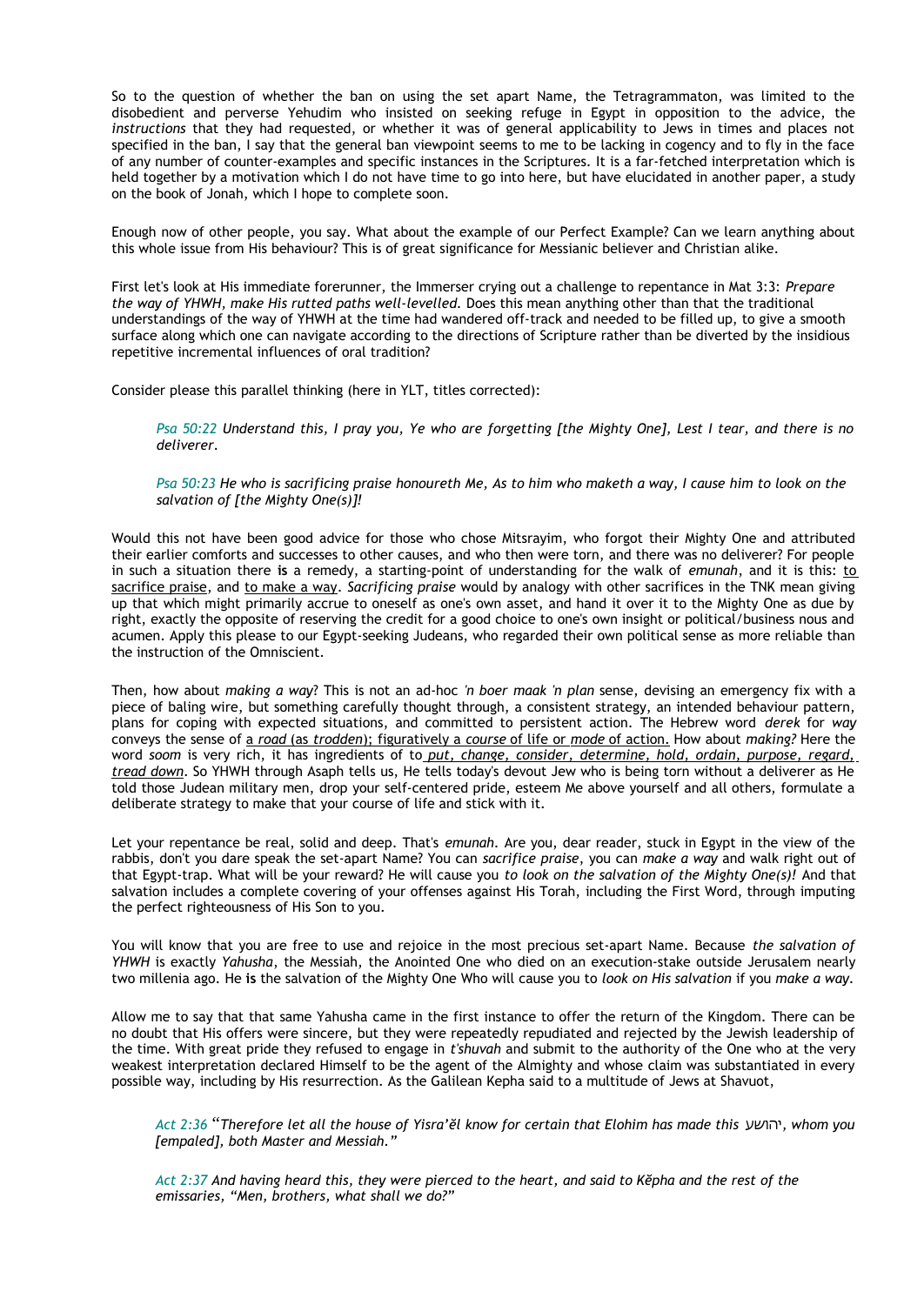*Act 2:38 And Kĕpha said to them, "Repent, and let each one of you be immersed in the Name of* יהושע *Messiah for the forgiveness of sins. And you shall receive the gift of the Set-apart Spirit.* 

*Act 2:39* "*For the promise is to you and to your children, and to all who are far off, as many as* יהוה *our Elohim shall call."* 

It was a speech that resulted in three thousand Jewish men, called by YHWH, drawn by the *Ruach haKodesh* out of the prevalent worldly mindset via repentance into a commitment to be *set-apart*, stepping over the Mitsrayim barrier; and shortly afterwards, perhaps just five or six hours afterwards, having healed a lame man in the Temple precincts, Kepha addressed another crowd:

*Act 3:19 "Repent therefore and turn back, for the blotting out of your sins, in order that times of refreshing might come from the presence of the Master,*

*Act 3:20 and that He sends* יהושע *Messiah, pre-appointed for you,* 

*Act 3:21 whom heaven needs to receive until the times of restoration of all matters, of which Elohim spoke through the mouth of all His set-apart prophets since of old.* 

*Act 3:22* "*For Mosheh truly said to the fathers, '* יהוה *your Elohim shall raise up for you a Prophet like me from your brothers. Him you shall hear according to all matters, whatever He says to you.* 

*Act 3:23 'And it shall be that every being who does not hear that Prophet shall be utterly destroyed from among the people.'* 

Well, the people did hear *that Prophet*, through the agency of Kepha, and another two thousand Jewish men stepped out of Mitsrayim, presumably taking their families with them. (It was a pattern, a landslide, an exodus, that continued until a hefty percentage of the population of Jerusalem had in defiance of their leaders called upon the Name of YHWH as encapsulated in the Name of the Messiah, Yahusha.) Did this meet with understanding and repentance at the leadership level? Not really, immediately after the above speech the leaders tossed the pesky rabble-rousers into jail overnight and summoned a full council hearing for the next day, cross-questioned them and concluded they could not press charges, but let them off with a warning:

*Act 4:18 And they called them and commanded them not to speak at all nor to teach in the Name of* יהושע

*Act 4:19 But Kĕpha and Yohanan answering them, said, "Whether it is right in the sight of Elohim to listen to you more than to Elohim, you judge."*

In this rejoinder, Peter and John are actually speaking directly to the issue of whether the ban on the Name is valid or not. It is a question of authority – who has the right to say whether they may use the Name or not? The council, or the Mighty One (*Elohim*)? They are saying "By whose authority do you prohibit us from speaking in this Name? Yours, or the authority of the Mighty One Whose Name is at stake? Just how mighty are you anyway?" May I point out that if the council had in fact been inwardly persuaded that they were imposing the ban, and their predecessors had been imposing the ban for centuries, *on the authority of Elohim*, why, here was the perfect moment to make it clear. But the council dared not, because they knew the continuation of the ban was unwarranted except by their own choice for their own ends.

*Act 4:23 And having been released, they went to their own people and reported all that the chief priests and elders said to them.* 

*Act 4:24 And having heard that, they lifted up their voice to Elohim with one mind and said, "***יהוה***, You are Elohim, who made the heaven and the earth and the sea, and all that is in them,* 

*Act 4:25 who by the mouth of Your servant Dawid have said, 'Why did the gentiles rage, and the people plot in vain?* 

*Act 4:26* '*The sovereigns of the earth stood up, and the rulers were gathered together against* יהוה *and against His Messiah.'*

*Act 4:27* "*For truly, in this city there were gathered together against Your set-apart Servant* יהושע*, whom*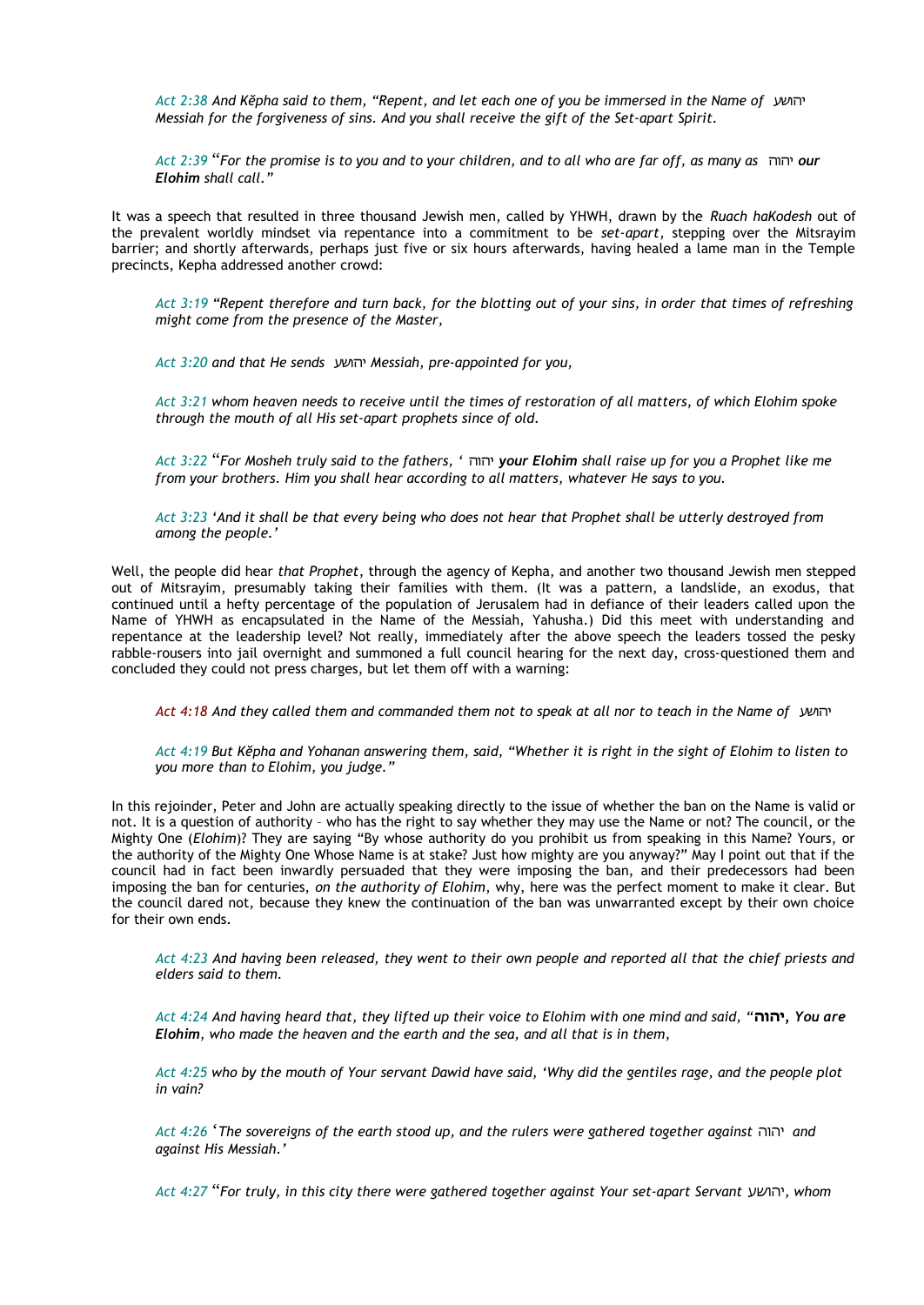*You anointed, both Herodes and Pontius Pilate, with the gentiles and the people of Yisra'ĕl* 

*Act 4:28 to do whatever Your hand and Your purpose decided before to be done.* 

Eventually the popular movement in favour of *Yahusha haMashiach* was checked in Judaea by the obstinacy of the leadership, which was in turn punished by the Roman assault on Jerusalem and the tearing down of the Temple, to be followed after another 60 years or so by the ill-advised barKochba revolt, when the undiscerning Rabbi Akiva tore out from under himself the support of tens of thousands of trained soldiers, Nazarene believers, dooming the revolt to failure by declaring the guerilla leader Shimon barKochba to be *haMashiach,* attempting to displace Yahusha haNatz'ret from His Elohim-bestowed title. But long before this the number of Jewish Nazarene believers in Jerusalem alone had to be numbered in tens of thousands, amounting to perhaps a quarter or even a half of the standing population of the city. Many, many Jews looked on *the salvation of [the Mighty One] -* but the leaders were mainly reprobate.

(Josephus in his *Wars of the Jews* chapter 9 gives a careful accounting of the floating population of Jreusalem in 70CE, when it was "cleansed" by Titus and the Temple torn down: *(420) Now the number of those that were carried captive during this whole war was collected to be ninety-seven thousand, as was the number of those that perished during the whole siege eleven hundred thousand, (421) the greater part of whom were indeed of the same nation [with the citizens of Jerusalem], but not belonging to the city itself; for they were come up from all the country to the feast of unleavened bread, and were on a sudden shut up by an army, which, at the very first, occasioned so great a straitness among them that there came a pestilential destruction upon them, and soon afterward such a famine, as destroyed them more suddenly.* So it seems that the population during one of the Pilgrim Festivals was about 1,2 million, leading to a reasonable guess at the standing population of below 500 000 and indeed possibly around 200 000. This would also be reasonable in view of the statement of Hecateus, about 200BCE, quoted by Josephus in *Against Apion* Book 1, 22, that *"There are many strong places and villages [says he] in the country of Judea; but one strong city there is, about fifty furlongs in circumference, which is inhabited by a hundred and twenty thousand men, or thereabouts; they call it Jerusalem.* )

You have to follow this through Sha'ul's career as he met and taught and disputed with Israelites Hebraic and Hellenistic far and wide. Time and again the people heard and largely accepted the Messianic good news he brought, but the leading lights in the Jewish community rejected his message. Eventually, falsely charged by some such with treason against Caesar, he insisted on his right as a Roman citizen to be heard by Caesar and was escorted under guard to Rome, a journey that took quite a long time. On his way he wrote a letter to prepare the ground for his arrival, his *Epistle to the Romans*, in which he declares

*Rom 1:18 ... the wrath of Elohim is revealed from heaven against all wickedness and unrighteousness of men, who suppress the truth in unrighteousness,* 

*Rom 1:19 because that which is known of Elohim is manifest among them, for Elohim has manifested it to them.* 

*Rom 1:20 For since the creation of the world His invisible qualities have been clearly seen, being understood from what has been made, both His everlasting power and Mightiness, for them to be without excuse,* 

*Rom 1:21 because, although they knew Elohim, they did not esteem Him as Elohim, nor gave thanks, but became vain in their reasonings, and their undiscerning heart was darkened.* (My emphasis)

The same theme, I do believe, as in Jeremiah *circa* chapter 40. What happens when he gets to Rome? You have to read in the last chapter of Acts:

*Act 28:17 And it came to be after three days that Sha'ul called the leaders of the Yehudim together...*

*Act 28:23 And having appointed him a day, many came to him where he was staying, to whom he was explaining, earnestly witnessing about the reign of Elohim, and persuading them concerning* יהושע *from both the Torah of Mosheh and the Prophets, from morning until evening.* 

*Act 28:24 And some indeed were persuaded by what was said, but some believed not.* 

*Act 28:25 And disagreeing with one another, they began to leave, after Sha'ul had spoken one word, "The Set-apart Spirit rightly spoke through Yeshayahu the prophet to our fathers,* 

*Act 28:26 saying, 'Go to this people and say, "Hearing you shall hear but by no means understand, and seeing*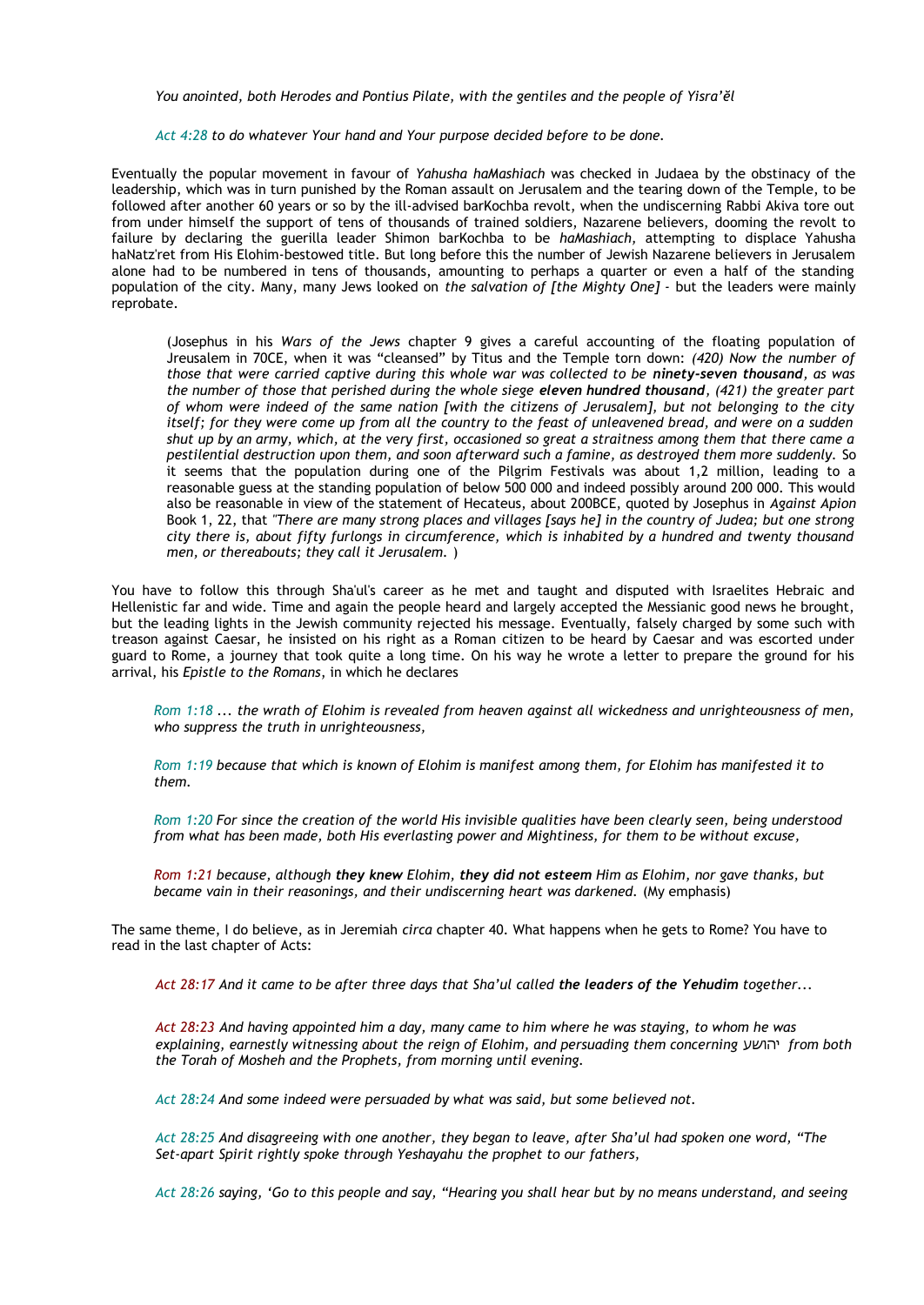*you shall see but by no means perceive,* 

*Act 28:27 for the heart of this people has become thickened, and with their ears they heard heavily, and they have closed their eyes, lest they should see with their eyes and hear with their ears, and understand with their heart, and turn back, and I should heal them." '* 

*Act 28:28 "Therefore let it be known to you that the deliverance of Elohim has been sent to the gentiles, and they shall hear!"*

*Act 28:29 And when he had said these words, the Yehudim went away and had a great dispute among themselves.*

*Act 28:30 And Sha'ul stayed two entire years in his own rented house, and was receiving all who came to him,*

*Act 28:31 proclaiming the reign of Elohim and teaching about the Master* יהושע *Messiah with all boldness, unhindered.*

It could appear that the Jewish leadership in Rome had eventually and finally severed the primary claim of Judah to the reign and deliverance of Elohim because it was being modulated through His Chosen One, *the Master* יהושע *Messiah.* Again, as with Jeremiah's Judeans, a refusal to let YHWH be their Mighty One, to have Him decide - without

inviting *their* opinions - what should take place and how ... *although they knew Elohim, they did not esteem Him as Elohim, nor gave thanks, but became vain in their reasonings, and their undiscerning heart was darkened.*

But again please note the last two verses, for another two years Sha'ul continued showing *the deliverance of YHWH* to *all who came to him*, not turning away Jews merely because their leaders had turned away YHWH's Messiah.

And note also please the careful translation by Dr Young, who puts *Act 28:28* as saying *`Be it known, therefore, to you, that to the nations was sent the salvation of [Elohim], these also will hear it;'* removing the sense of a consequential connection between the rejection by the Jews and the mission to the Gentiles. Instead there is a reminder of a long-standing historical imperative for the Gentiles to be instructed (*learn Torah*) in the ways of YHWH; now – it is an issue of comparison – the Gentiles will be receptive ahead of the Jews to the message in a manner never before known. On the other side, the increase in the attention and study given by the Jews to the non-TNK writings and the Oral Torah, including rabbinic authority, men's opinions exalted at the expense of the written Torah, has led to a darkening of the undiscerning Jewish heart towards *the deliverance of Elohim*.

I believe that the greatest threat to rabbinic Judaism is paradoxically enough the TNK. Let us not forget that Sha'ul was *explaining, earnestly witnessing about the reign of Elohim, and persuading them concerning* יהושע *from both the Torah of Mosheh and the Prophets, from morning until evening.* (Sha'ul perfectly exemplified his Master's comment, *Mat 13:52 And He said to them, "Therefore every scholar of Scripture taught in the reign of the heavens* is like a householder who brings out of his treasure matters, renewed, and old" where treasure refers specifically to the TNK.) Even today the rabbis will steer you away from parts of the TNK, lest you see your Messiah identified there. Has anything changed since some Yerushalayimites pondered *(Joh 7:26)* "*And see! He speaks boldly, and they say none at all to Him. Could it be that the rulers truly know that this is truly the Messiah?* 

So this is not the death-knell of grace and favour from Elohim towards His chosen people of Israel.

But back to our quest. Do we find our Example using the Tetragrammaton, or don't we? If not, why not?

 In the Gospels there are relatively few instances of Yahusha likely using the Name YHWH *of Himself* to refer to His Heavenly Father. Most of the time He referred via the relationship-title "My Father" and He used it in such an intimate way as to incense His more critical hearers. This too hints at the likely use of Hebrew or Aramaic in the original, because of the term *Abba* which corresponds to the intimate endearment *Dad* or *Daddy* in English. (As an example of this please consider *Mar 14:36 And He said, "Abba, Father, all is possible for You. Make this cup pass from Me. Yet not what I desire, but what You desire."* whereas Matthew merely records the phrase "my Father". Since this same phrase is frequently used elsewhere in Matthew, it may well be covering for other uses of "Abba", lost to the Greek with its arid choice between the hierarchical *kurios* and the biological *pater*. (Luke simply uses "Father", John does not record this prayer-in-the-garden. BTW, when you think about it, it is difficult to conceive of the parable of the Prodigal Son being uttered without a healthy sprinkling of "Abba"s, even though I've never heard it done that way). Although Yahusha often referred, c.f. The Disciples' Prayer, to Elohim as the (heavenly) Father of His hearers – even of the Pharisees - there seems to have been some different slant in the way in which He referred to Him as *His* Father in Heaven, and perhaps it lies in this word "Abba" derived from the plain *Ab* or *Av* = *Father*.

This emphasis on the familiar relationship-title deserves more thorough study, and I intend to give it that if I am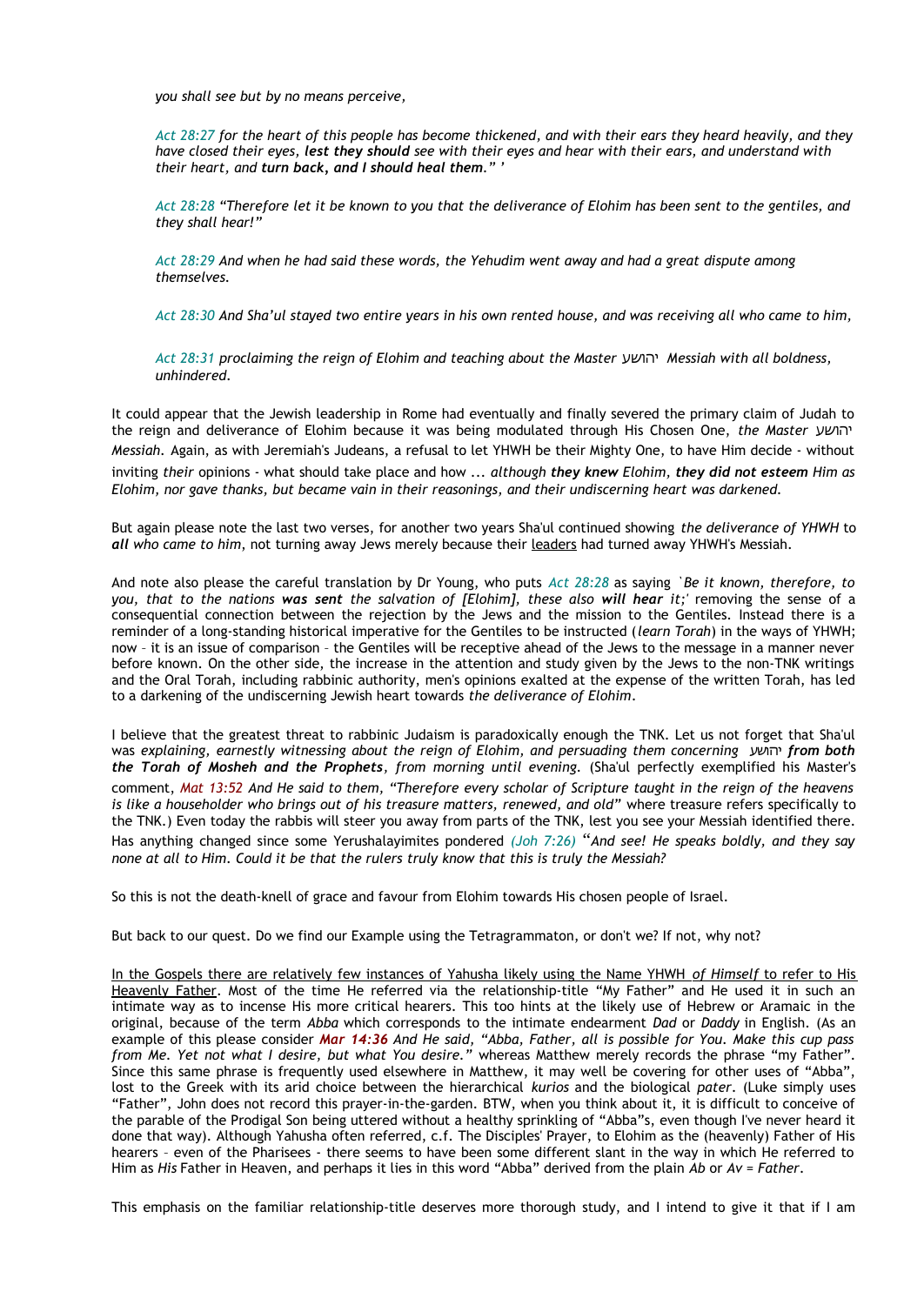spared for the purpose, in the meanwhile please consider John 5:17 *et seq*, and much of John 8, at the least. But in this study let me step through the historical record in the Gospels and concentrate more on those fewer occasions where it appears that the Messiah may well have used the Tetragrammaton despite what has filtered through the Greek manuscripts to us; although as always I may deviate slightly now and again from this narrow remit.

He announced the onset of His ministry with a reading from Isaiah in which the Father's Name figured prominently. Since He was reading from either the Hebrew or Septuagint scroll, He would have had the Name before His eyes, and I leave it to you to consider whether He read it out loud or did a Masoretic sidestep some 700-odd years *before* that became formalized. But before this public outing, He had - recorded in the same 4<sup>th</sup> chapter of Luke's Gospel - a confidential confrontation with a being whose name has remained remarkably and suspiciously consistent over many centuries and many languages and many translations and copies: *Shaitan*, the Deceiver, who is accorded supreme worship in many folk-religions – even though they acknowledge there is a Greater, Ultimate Being beyond and above this one, yet He is regarded as unattainable and unapproachable and so they settle for worshipping the one they *can* contact. What a choice to have to make!

In this confrontation Yahusha used quotations from the TNK in which the Tetragrammaton participated indivisibly. Can you seriously imagine Him parrying the fiery darts of the Deceiver with bloated generalities, helium party balloons, like *It has been written, 'You shall worship Kurios your theos and Him only shall you serve'?* (Especially since it had not yet been so written at that time, as far as I know!) Can you imagine the theological thrashing that would have ensued in the miasma of multiple meanings of these terms? Where, pray tell, is the "only-ness" in "Kurios" and "theos"?

If you are to serve *only* a particular being, surely that Being must be uniquely identifiable, His Name must surely be "set apart", not shared with an indeterminate horde of other and incompatible possible objects of worship! How can there be any validity in the commands quoted by Yahusha from the TNK unless there is exactly such a Name set apart from all other names, by which we may know and identify and through which we may call on the One Who is set apart from all others? What *has been written* is and was just (making allowances for a small difference between English and Hebrew!) *You shall worship YHWH your Mighty One[s] and Him only shall you serve.* While I can imagine the sophisticated deceiver sliding his obsessive intimations into Yahusha's consciousness via the medium of swoopy Greek, I cannot possibly imagine the Son replying in any terms other than those His Father caused to be inscribed on Moses' stone tablets in spiky palaeo-Hebrew. No room here for dynamic equivalents, only for exactly what the Son had heard His Father stipulate, and had Himself in turn transmitted to Moshe for a perpetual record. No debate needed, no debate possible, just an abrupt snubbing of the devious tempter pinned down by the prongs of precise unchanging unchallengeable truth. No wonder he hates to hear that Name! It reminds him of the unbridgeable gap between his status as a created being, and the nature and exalted position of *I AM THAT WHICH I AM, I WILL BE THAT WHICH I WILL BE, I WILL DO WHAT I WILL DO, I WILL BRING ABOUT WHAT I WILL BRING ABOUT. YHWH!*

# *YHWH!*

Stepping then through Yahusha's ministry roughly chronologically, and grouping together like passages from the various gospellers, we may start with the Sermon on the Mount:

*Mat 5:17 "Do not think that I came to destroy the Torah or the Prophets. I did not come to destroy but to complete.* 

*Mat 5:18 "For truly, I say to you, till the heaven and the earth pass away, one jot or one tittle shall by no means pass from the Torah till all be done.* 

*Mat 5:19 "Whoever, then, breaks one of the least of these commands, and teaches men so, shall be called least in the reign of the heavens; but whoever does and teaches them, he shall be called great in the reign of the heavens.* 

Immediately we ask, where in *these commands* of the Torah does a **jot** appear most significantly? Now *jot* is English for the Greek *iota*, which in turn stands for the Hebrew letter *yod* or *yud*. And the great significance of *yud* is that it is **the first letter of the Tetragrammaton!** Wherever the Name of Israel's Mighty One appears in the Torah, Yahusha here declares that He has not come to destroy it. And most significantly, it appears in the First of the Ten Commands:

*Exo 20:2* "*I am* יהוה *your Elohim, who brought you out of the land of Mitsrayim, out of the house of slavery.* 

*Exo 20:3 "You have no other mighty ones against My face.* 

This is the core thought, the rationale, of all righteous living: *YHWH is our Mighty One.* Break that down, destroy that, nullify that, and you are left in the final analysis with no absolute standards, only humanistic relativism, only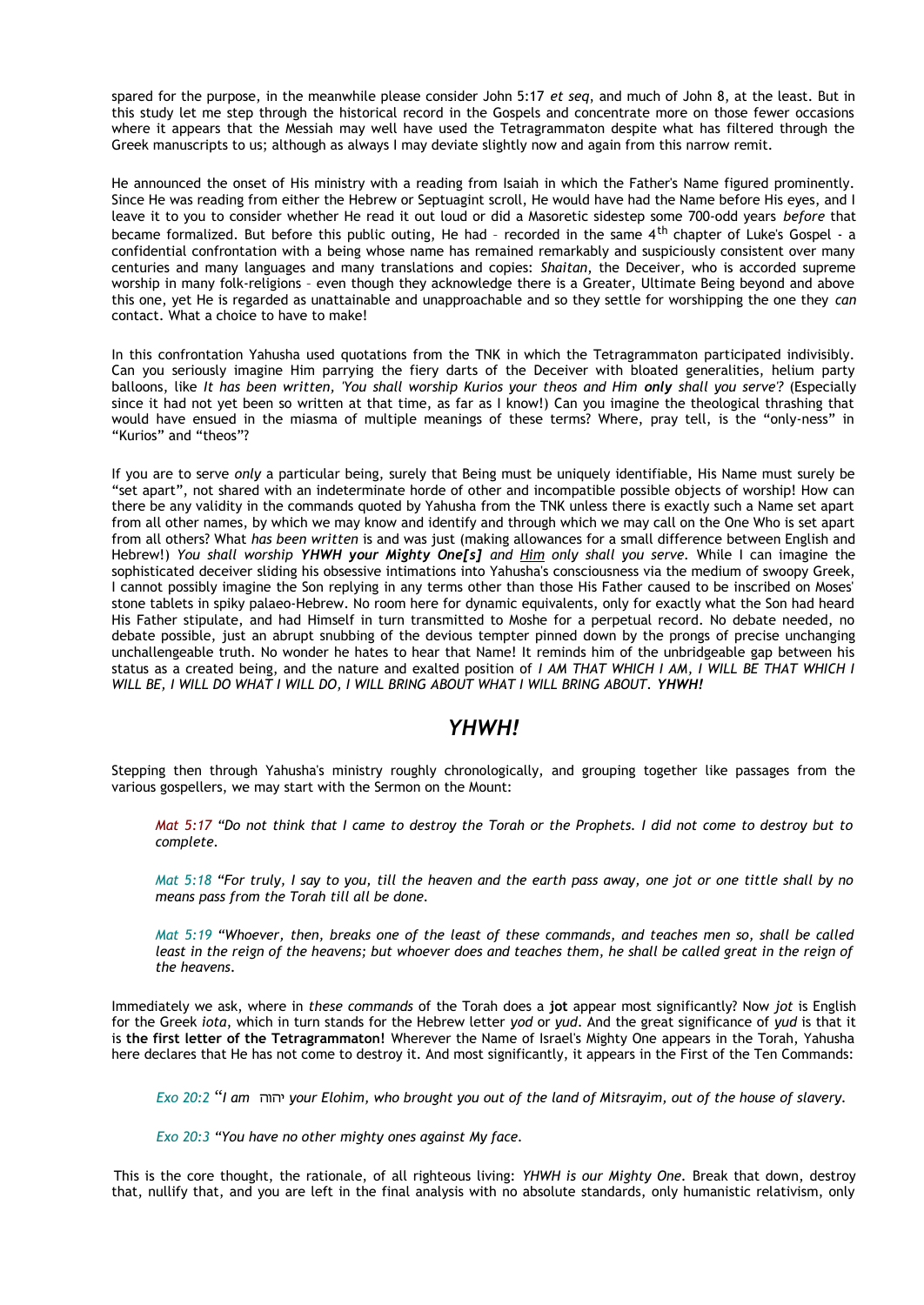democratic opinion, mere sociological pragmatism, on which to base your ethics. Or – terrible thought – some "other revelation" from some other being...

Did Yahusha say anything different in Matthew 5 than what was inscribed on the stone tablets, in the Third Word? -

*Exo 20:7* "*You do not bring the Name of* יהוה *your Elohim to naught, for* יהוה *does not leave the one unpunished who brings His Name to naught.* 

Surely not! If the trivialising of the least of the commands brings such diminution of standing in the Kingdom, what will the fracturing of the Greatest Commandment of all, the summary of the First Table, bring? -

*Deu 6:4* "*Hear, O Yisra'ĕl:* יהוה *our Elohim,* יהוה *is one!* 

*Deu 6:5* "*And you shall love* יהוה *your Elohim with all your heart, and with all your being, and with all your might.* 

Just which, pardon me asking, of those three *jots* would you think you might remove with impunity? Whom would you feel free to teach *It's OK to drop those* jots*, those* yuds*, those* yud-hei-vav-heis*, those* YHWHs*, and replace them with* "the L-RD"s ? And, with a straight face, can you tell me that you really think that Yahusha, having said what He did in Matt 5:17-19 would, a few brief verses later, resort to a generic *kyrios* when quoting Moses again? -

*Mat 5:33* "*Again, you heard that it was said to those of old, 'You shall not swear falsely, but shall perform your oaths to* **יהוה***. '*

Remember what we are busy with here: we are asking *Did our Perfect Example follow the Martin Dictum, the Jewish Self-ban, and refrain from vocalising the Tetragrammaton in His public speaking? Did He thus admit that He regarded Himself as being "in Mitsrayim" as the leaders had taught His fellow-Jews to regard themselves?* If so, He must have used some other name, the Greek generics *kyrios* and *theos* if we are to believe the Greek NT manuscripts, and contradicted Himself utterly a few verses later when He taught His disciples how to pray...

Mat 6:9 "This, then, is the way you should pray: 'Our Father who is in the heavens, let Your Name be set*apart,* 

*Set-apart* means anything but *put-aside, to be replaced by some pirate part*! It means being treated as unique, precious and specific, to be applied for its intended use, and not able to be replaced by any substitute.

*Mat 7:21 "Not everyone who says to Me, 'Master, Master,' shall enter into the reign of the heavens, but he who is doing the desire of My Father in the heavens.* 

*Mat 7:22 "Many shall say to Me in that day, 'Master, Master, have we not prophesied in Your Name, and cast out demons in Your Name, and done many mighty works in Your Name?'* 

*Mat 7:23 "And then I shall declare to them, 'I never knew you, depart from Me, you who work lawlessness!'* 

At the very least, this should serve as a cautionary note of the possibility of mistaken identity. It should be clear from this that those who *work lawlessness* are mistaken if they think that because of their *mighty works* they recognise and are recognised by the Master. What then is *lawlessness?* One could say much about this, but let's be concise: it surely includes rejection of the law and its applicability to one!

*Mat 10:22 and ye shall be hated by all because of my name, but he who hath endured to the end, he shall be saved. (YLT)*

I have used Young's translation here because it clarifies a simple point: the reason for Yahusha's disciples being hated is *because of His Name*, not for "His name's sake", whatever that may be interpreted to mean, as found in many translations. The point is that it is *His Name* that causes the offended reaction, and I refer the reader to my earlier remark concerning how the Deceiver hates the Name – in which Yahusha has come, and in which His Father's own Name is embraced. Those who hate the Father's Name will likewise hate the Name of the Son.

This verse does not give much comfort to those who argue that *name = character* or *reputation* since few if any people seem to dislike let alone hate the character of Yahusha, or at least what they perceive that character to be; but negative reactions ranging well into the "hate" zone are regularly encountered by those who assert the true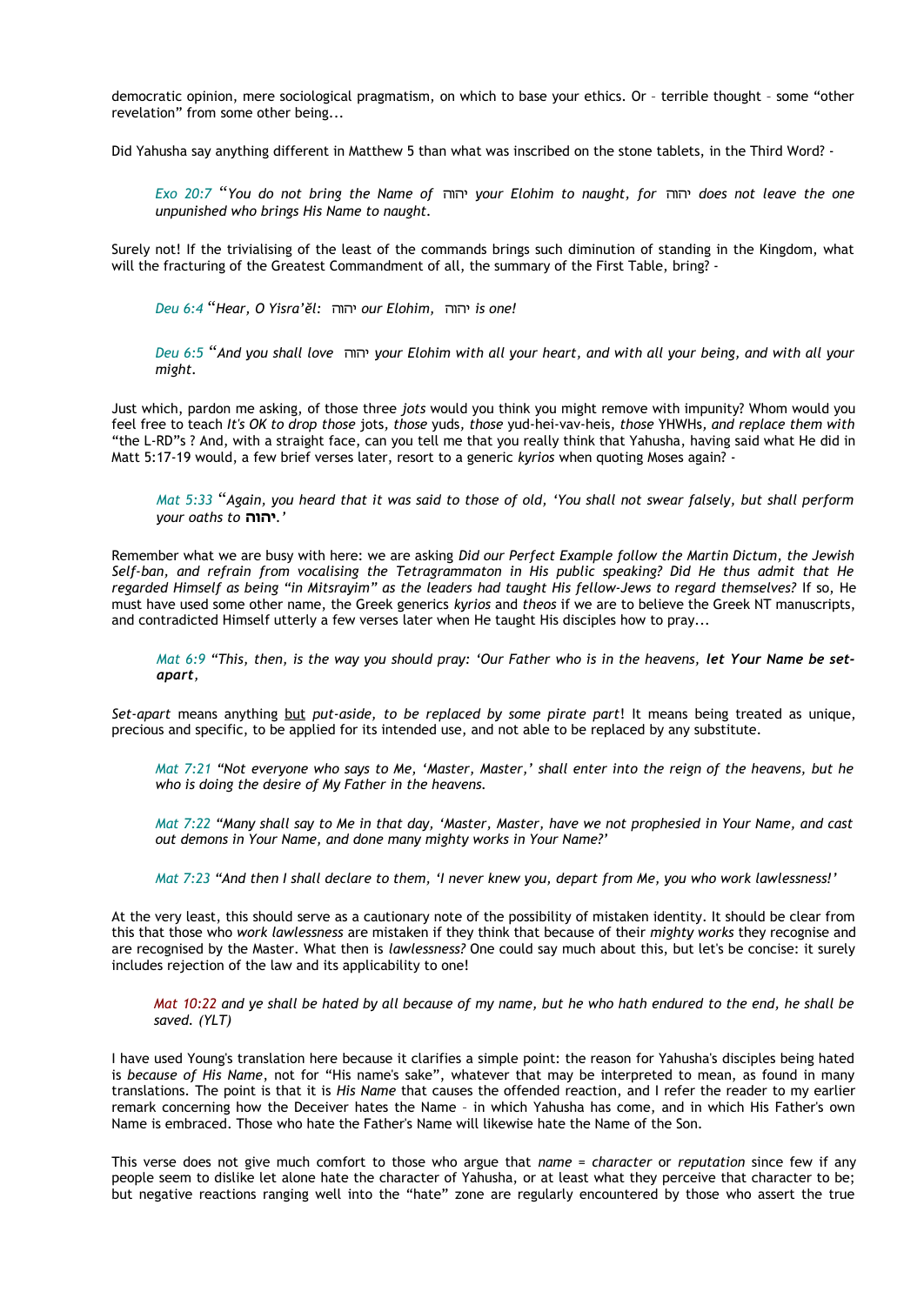Name of our Saviour, since it slashes away at so much of the trappings that Christianity has borrowed from its pagan associates, and rebukes all those who like Marcion have fashioned their own G-d to suit their own liking.

*Mat 12:14 But the Pharisees went out and took counsel against Him, so as to destroy Him.* 

*Mat 12:15 But* יהושע*, knowing it, withdrew from there. And large crowds followed Him, and He healed them all,* 

*Mat 12:16 and warned them not to make Him known,* 

*Mat 12:17 in order that what was spoken by Yeshayahu the prophet, might be filled, saying,* 

*Mat 12:18 "See, My Servant whom I have chosen, My Beloved in whom My being did delight. I shall put My Spirit upon Him, and He shall declare right-ruling to the nations.* 

*Mat 12:19 "He shall not strive nor cry out, nor shall anyone hear His voice in the streets.* 

*Mat 12:20 "A crushed reed He shall not break, and smoking flax He shall not quench, till He brings forth rightruling forever.* 

*Mat 12:21 "And the nations shall trust in His Name."* 

This passage perhaps gives us the insight that enables us to make good sense of the Jewish ban theory recounted by Dr Martin. With merely four words in vs14, an economical hint indeed, Matthew dredges the entirety of Psalm 2 up into the consciousness of his Hebrew readers, and then sets against it the not-so-obvious passage from Isaiah 42. Why? To assert that the dramatic confrontation, the power-play of Psalm 2, is not yet in the delivery phase. First there must be the time spoken of by Yeshayahu, the time announced to the synagogue of Nazareth in Luke 4, a time of not striving or crying out, a time when the the voice of the liberator does not yet ring out imperatively through attentive alleys and suppliant streets, a time of nurturing and cherishing the faithful but weak witnesses struggling to survive in the ghetto, to *endure to the end* as in the previous quote, *till He brings forth right-ruling forever.* That is when the derision and wrath of YHWH will be focussed on the rebellious power-structures, the confederacies, the multination unions, the global economy based on blind technologies - that is when He instructs His Son,

*Psa 2:8 'Ask of Me, and I make the gentiles Your inheritance, And the ends of the earth Your possession.*

*Psa 2:9 'Break them with a rod of iron, Dash them to pieces like a potter's vessel.' "*

But in the meantime Matthew had observed the Anointed One busy with a covert mission, the mission of establishing His credentials in their completeness so that He could be shown competent to become the perfect Passover Lamb, fulfilling the promissory notes of the centuries of animal sacrifices, covering His people from the judgement of a righteous and offended Mighty One for all their sins against His Torah. Before this was done, before the *Mashiach ben Yoseph* role is carried through to its climax, it would have been very premature to implement the imperative *Mashiach ben Dawid* mission. Without salvation secured by the Blood of the Lamb, without the charge-sheet against us nailed to *His* death-stake, how would any of us survive His coming to rule and to judge? How could Yehudah ever again bring near an offering in righteousness, pleasant to YHWH? Even with our atonement undertaken, *the day of His coming* is going to be searching, painful, very, very serious:

*Mal 3:1* "*See, I am sending My messenger, and he shall prepare the way before Me. Then suddenly the Master you are seeking comes to His Hĕkal, even the Messenger of the covenant, in whom you delight. See, He is coming," said* יהוה *of hosts.*

*Mal 3:2 "And who is able to bear the day of His coming, and who is able to stand when He appears? For He is like the fire of a refiner, and like the soap of a launderer.* 

*Mal 3:3* "*And He shall sit as a refiner and a cleanser of silver. And He shall cleanse the sons of Lĕwi, and refine them as gold and silver, and they shall belong to* יהוה*, bringing near an offering in righteousness.* 

*Mal 3:4* "*Then shall the offering of Yehudah and Yerushalayim be pleasant to* יהוה*, as in the days of old, as in former years.* 

So you and I watch as YHWH's Messenger prepares the way before Yahusha, calling people to repentance. (Soon He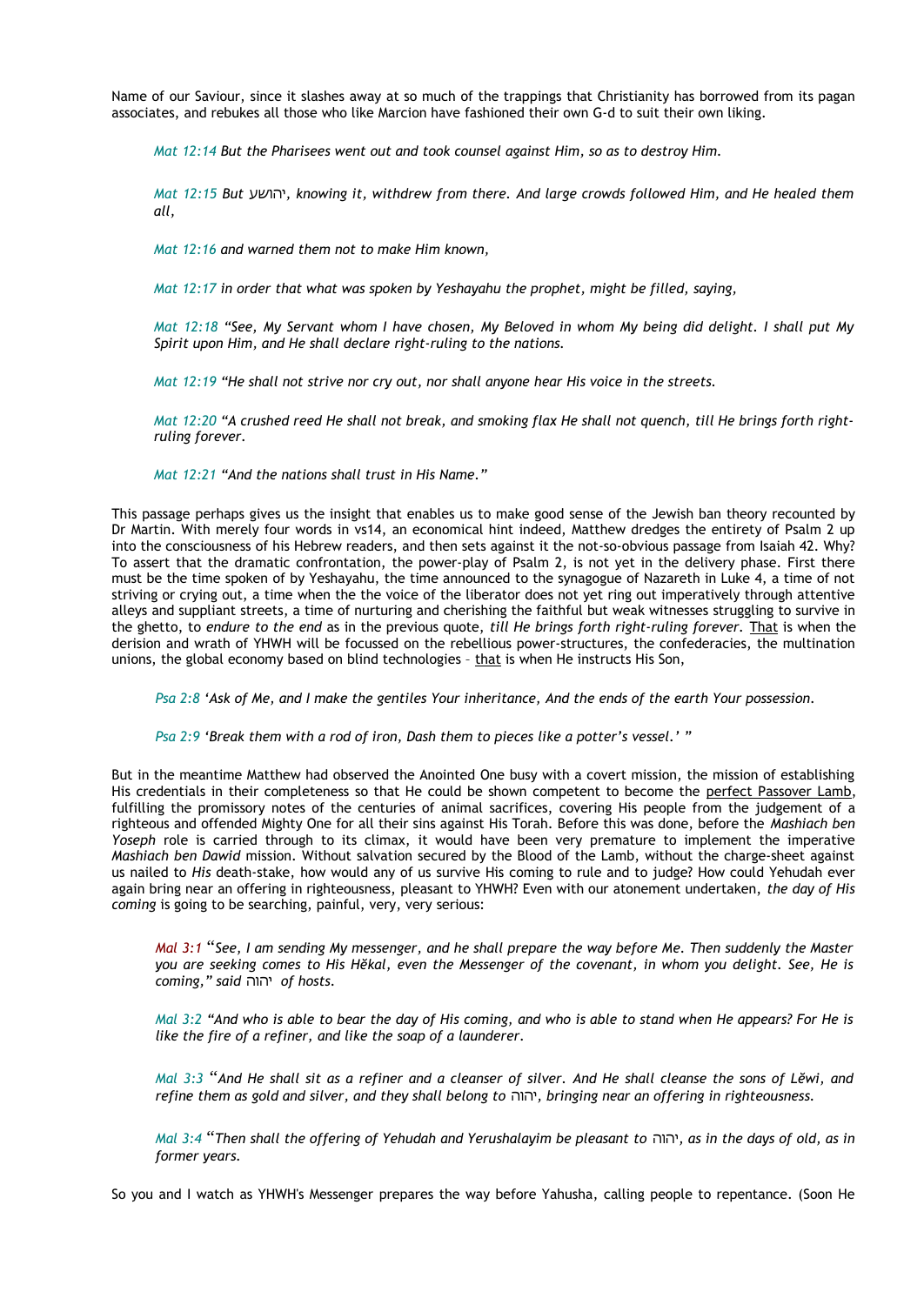will come, suddenly, to the Hekal.) What is the strategy for now? Another covert mission, establishing His credentials in their completeness so that He can be shown competent to rule as King of kings. How so? By His careful nurturing of His kingdom, the kingdom of righteousness, in the hearts of a relatively small group of faithful ones who seek righteousness, Torah-obedience, whatever the cost, whatever the opposition, whatever the democratic numbersgame in the opinion polls, the political elections, the economic processes. For now it is the time of nurturing and cherishing the weak witnesses struggling to survive, to *endure to the end till He brings forth right-ruling forever.*

And what does this all have to do with His Name? Simple: If the highlighted characteristic of the Messianic Reign is that *the nations shall trust in His Name,* surely a highlight of the survival of the weak witnesses in the interim must be that they *trust in His Name?* His Name means *YHWH's salvation*, how can they survive if they do not trust in that?

Having said this, perhaps we can now start to understand: the time has not yet come for a very widespread and general knowledge and understanding and use of the true Names, and until that time comes His Name is for those who are truly His *talmidim*, His disciples, His taught-ones. Yes, there is a great rediscovery going on of the Names right now - not without controversy - which I believe is necessary in order for people generally to be without an excuse when the False Messiah comes in his own name, and people – as usual - prefer to believe a lie rather than the truth. This ramping-up is indicative of the shortness of the time that is left before YHWH's Messiah comes to put an end to global rebellion. In the meantime, consider if you will how often how many people casually and trivially cite the name or title of their mighty one - "O L-rd, is it really so late?" or "My G-d, what a day at the office!" This is the behaviour of people lacking in proper reverence for whichever one it is that they hold to be over them – let us be grateful that the same undiscriminating treatment is not widely applied to the Set-apart Name.

But is this not an argument for keeping the Tetragrammaton out of the AC? I think not. The Psalmist said *Thy word is truth* and for the AC *in the original* to misinform its readers about the deepest fundamental of its message would invalidate it as Elohim-breathed scripture in my view. What this argument does provide is a neat explanation of the observed facts: when the Gentile believers started taking over the faith and introducing their choice chunks of pagan disobedience into it, the point came when YHWH said as it were *OK, if that's what you want that's what you can have* and did indeed, as the statement of this Option suggests, leave them to their own devices, their own foolish beliefs, in regard to His Name as well as many other things. But He did not rescind His third commandment, the one that says *YHWH shall not hold him guiltless who makes His Name of no effect.*

Well, let's move on through the gospel records and see what happens when the King rides in to Jerusalem on the back of a young donkey:

*Mat 21:9 And the crowds who went before and those who followed cried out, saying, "Hoshia-na to the Son of Dawid! Blessed is He who is coming in the Name of* יהוה *!Hoshia-na in the highest!"* 

*Mar 11:9 And those going before and those following cried out, saying, "Hoshia-na! 'Blessed is He who is coming in the Name of* יהוה *'!*

*Mar 11:10 Blessed is the coming reign of our father Dawid – in the Name of* יהוה *!Hoshia-na in the highest!"* 

*Luk 19:37 And as He was coming near, already at the descent of the Mount of Olives, the entire crowd of the taught ones began to praise Elohim, rejoicing with a loud voice for all the miracles they had seen,* 

*Luk 19:38 saying, " 'Blessed is the Sovereign who is coming in the Name of* יהוה *'!Peace in heaven and esteem in the highest!"* 

*Luk 19:39 And some of the Pharisees from the crowd, said to Him, "Teacher, rebuke Your taught ones."* 

*Joh 12:12 On the next day a great crowd who had come to the festival, when they heard that* יהושע *was coming to Yerushalayim,* 

*Joh 12:13 took the branches of palm trees and went out to meet Him, and were crying out, "Hoshia-na! Blessed is He who is coming in the Name of* יהוה*, the Sovereign of Yisra'ĕl!"*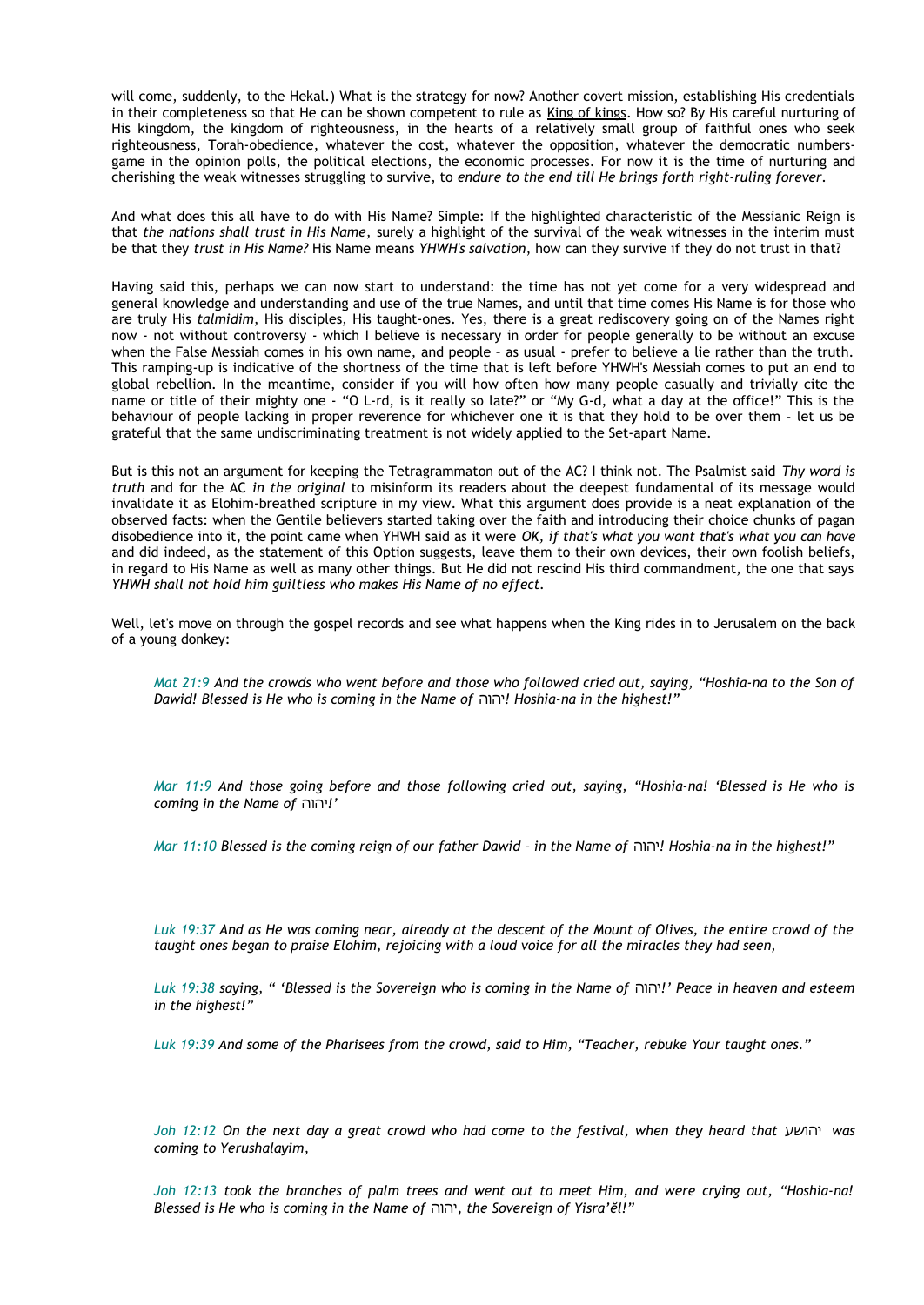*Mat 21:15 But when the chief priests and scribes saw the wonders which He did, and the children crying out in the Set-apart Place and saying, "Hoshia-na to the Son of Dawid!" they were greatly displeased,* 

*Mat 21:16 and said to Him, "Do You hear what these say?" And* יהושע *said to them, "Yea, have you never read, 'Out of the mouth of babes and nurslings You have perfected praise'?"* 

Here we see that the welcoming crowds, asserting their acceptance of the true Passover Lamb, are not shy to use the Tetragrammaton, much to the annoyance of the religious leaders, who with sour faces demand that the upstart Messiah shut them down. But no, He rather rebukes the leaders, saying that this praise is perfect, perfectly appropriate. The children know something that the leaders are too rigid to contemplate, and in the age-old manner of children who do not know that they should not say something, they are cheerfully saying it out loud. *Of such is the kingdom of heaven...* If ever there were a moment for Yahusha to put a protective screen around the Tetragrammaton, this is it. But the time has arrived for His political confrontation with the leaders, and He wants them to be sure that they know Whom He claims to be before they decide whether they are going to accept or repudiate His claims. For this again, the Name is precisely at issue.

Now the Sadducees are having their turn to try to find a flaw in the people-chosen Passover Lamb, and they choose their favourite jousting-ground: *the resurrection, true or false?* Yahusha pierces their sophistry in its heart with a brief quote from the founding statement of the nation of Isra'el:

*Luk 20:37* "*But that the dead are raised, even Mosheh showed at the bush when he called* יהוה*' the Elohim of* Abraham, and the Elohim of Yitshaq, and the Elohim of Ya'aqob.'

What does this evoke in the minds of His hearers, steeped in the Torah? Why, the double-punch of Exodus 3: 15 and 16, the repeated 'יהוה *Elohim of your fathers, the Elohim of Abraham, of Yitshaq, and of Ya aqob'* ʽ . Since this is what He is quoting, since there is no departure from the Hebrew Tetragrammaton in either the Hebrew TNK or the Septuagint, surely His lips emitted the Name exactly, without error. So why, if Luke is a faithful chronicler of the occasion (and Luke scores very highly on any historian's marksheet for the accuracy of his records, he has been vindicated any number of times against his critics), can it be thought that he did not write down exactly the Tetragrammaton in his original? And if the particles of Greek manuscript that the translators rely on to patch together the earliest available texts of the AC show something else other than the Tetragrammaton, is that not just a very blatant signal that they are *not* the original texts?

The same argument holds just a few verses later, as Yahusha takes the offensive and presses the issue of His identity. With the inquisitors silenced and abashed, He throws the avowedly messianic Psalm 110 at them, quoting again the Tetragrammaton. Why then is it not in the early Greek texts and not in your "New Testament"?

*Luk 20:42* "*For Dawid himself said in the Book of Psalms, '*יהוה *said to my Master, "sit at My right hand,* 

*Luk 20:43 until I make Your enemies a footstool of Your feet." '* 

*Luk 20:44 "Dawid then calls Him 'Master,' how is He then his Son?"* 

We may ask the same about the following quotes from Psalm 118:22,23:

*Mat 21:42* יהושע *said to them, "Did you never read in the Scriptures, 'The stone which the builders rejected has become the chief corner-stone. This was from* יהוה*, and it is marvellous in our eyes'?* 

*Mat 21:43 "Because of this I say to you: the reign of Elohim shall be taken from you and given to a nation bringing forth the fruits of it.* 

*Mar 12:10 "Have you not read this Scripture, 'The stone which the builders rejected has become the chief corner-stone.* 

*Mar 12:11* '*This was from* יהוה*, and it is marvellous in our eyes'?"*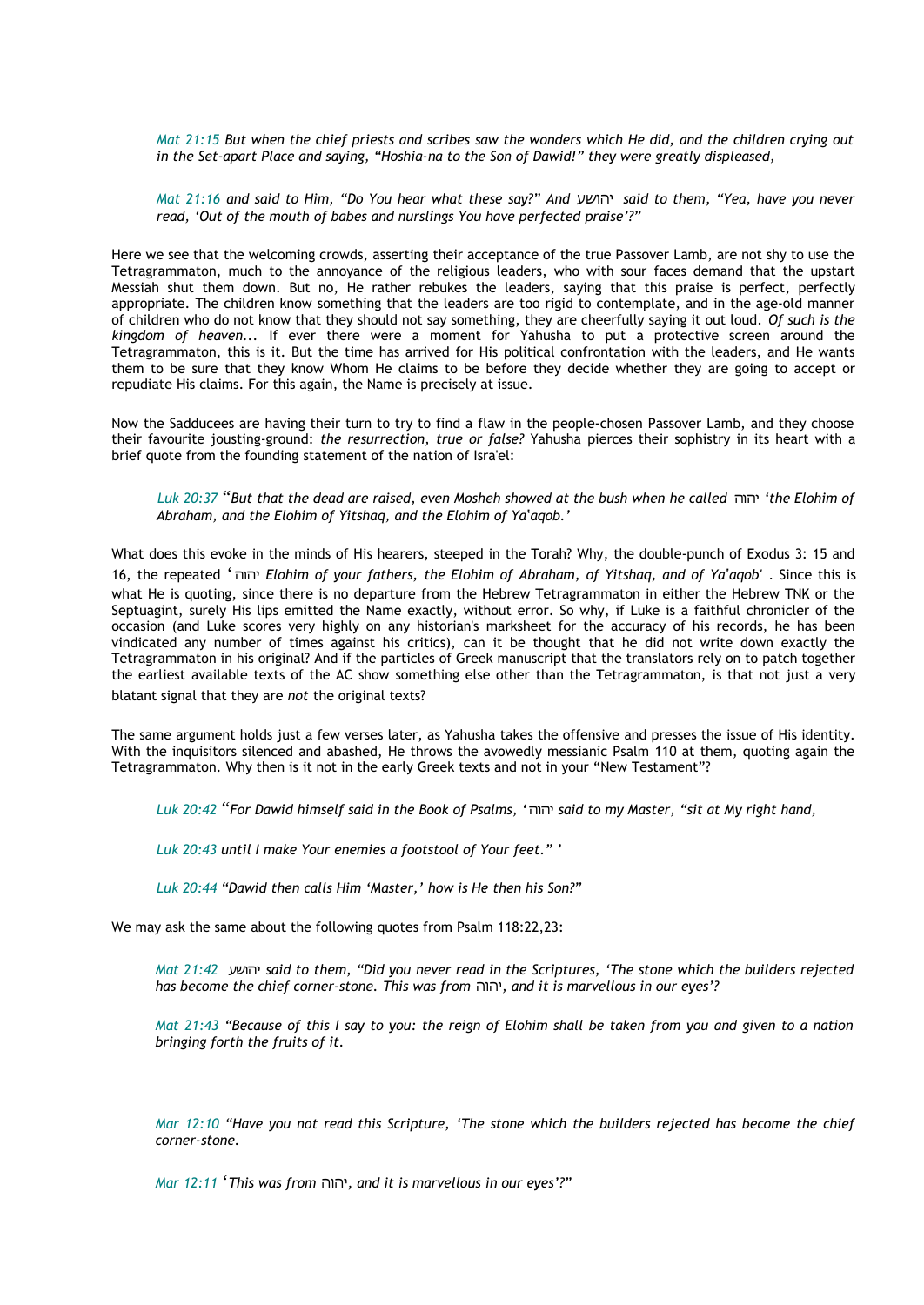Why is the Name not in the early Greek texts that we know of, and also not in your "New Testament"?

As if that is not enough, please take careful note of the following:

*Mat 22:37 And* יהושע *said to him, " 'You shall love* יהוה *your Elohim with all your heart, and with all your being, and with all your mind.'* 

*Mat 22:38 "This is the first and great command.* 

*Mat 22:39 "And the second is like it, 'You shall love your neighbour as yourself.'* 

*Mat 22:40 "On these two commands hang all the Torah and the Prophets."* 

*Mar 12:29 And* יהושע *answered him, "The first of all the commands is, 'Hear, O Yisra'ĕl,* יהוה *our Elohim,* יהוה *is one.* 

*Mar 12:30* '*And you shall love* יהוה *your Elohim with all your heart, and with all your being, and with all your mind, and with all your strength.' This is the first command.* 

*Luk 10:26 And He said to him, "What has been written in the Torah? How do you read it?"* 

*Luk 10:27 And he answering, said, " 'You shall love* יהוה *your Elohim with all your heart, and with all your being, and with all your strength, and with all your mind,' and 'your neighbour as yourself.' "* 

*Luk 10:28 And He said to him, "You have answered rightly. Do this and you shall live."* 

These quotations may possibly refer to three separate incidents and questioners, but it hardly matters, for Matthew says his enquirer was one of the Pharisees who was a lawyer, expert in the Mosaic law; Mark has a scribe, undoubtedly rather expert too in the same law because of his trade of drafting legal contracts in writing, and possibly too of making copies of the Torah scrolls for use in the synagogues – the scribes were actually called *Sopherim* or "counters", because they would perform numeric checks on the words in the original document and in the copy, similar to the CRCs or Cyclic Redundancy Checks that are essential although mainly unnoticed in today's massive volumes of computer communications, making sure that what is sent is what is received – and would undoubtedly have had a very close association with the Pharisees and might well have been used by them as an "expert witness", ready to jump up and shout "Foul!" if Yahusha deviated in the slightest in His reply from what had been written so many centuries before, and so he would also have been an expert on the content if not the interpretation of the Mosaic law; finally Luke merely refers to a "lawyer" which would not be in any conceivable conflict with Matthew's account.

Consider please the joy with which the Son, one in heart and mind with His dear Father, would pronounce His true Name to the scribe. Imagine, if you can, the same Son bearing a false witness of His Father by speaking out a pagan name or an embarrassed Hebrew subterfuge like *haShem.* Imagine, if you can, the same Son commending the lawyer for having *answered rightly*, if that learned person had read the Torah to be saying (and remember, he could only have read it in the Hebrew/Aramaic or an LXX version with the Tetragrammaton) one of these other abominations. The lawyer, and haMashiach in the other encounter, would only have pronounced the true Name; therefore, our current accounts of this incident, and all the intervening chain of documents, should reflect this fact and reveal the true Name.

Yet again we have witnesses of Yahusha quoting the ancient texts incorporating the Tetragrammaton, and must ask *Why do the early Greek texts not reflect the simple facts accurately?*

*Mat 22:41 And when the Pharisees were gathered together,* יהושע *asked them,* 

*Mat 22:42 saying, "What do you think concerning the Messiah? Whose Son is He?" They said to Him, "The Son of Dawid."*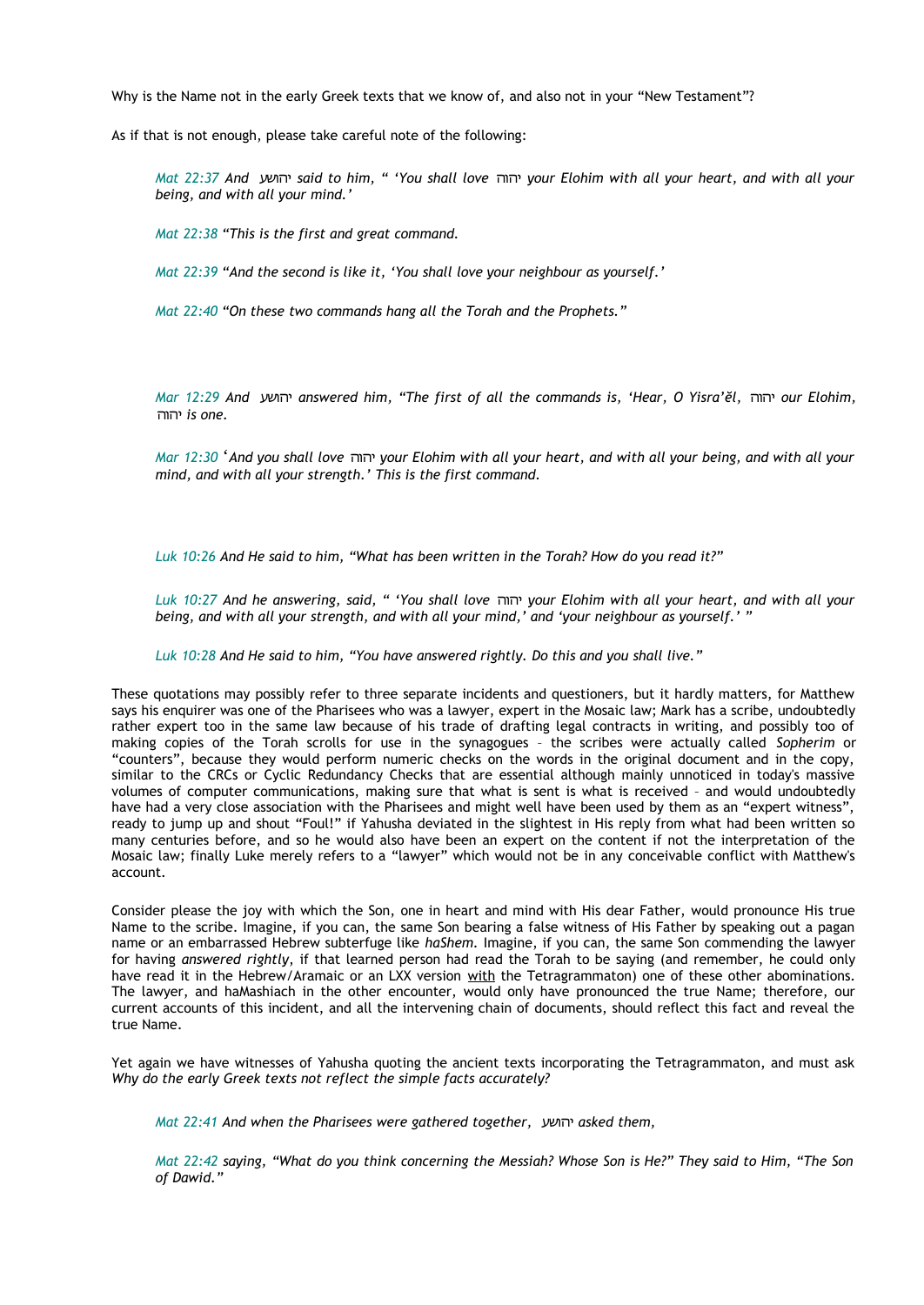*Mat 22:43 He said to them, "Then how does Dawid in the Spirit call Him 'Master,' saying,* 

*Mat 22:44* 'יהוה *said to my Master, "Sit at My right hand, until I make Your enemies a footstool of Your feet"'?* 

*Mat 22:45 "If then Dawid calls Him 'Master,' how is He his Son?"* 

*Mar 12:35 And* יהושע *responding, said, while teaching in the Set-apart Place, "How is it that the scribes say that the Messiah is the Son of Dawid?* 

*Mar 12:36* "*Dawid himself said by the Set-apart Spirit, '* יהוה *said to my Master, "Sit at My right hand, until I make Your enemies a footstool of Your feet." '* 

*Mar 12:37 "Dawid himself calls Him 'Master.' In what way then is He his Son?" And the large crowd heard Him gladly.*

If Yahusha started off His public ministry with reading the Tetragrammaton from the scroll of the prophet Yeshayahu, should we be surprised that He punctuated it similarly, from Psalm 118, in precise prophecy of His triumphal entry into Jerusalem from the Mount of Olives?

*Mat 23:39 for I say to you, from now on you shall by no means see Me, until you say, 'Blessed is He who is coming in the Name of* יהוה *" '!*

*Luk 13:35* "*See, your House is left to you laid waste. And truly I say to you, you shall by no means see Me until the time comes when you say, 'Blessed is He who is coming in the Name of* יהוה *" '!*

Again we have direct quoting from Tetragrammaton-true texts. Why are the Greek texts, and the English translations, *not* likewise true?

*Luk 2:22 And when the days of her cleansing according to the Torah of Mosheh were completed, they brought Him to Yerushalayim to present Him to* יהוה *–* 

*Luk 2:23 as it has been written in the Torah of* יהוה*," Every male who opens the womb shall be called setapart to* יהוה *– "*

*Luk 2:24 and to give an offering according to what is said in the Torah of* יהוה*," A pair of turtledoves or two young pigeons."* 

Yet again a direct quote, this time as an editorial footnote by the gospeller, from a text containing the true Name. Even if Luke, possibly targeting Greek readers, had lifted this from the LXX, it would still have had the four Hebrew letters there.

*Joh 6:45* "*It has been written in the prophets, 'And they shall all be taught by* יהוה*. 'Everyone, then, who has heard from the Father, and learned, comes to Me.* 

The mind boggles at the thought that Yahusha would have blandly intimated that the prophets expected the people to be taught by a pagan mighty one, a *kurios* or *theos*.

Another instance of Messiah quoting the TNK and using the true name, yet being misreported in the early Greek and the current English and who knows how many other languages, follows:

*Joh 12:37 But though He had done so many signs before them, they did not believe in Him,* 

*Joh 12:38 that the word of Yeshayahu the prophet might be filled, which he spoke, "*יהוה*, who has believed*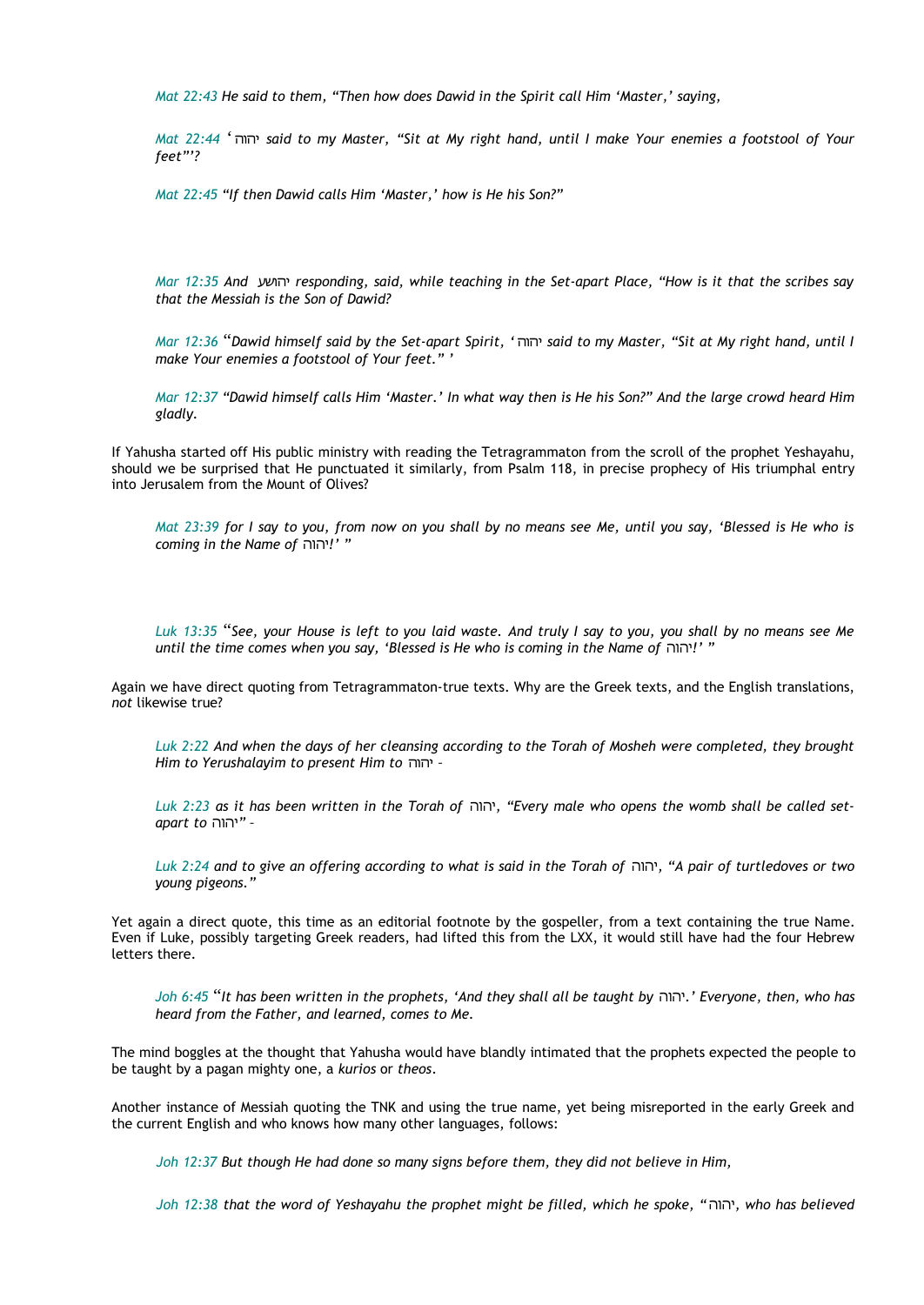*our report? And to whom has the arm of* יהוה *been revealed?"* 

In His high-priestly prayer, Yahusha refers three times to the Father's Name:

*Joh 17:6 "I have revealed Your Name to the men whom You gave Me out of the world. They were Yours, and You gave them to Me, and they have guarded Your Word.* 

*Joh 17:12 "When I was with them in the world, I was guarding them in Your Name which You have given Me, and I watched over them, and not one of them perished except the son of destruction, that the Scripture might be filled.* 

*Joh 17:26 "And I have made Your Name known to them, and shall make it known, so that the love with which You loved Me might be in them, and I in them."* 

Far from being reticent about the Name, He seems to regard it as the primary focus and essential equipment of His ministry. To the men whom Father gave Him *out of the world* (and, please note, these were all pretty normal Jews) He *revealed [Father's] Name*. Didn't they know it then? No, of course they knew it, it had been drilled into them since their earliest years. But it would seem they didn't quite appreciate the importance and significance of it. Having been given this, they carefully *guarded Your Word.* How does one get from this assessment to the conclusion that Matthew and John, and possibly Peter recounting these things to the young writer Mark, would have shrugged off the true Name as freely interchangeable with any convenient generic, no matter how polluted with pagan content?

Somehow knowing and understanding and continuing to know the true Name seems to be an important component of harbouring the actual love with which the Father loved the Son. This is a profound rebuttal of those who suggest it really doesn't matter which name you use. And the preceding verse, John 17:25, is a severe reprimand to those who think that because, like the *talmidim*, they are born and bred Jewish, they have a right to control and hide the Name: "*O righteous Father, indeed the world did not know You, but I knew You, and these knew that You sent Me".* Even the Jewish disciples were part of the world system, until Father took them out and gave them to His Son, and His Son made Father's Name known to them.

It may be useful to point out here that *know* is but rarely used in the Scriptures in the bland sense of *having an entry in the the mental database for the object known.* More often, as here, it conveys an urgent sense of *recognising and being vividly aware of the intimate and essential character of the object known.* And how better in this context is this character conveyed and summarised than by using that particular Name which the Father has chosen to make Himself *known* by? **YHWH**, not *Th--s or K-r--s*! Give it a moment's thought, please: how did Yahusha *know* the Father – as K-rios, or as YHWH? What would *K-r--s* have conveyed to Him? How immeasurably much more wouldn't *YHWH* have conveyed to Him? And it should be so for us too!

Finally, in our journey through the Gospels in search of Yahusha's attitude towards using the Tetragrammaton, we come to a couple of incidents which are most thought-provoking:

*Joh 8:58* יהושע *said to them, "Truly, truly, I say to you, before Abraham came to be, I am."* 

In this instance, Yahusha provoked more than thought in His hearers, He provoked a most violent reaction of outrage, so much so that they picked up stones to cast at Him, to kill Him. This is interesting, because actually in evangelical terms this should have been His altar-call, His teaching had just made a tremendous impression on this group of Jews and it was now time to call for commitment to Him, right? Vs30-31 tells us *As He was speaking these words, many believed in Him. So* יהושע *said to those Yehudim who believed Him...* a number of things which really put their backs up. From *believing Him* a couple of minutes earlier, they were now so enraged that they were actually starting to apply summary judgement for blasphemy. What had He done to justify this specifically? Why, He had just uttered the Set-apart Name (in short form = *I am*) and applied it to Himself. Please note what He did *not* do: He did *not* say "I am K-rios" or "I am haShem". Specifically, what He said should be recorded in writing as *YH*. Nothing else can account for what the almost-converted Yehudim tried to do to Him. So that's what He said, and there was no way for a faithful gospeller to record this incident without resorting to the shortened version of the Tetragrammaton. Nor is or was there any way for a copyist or translator to do his task faithfully without doing likewise.

Ten chapters later the time for keeping His identity under wraps is past; a general rabble and the company of soldiers and court officials (this was probably a company of the Temple Guard, not Roman soldiers but Jews) sent to arrest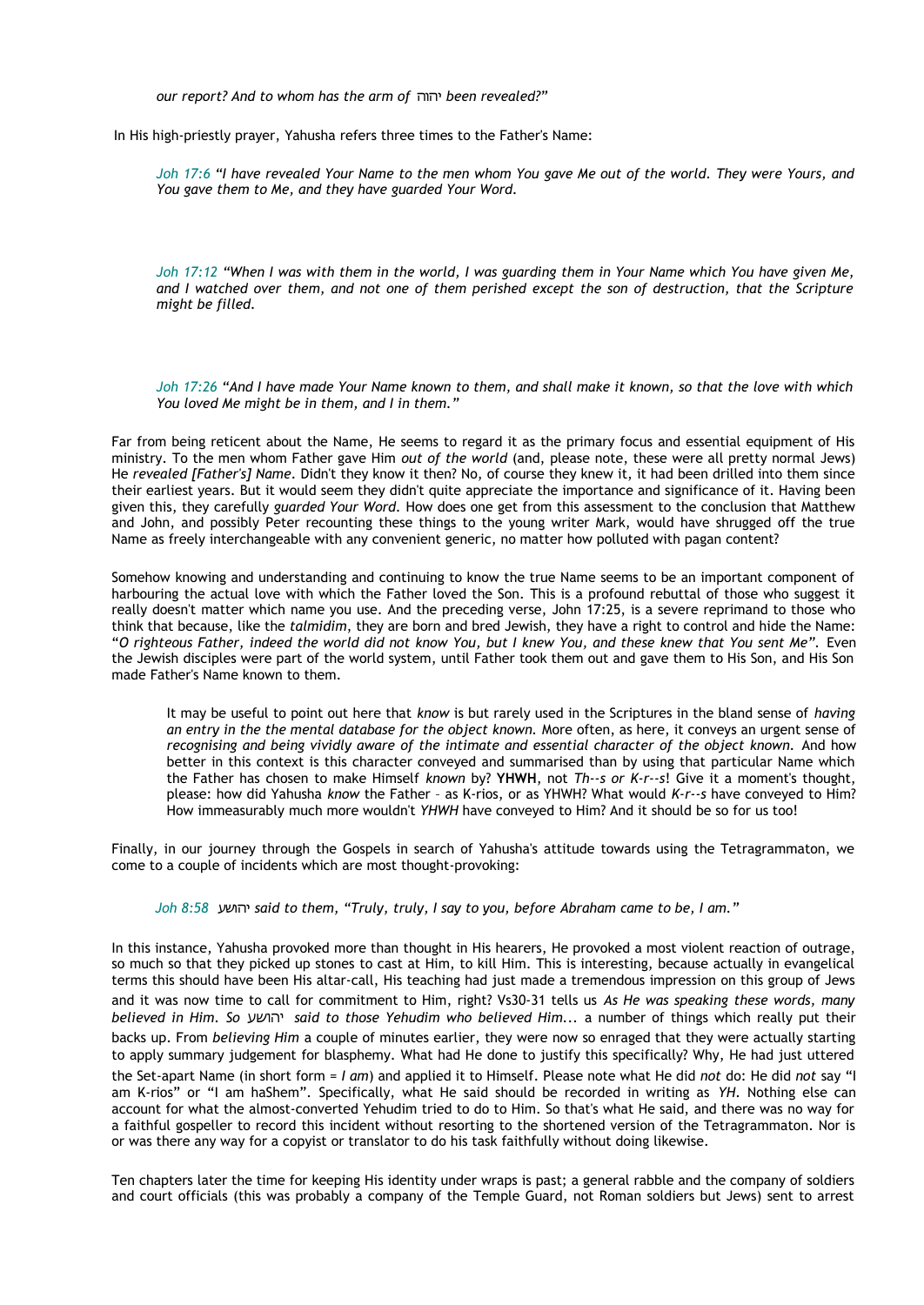Him winds up the path to the garden where He has been in anguished prayer.

*Joh 18:4* יהושע*, then, knowing all that would come upon Him, went forward and said to them, "Whom do you seek?"* 

*Joh 18:5 They answered Him, "* יהושע *of Natsareth."* יהושע *said to them, "I am." And Yehudah, who delivered Him up, was also standing with them.* 

*Joh 18:6 When, therefore, He said to them, "I am," they drew back and fell to the ground.* 

*Joh 18:7 Once more He asked them, "Whom do you seek?" And they said, "* יהושע *of Natsareth."* 

*Joh 18:8* יהושע *answered, "I said to you that I am. If, then, you seek Me, allow these to go,"* 

Please do not mistake what is going on here. It's not Yahusha is saying "What's it all these people want in the middle of the night?", that the police captain is asking "So who around here is יהושע of Nazareth, hey?" (Judas had already singled Him out with a kiss, remember) and Messiah is saying "Right, that's Me, is there anything I can help you with, officer?". (You might get that impression from reading the KJV,with its little inserted italicized *he* to make "I am *he*".) Actually, He is challenging them to understand what they are doing. (He never asked questions for information, He knew all things, when He asked a question it was to bring illumination, awareness, to His hearers.) He says without any perplexity or uncertainty *Who is it that you are after? Do you know Who you're looking for?* And they say, *Sure, it's* יהושע *of Nazareth.* And He *doesn't* say *That's Me*, instead He says *YH*. *I'm not making this easy for you. You want* יהושע *of Nazareth, you get YH.* No wonder that (vs 6) when He said that, they *drew back and fell to the ground.* Why? Because every Jew knew that YH was supposed to be his Mighty One. Please read vs7,8 with this insight, and understand the underlying significance.

While that's powerful stuff in its own right, it's time to turn from the exposition and again to face the issue of whether the Tetragrammaton should appear in the AC or not. Once again, there was no way for a faithful gospeller to record this incident without resorting to the shortened version of the Tetragrammaton. Nor is or was there any way for a copyist or translator to do his task faithfully without doing likewise.

Dr. Brad Young, arguably the pre-eminent authority on Yahusha's parables, writes,

"*Since the linguistic medium of the rabbinic parables was Hebrew, it is only reasonable and at least a high probability that [Yahusha] also employed Hebrew in telling his story illustrations and that they would have been recorded and preserved in the Hebrew language*" (*The Parables,* by Brad Young).

Joseph Frankovic writes,

"*From the available evidence, it is almost certain that during the first century AD Hebrew as well as Aramaic, and to a lesser degree Greek were the spoken languages of the Jews in Israel.*

*"The question of the language in which Jesus primarily communicated to his people also involves the question of [in] which language a biography of Jesus would have been originally recorded. Archaeological data and linguistic research are tipping the scales in favor of Hebrew. A recently published tenth-century Arabic document, which is partially based on an earlier fifth century Aramaic document, identifies the language of 'the prophets,' 'Christ,' and 'the true Gospel' as Hebrew. Furthermore, it excoriates the non-Jewish Christians for discarding Hebrew in favor of foreign languages not spoken by the Savior*" ("An Introduction to the Research of Robert Lindsey – Part II: Synoptic Theory and Trends in NT Scholarship" by Joseph Frankovic, *Yavo Digest,* Vol. VII, No. 4, p. 12).

Regarding the current Option, I must say that it has a whiff of plausibility on first encounter. There is some validity in the thought that by being omitted from the Greek AC and all the translations descending from it, the Tetragrammaton and He Who owns it, blessed be His Name, have been spared much abuse, mainly within what one can only call the Christian Church. One sympathetic friend has likened it to not casting pearls before swine. The Option also may seem to have some value as a counter to the charge that *to say the Names were allowed to be dropped from the AC is to deny the doctrine of preservation by the Almighty of the source text*. But as one turns it over and examines it from various sides, it becomes clear that this defence of the Option is unneeded.

My humble opinion is that the source text has indeed been preserved somewhere, either with or against the desire of men. A hundred years ago, who could possibly have predicted the discovery of the Dead Sea Scrolls and their impact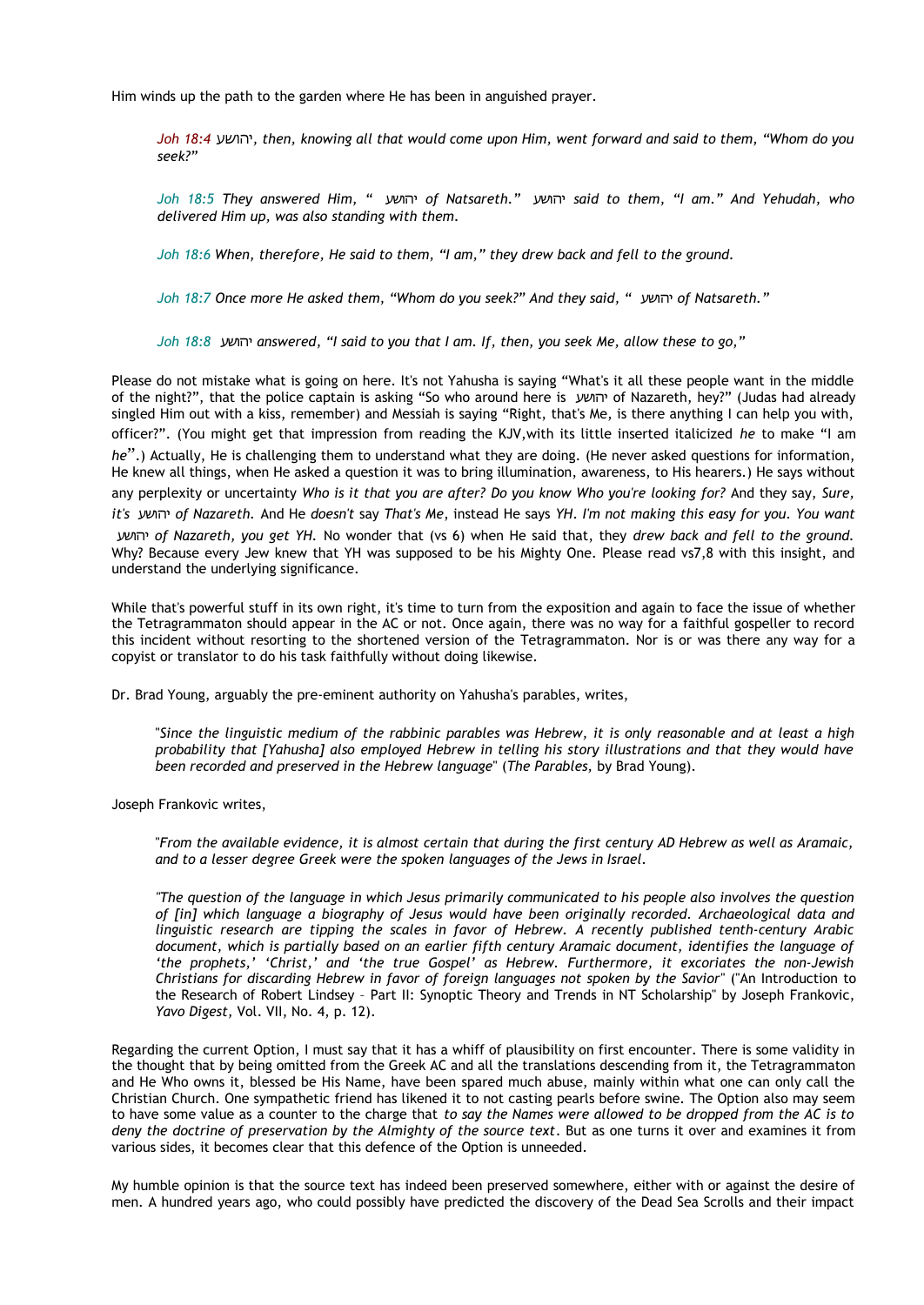on our understanding of the Scriptures? Who then can rightfully assert that the source text of the AC does not exist and cannot be discovered? Maybe, unlike the Dead Sea Scrolls, its whereabouts are actually known to a very few individuals who have a massive investment in keeping its existence secret but who dare not destroy it. Now that *would* be a conspiracy! - and I refrain from speculating any further, I mention the idea just to encourage you to keep an open mind, the book is not yet closed on what we know and don't know about the Word of YHWH. We should note the experience of Bacchiocchi, a doctoral student admitted to the archives of the Gregorian University in Rome, researching the history of the subversion of the Sabbath to the first day of the week, and discovering early and original documents on the topic whose existence surprised even the Jesuit trustees of these invaluable assets – this on a doctrine which the Roman Church is more than happy to trumpet its contribution to, indeed its copyright and sole legitimate ownership of. If they had overlooked these resources which so clearly substantiated their claims in a matter of which that Church is so proud, what are the chances that they would be well aware, or would admit to being well aware, of resources which clearly testify against the common basis of New Testament translation and scholarship, and in particular give the lie to the thought that we may willy-nilly assign to the Almighty names, titles and labels which contradict and hide the specific names, titles and labels which He has unarguably assigned to Himself for our use?

In fact, if I understand at all the prophecies that address this matter in the context of the end-times, the false names are absolutely essential to the strategy of the Deceiver and Enemy of men's beings to herd multitudes of humankind down the broad road that leads to destruction. The Anti-Messiah will be so well accepted *because* he comes in the false names that have been so persistently imprinted, since post-apostolic times, in the minds of Christians of every point on the theological spectrum. When Israel under a great delusion says *Blessed is he who comes in the name of the L-rd* and receives a false and deceptive peace, I fear that Christians around the globe will rejoice to share that same delusion. So who will be waiting for the sore-pressed nation to turn their backs on over two millenia of rabbinic teaching to say loud and clear, *Blessed is He Who comes in the Name of YHWH?* As things stand at the moment, despite all the masses of clear and undeniable evidence for the True Names, very, very few believers. (But that is changing.)

The One Who created all things, including you and me, does not need His actions to be defended by you or me. He will vindicate Himself in due course, every objector will be silenced. But we may ask, could or would YHWH allow His Name to be dropped from the AC because people wanted to stray after pagan "mighty ones", to integrate their pagan past with their hoped-for future?

Yes, I conclude, in a universe which has its beginnings in moral considerations and ethical value-judgements; in spacetime history which is steadily being guided towards the ultimate moral denouement, we should not be surprised to find something like this happen in the short term. It is a great mistake to imagine that there are only ultimate and no short-term consequences arising from rebellious choices, we need to see the analogy with the plight of the ancient writer making representative confession:

*Lam 5:1 Remember, O* יהוה*, what has come upon us. Look, and see our reproach!*

*Lam 5:2 Our inheritance has been turned over to strangers, And our houses to foreigners.*

*Lam 5:3 We have become orphans, fatherless, Our mothers are like widows.*

*Lam 5:4 We had to pay for our drinking water, And our wood comes at a price.*

*Lam 5:5 We have been pursued close onto our neck, We have laboured and had no rest.*

*Lam 5:6 To Mitsrayim we have given a hand; To Ashshur, to be satisfied with bread.*

*Lam 5:7 Our fathers sinned, they are no more. We have borne their crookednesses.*

*Lam 5:8 Servants have ruled over us; There is no one to deliver from their hand.*

*Lam 5:9 With our lives we bring in our bread, Because of the sword of the wilderness.*

*Lam 5:10 Our skin has become as hot as an oven, Because of the burning heat of scarcity of food.*

*Lam 5:11 They have humbled the women in Tsiyon, The maidens in the cities of Yehudah.*

*Lam 5:12 Rulers were hung up by their hands, And elders were not respected.*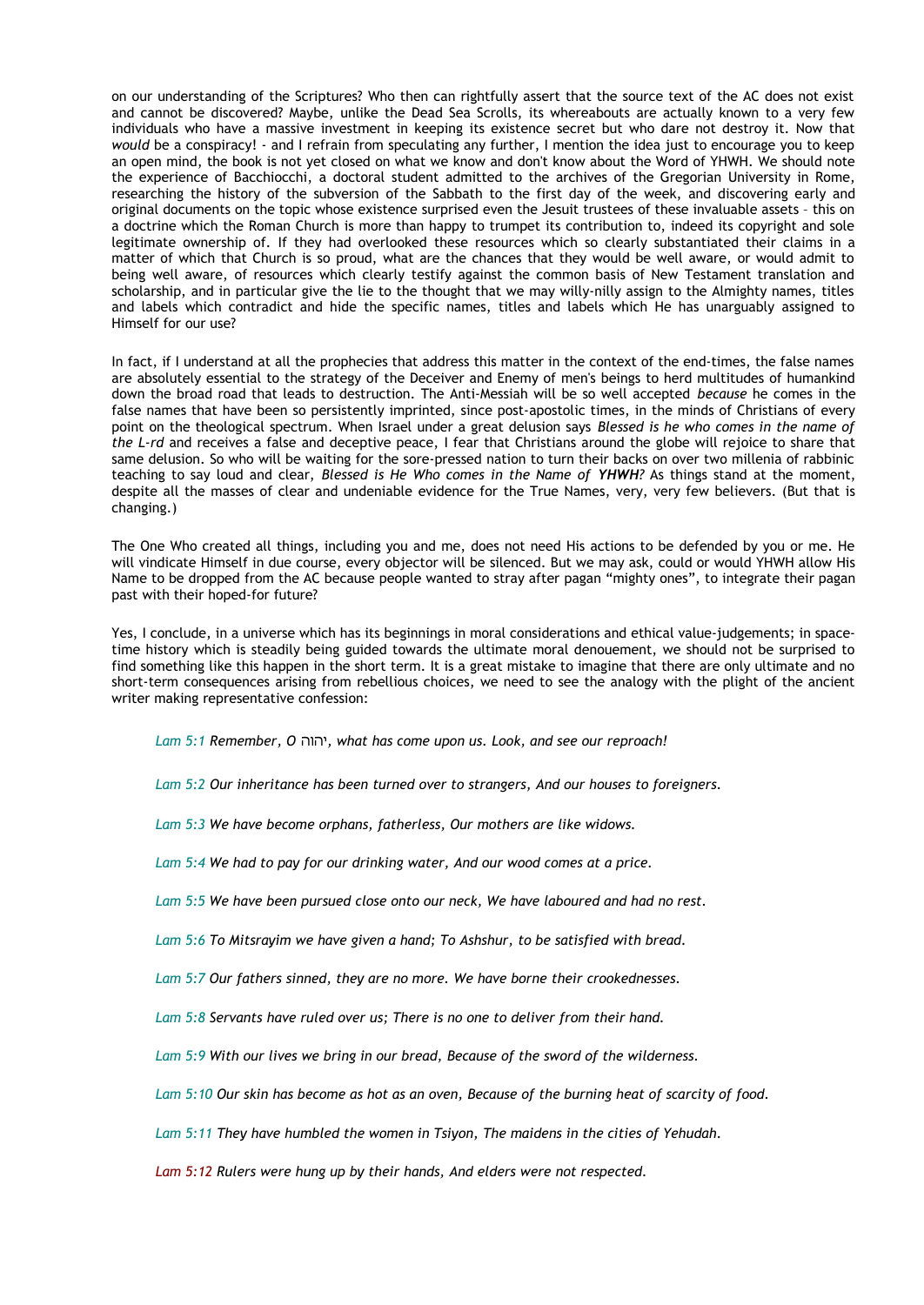*Lam 5:13 They have taken young men to grind, And youths stumbled under loads of wood.*

*Lam 5:14 Elders have ceased from the gate, Young men from their song.*

*Lam 5:15 The joy of our heart has ceased, Our dancing has turned into mourning.*

*Lam 5:16 The crown has fallen from our head. Woe to us, for we have sinned!*

*Lam 5:17 Because of this our heart has been sick, Because of these our eyes have become dim,*

*Lam 5:18 Because of Mount Tsiyon which is laid waste; Foxes have gone roaming in it.*

*Lam 5:19 You, O* יהוה*, remain forever, Your throne from generation to generation.*

*Lam 5:20 Why do You forget us forever, Forsake us for length of days?*

*Lam 5:21 Turn us back to You, O* יהוה*, And let us turn back, Renew our days as of old.*

*Lam 5:22 You have been wroth with us, exceedingly!*

To those who say with horror *Surely the Almighty would never let His Name be laid waste, therefore this cannot be His true Name* I reply *Neither did the Jews imagine that the Almighty could ever let Mount Zion be laid waste, yet He did, and indeed He has said He has fixed His Name on Mount Zion so we in turn should not be taken by surprise.* The absence of His Name from the AC Greek is a reproach to us and our fathers. Existentially people will have to admit, through the centuries to Mitsrayim [they] have given a hand; to Ashshur, to be satisfied with bread - they have chosen the "prudent" worldly-wise course and repudiated the claim of YHWH to be their Mighty One*.* And this then has been reflected in the texts that teach them of their mighty one whom they have chosen.

And I have to go further, and say that not only could the Almighty allow Mount Zion to be laid waste, but He could allow the very Temple, the Hekal, to be ruined as was the earlier place of worship at Shiloh - **for His Name's sake** (He will not allow His Name to be associated interminably with abominations, flagrant defiance of His commandments), as He says through Jeremiah in Chapter 7:

*8"See, you are trusting in false words, which do not profit –* 

*9stealing, murdering, and committing adultery, and swearing falsely, and burning incense to BaÈal, and walking after other mighty ones you have not known.*

*10"And you came and stood before Me in this house which is called by My Name, and said, 'We have been delivered' – in order to do all these abominations!*

*11 "Has this house, which is called by My Name, become a den of robbers in your eyes? Look, I, even I Myself have seen it," declares HWHY.* 

*12"But go now to My place at Shiloh, where I set My Name at the first, and see what I did to it because of the evil of My people Yisra'Ãl.* 

*13"And now, because you have done all these works," declares HWHY, "and I spoke to you, rising up early and speaking, but you did not hear, and I called you, but you did not answer,*

*14"I shall also do to this house, which is called by My Name, in which you trust, and to this place which I gave to you and your fathers, as I did to Shiloh.* 

*15"And I shall cast you out of My presence, as I have cast out all your brothers, all the seed of Ephrayim.*

*16"And you, do not pray for this people, nor lift up a cry or prayer for them, nor make intercession to Me, for I do not hear you.*

*17"Do you not see what they are doing in the cities of Yehudah and in the streets of Yerushalayim?*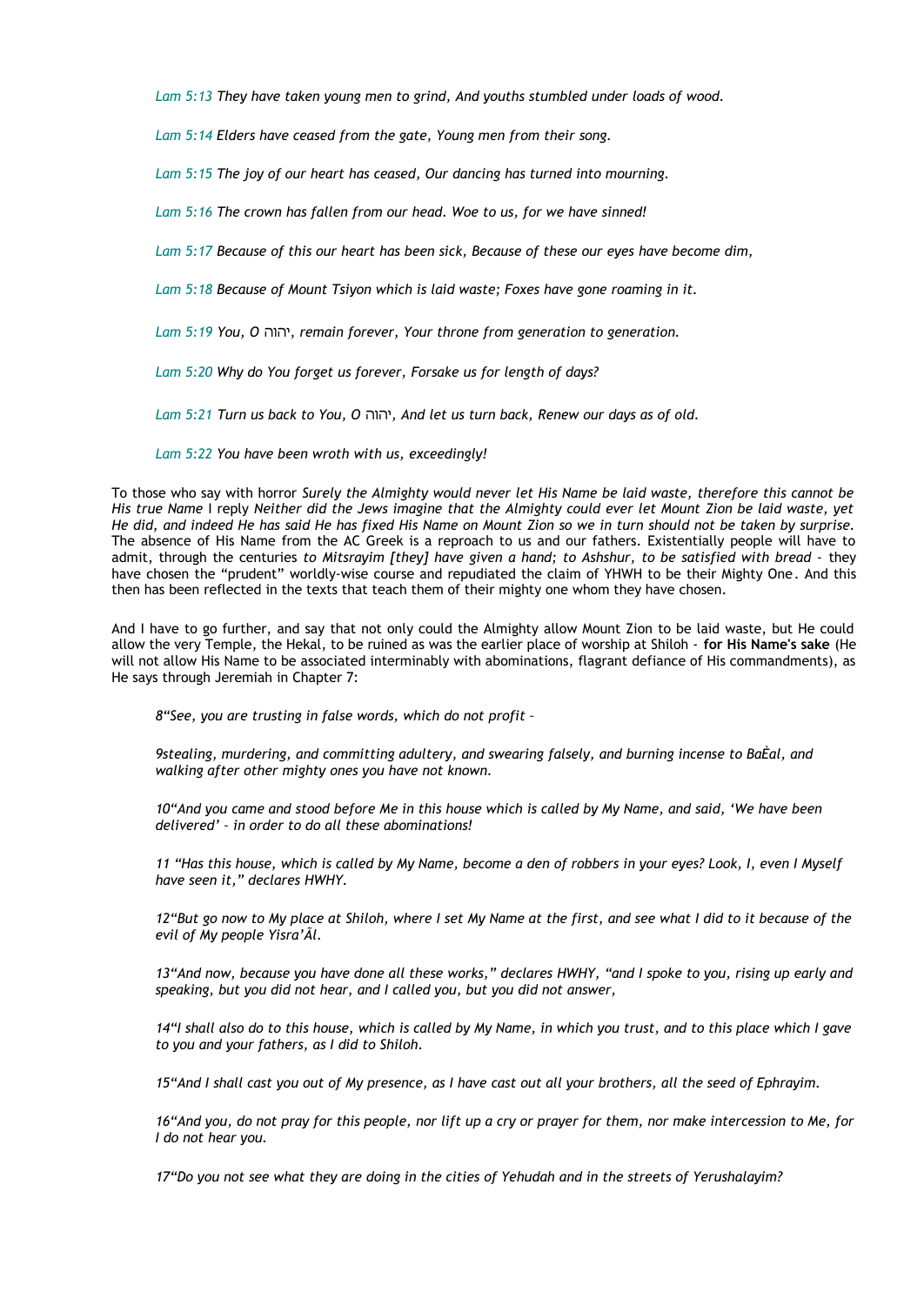*18"The children are gathering wood, the fathers are lighting the fire, and the women are kneading their dough, to make cakes for the sovereigness of the heavens, and to pour out drink offerings to other mighty ones, to provoke Me.*

*19"Is it Me they are provoking?" declares HWHY. "Is it not themselves – unto the shame of their own faces?"*

*20Therefore, thus said the Master HWHY, "See, My displeasure and My wrath is poured out on this place, on man and on beast, and on the trees of the field and on the fruit of the ground. And it shall burn and not be quenched."*

*21Thus said HWHY of hosts, the Elohim of Yisra'Ãl, "Add your burnt offerings to your slaughterings and eat meat.*

*22"For I did not speak to your fathers, or command them in the day that I brought them out of the land of Mitsrayim, about matters of burnt offerings or slaughterings.*

*23"But this word I did command them, saying, 'Obey My voice, and I shall be your Elohim, and you be My people. And walk in all the ways that I have commanded you, so that it be well with you.'*

*24"But they did not obey or incline their ear, but walked in the counsels, in the stubbornness of their evil heart, and went backward and not forward.*

How relevant this is also to the Christian world! - lovingly preparing pagan festivals, baking little round cakes for the sovereigness of the heavens with the sign of her son, the cross of Tammuz – hot cross buns, decorating and hiding little fertility symbols in honour of Astarte, believing that because of the salvation they perceive in "J-s-s", there is no longer any need for obedience to certain inconvenient elements of the Ten Commandments, for walking in the ways which He has commanded us through Moshe! Why should He persist in preserving His Name clearly in the travestied translations which conceal as much as they reveal? Only after much painful repentance does the heart become prepared to receive and rejoice in this truth of the true Name.

And I have to go further than say *it could have happened,* I have to say that *YHWH Himself caused that same Yirmeyahu to prophesy that it would in fact happen:*

*Jer 5:30 "An astounding and horrible matter has come to be in the land:* 

*Jer 5:31 The prophets have prophesied falsely, and the priests rule by their own hand, and My people have loved it so. And what are you going to do at the end of it?* 

*Jer 6:13 "For from the least of them even to the greatest of them, they are all greedy for gain. And from the prophet even to the priest, all act falsely.* 

*Jer 6:14 "And they heal the breach of My people slightly, saying, 'Peace, peace,' when there is no peace.* 

*Jer 6:15 Were they ashamed when they had done abomination? No! They were not at all ashamed, nor did they know how to blush. Therefore they shall fall among those who fall. They shall stumble at the time I visit them," said יהוה.*

The theme is repeated in chapter 12:

*Jer 12:10 "Many shepherds have destroyed My vineyard, they have trodden My portion under foot, they have made My pleasant portion become a deserted wilderness.* 

*Jer 12:11 "They have laid it waste – a waste, it mourns to Me. All the land is laid waste, because no one takes it to heart.* 

*Jer 12:13* "*They have sown wheat but reaped thorns, they have exhausted themselves – they do not profit. And they shall be ashamed of your harvest because of the burning displeasure of* יהוה*. "*

After thus prophesying the Exile, the Almighty prophesies a Return and Ingathering thus: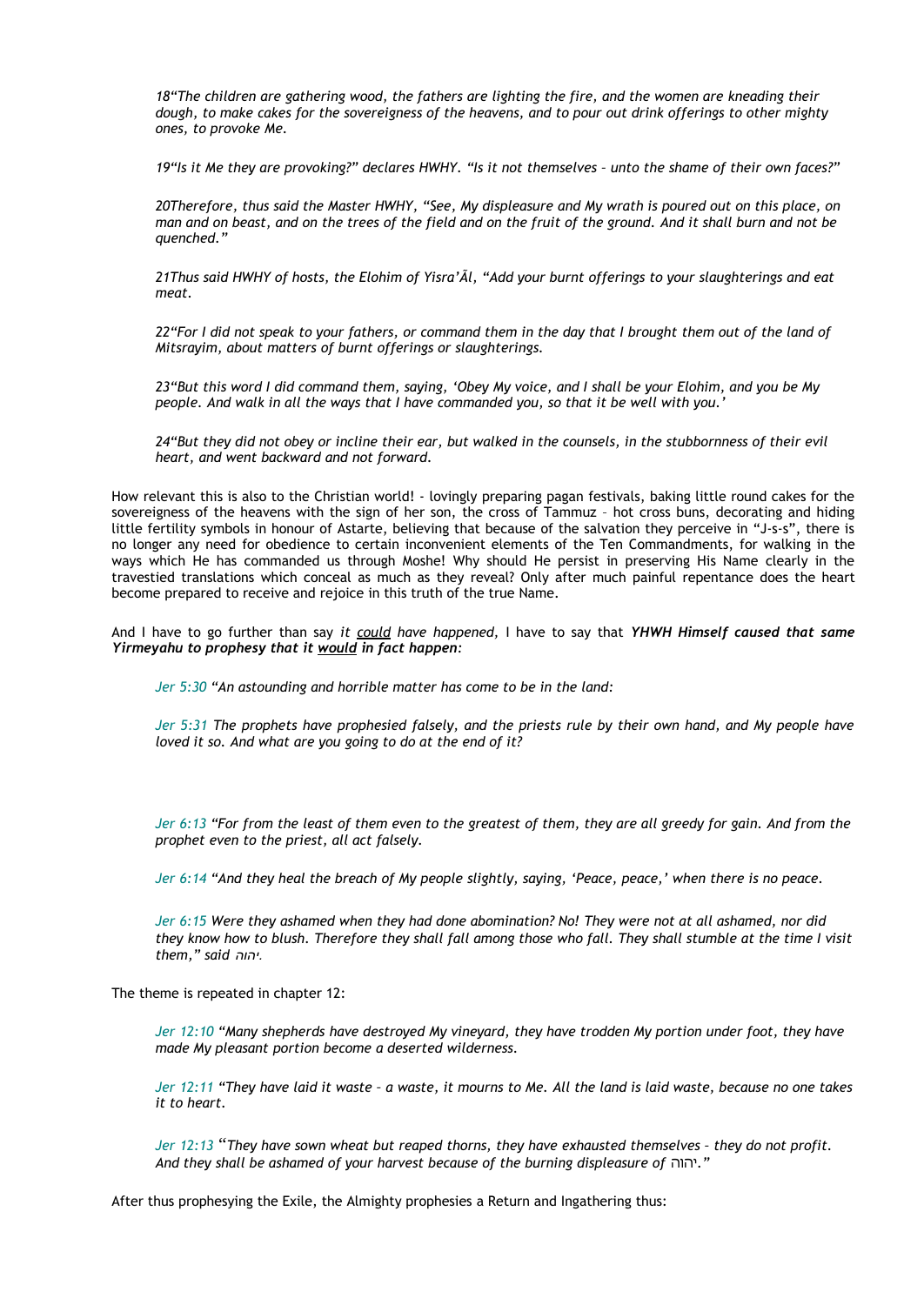*Jer 12:15 "And it shall be, after My plucking them out, I shall return, and have compassion on them and bring them back, everyone to his inheritance and everyone to his land.* 

Now please read carefully, a most awesome thing:

*Jer 12:16* "*And it shall be, if they learn well the ways of My people, to swear by My Name, 'As* יהוה *lives,' as they taught My people to swear by Ba'al, then they shall be established in the midst of My people.* 

But just who is this "they"? It would be very easy to think it is the prophets and priests, maybe the "shepherds" of earlier verses. Who are dispersed, who are brought back? It would be very easy to imagine it is the Yehudim. But no! we have to back up a verse or two for the sake of understanding:

*Jer 12:14 Thus said* יהוה*," As for all My evil neighbours who touch the inheritance which I have caused My people Yisra'ĕl to inherit; see, I am plucking them out of their land, and I shall pluck out the house of Yehudah from their midst.* 

*Jer 12:15 "And it shall be, after My plucking them out, I shall return, and have compassion on them and bring them back, everyone to his inheritance and everyone to his land.* 

*Jer 12:16* "*And it shall be, if they learn well the ways of My people, to swear by My Name, 'As* יהוה *lives,' as they taught My people to swear by Ba'al, then they shall be established in the midst of My people.* 

*Jer 12:17* "*But if they do not obey, I shall pluck up, pluck up and destroy that nation," declares* יהוה*.* 

Here then is a prophecy, not for Israel; but for the **Gentile** nations, the "**evil neighbours"**, who have taught His people Yehudah to swear by Baal – to depart from their allegiance to the One Name YHWH and to identify their Mighty One by such labels as "G-d", "The L-RD", "D-s", "Th-s" and many others which trace right back to the object of pagan worship. And here is a simple and heart-breaking observation on my part: While for many centuries the Jews have been hiding the True Name behind evasive circumlocutions such as *haShem*, *The Name, Heaven's Name* and have been failing in their appointed task of revealing Him to the Gentiles, said Gentiles have recently been very effective in replacing even these circumlocutions in Jewish conversation and discussion with the full pagan names. Turn to the rabbis' weekly pages of commentary on the regular *parsha* readings from the Torah and you are no longer faced with the circumlocutions, but with the blatant pagan terms.

It is difficult to avoid the conclusion that Christianity, particularly that of the English-speaking West, has taught the Yehudim that it is OK to swear by Ba-al, to take G-d as their mighty one. There will be a serious reckoning for the "evil neighbours" who have accomplished this, unless *they learn well the ways of My people, to swear by My Name, 'As* יהוה *lives.* On the other hand, if the evil neighbours do learn and turn, if **they** repent of using the false names and bringing worship to one who deserves no worship instead of the One Who deserves all worship and praise, there is something far more precious promised to them than merely to be left alone in their neighbourly position: *they shall be established in the midst of My people.* How can this be? Surely, by identifying with the core proposition of the children of Yisra'el, *Hear, o Yisra'el, YHWH your Mighty One is One,* these neighbours identify with Yisra'el at its very heart.

(If any Jewish reader finds this document offensive – and I can imagine that possibility – may I plead in mitigation that I am only trying to bring about the sentiments of the last paragraph in my own experience. I have been amongst the "evil neighbours", and I am repenting, and I am trying to identify with the essential heart of Israel which is not rabbinic Judaism.)

But *how* could it have happened? *Who* did it?...

**Option 5: The Mighty One of the TNK is the same as that of the AC, and caused the inspired writers of the latter to use His true Name, but this was replaced with malicious intent by various people** *(Conspiracy)*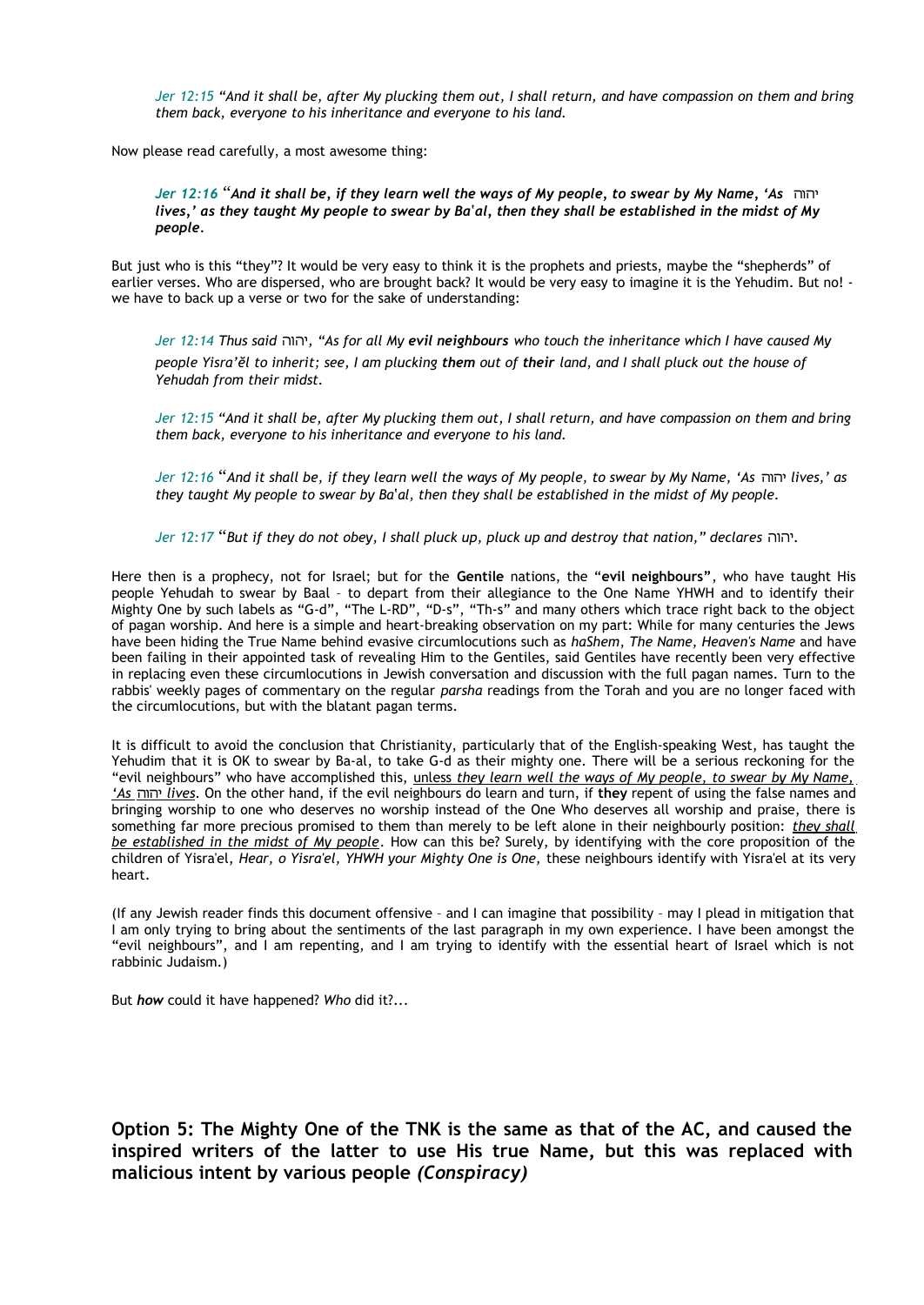This is the option for which our anonymous critic of the translators of the Jehovah's Witnesses' *New World Translation* could find no supporting evidence despite making a careful search. First he examined the source documents and concluded that all the earliest (available) documents are indeed written in Greek; that rumours of original documents in Hebrew or Aramaic are discredited; and that there is no evidence of conspiracy to destroy or conceal such non-Greek documents, or appearances of say the Tetragrammaton written in Hebrew characters in Greek documents. It is a classic instance of failing to see the wood for the trees, it is notably naïve. Surely the following observation should be given full weight:

*A conspiracy is rarely, if ever, proved by positive testimony. When a crime of high magnitude is about to be perpetrated by a combination of individuals, they do not act openly, but covertly and secretly. The purpose formed is known only to those who enter into it....Unless one of the original conspirators betray his companions and give evidence against them, their guilt can be proved only by circumstantial evidence...and circumstances can not lie."*

*ARGUMENT OF JOHN A. BINGHAM, Special Judge Advocate.*

*IN REPLY TO THE SEVERAL ARGUMENTS IN DEFENSE OF MARY E. SURRATT AND OTHERS, CHARGED WITH CONSPIRACY AND THE MURDER OF ABRAHAM LINCOLN, LATE PRESIDENT OF THE UNITED STATES, ETC. [Quoted in The Trial Of The Conspirators, Washington, 1865, also available in The Trials of the Assassins by Documentary Evidence, http://spirituallysmart.com/lincoln9.htm]*

Now, I have used this word *Conspiracy* to summarise this option knowing that a conspiracy in most people's minds needs conscious agreement between participants (who then are *Con-spira-tors*, "**together**-breathing-people", not that tautologous USA monstrosity *Co-conspirators*) regarding a desired goal and the means of achieving it, and is usually regarded as implying a lot more common ground between them too, including conscious co-operation. This is not necessarily implied by my subtitle, which actually requires only that various people maliciously desired to achieve the same goal, and different people with different reasons and means may have undertaken somewhat independent actions at different times towards the same end. Thus it may appear that *conspiracy* is used rather loosely here, perhaps *common purpose* would have been better, maybe *democracy* would have been even better. So you can argue with my semantics, but it hardly matters: read on.

Let's take a quick look at the period from the start of the Book of Acts, i.e. from just after the Resurrection, through to about 400CE, when Jerome was busy translating the definitive Latin Bible, the *Vulgate* (382-405, to be more precise). Perched then on Acts 1:1, and first taking a quick look back over our shoulders, we see that the itinerant Galilean teacher Yahusha barYosef, whose teaching had caused such a stir in Judea as to result in His death on a Roman stake, had consistently over the past 3 years or so preached a political gospel: *Repent, for the Kingdom of YHWH is at hand,* as had His forerunner Yochanan the Immerser. Sometimes He would perhaps phrase it as *the Kingdom of Heaven*, a common alternative phrasing. (Encapsulated in this political gospel was a lot of teaching about how He would die as the perfect Lamb of the Mighty One for the remission of sins, but this was a means to the end of the political gospel, it could never on its own have been cause for His execution.) Looking forward for the next forty days, we see from Luke's third verse that the one theme on His mind to explain in great detail to his disciples was the same thing: *the reign of Elohim,* i.e. the Kingdom of YHWH*. This was the keystone completing the perfect archway of His teaching of the past several years, inserted with all the accuracy and authority of His status as the resurrected Master.* At the end of this 40-day masterclass, there was just one question unresolved in His students' minds: not How, not Where, not What, not Why nor Who, but *When*? And this was the one thing He wasn't free to reveal, even if He had known it.

*What language was He using in His three years of teaching?* Probably not just one. We **know** He spoke Hebrew, it was the language He resorted to in the deepest depths of His agony on the execution-stake, it most likely was His mothertongue. It was also the language He used to present His credentials from Heaven to the arch-Pharisee Sha'ul. He was able to debate the TNK with the sharpest minds of the Jewish leadership in the Temple, and we may be sure that they didn't mess with a translation like the LXX when getting down to the fine details; but He was also able to debate Moses with a Shechemite nobody, and she would probably have been talking Aramaic, similar but not identical to Hebrew, and contributing many words to the Hebrew in daily use in Judea and Galilee.

(Throughout this document I have, for the sake of those readers who believe that the Septuagint was much used by Yahusha and His associates, given generous room to the possibility that the LXX was afforded equal respect with the Hebrew TNK by the Jews in first-century Judea and Galilee. In fact, this possibility seems vanishingly remote in the light of the following observations by, again, Dr Ernest L Martin, in Chapter 3 of *Restoring the Original Bible*, a project published on http://askelm.com/restoring/:

*In the New Testament we consistently read that the Jews possessed THE Scriptures. Observe the definite article that I place before the word "Scriptures." This is the manner in which the definition is shown on*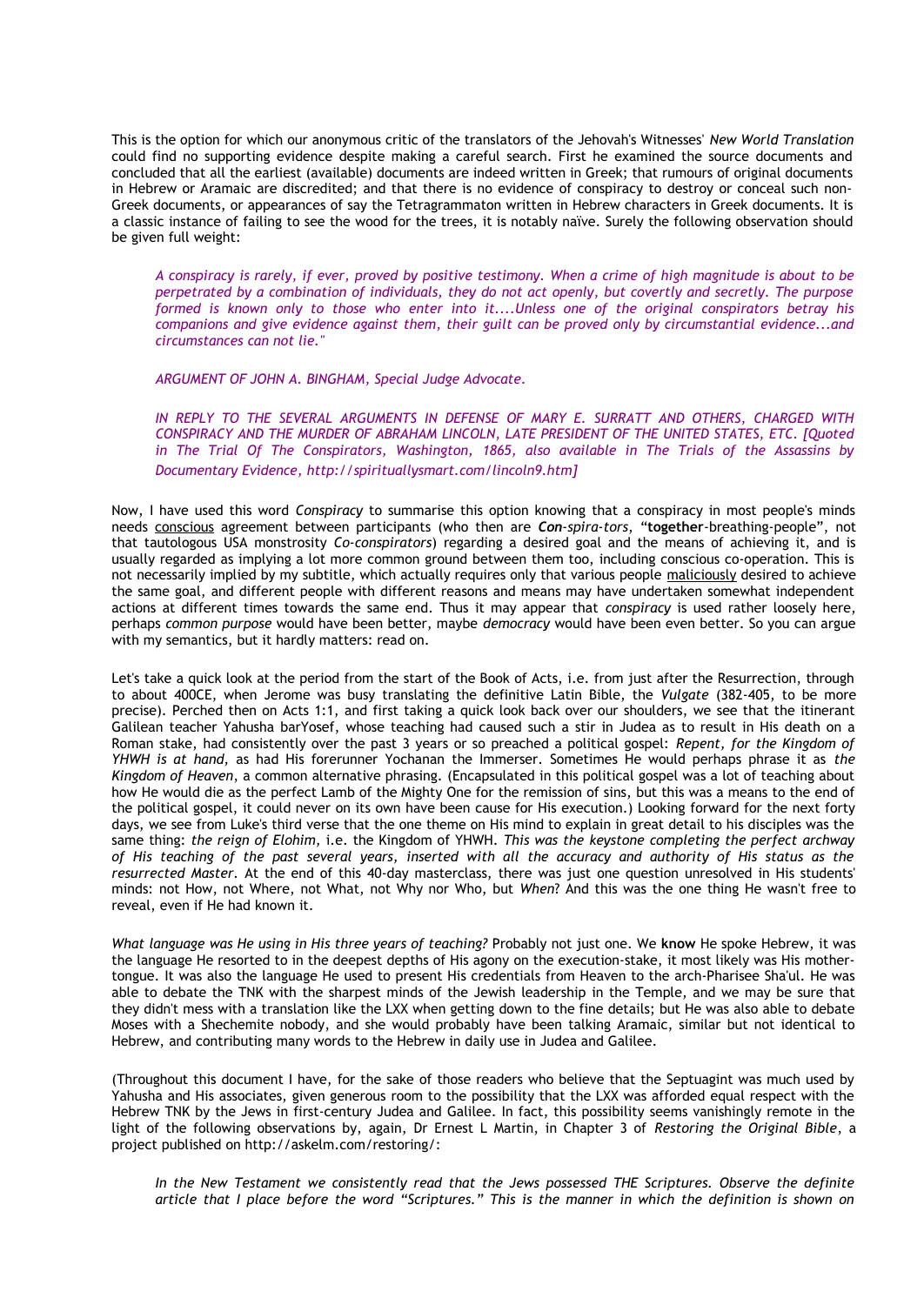*numerous occasions in the New Testament. It was taken for granted in New Testament times, without argument or qualification, that a commonly understood body of books was in existence which the Jews recognized to be the sacred and authorized scriptures. There is a good deal of contemporary testimony to substantiate this. Josephus, who was a priest and thoroughly conversant with Jewish affairs in the 1st century, referred to the standard copy of the Holy Scriptures which was deposited in the archives of the Temple and under the supervision of the priests. Among the Jews this copy was known as "The Book of the Court" because all official synagogue scrolls were based on the text of this approved archetype. The Book of Deuteronomy had long before stated that such a standard copy should be retained by the priests in the sanctuary of the Tabernacle and later the Temple (Deuteronomy 17:18; 31:9–12).*

*These sacred books were looked on as the "constitution" of the Jewish people. They not only recorded religious duties for Jews to perform (but more important to our discussion on the canonization), they were also the basis for all civil, financial, agricultural, and social activities. In a word, the Jewish state in Palestine (no matter who was governing it) was reckoned a theocracy and the heart and soul of its government had to rest, by popular demand, squarely upon their understanding of the words in the sacred scriptures.*

*This point is vital in comprehending matters concerning the canonization of the Old Testament because the Temple scriptures not only contained religious teachings, they provided laws and principles involving human politics — laws pertaining to the daily living of all Jews. Such basic "constitutional" documents would have been well known and of necessity they must have been kept with a purity of contents. It is a foregone conclusion that people are keenly aware of laws that govern their daily affairs. Let us note how this fact can testify to the reliability of the Temple scrolls.*

*There were probably 8 to 10 million Jews in the world in the 1st century, and about 3 million were in Judaea. Just like our own legislative or judicial systems, there were by the time of the 1st century countless codified laws based upon the "constitutional" laws of the Temple. With hundreds of professional lawyers in daily practice constantly involved in disputes and/or other matters of law, are we to imagine that it was possible for a single letter or syllable of the basic laws of Moses to be changed? Such a belief would be absurd. Indeed, there were also a battery of precedential laws which developed over the years, supposedly based upon the scriptures, and even those could not be changed without due process. But certainly, no "constitutional" laws could be altered unless it was done in a legal manner.* 

*That would be like American politicians trying to change the United States constitution without the due process of law as allowed in the constitution itself. If such changes were done outside of public approval, a revolution would develop among all peoples in the state. It would not make any difference if someone secretly tried to modify the original text of the constitution a hundred times over, there are literally thousands of copies in city and school libraries alone of what the original stated. If a single syllable of intended meaning in the constitution were tampered with, without due process of law, there would be a public outcry (even revolution). Surely the Jews in Judaea (and throughout the world) would have reacted in the same way if the standard copies of their "constitution" would have been corrupted by unscrupulous persons. True, constitutional laws can be changed, but not without the knowledge and approbation of the people.*

*This is an important point in regard to the canonization of the standard texts of the Old Testament. The fact is, the Mosaic laws represented the teaching which dominated the civil government, as well as the societal and religious rituals and/or ceremonies that thoroughly ruled the lives of all Jews everywhere. Since matters of money, property and daily social activities were governed by those laws embodied in the Holy Scriptures (or the many precedential laws in existence based upon biblical legislation), we can be certain that all copies [of] the "constitution" were the same throughout the country of Judaea, and even throughout the entire Jewish world. No priest or king could (or would) have revised the basic words of the Temple scrolls. Even if this were remotely possible at the capital in Jerusalem, there were scores of copies of the scriptures [in] the synagogues located over the land. All these combined Scriptural scrolls rendered some good checks and balances for the continued purity of the Temple scrolls and the synagogue writings based on them.*

*Another point needs to be made. Ancient synagogues in Palestine were not simply places in which to worship on the Sabbaths and holydays. They were nothing less than the Superior and Local courts of the nation. Are we to imagine that the synagogues (which were courts) had basic constitutional laws (and even precedential laws) which differed from one another? Hardly. This fact has a great bearing on the matter of Old Testament canonization. This means that one should look to Palestinian Judaism as maintaining proper manuscripts of the Old Testament because in Judea their writings were not simply religious documents; they were also a part of the civil and government codes of Jewish national life.*

*The manuscripts of the Old Testament were under constant scrutiny by professional lawyers who would see to it that no word was changed. True, there might be a score of ways to interpret the words, but the words themselves could not be tampered with. For example, to give clients every advantage of winning any legal*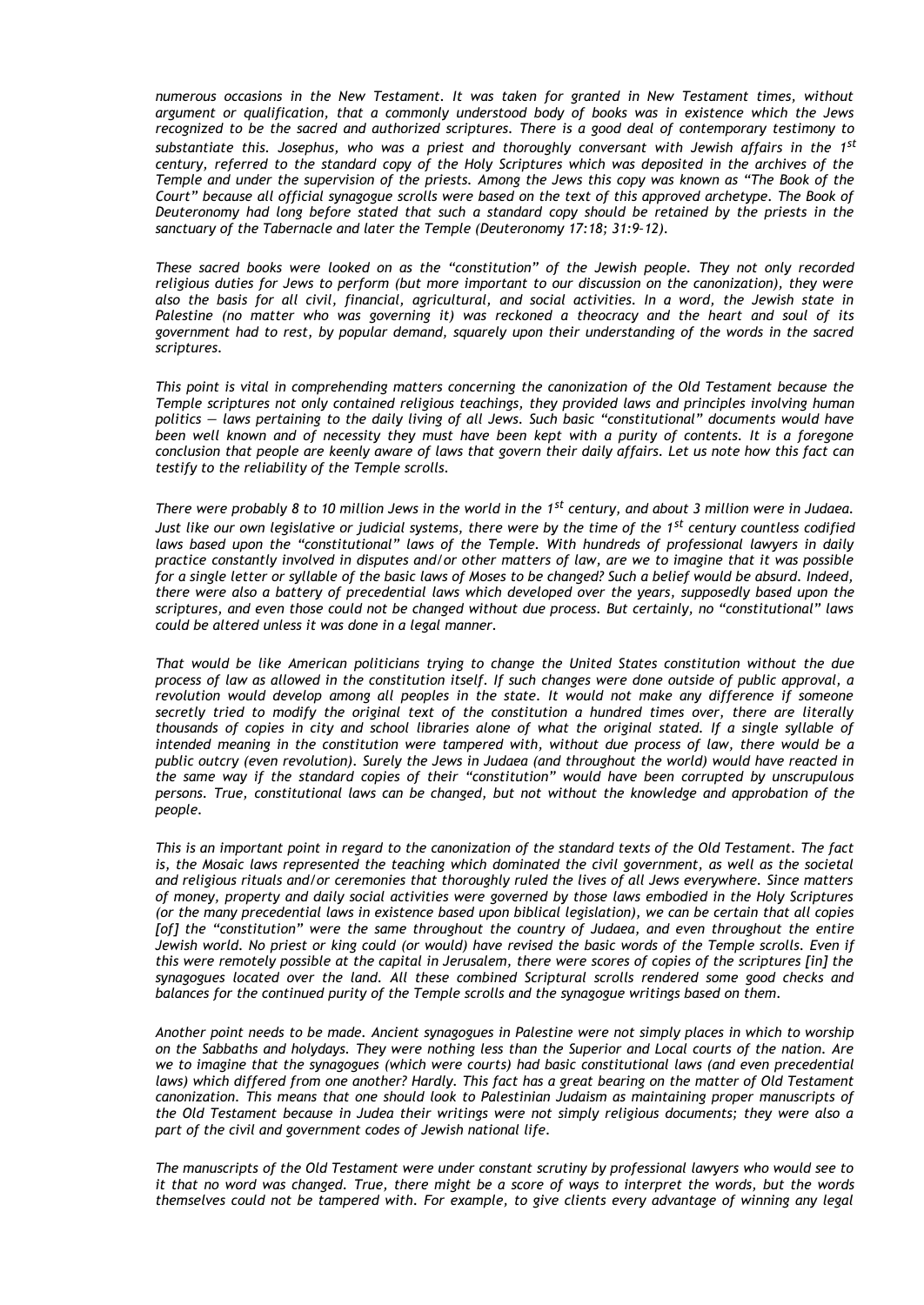*case, Jewish lawyers could not pass what we call today the bar exam unless they could "prove" a hundred ways that pork was proper to eat, yet no lawyer could change the words of Moses to say that swine was now permissible. Interpreting the law to one's advantage was one thing, but to change the actual words of the law was quite another. This was impossible without due process.*

*This guarantee of purity would not extend to those texts of sectarians who wished to reside outside mainline Judaism, or if they lived under the jurisdiction of Gentile governments in Egypt, Rome, Parthia, etc. Take for example the Dead Sea sects. Their documents show that they did not agree with many Temple regulations or its priesthood. And though some of their scrolls did match remarkably with later Masoretic texts which reflected the early (and official) synagogue versions of the Old Testament, they also allowed into their libraries a mixture of "non-mainline" books (some agreeing with Samaritan or Egyptian Versions). Those Jews who joined such private communal societies outside normative Judaism were prone to adopt their own rules and regulations. That's why they could use unauthorized texts to govern their activities.*

*The same could be said of the manuscripts of the Law maintained by the Samaritan communities. Those texts were indeed legal documents (as were those in Jerusalem) but they governed Samaritan society, not Jewish! It is said that Ezra the priest, back in the 5th century B.C.E., deliberately copied every Old Testament manuscript in his possession into the square Aramaic script, rather than maintain the old Hebrew form of the letters. Ezra did this in order for all people in Judaea to recognize the official Jewish texts from those of the Samaritans who refused to accept the Aramaic letter styles for their holy books.*

*Also, the early translations of the Hebrew Old Testament into Greek (intended only for the literary curiosity of King Ptolemy II of Egypt) were never used as legal documents for the functioning of the theocratic state in Judaea. Since this was the case, it is not to be expected that they would have as much professional scrutiny applied to their accuracy as those retained by the Palestinian courts (synagogues). When later Hellenistic Jews, who had lost much of their Hebrew language abilities, wished to consult the scriptures in Greek, this was possible, but this was done only for curiosity or for private religious devotions. In no way could such unauthorized translations be used in matters of court. Imagine Jews in Judaea having to rely on a Greek text in law matters when the Hebrew was easily available and it was the original. No citizen of Judaea would think of placing his legal rights affecting his daily life on some Greek translation — especially an Egyptian one translated only for purposes of information. The only texts which those in Judaea would naturally accept were the original Hebrew ones deposited in the courts (synagogues) and the Temple. We must look to Jerusalem for the authorized Old Testament books and not resort to versions created outside of Judaea.*

Please note then in what follows my own conviction that YHWH's Mashiach would have been teaching mainly in Hebrew; and in debate with the scribes, Pharisees and lawyers would almost certainly not have been trifling with the second-best LXX version. Where I have appeared to give the LXX equal time, it has been out of possibly excessive courtesy to those readers who may not share this conviction. I know that there seem to be many echoes of the LXX in the Greek AC manuscripts, but this of itself proves nothing, one would expect Hebrew-poor/Greek-rich translators of Hebrew AC originals into Greek to make liberal use of existing work in the form of the LXX to include "preauthorised" TNK quotes from the existing translation where needed.)

We know He lived in Galilee for about thirty years, working for some time as a skilled craftsman and no doubt trading and involved with the commercial system of the area, which means that He would almost certainly have had some contact with *Koine* Greek. There were Roman roads in the area, and Capernaum hosted a Roman garrison, so Latin was a distinct possibility. Trade routes ran through the Galilee, He may have learned bits of other languages too. But one should not expect too much, it may be that Greek was not terribly common amongst the Galilean Jews, as this quote from *<http://www.yrm.org/trinity-fact-fiction.htm>* suggests:

*It is documented from the well-known Hebrew historian Josephus that the Greek language was largely foreign to the Hebrew people in and around Galilee where [Yahusha] spent His life and ministered. This first-century priest said of himself, "I have also taken a great deal of pains to obtain the learning of the Greeks, and understand the elements of the Greek language, although I have so long accustomed myself to speak our own tongue, that I cannot pronounce Greek with sufficient exactness" (Antiquities, Book XX, Chapter XI).* 

(This hardly seems likely to be an insertion by early Christians, there doesn't seem anything to be gained by them having Josephus detract from the popular picture of the Jewish nation happily speaking, reading and writing the Apostolic Commentary in Greek - BEF)

*Josephus was one of the most educated Hebrews of his time, yet he was mostly unfamiliar with the Greek language. Now if a learned man like Josephus hardly knew the Greek language, how could the uneducated apostles know the Greek tongue, and even know it well enough to write fluently on many difficult subjects? These were not Greeks but Hebrews from rural Israel, therefore they spoke their native tongue, Hebrew or*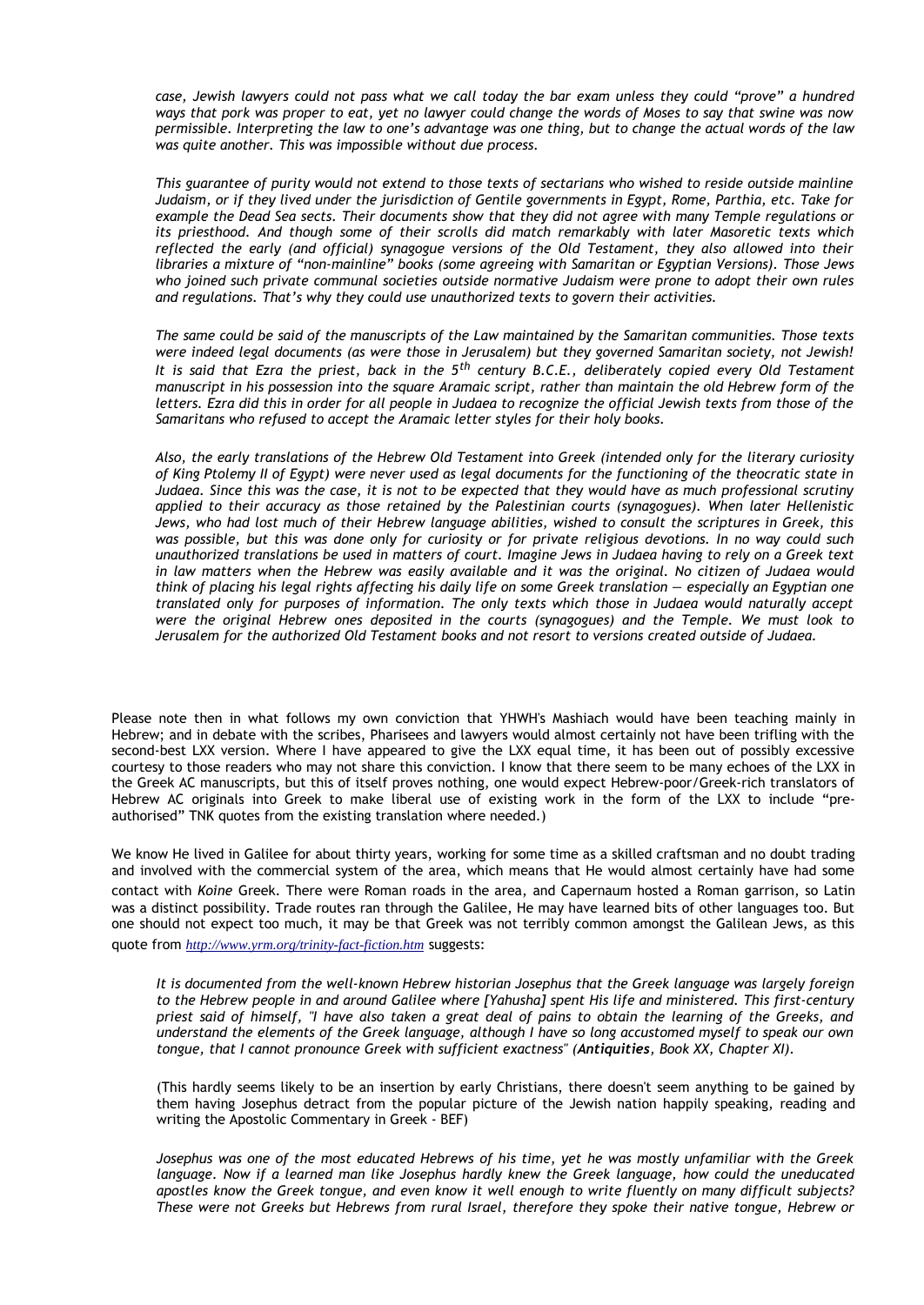*Aramaic. If they spoke Hebrew or Aramaic then they obviously wrote their New Testament books and letters in that language as well.* 

The referential density of Yahusha's recorded teachings to the TNK was extremely high, He was constantly quoting the written Hebrew Scriptures, and He might well have known both the Hebrew originals *and* the Septuagint Greek translation. But whether the quotations were from Hebrew or Greek sources, they would have had one thing in common: **the Name of the Mighty One of Israel, His heavenly Father, would at the time have been written there as the Tetragrammaton, probably in Hebrew or even palaeo-Hebrew letters**. All the currently-known copies of the LXX from that period have the Tetragrammaton occurring frequently, Hebrew letters written in the middle of Greek, never replaced by a Greek generic.

Did He know His Father's Name, "YHWH"? Yes, He did. He knew it from the Scriptures that He constantly quoted. He also knew it from His own Name, which incorporates His Father's Name, and from the derivation of His Name. He instructed His disciples in their Great Commission to baptize their taught-ones in the Name that is common to Father, Son and set-apart Ruach. Not several individual names, but "the Name", His Name which incorporates the Father's Name; which they indeed did, if you care to check the book of Acts from beginning to end.

Let us then ask, did He *teach* using the Father's Name, or did He conceal it under some evasive subterfuge, did He use Greek versions of the names of pagan false mighty ones, such as *Kurios* or *Theos*? This would have been a groundbreaking innovation, causing not so much a stir as an upheaval! (The acceptable Jewish substitutes have historically been *Adonai* and *haShem,* and sometimes *Heaven.* Not even the Jewish rabbis used *Greek* generics.*)* Bear in mind, please, that He had come to *reveal* the Father, not conceal Him; to distinguish Him, not to blur Him with the deities of the surrounding peoples, not to conceal His incomparable attributes under generic stickers. He had come to be obedient to His Father, and that included refraining from using the names of pagan mighty ones. What name(s) did His audiences, His disciples, hear coming from His lips? Aliases drawn disobediently from the pagan pantheon, or the one unique Name specifically given to Israel in YHWH's self-revelation throughout the TNK?

The apostles seem to have got the message, as we proceed through the Acts of the Apostles we find them steadily preaching exactly this gospel, rather contrary to the popular Marcionic misconception that they were preaching some new-fangled gospel of Love. Indeed, because of their insistence on using the Name, they attracted a lot of opposition from the Jewish rulers, who for centuries, since the captivity in Babylon, had been trying to restrict the public use of it. Were they preaching the kingdom of Yeshua? Of Christ? Or of YHWH? Sha'ul was quite adamant: *If any man preach any other gospel, let him be damned.* Only the gospel of the Kingdom of YHWH, of which the "gospel of salvation" is but a sub-theme, was on the table.

When they wrote their gospels, then, did the writers take the liberty of changing what they - and myriads of others had heard from the lips of their Teacher, the quotations from the TNK (and perhaps the LXX) replete with the Tetragrammaton? Did they think they knew better than their Master how to show people His Father Whom He had come to reveal? Did they renege on their own practice and depart from the example of Him Whom they took as their Example? I don't believe that they did in so any of the respects that we can check, and I don't believe that they did so in regard to the Name.

If not they, then who did? Perhaps a brief look at some writings of the "Early Church Fathers" will prove enlightening...

• Tony Robinson, in "Seeds of Separation II" notes that *One of the earliest records of the developing antagonism between Torah-submissive Jewish believers and non-Jewish believers concerns statements by Ignatius, Bishop at Antioch, approximately 98–117 CE. Ignatius argued against the Judaizing tendencies of his territory, which, not far geographically from Palestine, had suffered the influences of the synagogue and of the Judaeo-Christians. In this statement Ignatius is lamenting the fact that some of the practices in Antioch had been influenced by the non-Messianic and Messianic Jews. With our knowledge of the Torahbased lifestyles of the early Messianic believers we should not be surprised that [m]any customs, ceremonies or practices within the body of Messiah would reflect Judaism. What is surprising however is the lament by Ignatius concerning the influence of the Jewish believers. Elsewhere Ignatius writes if we are still* practicing Judaism, we admit that we have not received God's favor *and* it is wrong to talk about Jesus Christ and live like the Jews. *In these statements Ignatius has certainly made* Jewish *practices and the Christian lifestyle mutually exclusive. However, as we shall see, what Ignatius rejected as* Jewish *were actually the commands of ADONAI from the Torah...*

(My note: Perhaps it is no coincidence that, as the Book of Acts relates, *the disciples were first called* Chrestiani *in Antioch.* Antioch was founded by Seleucus I Nicator, progenitor of Antiochus Epiphanes, around 300 BCE near the Mediterranean in modern Turkey, as a center for military control and **for the diffusion of Hellenic culture** in Syria. Is it possible that Ignatius was deliberately trying to put distance between his flock and those Nazarenes as did Marcion so few years later? Thinks: how would the *ekklesia* at Antioch have fared on **their** report card in Revelation 2 or 3, if they had been rated? Not very highly, I fear. Perhaps some prominent congregations that set the style and course of the *Christian* church were sailing so far off the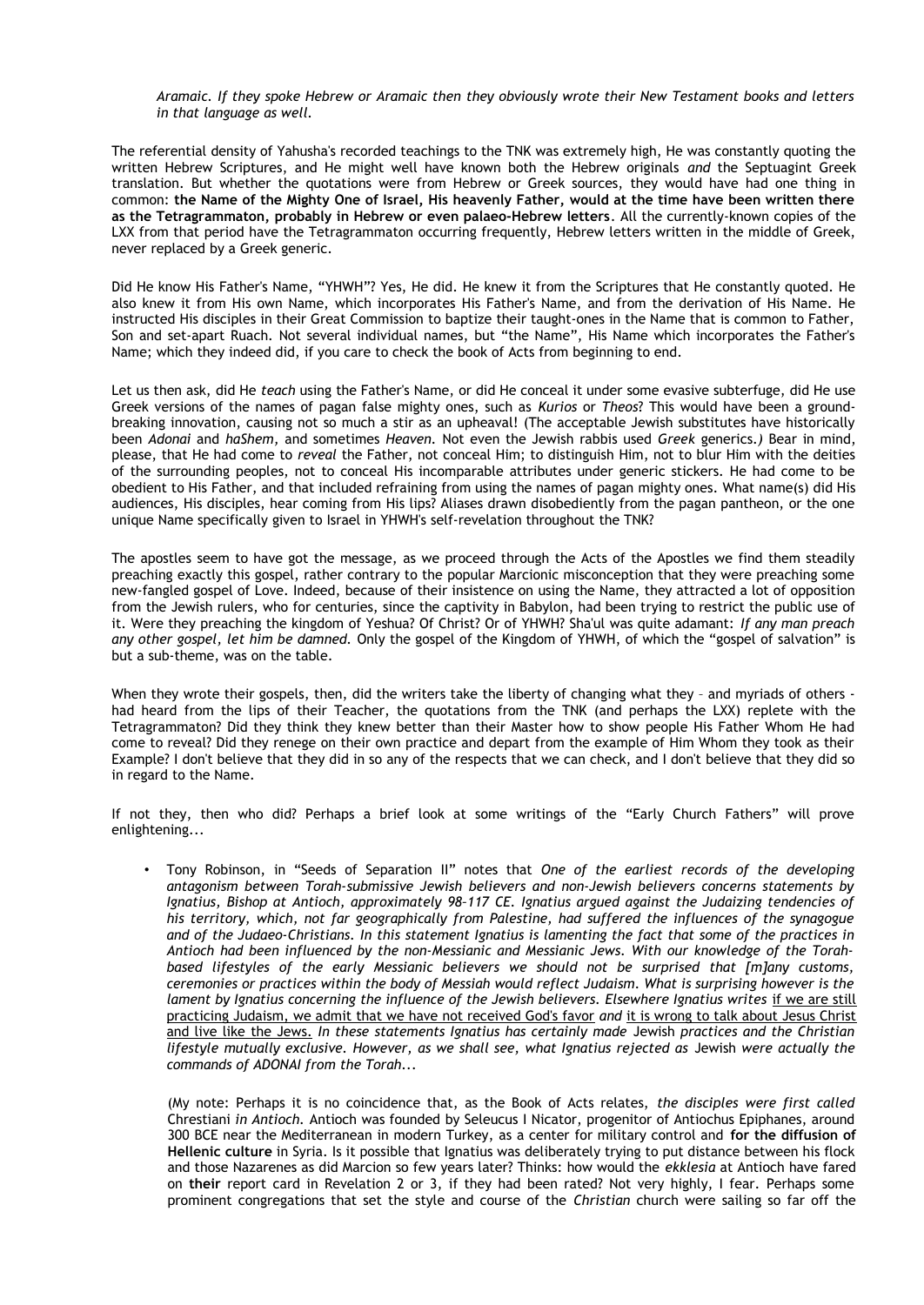scriptural bearings in order to join the pagan fleet that they were already over the horizon. Quite possibly these congregations had already dispensed with the synagogal form of meeting described in 1 Cor 14 and no longer even had a *chazzan*, an *angel of the congregation*, to ensure that the Master's letter would be properly read and discussed; perhaps the *dominant-preacher/leader* form had already taken root there and was choking the life out of the members - we know that even in two of the letters to the congregations the *Nikolaites*, those who vanquish and dominate over the ordinary people, are discussed negatively; and indeed Ignatius himself was quite blatant about requiring the unconditional submission of his flock to their overseer, namely himself... Let me say this as simply as possible: *Ignatius was, as I understand things, a Nicolaitan*. The apostle John in his third epistle, vs9 onwards, shows us the barrier that he found to his intended pastoral comments in a largely Greek assembly. If you agree that people get the leaders they deserve, it may well be that the *ekklesia* at Antioch was already preparing themselves for the shackles of Ignatius by shrugging off the *yoke that is easy, and the burden that is light.* In his opposition to *Judaizing tendencies* amongst his notyet *Christians* Ignatius perhaps showed that "his" flock had already fallen off the list of assemblies worthy of a letter from their Master. Bear in mind too, his phrase has a political spin on it: it gives the impression that *Jews* are trying to oblige the not-yet *Christians* to adopt the old forms of worship, whereas the truth of the situation is that Ignatius and his like were trying to rid their flocks of the Jewishness of the gospel, thus paganizing the pure religion that had survived for millenia already.)

#### *(I've taken liberties with swapping between italic and normal typefaces for subquotes and emphases in the quotations from Robinson.)*

While Robinson is probably accurate in what he points out, what he *fails* to point out is perhaps even more important for our quest: in Ignatius' mind, there was a sharp separation between the very name "Jesus Christ" and living like the Jews. "Jesus Christ" was a mark of the "new faith", the "New Testament" (although this was likely before Marcion had surfaced with his "New Testament" literary solution to the quandary), and not of the belief of the Nazarenes, or (perhaps more accurately at that stage, before the razing of Jerusalem) the Nazarene Jews. Let's ask then: if those wretched Nazarene Jewish believers ought not to use the name "Jesus Christ", what Name *might* they be allowed to use? How about a Hebrew name that wouldn't offend Hellenic ears, one that Hellenists would be delighted to *avoid* using – say, *Yahusha ha Mashiach?* (Which, dear reader, if you're not quite up to speed on all this, does incorporate the Tetragrammaton.)

Robinson then quotes another quite well-known gentleman writing about  $2\frac{1}{2}$  centuries later (apparently those pesky Nazarenes were taking a long time to fade away): *Some of the most revealing statements concerning the Messianic Jewish believers of his time were made by the Church Apologist, Epiphanius of Salamis, 370 CE.* 

"*We shall now especially consider heretics who call themselves Nazarenes; they are mainly Jews and nothing else. They make use not only of the New Testament, but they also use in a way the Old Testament of the Jews; for they do not forbid the books of the Law, the Prophets, and the Writings so that they are approved of by the Jews, from whom the Nazarenes do not differ in anything, and they profess all the dogmas pertaining to the prescriptions of the Law and to the customs of the Jews, except they believe in Christ. They preach that there is but one God, and his son Jesus Christ. But they are very learned in the Hebrew language; for they, like the Jews, read the whole Law, then the Prophets. They differ from the Jews because they believe in Christ, and from the Christians in that they are to this day bound to the Jewish rites, such as circumcision, the Sabbath, and other ceremonies. Otherwise, this sect of the Nazarenes thrives most vigorously in the state of Berea* [My comment: where the Jews were "more noble" than those in Thessalonika, and *received the word with all readiness of mind, every day examining the Writings whether those things were so*. Note please what happened when they did this: *many, indeed, therefore, of them did believe.* **The proper consequence of** *examining the Writings* **(TNK) is belief in Messiah!**], *in Coele-Syria, in Decapolis, around Pella, and in Bashan. After they departed from Jerusalem, they made their start from here, as all the disciples dwelt in Pella, having been admonished by Christ to depart Jerusalem and emigrate because of imminent danger."*

Faced with this sour testimony, it would be difficult to deny that the Nazarene believers were for several centuries adhering closely to the TNK and were well learned in the *Hebrew* scriptures, not just the LXX but the actual Hebrew version, thus inevitably being exceedingly familiar with the Tetragrammaton even as the 5<sup>th</sup> century approached and Jerome was about to receive his commission to revise some old Latin translations of the Old and New Scriptures, leading to a rather thorough new translation from which the Tetragrammaton was totally missing, a translation which formed the staple reading of the (eventually) Roman Catholic Church worldwide for well over a thousand years.

(One or two side issues must not escape our attention. First, Epiphanius complains that the Nazarenes **do not forbid** the TNK. This could only be a cause for remark let alone complaint if the church of the time in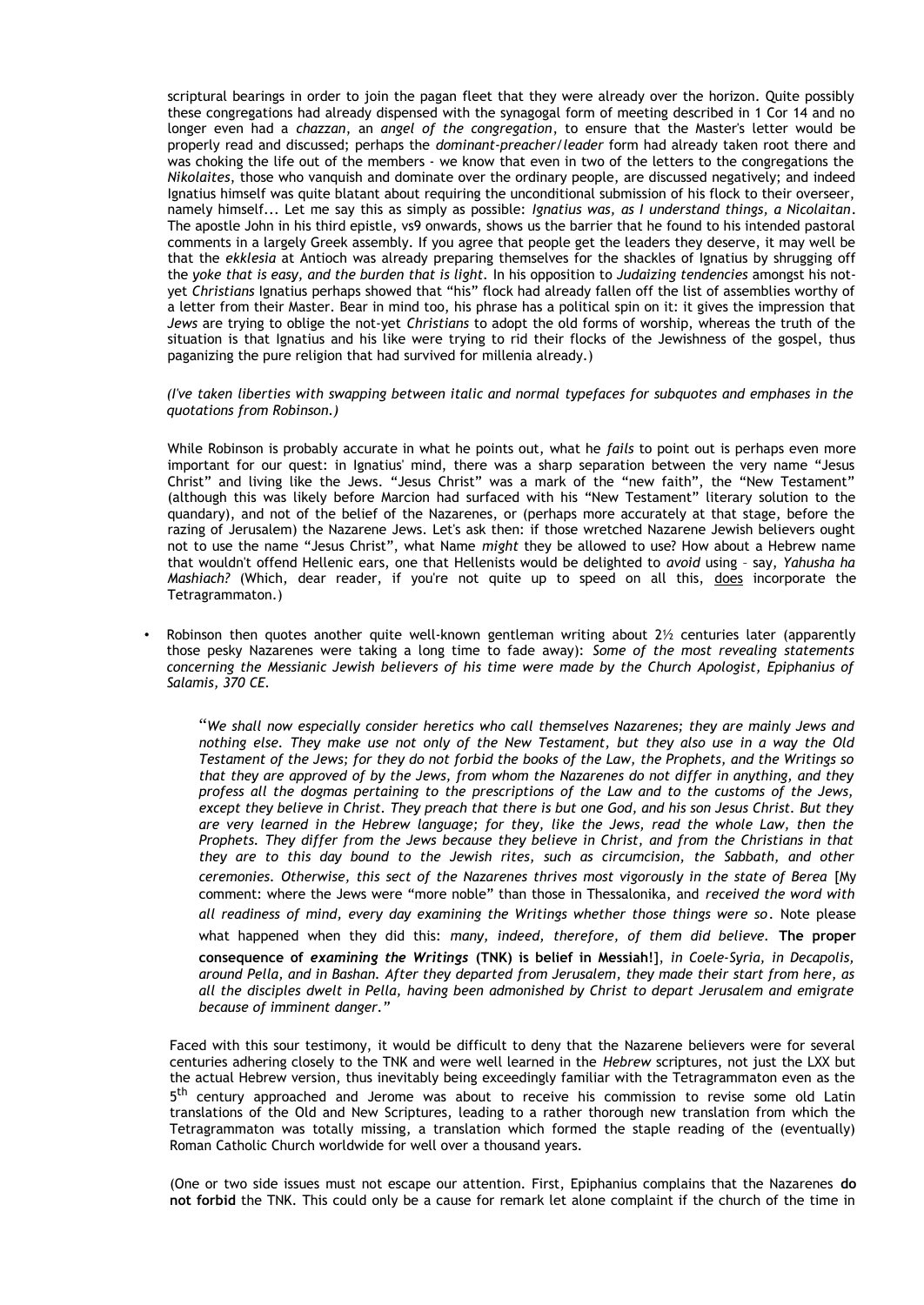general **did** effectively *forbid* the TNK - obviously Marcion had had his effect, even though superficially his underlying dualist philosophy had been rejected! For Epiphanius – and how many others? - it was very clearly a case of "New Testament good, Old Testament bad". Second, about 50 years after the Council that gave the thumbs-up to Athanasius instead of Arius, and thus to the doctrine of the Trinity, it seems that those Hebrew-based Nazarenes were not following the party line, but still were preaching *that there is but one God, and his son Jesus Christ* – I use these terms here in quotation because it is too much to expect that Epiphanius himself would have used the correct terms even if the Nazarenes did – which is a formulation much closer to Hebrew monotheism than to the conventional assertion of a Trinity.)

So the problem is not that the New World translators imposed (their version of) the true Name on the Apostolic Commentary in their translation in order to make it compatible with the TNK; the problem is in fact that like Jerome almost all translators have unfairly removed the true Name from the TNK in *their* translations, in order to make it compatible with AC Greek sources which come to us from a context in which every effort was being made by a great majority of preachers and canonists and apologists and congregational leaders to distance themselves and their followers as rapidly and as far as possible from the Jews and their TNK.

(It should not be forgotten that Jerome started off his mammoth task by revising *the Old Latin text of the four Gospels from the best Greek texts - Wikipedia,* as have so many translators after him – starting with the Greek NT, they have committed themselves to a nomenclature void of the Tetragrammaton, and on later turning their attention like Jerome to the Hebrew TNK, have persisted in the fault to which they had already committed themselves most publicly. Let's take an example that's only about 50 years old at time of writing: For those who were impressed with JB Phillips' fresh and refreshing translation of the gospels in the middle of the last century, followed by the entire AC in similar vein – with the Greek names, of course - I offer this thought for your consideration: *What would his extensive and enthusiastic readership have said if, when he later turned his attention and talents to the Psalms, he had brought out a translation with nary a G-d or L-RD to be seen anywhere on its pages?* It would have made an enormous impression on a very large number of educated, intelligent lay students of the Scriptures as to their shock they discovered that *G-d* and *the L-RD* have no place in the overwhelming majority of the original texts of the Scriptures!.. If Phillips felt the same surprise he concealed it well from his readers.)

Is that not the conspiracy or common purpose/democracy that the commentator could find no trace of? And has anything changed?

### **Option 6: The Mighty One of the TNK is the same as that of the AC, and caused the inspired writers of the latter to use His true Name, but translators and copyists rapidly replaced it with "dynamic equivalents"** *(Entropy)*

It is nearly impossible to avoid the conclusion that the change from Tetragrammaton in the TNK to pagan terms in the remaining early fragments of Greek texts on which most AC translations are based, was driven by the pressures there were on believers to dissociate themselves from any allegations of "Jewishness", especially after about 70CE when Jerusalem was attacked and the Temple destroyed by the Romans. The fact that these pagan terms are found in *early* texts is thus not valid evidence that the Tetragrammaton was absent from the *original* texts, since there is compelling reason to believe that its continued presence would soon, maybe within years rather than decades, have become a most unwelcome obstacle to the process of "Christianizing" the pagan world by putting a bland non-judgemental face on Nazarene Judaism. The very name YHWH is inextricably mixed into the description "Yahudite" from which our "Jew" is derived. You cannot retain YHWH as your Mighty One without placing yourself uncomfortably close, even in those times and many subsequent times perilously close, to the Jew since YHWH proclaims *Hear, o Isra'el, I YHWH am your Mighty One, and besides Me there is no other*. That's not the kind of thing any Caesar, any *Pontifex Maximus*, likes to hear at all.

New Gentile believers, with one eye on the marketing issues and another on the survival issues, felt a need to softpedal the similarities and highlight the differences between themselves and the Jews, and no more urgently than in relation to the name and identity of the divinity involved. By using familiar although hardly neutral terms like "L-rd" and "G-d" (*Kurios* and *Theos*) they lowered the barriers to acceptance in the Greek-speaking world and established distance from the worship of the Jews who were such a thorn in the side of imperial Rome. These terms may have seemed very natural and innocent (for example, when in Acts 16:1 we are introduced to a young half-Jewish believer named Timothy, we are told that his father (*kurios*) was a Greek; but two verses later we are told everyone knew that his father (*pater*) was Greek. So *kurios* is being used almost interchangeably with *pater*, although the latter word broadly covers the parental relationship while the former highlights the authority aspect); the problem with using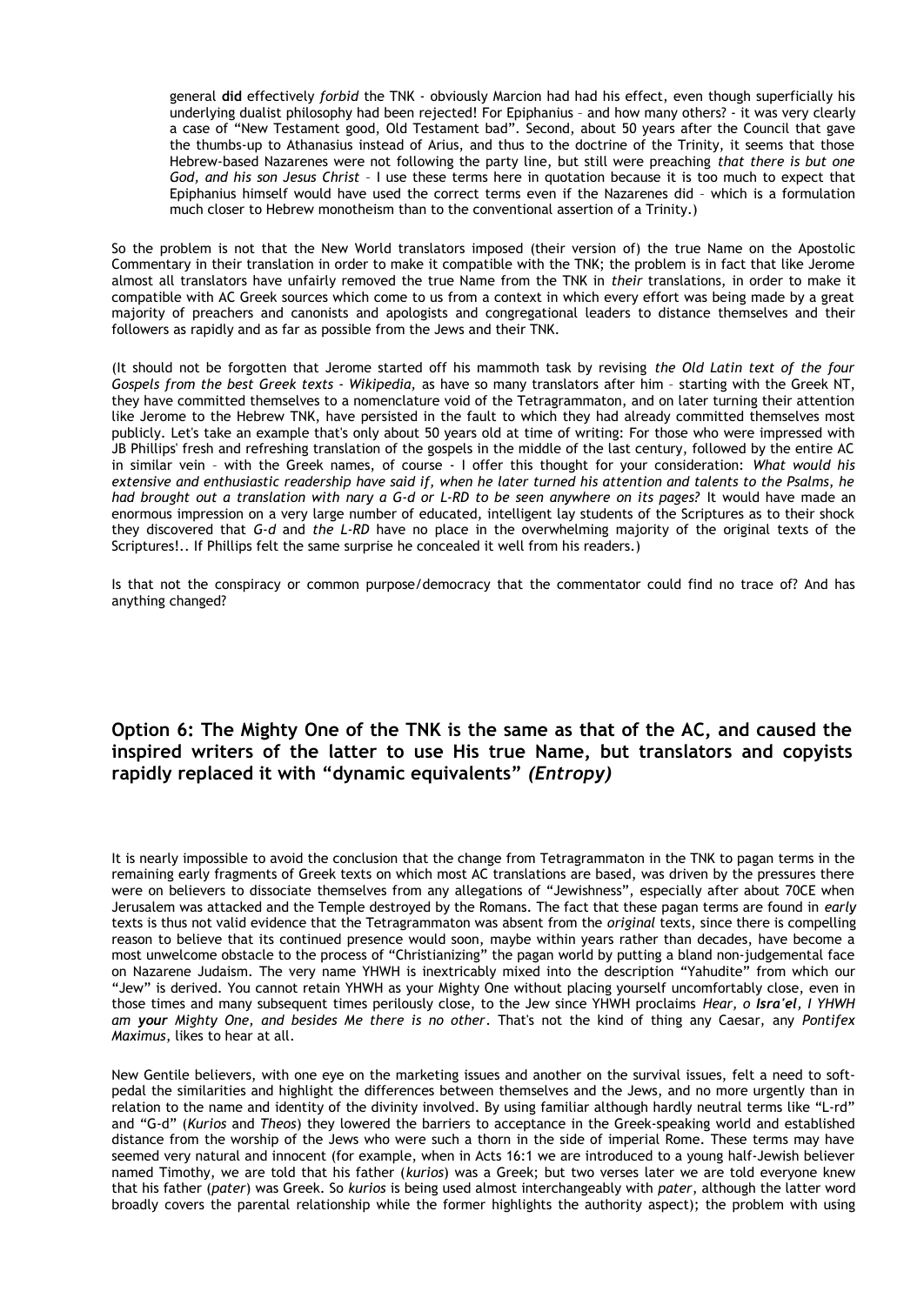them was two-fold: first, they replaced and therefore hid the true terms. Second, they were the names of pagan deities and therefore using them was and is forbidden to the children of the King.

So this tactic was clever. And fraudulent. And disobedient. Likely to allow false doctrines to creep in, don't you think? Consider the following quote regarding the late-first century and early-second century:

- *"What happened during this time? Obviously, it was a time of many heresies. The Church Fathers come on the scene in the second century to tell us vociferously who the heretics were and where the 'orthodox Church' was. These men (may I, B.E.F., make this clear: the author is referring here to the Church Fathers specifically) claimed to be the followers of the apostles, but their theology was different and seemed to blend Hellenistic philosophy and Babylonian religious custom with Christianity.*
- *It was certainly a far different theology from that of the Jerusalem Church which Paul said he had taught the Gentiles to follow (Acts 15:2, 22-28; 1 Thessalonians 2:14). It is interesting that the descendants of the Jerusalem Church, the Nazarenes, were labeled as heretics and persecuted for their regard of the Mosaic law when they were merely carrying on the tradition of the Church* (sic) *of Peter and James.''4*

*A lot of the details of first-century apostolic worship have been lost to history. However, we do know from the Bible and from history what the Nazarenes generally believed about Yeshua, about Paul, and about the Written Torah and Oral Torah. They believed in Yeshua's virgin birth, His divinity, and His resurrection. They recognized Paul as a legitimate apostle and accepted his writings. They believed that the Written Torah should still be followed, but they viewed the Oral Torah as a "very burdensome yoke of Jewish traditions.' 5 Jerome tells us how the Nazarenes understood the prophecy about [Yahusha] ministering in the land of Naphtali" in Isaiah 9:1: "The Nazoreans venture to explain this passage as: When [Messiah] came and His preaching was glittering especially the land of Naphtali was delivered from the errors of the scribes and Pharisees, and He struck off from its neck the very burdensome yoke of Jewish traditions.''6*

*Some man-made Jewish traditions are harmless. Some are actually helpful, and can be used in a meaningful way to affirm our faith in the Messiah. If a Jewish tradition is not contrary to the Scriptures, it is permissible. However, just because a tradition is permissible and Jewish does not necessarily mean that it has some intrinsic value for believers in the Messiah. If Jewish traditions become a burdensome yoke, then we need to let the glittering Word of [Yahusha] strike them off from our necks.*

(This quote is from Dr Daniel Botkin's article *Re-evaluating the Wisdom of Using Extra-Biblical Jewish Traditions for Messianic Worship* on the website www.joyintheworld.info)

It is clear from the above that even Jerome, translating the entire Scriptures into Latin for the sake of the (not-quite Roman) Catholic church, must have realised that Paul, in keeping with His Master, was not repudiating the entire (written) Torah in his epistles, but striking at *the errors of the scribes and Pharisees* which were distracting believers from "the pure milk of the word", which, if I may be pardoned a little repetition, was in Sha'ul's time recognised exactly as being the TNK. However this realization does not seem to have carried much weight, either with Jerome as a translator (and his influence was enormous, let us bear in mind that his *Vulgate* held an unchallenged monopoly in the Western marketplace for two-and-a-half times as long as the King James Version has been with us) or his colleagues and spiritual heirs all the way through the Reformers and *their* heirs, who have been almost unanimous in declaring that the cross on Calvary put an end to the prescriptive power and relevance of the Torah to tell us how to behave.

According to these multitudes of authoritative people we have been set free from *the Torah,* whereas the true meaning would appear to be rather that we have been set free from the guilt and slavery of our transgressions and sinful nature *in order to be able to enjoy the freedom of living life according to the Torah* – life, in other words, as YHWH planned and specified it to be lived. Not in order to follow man-made rules whether invented by the scribes in Babylon, the Pharisees, the Rabbis, the Popes or your local church council.

(Equating *Torah* merely to Law in a juridical, *how-can-we-find-them-guilty!* sense is unjust because *Torah* carries a strong sense of *teaching, advice, wisdom, example*. There is nothing arbitrary about it, it is beautifully balanced and goal-directed, **Col 1:28** is a succinct definition of *Torah: Whom we announce, warning every man and teaching every man in all wisdom, in order to present every man perfect in Messiah* יהושע and of course Messiah Yahusha is and was the exact embodiment of *Torah*, if ever a Hebrew original of John's gospel comes to light I should not be surprised to see it starting with *In the beginning was the Torah ... and the Torah became flesh and dwelt among us.* But the juridical component of *Torah* should not be ignored, because the same Yahusha Who came to show us how to live the perfect life, will be our Judge and assess whether we did or did not follow His teaching accurately.)

Back to the issues of making distance between the Church and the Jews, let's ask the inevitable question loudly and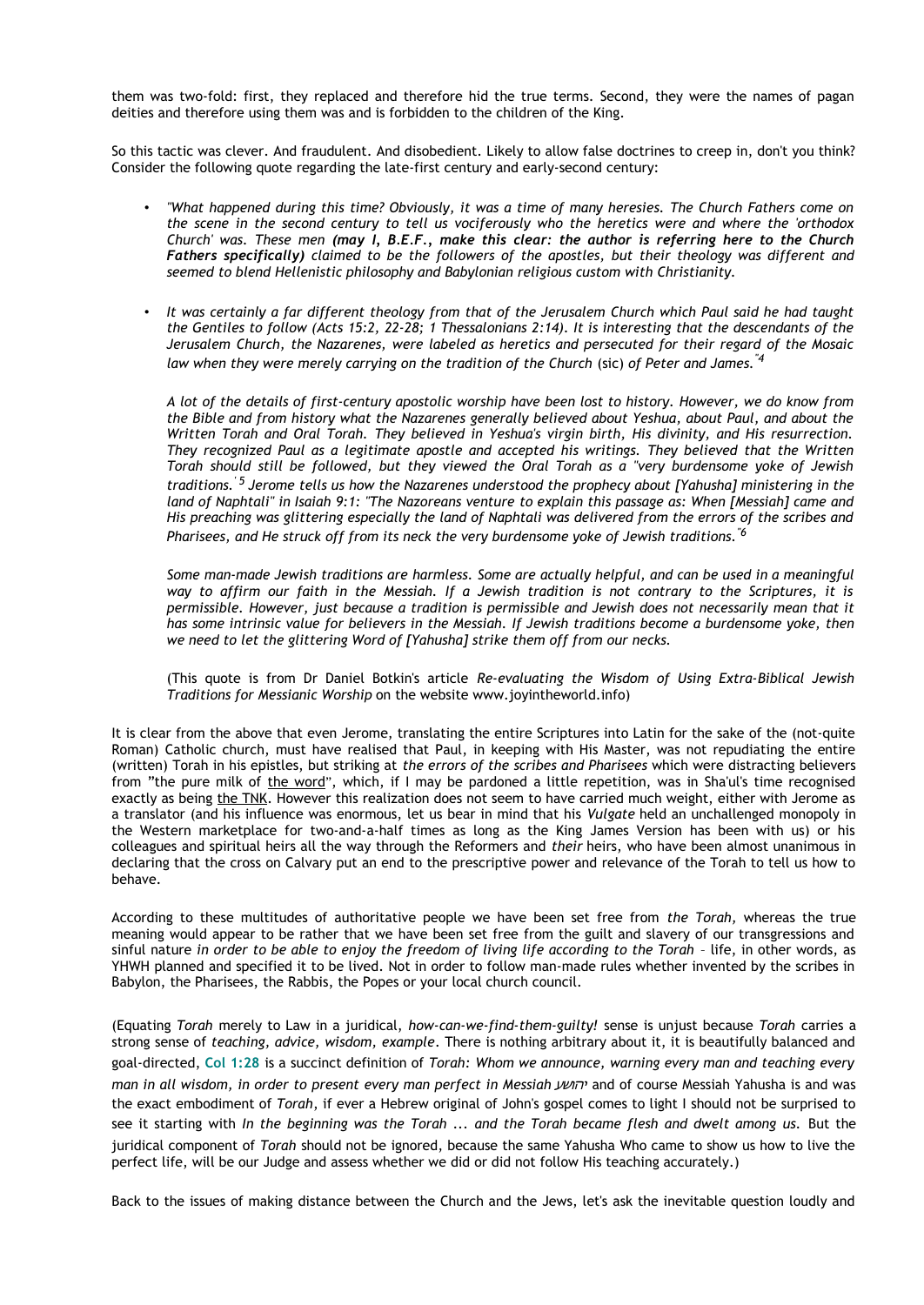clearly: Could this desire for differentiation have been so strong that those early believers might have approved of tampering with the text when copying and translating the apostolic letters and gospels that were in circulation in the first century? Certainly possible, I regret to report - just consider the evidence.

There is clear evidence of tampering in regard to the following issues amongst others:

1. That word *cross:* an interesting and misleading choice of word by Jerome, since the Greek word merely means a *stake* or *pole*, with no particular implication of a crossbar. (For a real cross, the Greeks would have said *xylon*.) Now the specific Latin word that translates the Greek *stauros* is *palus,* from which we get, e.g., our *palisade*: so why did Jerome select the extremely specific word *cross* – *crux* in Latin – to translate this nonspecific word when he must have been quite well aware that the *cross* specifically was already and had been for many centuries the recognised symbol of *Tammuz* in his many aliases? If I were into interpreting hidden meanings and implications, I would say this looks like a coded or subliminal message that the Jewish Messiah was overcome by a pagan deity, just as Christmas that purports to commemorate Mashiach's birth actually commemorates the ritual annual rebirth of Tammuz...

Of course I understand that the Romans, who perfected but did not invent *crucifixion,* often used either a Tshaped cross, with the crossbar at the top of the pole, or a "real" cross with the crossbar somewhat lower down the pole, and Jerome may have been misled by the predominant practice - as well as any subliminal forces - to choose this awkward translation instead of sticking to the text. But the Romans did use plain stakes too, as well as some other variations including actual trees, and so I make the following observation: Few efforts seem to be applied to inquiring why, if *cross* is the right word, the TNK incident that Yahusha drew His prophecy from in John 3 - *For as Moses lifted up the serpent in the wilderness, even so must the Son of Man be lifted up* – was such an awkward and inaccurate foreshadow of what happened on Golgotha. The TNK tells us plainly that Moses put the brazen serpent on a *pole* or *stake*, not a cross: *Num 21:8-9 And יהוה said to Mosheh, "Make a fiery serpent, and set it on a pole. And it shall be that everyone who is bitten, when he looks at it, shall live." So Mosheh made a bronze serpent, and put it on a pole. And it came to be, if a serpent had bitten anyone, when he looked at the bronze serpent, he lived.* Either YHWH gave Moses the wrong instructions, or Yahusha didn't have quite as much insight into the prophecy as did Jerome later on, and neither of those conclusions is anywhere as tenable as the very obvious fact that Jerome went (literally) out on

a limb by selecting *crux* to translate *stauros;* he misled many, many generations of believers by his chosen symbolism. How easy it would have been for YHWH to tell Moses to put up a cross, in order to accord with Jerome many centuries later! How easy it would have been for Jerome to translate *stauros* accurately as *palus, pole*, in order to accord with YHWH many centuries earlier! It's not the prophecy that was weak, it was the translation. The translation was done to accord with the translator's predilections.

Here is a quote from Dr Randall Price, concerning the archaeological evidence for "Easter", pardon my using his reference:

*With respect to the fact of crucifixion, the method of execution perfected by the Roman government to punish criminals, archaeology has vividly revealed its existence in Jerusalem at the time of [J-s-s]. In 1968 the remains of a crucified man from Giv'at ha-Mivtar, a northern suburb of Jerusalem, was discovered in an ossuary from near the time of [J-s-s]. The name of the man, from an Aramaic inscription on the ossuary, was Yohanan ben Ha'galgol, and from an analysis of his skeletal remains he was in his thirties, approximately the same age as [J-s-s] at the time of His crucifixion. His ankle bone was still pierced with a 7 inch-long crucifixion nail and attached to a piece of wood from a cross. Apparently the nail had hit a knot in the olive wood patibulum (the upright section of a cross) and become so lodged that the victim could not be removed without retaining both the nail and a fragment of the cross. According to one anthropological analyst, there were also marks of nails on the wrist bones and of a board had been used to support the feet. This find reveals afresh the horrors of the Roman punishment as recorded in the Gospels. They indicate that the position the body assumed on the cross was with the legs nailed on either side of the upright stake. Therefore, rather than the body being straight, it was pushed up and twisted, causing terribly painful muscle spasms and eventually death by the excruciating process of asphyxiation. This discovery supports the biblical statement of nailing crucified victims, refuting a previous theory they were simply tied to the cross. In addition, the fact that the bones of Yohanan were found in secondary burial within a tomb also disproves an old hypothesis that state criminals were cast into a common grave, for this crucified victim, like [J-s-s], had received a proper Jewish burial in a family tomb.* 

Pardon my question, but does the rather detailed evidence cited here not seem to lack information concerning a crossbar for the arms? Is there anything there that might clash with the thought that the man was nailed to a *stake?* And anyway would the specific form of cruel device on which this particular individual died be necessarily the same as that on which Yahusha was put to death nearly 40 years earlier? The evidence is merely that this individual, one of many thousands known to have been executed in various ways by the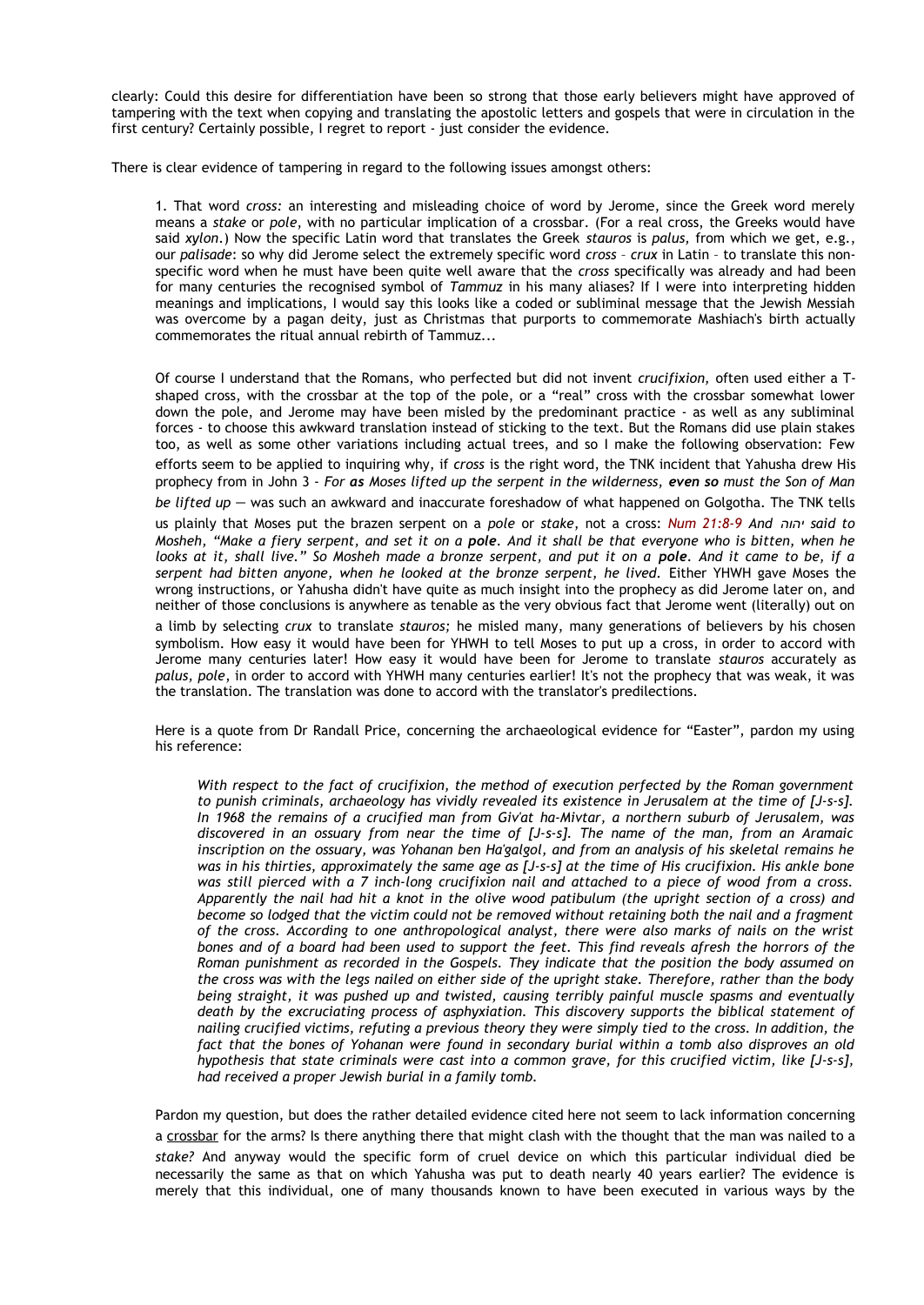Romans, was executed on a stake or (less likely) a cross, not that Yahusha was *not* empaled.

2. Admittedly Jerome was a bit later than the period we are focussing on, but because of his importance as the earliest translator of a non-Greek version that had enormous influence and lasting-power, his example needs to be noted in this study, if only because he knew "what would fly" with his sponsors and readership at the time. (In many ways he was an excellent translator, and certainly there was a strong grass-roots tradition he would have been aware of, that the Romans *did* in fact use a "proper" cross to execute the Messiah. To me it seems he esteemed the tradition more highly than being word-faithful to the TNK.) But how about some earlier gentlemen? Certainly, let's see how they dealt with the freely-admitted fact that Moses' right-hand man, known to many of us as "Joshua the son of Nun", had **exactly the same Hebrew name as our Saviour**, many, many centuries before there was a Greek or a Roman sandal treading the soil of Canaan. Would they concede then that haMashiach should then also be known by that Hebrew name, which should unquestionably appear numerous times in the Old Testament text and particularly as the name of the book attributed to Nun's son? No, quite blatantly they turn it around and say in effect "because we want to say the name of the Son of Man was *[J-s-s],* we will also say that the name of the son of Nun was *[J-s-s]",* an anachronism so breathtaking that it knocks away all sympathy for those who want to insist that haMashiach *was* in fact called "[J-s-s]" by His parents, family and friends. I bring you the following quote (perhaps 150CE) from Justin Martyr against whom I have already taken up cudgels (but Barnabas and Irenaeus say similar things, even as early as about 100CE):

*Moreover, in the book of Exodus we have also perceived that the name of God Himself which, He says, was not revealed to Abraham or to Jacob, was [J-s-s], and was declared mysteriously through Moses. Thus it is written: "And the Lord spoke to Moses, Say to this people, 'Look, I send My angel before thy face, to keep you in the way, to bring you into the land which I have prepared for you. Give heed to Him, and obey Him; do not disobey Him. For He will not draw back from you; for My name is in Him.' " (4) Now understand that He who led your fathers into the land is called by this name [J-s-s], and first called Auses (Oshea). For if you shall understand this, you shall likewise perceive that the name of Him who said to Moses, "for My name is in Him," was [J-s-s]. For, indeed, He was also called Israel, and Jacob's name was changed to this also. Now Isaiah shows that those prophets who are sent to publish tidings from God are called His angels and apostles. For Isaiah says in a certain place, "Send me."(6) And that the prophet whose name was changed, [J-s-s] (Joshua), was strong and great, is manifest to all. If, then, we know that God revealed Himself in so many forms to Abraham, and to Jacob, and to Moses, how are we at a loss, and do not believe that, according to the will of the Father of all things, it was possible for Him to be born man of the Virgin, especially after we have such (7) Scriptures, from which it can be plainly perceived that He became so according to the will of the Father?*

What he is saying then, is that *in the OT the Almighty was constrained to use that inadequate Hebrew language to provide a name for Moses' successor, which we enlightened people are free to change to a Greekish name because even the Almighty felt free to change Jacob's (*actually, Ya'acov's*) name to another name.* Of course, Justin cannot claim that Ya'acov's new name was a Greek one, "Isra'el" is about as Hebrew as they come, but as we have already seen he does not seem to be deterred by inconvenient facts. If a political spin is required, too bad if it is a full 180 degrees, Justin will make it happen.

Which is a great pity because Justin could have had the makings of a seriously good argument here, it just needs the replacement of "[J-s-s]" with the true Name *Yahusha. So*, dear reader, I am sure that you will note that Justin here is trying not merely to remove the Saviour's true Name from the NT but also to impose that false Greek name on the TNK - as have so many after him. This looks terribly like arrogance born of the fact that already the Name has been edited out of the gospels and epistles that are being included in canons like Marcion's.

(Perhaps I am coming across as inadequately respectful of Jerome. Let me redress the balance by quoting, again, the KJV translators in their Epistle and Dedicatorie to the 1611 Version:

*There were also within a few hundred years after Christ translations many into the Latin tongue; for this tongue also was very fit to convey the Law and the Gospel by, because in those times very many countries of the West, yea, of the South, East, and North, spake or understood Latin, being made provinces to the Romans. But now the Latin translations were too many to be all good; for they were infinite: (Latini interpretes nullo modo numerari possunt, saith St. Augustine.) Again, they were not out of the Hebrew fountain, (we speak of the Latin translations of the Old Testament) but out of the Greek stream; therefore the Greek being not altogether clear, the Latin derived from it must needs be muddy. This moved St. Hierome, a most learned Father, and the best linguist without controversy of his age, or of any other that went before him, to undertake the translating of the Old Testament out of the very fountains themselves; which he performed with that evidence of great learning, judgment, industry, and faithfulness, that he hath for ever bound the Church unto him in a special remembrance and thankfulness.*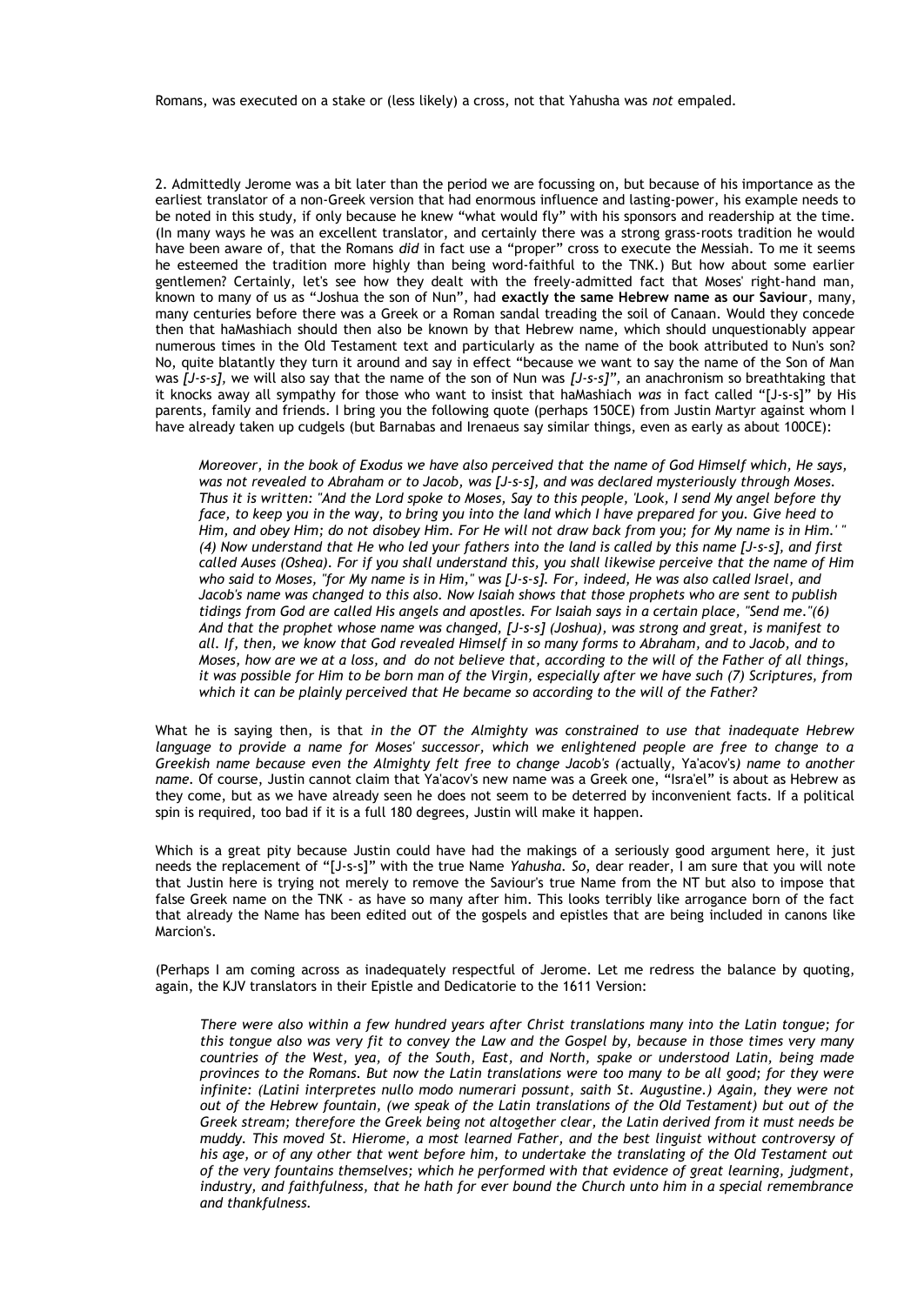But even *the best linguist without controversy of his age* is caught out in imprecise translations that pander to some expectations created by two or three centuries of poor translations and perpetuate them with a far greater impetus because of the great esteem attached to his name... it appears that King James' translators may have followed in the footsteps of the Jerome that they so greatly admired.)

3. The doctrine of the Trinity has been regarded as at the core of Christianity ever since the Council of Nicaea, about 325CE, when Arianism was rejected in favour of the Athanasian viewpoint. (This by the way was the same council, the same people, that prepared the constitutional way for putting an end to Sabbath observance by the believers, by imposing a Sun Day day of rest throughout the Roman Empire. Not good credentials at all.) However, this doctrine certainly didn't make many waves before that, which is strange when you think about it. Why not? It would have been the ideal point of repudiation by the Jewish Rabbis wishing to get rid of the Nazarene sect, it certainly is the major ideological point at which Christianity offends religious Jews today. And why didn't it puzzle the pagan theologians greatly?

In answer to the first, we have to say, I think, that the apostolic teachings did not come across to the Jews as being clearly trinitarian in the sense that Christians now see them in. The concept of the incarnation was quite strong, perhaps not exactly as we tend to see it, but there are ways of accommodating this within Jewish monotheism which do not require the trinitarian explanation. How about the pagans? A quick quote from Max Mitchell can give us some perspective:

*The doctrine of the Trinity is pagan in origin. The concept of a triad in deity worship began in Babylon and was patterned on Nimrod, his wife Semiramis and their son Tammuz. Later cultures such as the Egyptians adopted this belief, which can be seen in their worship of Osiris, Isis and Horus.*

Now of course you may wish to point out that a triad is not the same as a trinity, and therefore you disagree with the first sentence of the quote. Yes, but hold on there. The historically irreducible fact is that deitytriads are amazingly numerous in pre-Christian pagan religions, and when you remember that many different names could be and were given to the same deity, the difference from the Christian trinity concept becomes trite and trivial. (Tammuz, for example, was sometimes regarded as an incarnation of his father Nimrod.) Whether you think that the Christian trinity was a novel concept or not, you have to concede that pagan religions, not Judaism, not the TNK, not Torah, provided the conscious conceptual template for it. Therefore, if we are looking at ways in which the AC sources may have been tampered with in order to make them more acceptable to pagans rather than Jews, why, this has to be an area calling for our close scrutiny. And what do we find? Look, please, at Matthew 28:19, the verse that has sent many a Christian out onto the mission-field:

#### *Matt 28:19*

*(KJV) Go ye therefore, and teach all nations, baptizing them in the name of the Father, and of the Son, and of the Holy Ghost:*

*(The Scriptures '98) "Therefore, go and make taught ones of all the nations, immersing them in the Name of the Father and of the Son and of the Set-apart Spirit,* 

*(YLT) having gone, then, disciple all the nations, (baptizing them--to the name of the Father, and of the Son, and of the Holy Spirit,* 

It has also stood proud as the clearest single reference, non-circumstantial evidence, of three Persons to be worshipped, three persons with but a single Name. So is the Greek text here reliable or not? Let's note the experience of the authoress of *[www.lebtahor.com](http://www.lebtahor.com/)* when she started to inquire concerning this issue:

*I first came across MaththiYahu [Matthew] 28:19, which stated, " Go, therefore, and make talmiydiym [students, disciples] of all the goyim [nations]; and immerse them in the name of the Father, and of the Son, and of the Ruach HaQodesh." Now this verse from the Peshitta seems to imply a listing of the three. The odd thing is, that Mark, Luke and Yahuchanan do not mention this at all. So in the Testimony, there was only one single reference. I then checked the Shem Tob version of Matthew. There is no reference to the Father, Son and Ruach HaQodesh, in that verse. No other verse in the NT, lists the Father, the Son and the Ruach HaQodesh.*

Unfortunately the picture seems pretty clear, that the text has been altered to support the doctrine. Shades of Marcion! Her curiosity provoked, Kathryn Kern investigated further:

*Then I began to look into the early church father writings. I could not find the word "trinity", until Tertullian. Tertullian (Quintus Septimus Florens Tertullianus) was born around 150 CE, in Carthage (Northern Africa). He became interested in Christianity when he was in Rome, but did not become a*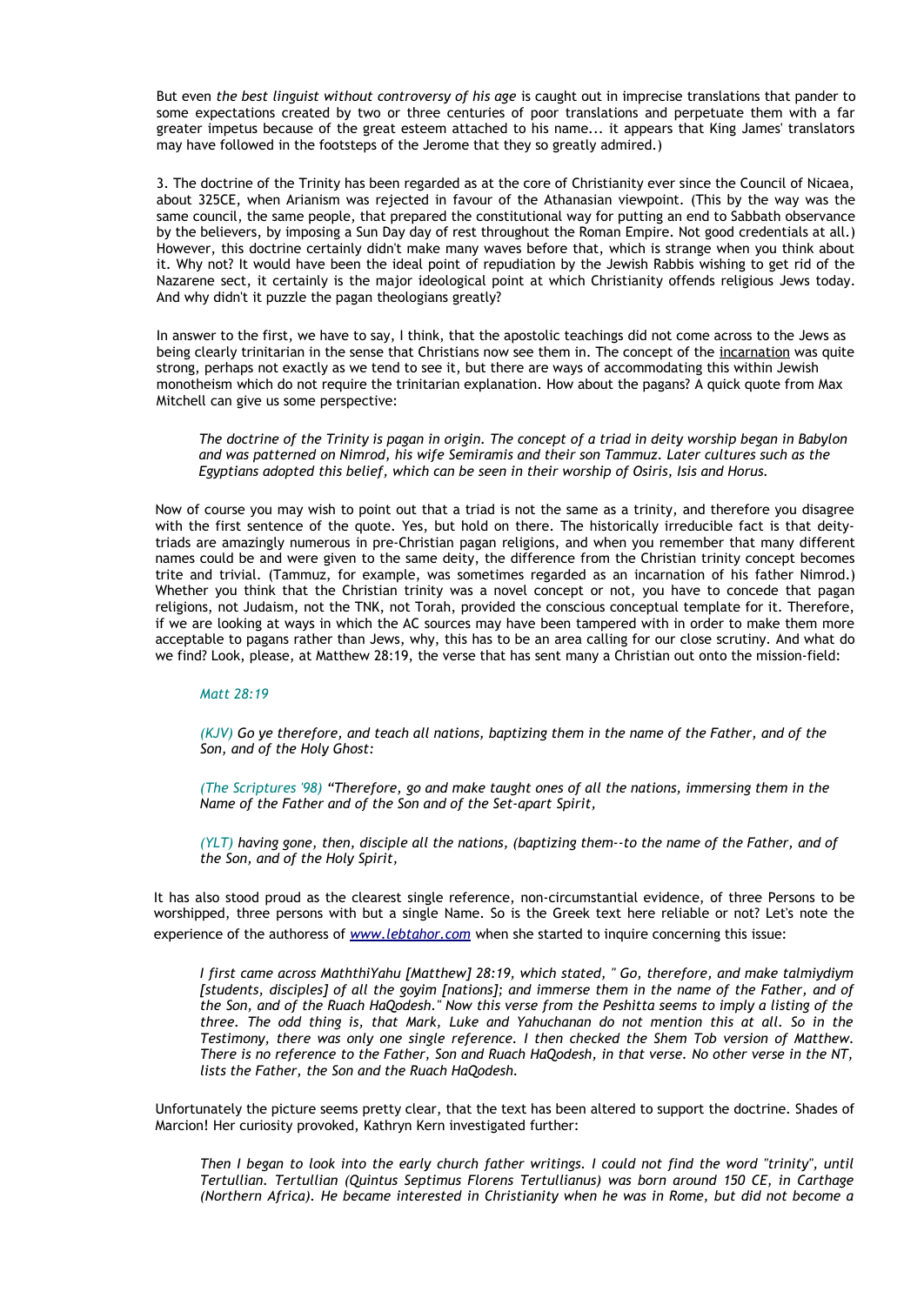*convert (195), until he returned to Carthage. Tertullian believed that the son was lesser than the Father, in his earlier days, but after he left the Orthodox church, he joined a group called the Montanists. They stressed the "Holy Spirit" and prophecy. As a result, Tertullian then added the "Holy Spirit" and developed the Trinity (trinas), making the Holy Spirit, lesser than the Son.* 

*Tertullian writes in Against Praxeas, Chapter XXXI, Retrograde Character of the Heresy of Praxeas. The Doctrine of the Blessed Trinity Constitutes the Great Difference Between Judaism and Christianity* (my emphasis, BEF), *"But, (this doctrine of yours bears a likeness) to the Jewish faith, of which this is the substance - so to believe in One God as to refuse to reckon the Son besides Him, and after the Son the Spirit. Now, what difference would there be between us and them, if there were not this distinction which you are for breaking down?"*

*The further into Church history you go, the use and frequency of trinity, increases, especially after the Council of Nicea. The Council of Nicaea declared the Nicean Creed, in 325 CE, headed by the Roman Emperor Constantine...*

So for something like 100-150 years at least , it would seem likely that Matthew's gospel gave no offence to the Jews on this particular doctrine of the trinity. (Indeed, while an Orthodox believer, Tertullian *believed that the son was lesser than the Father,* which would not have offended the Jews at all, and doesn't seem to have offended the Orthodox church, although it would certainly have offended most current trinitarians, and I am sure many readers of this document will be offended by my even remarking about this here.) Now it is the most abrasive of texts. What changed? The Jews or the text? How did it change? Why did it change?

Flavius Josephus was a renowned and largely respected Jewish historian in the second half of the 1<sup>st</sup> century CE. In his writings is a passage that some people interpret as meaning that Josephus was a believer in Jesus as divine (obviously a pre-condition, although not a sufficient condition, for the trinitarian belief). But you may read the following on the *Jews for Judaism* website:

*Josephus' alleged positive statement about Jesus is spurious. The attestation that Jesus was the Messiah, the suggestion that he was more than human, the acceptance of his resurrection and the affirmation that his activities were foretold by the Hebrew prophets is a third century Christian forgery. Origen (c. 280) explicitly states that Josephus "did not believe in Jesus as Christ" (Contra Celsum Book 1. 47). Eusebius (c. 324), however, does know of this passage (Ecclesiastical History 1. 11). Quoting from the Christian interpolated text of Josephus, Eusebius writes: "About the same time, there was a certain Jesus, a wise man, if indeed it is proper to call him a man. This was Christ. Pilate . . . inflicted the punishment of the cross upon him . . . [but] those who had been attached to him before did not, however, cease to love him: for he appeared to them alive again on the third day, according to the holy prophets, who declared these and innumerable other wonderful things respecting him" (Eusebius, Ecclesiastical History 1. 11). Apparently, a change was made in the text during the interval between 280 C.E. and 324 C.E. whereby it was no longer obvious, as it was to Origen, that Josephus did not believe in Jesus.* (My emphasis).

Can it be that Christians would have messed with the text of Josephus? Dr Ernest Martin, studying the question of the exact location in Jerusalem of the historical Temples, had to battle with an assertion in Josephus which pointed to the wrong position (and Josephus was actually with the Roman forces at the gates of Jerusalem in 70CE when Herod's Temple was broken down, so his account carries great weight) but turned out to be a false inclusion:

*Of course, no one would think a decent and upright Christian would insert something into the text of Josephus that the Jewish priest/historian would never of himself stated. Oh? The fact is, brethren, that erroneous and mischievous statement got into the text of Josephus when our dear Christian copyists had control of the texts. This shows that they thought nothing of lying when it suited their purpose. As a matter of fact, look at the fallacious quote even in the New Testament itself found in I John 5:7 and 8. That part about the Trinity is a pure insertion by so-called pious Christians who wanted even the Scriptures to support the ridiculous Trinity doctrine that the Chalcedon bunch of ignoramuses promoted. These heretics were bold enough to try to enter the doctrine into the very text of the Holy Scriptures. Their plan did not work in the long run. Though you find the spurious and inserted text in our King James Version, it is accepted by all modern scholars that the part about the so-called Trinity of the Nicean and Chalcedon conclusions is pure fabrication and in no way should it be in the text of the New Testament. Neither should the bit about Mount Zion being on the southwest hill in Jerusalem be accepted (and it is NOT) by anyone with common sense.* 

If you look carefully at the last quoted version from Matt 28:19 above, from YLT, you'll note an opening parenthesis before *baptizing*, which is not closed in the quote. The closure comes a little later, in verse 20, and it would appear that the punctilious Dr Young was marking out those several words as being a possibly dubious inclusion.)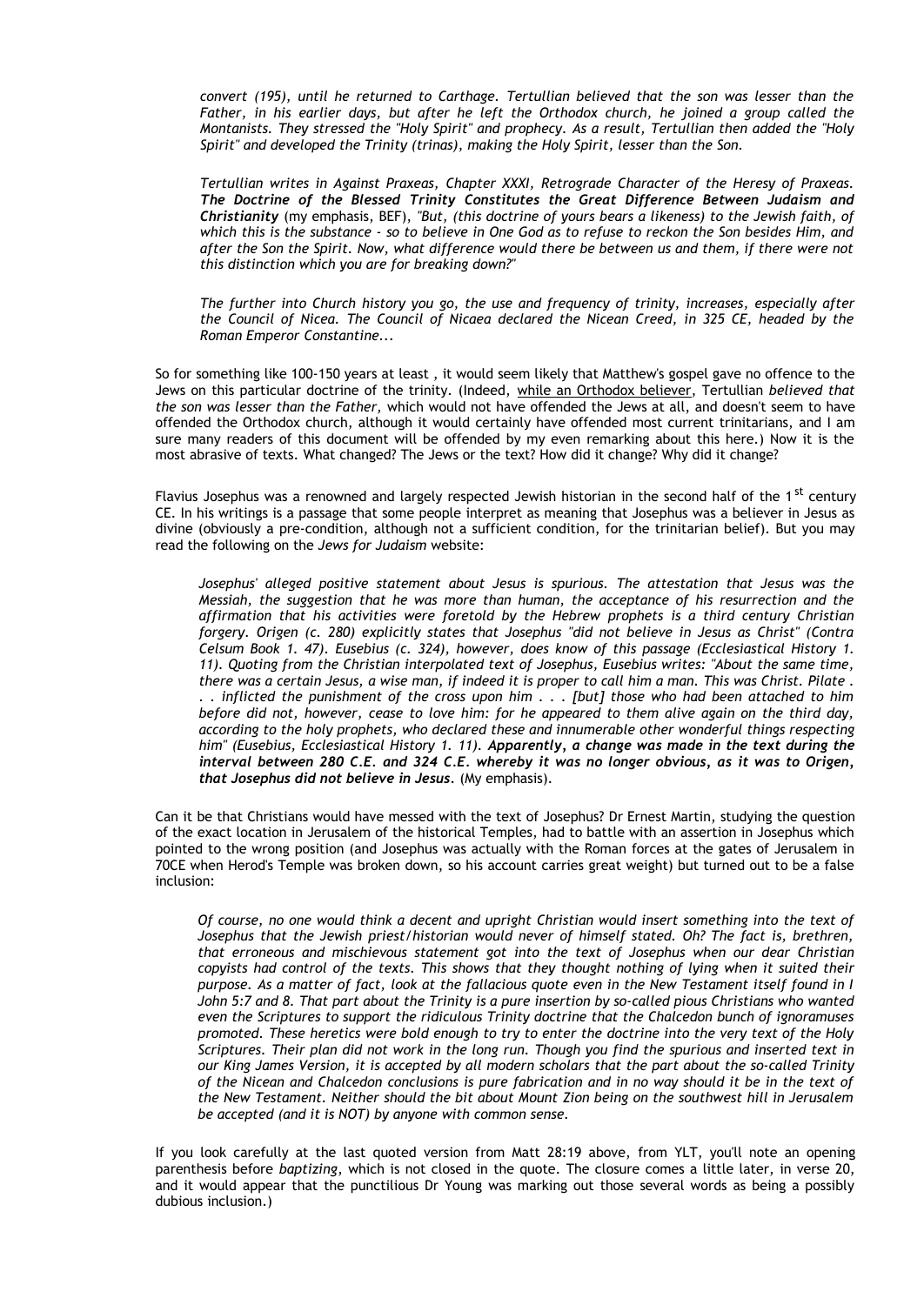Second in the lineup of trinity proofs is what Dr Martin refers to - *1John 5:7,8: because three are who are testifying in the heaven, the Father, the Word, and the Holy Spirit, and these--the three--are one; and three are who are testifying in the earth, the Spirit, and the water, and the blood, and the three are into the one.* I've taken this quote from Young's Literal Translation. Robert Young compiled an *Analytical Concordance* of words used in the TNK and AC (he did call them the Old and New Testaments) which is preferred to Strong's by some students, and he produced a valuable and meticulous translation of the entire Scriptures called *Young's Literal Translation*, a most handy study aid even today although the English of more than a hundred years ago is rather dated now. It is very close to being a word-for-word translation (of the Textus Receptus, for those who would like to down this comment as being based on a controversial Greek base like Westcott and Hort), and very occasionally does Young include (in light italic text) a word not in the Greek source but needed in order to make sense in the target language of English.

What you see in the above quote from 1 John 5 is a most exceptional deviation from the standards of his generally upright translation: almost an entire verse clearly inserted reluctantly - not warranted by the best early texts but found in less trustworthy texts - in order to make sense (to a trinitarian reader familiar with, e.g., the KJV, that is). And this was not some new thought by Dr Young in the late 1800s, it was apparently the experience too of Desiderius Erasmus in the early 1500s: In his 1516 edition of the Greek AC, *the first available printed version*, the (equivalent of the) light text is absent, in his 1522 edition it is added. Why? It seems he came under a lot of pressure in those 6 years to add it, and responded "*If you can find a Greek manuscript with that content, I'll publish it*". It looks from here as though only one such manuscript could be found, but it was found, dating from only about 200 years earlier, and Erasmus capitulated, much against the weight of the evidence. Hardly confidence-inspiring. (Erasmus' 1522 Greek edition became a main pillar of umpteen influential translations into e.g. European languages, including English, as would-be translators looked for a convenient compact Greek source to translate *from*.)

I am not here addressing the question of whether the doctrine of the Trinity is true or false, that's a massive study that I plan to undertake when I am prepared for it. Here we are looking at *tampering*, and I am simply pointing out that whatever *you* may think the Scriptures say on the topic, it was never consciously formulated in the recorded sayings or writings of the Apostles or even of Yahusha Himself, instead it took until nearly 200CE before people started writing about a Christian Trinity and after that it took a fair bit of meddling with texts sacred and secular to make the point stick with most seekers after truth; but for the sake of a preferred doctrine, particularly a doctrine that would distinguish the Christians from the Jews, that meddling was undertaken.

4. For a brief sample of other instances of tampering, read on:

scribe.

John 19:40, "They took the body of Christ" to "they took the body of God" Luke 2:26 changed to "Christ, namely God." Old Latin ff Luke 9:20 "the Christ of God" changed to "Christ, God" Coptic Mark 3:11 "You are the Son of God" changed to "You are God, the Son of God." MS69 Luke 7:9 "when Jesus heard this" changed to "when God heard this" 124 Luke 8:28 "Jesus, Son of the highest God" changed to "Jesus, the highest God" 2766 Luke 20:42 "the lord said to my lord" changed to "God said to my God" Persian Diatesseron 2 Peter 1:2 changed to "in the knowledge of God, our Lord Jesus" P72 Jude 5 changed to "Jesus" or "the God Christ" who saved the people from Egypt P72 Gal 2:2 "Son of God" changed to "God the Son" MS1985 Acts 20:28 "church of God" changed to "church of the Lord" or "church of the Lord and God" various 1 Cor 10:5, "God was not well pleased: for they were overthrown in the wilderness" changed to "Christ" MS81 Rom 14:10, "we shall all stand before the judgment-seat of God." changed to "judgment-seat of Christ" 048, 0209 Byz etc Matt 24:36, "But of that day and hour knoweth no one, not even the angels of heaven, neither the Son, but the Father only." The Byz mss omit "neither the Son." Interestingly, the Codex Sinaiticus originally had "neither the Son", but [it] was removed by a later scribe...and then was restored by yet another

All this may be distressing, but it is not new; back in Jeremiah's time, the prophet had to take issue with some people who thought they were wiser than the Author of the Scriptures:

*Jer 8:8* "*How do you say, 'We are wise, and the Torah of* יהוה *is with us'? But look, the false pen of the scribe has worked falsehood.* 

*Jer 8:9* "*The wise shall be put to shame, they shall be broken down and caught. See, they have*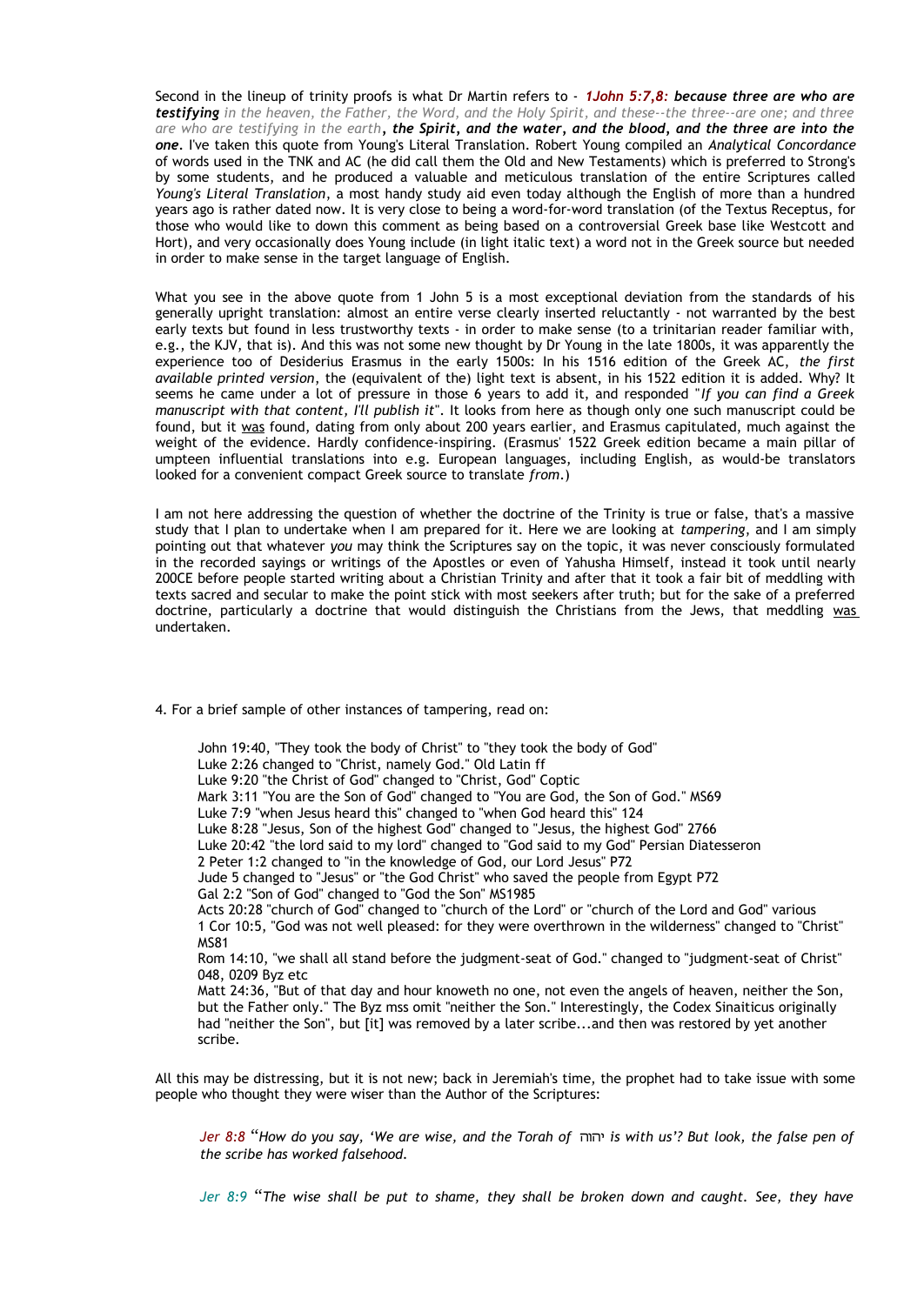#### *rejected the Word of* יהוה*, so what wisdom do they have?*

The self-termed *wise* were relying on versions of the Torah which had been corrupted by the *false* (or lying) *pen of the scribe*. The point of this is, by accepting a false rendition, *they have rejected the Word of* יהוה*, so what wisdom do they have?* The rules were quite clear, every new king of Yisra'el/Yehudah had to make his own personal copy of the Torah and keep it with him so that he could rule the nation in terms of the laws written there. It appears that some of them may have contracted this rather onerous task out to the professionals (and indeed some of the kings were too young to read, let alone write, when their reign began) and who knows what slants may have been introduced by the paid lackeys with or without the connivance of the new ruler. However it may be, it seems that the people commissioning these copyists did not exercise adequate quality control on the products they were paying very high prices for. The result was that they were deprived of wisdom because they had not regarded it highly enough to take the trouble to ensure that their copies were faithful to the originals. What a challenge to us, who are surrounded by a multitude of translations to suit every taste, but extremely few of them apparently trying to hew absolutely as closely as possible to the originals! A slap in the face, perhaps, to the KJV translators in their rather relaxed attitude to quality (as appears in the quote above); basically they themselves were saying *any translation is better than no translation and we've just been trying to improve an already good translation.* 

For some examples of blatant Christian mistranslations, whether of the TNK itself or of TNK quotes in the AC, read on:

*ISAIAH 9:6 Hebrew version: "For unto us a child is born, unto us a Son is given, and the Government is upon his shoulder. And; The Wonderful Counsellor, Mighty Strong, Everlasting Father; He called his name 'PRINCE OF PEACE'".* The KJV is far from alone in misrepresenting this as *"and he shall be called"*, and attributing the qualities and nature of YHWH to the Messiah, instead of making it clear that it was the Everlasting Father Who called His Son's name "Prince of Peace". Guess which side of the Trinitarian controversy this automatically favours in most people's minds?

*2 SAMUEL 21:19 Hebrew version: "And there was again war with the Philistines at Gob; and Elhanan the son of Jaare-oregim the Beth-lehemite slew Goliath the Gittite, the staff of whose spear was like a weaver's beam."* For some strange reason, the translators almost invariably insert *the brother of* before *Goliath*. Read around this verse, you'll see that this Goliath was one of the four sons of Goliath of Gath whom the young Dawid famously slew with his sling. I don't know and can't guess at the motivation for this corrupt translation, but there it is. (Young to his credit again puts it in faint print to indicate it is not in the original. The Scriptures simply omit it.)

*ISAIAH 8:14 Hebrew version: "And it will be for a sanctuary and for a stone of stumbling and for a rock of offense to both the houses of Yisrael, for a trap and for a snare to the inhabitants of Yerushalem"*. To assess the impact of the corruption in for example the KJV, one needs to see it in full: *"And he shall be for a sanctuary; but for a stone of stumbling and for a rock of offence to both the houses of Israel, for a gin and for a snare to the inhabitants of Jerusalem"* This is not an easy passage to interpret even from a strict translation, the "it" could be referring to a number of possible subjects raised in the preceding verses, quite possibly the oncoming invasion by Assyria, but it is totally gratuitous to replace this impersonal pronoun with the personal pronoun "he" and turn this into an anti-semitic proofprophecy. The conjunction "but" should be "and".

*ISAIAH 28:16 The Scriptures version: Therefore thus said the Master* יהוה*," See, I am laying in Tsiyon a stone for a foundation, a tried stone, a precious corner-stone, a settled foundation. He who trusts shall not hasten away*. In Romans 9:33 Paul is represented as totally misquoting this, a typical (well, for its honesty, YLT is not quite typical) translation from the Greek AC reads *according as it hath been written, `Lo, I place in Sion a stone of stumbling and a rock of offence; and every one who is believing thereon shall not be ashamed.*' A careful check on the TNK reveals no other possible sources for this quote. Either Sha'ul quoted it properly from the Hebrew, and the translators into Greek had a field day getting it wrong, or Sha'ul got it spectacularly wrong himself. Peter got it right in 1 Peter 2:6.

*JEREMIAH 9:23 The Scriptures version: Thus said* יהוה*," Let not the wise boast in his wisdom, let not the mighty boast in his might, nor let the rich boast in his riches, Jer 9:24 but let him who boasts boast of this, that he understands and knows Me, that I am* יהוה*, doing kindness, right-ruling, and righteousness in the earth. For in these I delight," declares* יהוה This thought is not quite repeated in 1 Cor 1:31: *that, as it has been written, "He who boasts, let him boast in* **יהוה***. "*In fact, it is rather distorted, giving rise to a similar comment as the previous example generated.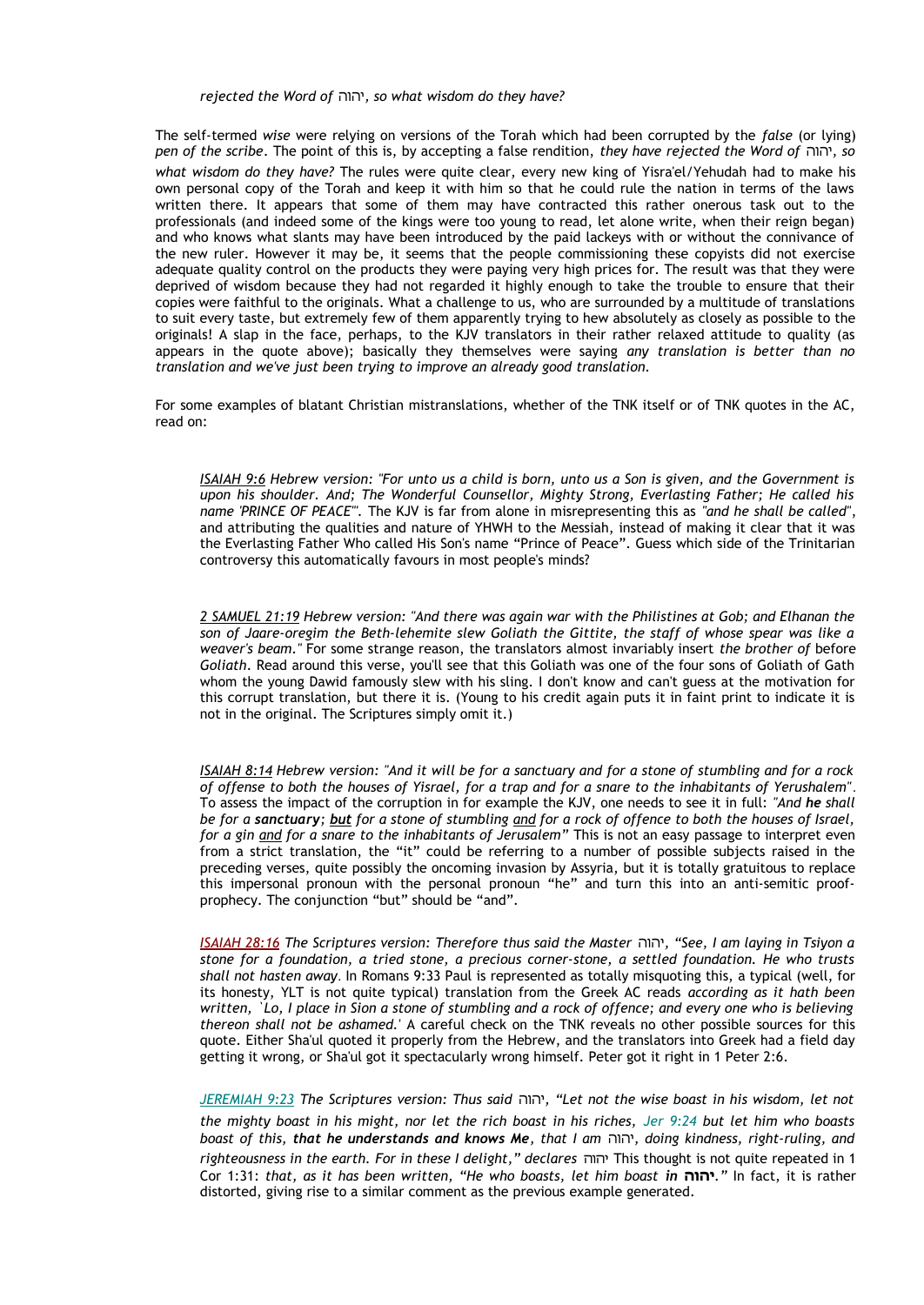*PSALM 14:1 The Scriptures version: The fool has said in his heart, "There is no* יהוה*. "They have done corruptly, They have done an abominable deed, There is no one who does good."* This verse is quoted

in Romans 3:10: *As it has been written, "There is none righteous, no, not one!"* (The next verses make it clear that the quote is from Ps 14...) Again we have to ask, why the discrepancy, why a significant shift in meaning, particularly since the Romans 3:10 sentiment – as it stands – contradicts the assessment of other scriptures, including Yahusha's own words in e.g. Matt 13:17 and Matt 23:35, and oddly even Psalm 14:5, as well as various AC people, of persons being righteous.

*HABUKKUK 2:4 The Scriptures version: the righteous one lives by his steadfastness.* What we find in Romans 1:17 is significantly different: *as it has been written, "But the righteous shall live by belief."* There is undoubtedly a major difference between the Hebrew thought of *stedfastness* and the intellectual Greek concept of *belief*, one which the translators of The Scriptures were undoubtedly sensitive to, but were obliged to reflect by the Greek word used there. Consider also the significance of omitting the *his* in Romans. A similar problem with this reference is found in Galatians 3:11,12.

*MATTHEW 1:22 and 23 (KJV)*: *Now all this was done, that it might be fulfilled which was spoken of the Lord by the prophet, saying, Behold, a virgin shall be with child, and shall bring forth a son, and they shall call his name Emmanuel, which being interpreted is, God with us"* Why this is brought into the announcement to Yosef is puzzling because it was in direct conflict with the instruction of the preceding verse, and the obedient action in the subsequent verse, i.e. to name the child Yahusha. We don't have any records of AC people actually calling Him by the name *Emmanuel* or *Immanuel.* Historically, *Immanuel* was indeed the name that was given to the prophet Isaiah's son, and the purpose of this was to give King Ahaz a very short window of opportunity before judgement from the north came knocking on Judah's door. Read Isaiah 7. YHWH had instructed Ahaz to ask a sign of Him, his Mighty One, a miraculous indication of His protection, and Ahaz had rather arrogantly said, *No, well, we're fine, I don't need to bother you for a sign, El is with us thank you very much*. To which YHWH responded sarcastically, if I may interpret, *Right, you don't want a sign, you don't want to me show my protection of you, you don't want to declare your dependence on Me, well, I'm giving you a sign nevertheless. A virgin shall conceive and bear a son who will be given the name your very Laodicean attitude is implying, and you know what? Before the babe is old enough to prefer yummy food over baby mush the judgement on your lack of submission/faith/dependence will be on you. Oh, and by the way, when he does get to that stage, he will be able to distinguish between good and evil. Which is more than you've achieved in spite of your age and privilege.* You need to read this in the further context of Isaiah 8, and 2 Kings 16, and, for more detail, 2 Chronicles 28.

{This leaves us of course with the question of *why* the birth of Yahusha is then regarded as fulfilment of the Isaiahic prophecy, if it was not to stick the "Immanuel" label on the new baby as His actual name. Can we regard the Isaiah-Immanuel situation as being prophetic of the Yoseph-Yahusha situation in a functional kind of way, namely that the birth of Yahusha, clearly proclaimed to be "King of the Jews", was intended (amongst many other things, of course) to be a warning sign to Herod not to follow in Ahaz' smug satisfaction but to get real in a hurry and learn the difference between right and wrong? Of course we all know how Herod reacted to the challenge! I think this is a reasonable interpretation of the Isaiah prophecy.}

5. Having looked at Josephus for examples of the kind of tampering that took place, surely we can also look at something a little earlier and a little closer to the Scriptures: the *Apocrypha,* and specifically the books of 1 Maccabees and 2 Maccabees. These two books relate aspects of the Hasmonean revolution, in about 160BCE, that succeeded in throwing off the perverted Greek rule of Antiochus Epiphanes who was intent on breaking down and eradicating any teaching or practice of *Torah* amongst the Jews, and on establishing in its place the empire-wide standard Greek religion (in its widest sense, including all sorts of cultural behaviours which would not cause an eyebrow to be raised across most of the Western Christian world as I write). So they fall into the so-called "silent centuries" between Malachi and Matthew, silent because the canonists have decided that the contents of books like 1&2 Maccabees were not inspired. But it was not always thus, these two books (and some others) were regarded highly by sections of the early church, and they were not definitively discarded until Jerome (again!) left them out of his translation of the entire Bible into Latin around 400CE. He called them *libri ecclesiastici* rather than *libri canonici.*

What historical light do we have on our question from the Maccabean books, without needing to decide whether they were inspired or not? Several interesting things... First, although the originals were (not surprisingly, and quite undisputedly) written in Hebrew, certainly not in the hated Greek! yet the Hebrew originals or early Hebrew copies from before or during the Ante-Nicene period are totally missing, all that we have is a Greek version. Let me quote from *The Anchor Bible Dictionary, Vol. 4, David Noel Freedman, Editorin-Chief, Doubleday, New York, item "Maccabees, Books of", p.440:* "1 Maccabees was originally composed in Hebrew, as both Origen and Jerome attest *[several references given]*. The only surviving text is a Greek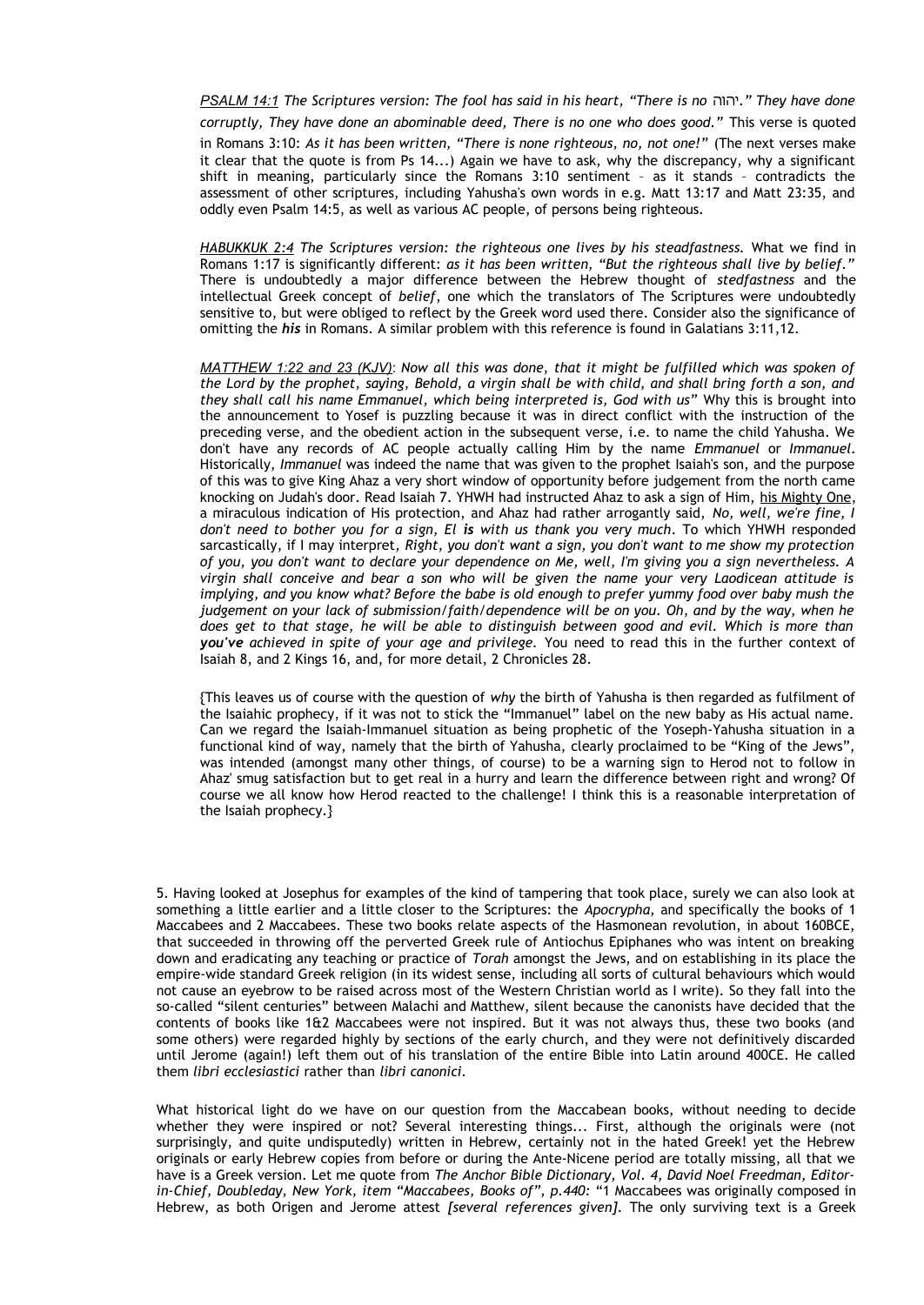version containing many Hebraisms and translation errors *[ref],* as, for example, in 10:1: *'Alexander ... the Epiphanes.'* The Greek documents are retroversions, not the *verbatim* transmitted originals."

The same source, on p439, says "Both 1 Maccabees and 2 Maccabees were regarded as more or less authoritative by the early Church (Abel and Starcky 1961:8)".

Now I have never heard of anyone alleging that there was a "conspiracy" aimed at destroying Hebrew copies of the Maccabean books and allowing only Greek translations to survive; but this is exactly what happened in fact, conspiracy or no conspiracy. The fact that there are no Hebrew manuscripts does not lead to people asserting that the originals were Greek, however. It is readily accepted that Hebrew originals and early versions perished during many centuries of anti-Jewish prejudice while Greek ones survived. This same consideration rarely seems to be extended, even in principle, to possible Hebrew originals of the AC. With books that are not regarded as canonical, it seems that the stakes are not so high for claiming a Greek provenance and denying the possibility of *Greek retroversions.* This on the word of only two ancient witnesses, whereas there are at least eight, some of them hostile witnesses, for a Hebrew original for Matthew's gospel.

6. Here is another example of direct tampering with the TNK itself by Christians: the organization and number of books in the canon. No, I am not talking now of the contents of the TNK, but how those contents are arranged and organized and internally related. When Ezra, back in Jerusalem, the Temple rebuilt, took on himself the obligation of supplying an authoritative full text of the TNK for the Temple repository, he drew up a canon of 22 books instead of "our" 39, arranged as first 5 books of the "Law" or Torah (the "T" of TNK), then all the 6 books of the Prophets or Nevi'im (the "N" of TNK), finally the 11 books of "Writings" or Ketub'im (the "K" of TNK). This was not merely a convenient grouping, it had great symbolic purposes.

- First, the "22" is very much a number of completeness; in terms of the Hebrew alphabet, with 22 letters, each book corresponds to one letter, a complete acrostic, signifying the completeness and perfection of the TNK – there were no more letters available for adding anything to it.
- Second, the three groups of books demonstrate a ranking or hierarchy of importance first and foremost the Torah, then the prophets, and finally the, if you like, commentaries on and reactions to the Law and the Prophets.

Only 6 "prophets"? No, all the prophets were there, but our so-called Minor Prophets were incorporated into a single book, a consortium with a big impact, sitting on the same bench as Isaiah and Ezekiel, instead of being fragmented and scattered behind the wardrobe of Psalms, Proverbs and so forth. Why weren't they left like that? You tell me, otherwise I'll have to guess. And my guess is, that in order to make a place for the NT in the overall Bible, some people felt it was essential to break down the claim of the TNK to be complete, otherwise the NT might be repudiated. (For more details on the canonical issues, please refer to Dr Martin on *Restoring the Original Bible.*) Another desirable outcome would be to make the "Christian Old Testament" to appear significantly different from the Jewish TNK. Whatever the motive, the outcome is not in doubt: the Christians, not the Jews, tampered with the structure of the TNK and made it very, very difficult for us to learn some lessons that we should simply be imbibing with our mothers' milk. Would it surprise you to learn that this too was a corruption implemented by Jerome, that overly-influential translator into Latin?

(Quick aside: obviously this puts an interesting slant on Messiah's words in Matt 5:

*17 "Do not think that I came to destroy the Torah or the Prophets. I did not come to destroy but to complete.* 

How could He complete what was already perfect and complete? His hearers must have wondered. Well, maybe by adding 27 books of AC to the 22 books of TNK, to bring about 49 = 7x7 books. 7 is the number of completion, and 7x7 is therefore an intensifier of the completeness... the TNK was complete at its own level, but Messiah added depth to it and brought about completeness in an additional dimension, a supercompleteness. On the other hand,  $27+39 = 66$ , which is merely an intensification of the number of Man, well on its way to becoming the number of the Antimessiah.)

Well, we have seen from different quarters how the "Early Church Fathers" after (and sometimes overlapping with) the apostles were at pains to reject any appearance of Jewishness. Have things improved significantly?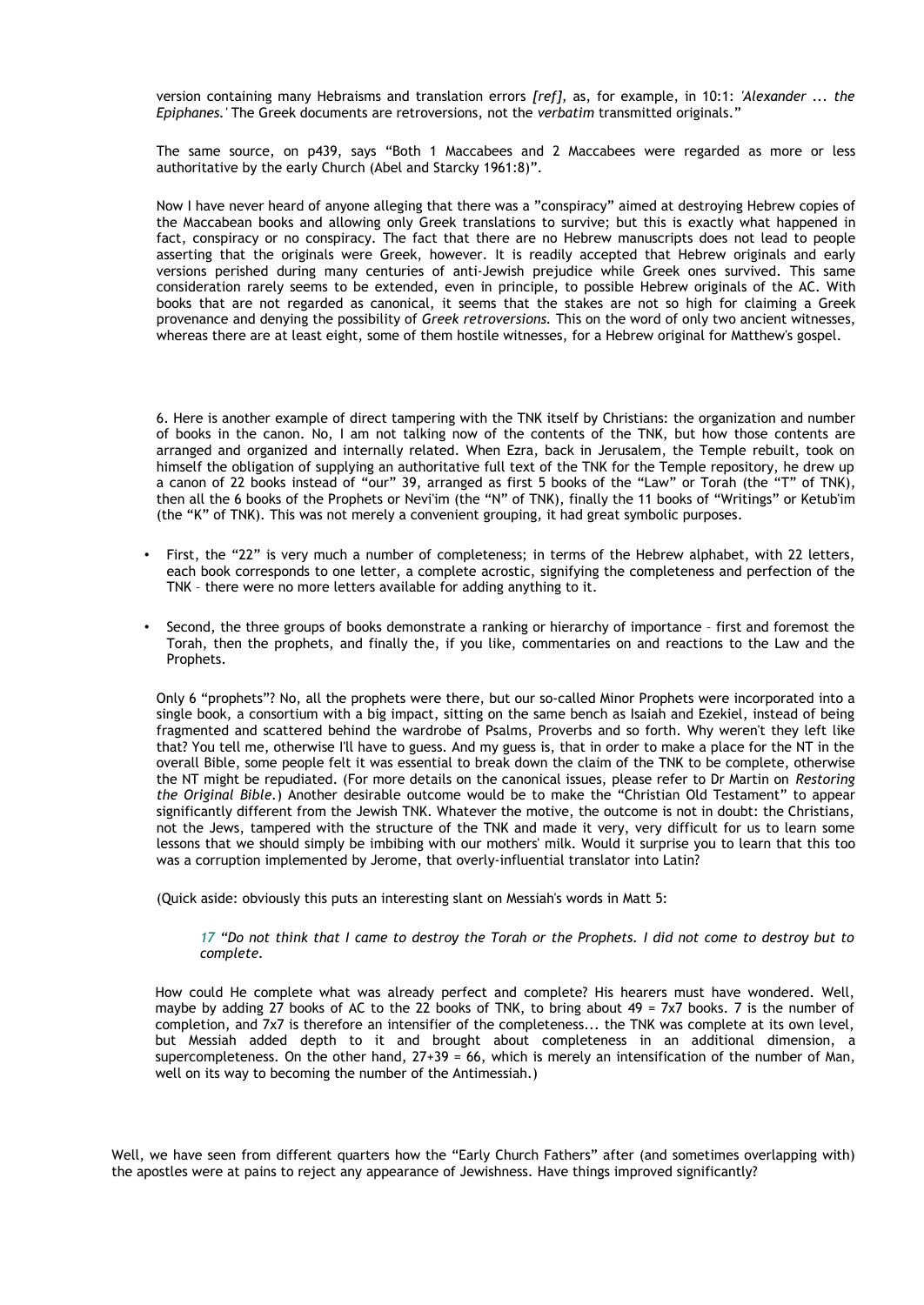The difficulty with being an honest and exact translator of the Scriptures, true like Dr Young to your available sources, is of course that you will land up producing an "Old Testament" that refers liberally to YHWH (although Young, like a number of other translators of a hundred years ago, used the unhappy form *Jehovah*), not to "G-d", and a "New Testament" that refers liberally to "G-d" and not to YHWH. With a glaring discrepancy like this, even your most unsophisticated readers might ask "Why this difference between Old and New?" and you would have to come up with some sort of explanation. (Unfortunately not many unsophisticated readers use YLT.)

Since you are translating for a target audience which for generations has been totally conditioned to expect "God" and "Jesus Christ" and you have umpteen previous translations setting a well-defined precedent out there in the marketplace, you take the broad road, hide the problem under some academic waffle about "traditional" or "familiar" in your Translators' Preface and force the TNK to fit the AC, instead of the obviously more defensible route of saying "Well, the TNK was there first, and established the ground rules for everything that followed, and the text of the TNK is much better established than the scrappy evidence we have for the AC, so the only fair way to do this is to say we believe that the TNK has precedence textually over the AC and so we are making the AC fit the TNK. There is room for doubt that the original AC writings are properly represented in regard to the Tetragrammaton in the source manuscripts that we have available, but there is not the same room for doubt about the TNK sources. Most logical would be to have the AC follow the example set in the TNK."

Doubt about your source documents is not widely encouraged in Christianity, and possibly would not go down well with the buying public. But doubt there is room for, and it would be better to handle it openly and and on a balance of probabilities than to cover it with a thick swath of tradition.

(In the early centuries of the Common Era, when many believers were familiar with Hebrew and the Septuagint version of the TNK was relatively widely available, and a strong precedent had not yet formed, the strategy appears to have been a little different: forbid and disparage the "Old Testament", identify it with the "Jews" and establish the maximum difference possible between Jews and, what shall we call ourselves, we may as well go with "Christians". Of course, this strategy hasn't entirely outlived its usefulness even in our day.)

Or else you should be as bold as Marcion and say, "I do not believe that these two sets of writings are referring to the same Mighty One, so different names are appropriate".

So our investigation must take another look at the basic issue: are the AC and the TNK actually telling us about the same Mighty One, or was Marcion perhaps right after all? Are the AC and the TNK on an equal footing of inspiration, or is one to be regarded more highly than the other?

**Option 7: The AC is just commentary, wonderful not inspired, its terminology not above suspicion** *(Canonicity)*

### **Related Query: Could Marcion have been right? Or are the TNK and the AC not equally inspired?**

Marcion felt that you could not and should not worship the Mighty One of the TNK because of His violent and punitive nature (Marcion's view!). Instead, he wanted a Mighty One that was much more sympathetic and loving, and he compiled a "New Testament" of heavily edited Gospels and Pauline Epistles showing just that kind of Mighty One being revealed in Jesus Christ (his terms, transliterated into English), getting as far away as he could from Judaism.

We now have to face the crunch, or several crunches actually: (i) was he right? Should we turn our backs on the TNK Mighty One and find one more suited to our preferences? (ii) if he was right, should we still drag around this heavy and irrelevant Old Testament in front of our beloved New Testament? (Many Christians don't bother, you know.) (iii) if he was wrong, should we still respect this Apostolic Commentary bursting out from over 400 years of silence after the completion of the TNK which on its own is sufficient?

(Clearly, (ii) and (iii) between them cover the possibilities of the TNK and AC being not equally inspired.)

To give him his due, as far as I know Marcion didn't directly deny the truth of the TNK, he merely made that truth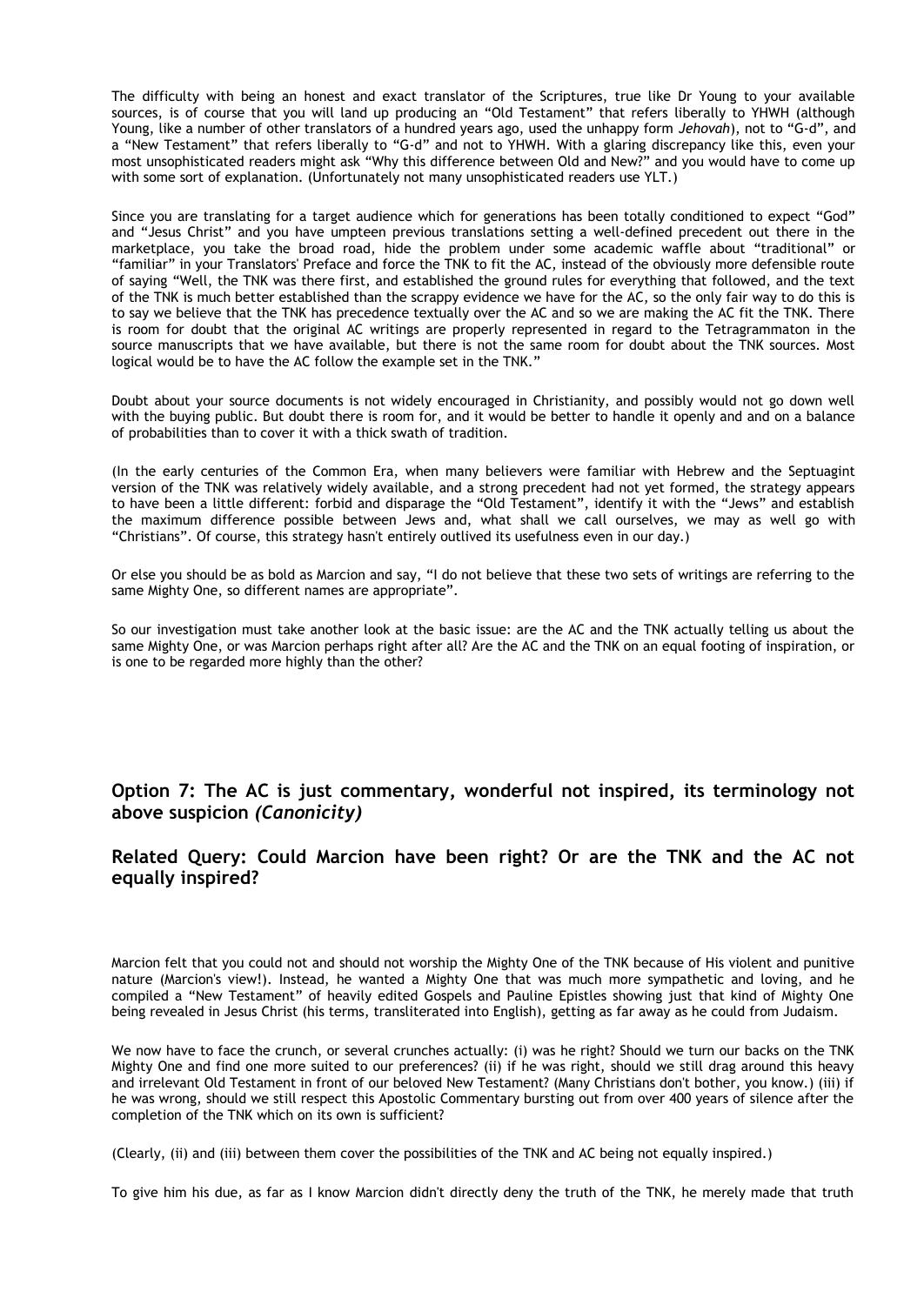irrelevant for (and I quote directly from Paul as translated in the KJV, as this is appropriate) *all who will live godly in Christ Jesus.* And this unquestionably is how many Christians live their lives, regarding the TNK as effectively irrelevant. After all, it talks of issues like creation and ancient Jewish history that are neither here nor there for us today, are they, it goes on and on about a Law that is impossible to keep and which just gets in the way of saving faith and a life of dependence on the Spirit that brings life rather than on the letter that kills. And it's full of lists of names and obscure prophecies that no one can make head or tail of. Who needs it, we're New Testament Christians! It needs a big red stamp that says *Of historical interest only.* It records a Plan A that failed, and Plan B is so much better, thank you, that there's not much practical value in digging around in the dusty archives of Plan A.

The trouble with that attitude, apart from being quite wrong on each point, is that while the TNK can cope without the AC, the AC cannot exist or be meaningful in the absence of the TNK. Yes, you can get away without the TNK for a few generations, you can live in terms of a TNK-sparse interpretation of the AC if you don't much worry about what the Scripture says, but the result is a degenerative slide of morals and ethics, a shift into hedonistic paganism, as the believers forget or never realise that the *purpose* of YHWH's favour expressed through Yahusha haMashiach and His substitutionary death is **Torah-obedient living**, a doctrine which is to be found all over the AC if you will but open your eyes to it. This pattern has recurred numerous times in church history right from Day One, the "New Testament Church" (there wasn't one initially, it was the Nazarene sect of the Judaism of the Apostolic era, "churches" came much later) had by the middle of the second century already become almost unrecognizable with the help of anti-TNK leaders like Marcion, Irenaeus and Ignatius, as Daniel Botkin reminds us:

*"What happened during this time? Obviously, it was a time of many heresies. The Church Fathers come on the scene in the second century to tell us vociferously who the heretics were and where the 'orthodox Church' was. These men (may I, B.E.F., make this clear: the author is referring here to the Church Fathers specifically) claimed to be the followers of the apostles, but their theology was different and seemed to blend Hellenistic philosophy and Babylonian religious custom with Christianity.*

So if the TNK *is* essential and inspired, is the AC or isn't it? Is the AC merely commentary, or does it bring new revelation, and if it does, does that new revelation countermand anything the TNK tells us?

Well, this surely is an enormous topic and I'm not going to do detailed justice to it here. I do want to highlight a few significant points though.

First, the TNK is in a way incomplete. Although it is sufficient *to make you wise unto salvation*, it is full of prophecies and promises which still needed to be fulfilled at the time when its last book had been written – and many of them *still* await fulfilment. Thus there *is* a sense in which a further revelation was – and is – required for completeness' sake. For example, the *how* of salvation is not entirely clear to all readers of the TNK, just as the *how* of the Messiah's Return and Millenial reign is not entirely clear to all readers of the AC (particularly if they neglect the TNK).

Second, although the AC is *not necessary* for salvation (and that is what Sha'ul very plainly says to Timothy), it or something similar *is* essential for us to know what YHWH did historically, in time and space, at the point when the promised Messiah was, in terms of the TNK prophecies, due to come. Did He follow through on His TNK promises or didn't He? Did He allow His Chosen One to *see corruption* or did He free Him from the bonds of death? During the Apostolic Era there were eye-witnesses, many of them, to the facts. While they were alive, they could tell the enquirers and the sceptical, *What was from the beginning, what we have heard, what we have seen with our eyes, what we have looked upon, and our hands have handled, concerning the Word of life: And the life was manifested, and we have seen, and bear witness, and announce to you that everlasting life which was with the Father and was manifested to us. We announce to you what we have seen and heard, so that you too might have fellowship with us. And truly our fellowship is with the Father and with His Son* יהושע *Messiah.* Do we, many years later, need to hear

the same things? Yes, of course, although not for our salvation, but certainly for our understanding, for our *halachah,* our walk. (It may puzzle you that I say that hearing the AC is not necessary for salvation. Elsewhere I have written extensively – although not as extensively as the Scriptures - about *emunah* (sometimes translated *faith* because of the

scrawny Greek vocabulary forcing the fuzzy use of *pistis),* through which we are saved by grace. It is far too big a topic to go into here, suffice it to say that it clarifies how we may expect to see the TNK-faithful in the company of the redeemed. And please note that we are *not* saved by faith, it is **by** *grace* you are saved, and that not of yourselves, it is the gift of the Mighty One.

Also, we need to hear these same things so that we distinguish between prophecy already fulfilled and prophecy awaiting fulfilment. And so that we may give better-informed praise and esteem to the Father and to His Son.

Undoubtedly these testimonies and teachings and expositions needed to be recorded in written form to persist down the centuries. Without the AC, we would join the Ethiopian in asking *about whom does the prophet say this, about himself or about some other?* With it, Philip and the others bring to us *the Good News:* יהושע*!*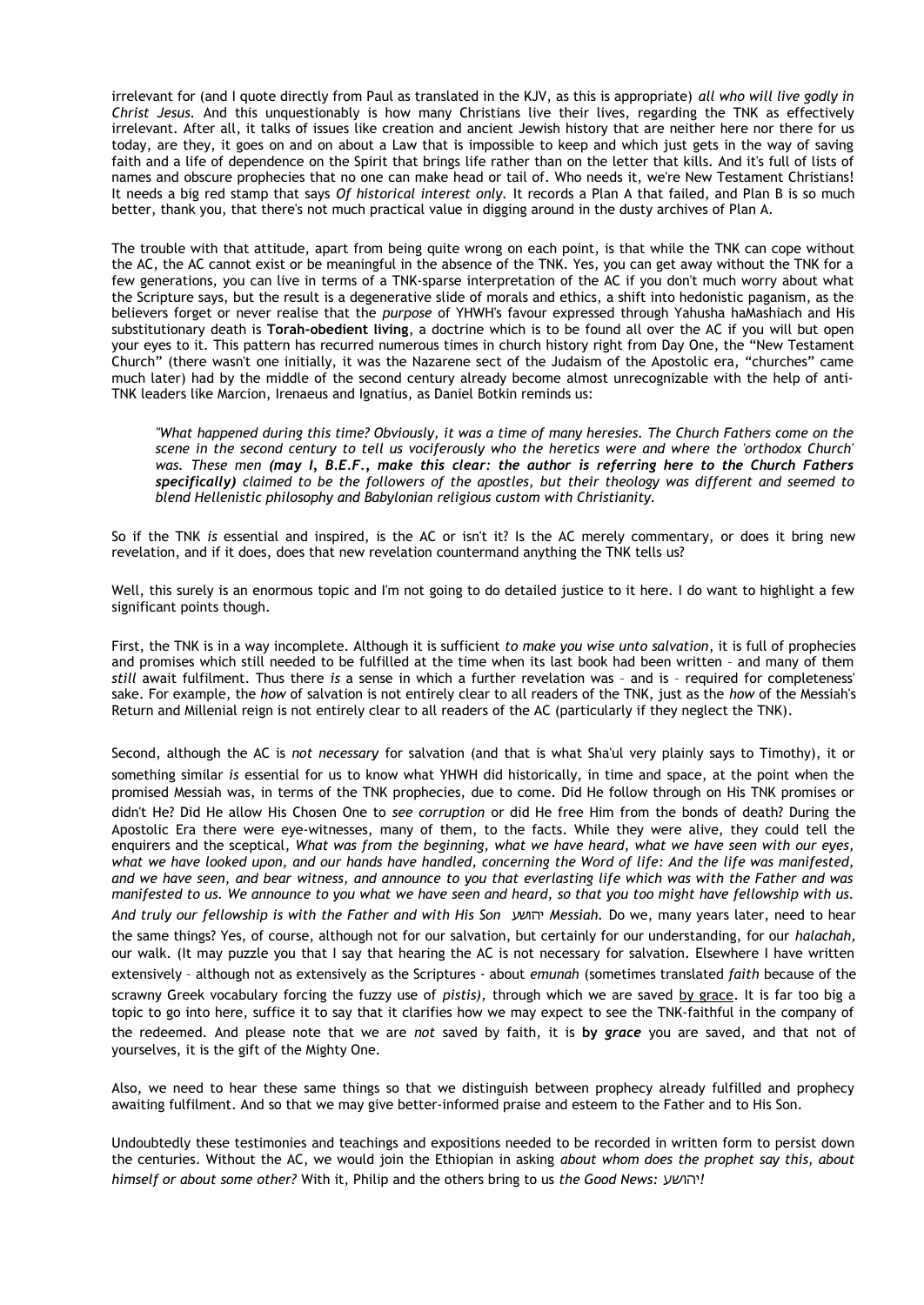Further, the teachings of יהושע recorded in the AC are absolutely precious, sweeter than the honeycomb. As is the TNK. I haven't space to develop the reasons why we need AC and TNK both, please read Psalm 119 and let it speak to you as it speaks to me.

For the AC we must be grateful indeed, but to put it above or ahead of the TNK is a serious mistake. The AC bears witness to Yahusha benYoseph as the entire fulfilment of the Messianic prophecies (even though many still await fulfilment), but it is the TNK that contains the prophecies that bear witness to Him. Without the prophecies and the principles and the history of the TNK we would have a very unbalanced understanding of the role and purpose of haMashiach, and indeed this is exactly what prevails in so much of Christianity. Both the TNK and the AC are needed to validate and give depth to *the Good News:* יהושע*!*

Is the AC optional, nice-to-have-but-not-really-essential? It is essential for proper understanding and proper behaviour, and that means it is essential for maturity and fullness of faith, of *emunah-*faith. No way should we despise or undervalue the AC. It is no more an arbitrary canon than is the TNK. And there is a point here that needs to be highlighted. **The AC needs to be read in its fullness and in the context of the TNK lest it defeat itself**. One could read parts of the AC, especially if carefully shepherded by men who have been taught to promote a replacementist interpretation, and conclude – as so very many have done over the centuries, following in the mental footsteps of Marcion – that the Messiah came to preach and implement a gospel of salvation which implies salvation from the Torah of the TNK. Yet if one reads the AC in its fullness without prejudice, and seeks back into the TNK to find out what the concepts used in the AC mean, one is drawn irresistibly to the conclusion that haMashiach came to preach the gospel of the Kingdom of Elohim and to accomplish the righteous act of salvation in Phase I of the twophase process of bringing about that very Kingdom globally, its rule spreading visibly and forcibly over the entirety of rebellious mankind in Phase II which will be the period often called the Millenium, bringing about massive changes in personal, familial, social, corporate, national and international behaviour in order to line all these things up exactly with the Torah that we see already laid down in the TNK and explicated in many ways in the AC. *The rule will go out from Yerushalayim.*

In short, yes, we do need the AC, but as a complement to, not a replacement for, the TNK. I believe that YHWH who inspired and gave us the TNK did so equally with a follow-up, which the AC as we now have it may well approach quite closely. Marcion did a corrupt thing for an evil reason, but it was the corruption of a good thing. Has the corruption been totally removed from the AC as we have it? No, I don't think so, I think the AC was and is still bent by men for their own purposes, and the absence of the Tetragrammaton from your Bible is prime but not sole evidence of this. Should we soon be blessed with discovery of the authentic AC autographs or true copies thereof, it would set the cat among the Jewish and Christian pigeons alike.

There is an interesting near-parallel with a great controversy that rocked the faith of many Christians toward the end of the 19<sup>th</sup> and early in the 20<sup>th</sup> centuries CE, namely the so-called Documentary Hypothesis, which challenged the authorship of the Pentateuch on the basis of the fact that in various portions of Genesis the Almighty is referred to by the roletitle *Elohim*, while in other places the Tetragrammaton is used to identify Him. Not distinguishing between a roletitle and a proper name, some scholars argued that the use of two different forms of address meant that there were different authors of different portions of the book, so that it could not have been the work of Moses as claimed, therefore the work contained a false claim, therefore it was spurious and untrustworthy and and an unsuitable basis for faith and belief. Some readers of this paper will no doubt assert that I am introducing a similar obstacle to acceptance of the AC, but it is clear, I hope, that my assessment is nowhere near accomplishing that. It serves rather as a caution to read the AC most carefully in the light of the TNK, rather than put a mental block on everything in the TNK (including the Tetragrammaton) which does not seem to be supported in the AC as widely published in various forms and translations today.

### **Summary and Afterthoughts**

When I started on a study reacting to some unnamed person's assessment of the work of the translators of the Jehovah's Witnesses' *New Word Translation* that I quoted in the introduction*,* I had not the faintest suspicion of the paths it would lead me down. I had in mind selecting a few crisp historical references which would be sufficient to raise a reasonable doubt in any unprejudiced reader's mind, a couple of evenings' work perhaps. But as I gathered more material, the question reformulated itself into a need to describe why so fundamental and unifying an issue as the identity of the One Who is to be worshipped is so thoroughly covered up by all those main branches of religion that claim to be worshipping Him on the basis of believing all or part of the Bible. This took me into some areas of history and Scripture that are often soft-pedalled or simply ignored, and required distinguishing between different motives for achieving the same effect.

Perhaps one could draw a parallel with the Sabbatarian issue: should we rest on the seventh day of the week, or hold the first to be holy? (And in fact we *should* draw a parallel – the Sabbatarian issue is the Fourth Commandment, the Tetragrammaton issue is the Third Commandment.) In a couple of pages, one can easily show from Scripture that the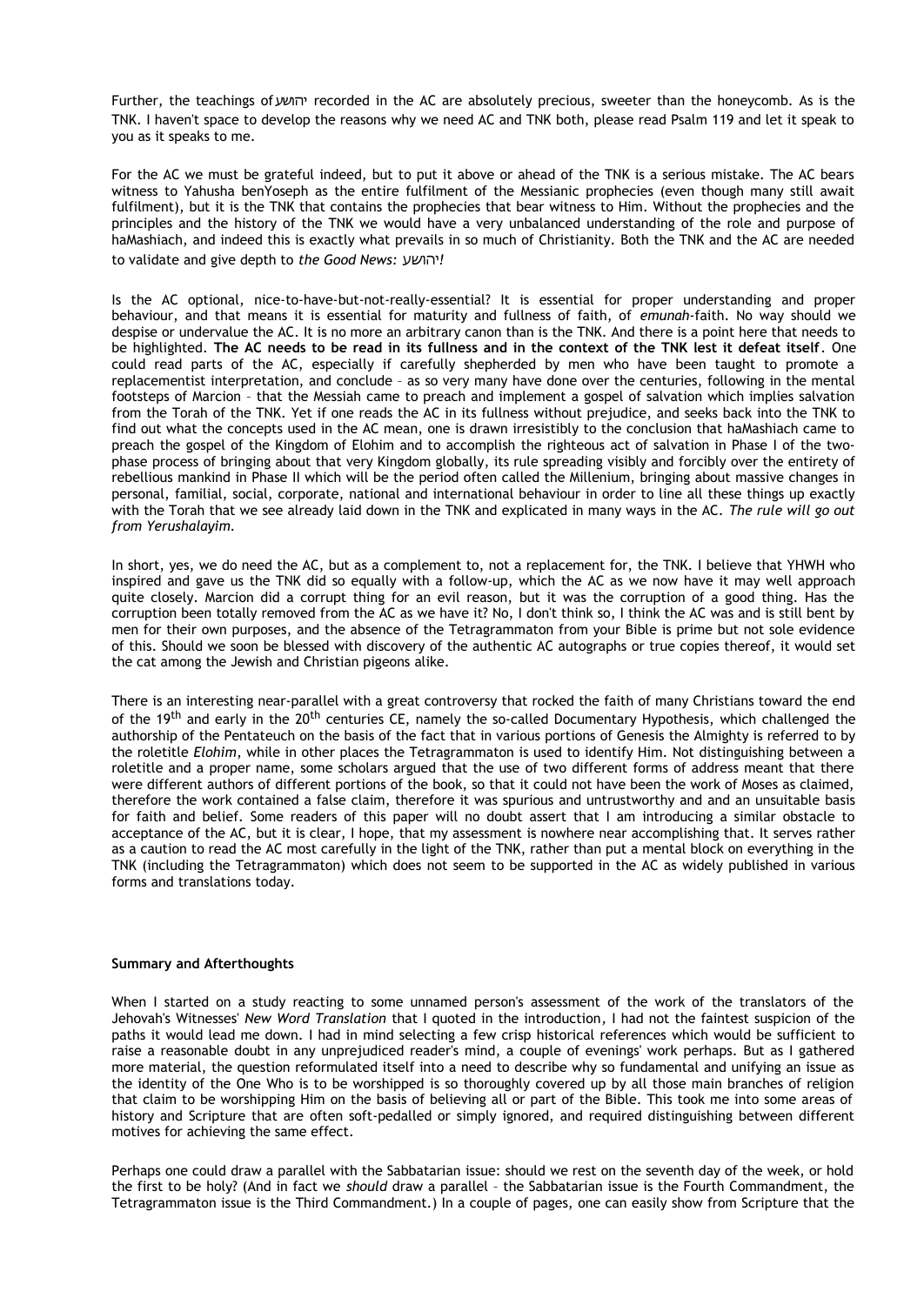seventh-day Shabbat is still to be observed by believers in YHWH's Messiah; but to answer the legitimate curiosity of someone who wants to know why it then has been almost entirely replaced in Christianity by "Sunday" takes the doctoral study of a Bacchiocchi. Likewise, to argue effectively that there is only one Name given in Scripture for us to know our Creator and Mighty One by can be achieved in a very short space; but it leaves the question of this study unanswered. Well, this is no doctoral dissertation and I am no Bacchiocchi, but I hope I have gone some way to explaining how and why the cover-up took place. It seems that Gerard Gertoux may have done for the Tetragrammaton what Samuele Bacchiocchi did for the Sabbath, but Gertoux's exhaustive book is currently inaccessible to me and I have done briefly what I could with the time and resources available that were available.

The fact is that there were and are many influential people who for their own reasons did not and do not want the Tetragrammaton to be widely known let alone used. (These people have probably unwittingly followed the example of the Tempter, the Deceiver, who in the Garden of Eden carefully steered Eve's attention away from the Creator's Name by confining the discussion to His role-title. Study Gen 3:1 thoughtfully...) It seems to have started with the Babylonian Exile (but it didn't affect Ezra as he wrote his own book and gathered together the canon of the TNK). Later, in the first century CE, Jewish leaders were trying to push the Messianic Nazarenes out of the stable and to close the door behind them. The Christians (note the Greek terminology?) were trying to maximise the apparent differences that Rome could see between them and the fractious Jews. The assemblies of believers were rapidly swamped with pagan converts, many of them deeply steeped in the principles and thinking of their paganism, who found it much more natural to view biblical truths through the kaleidoscopic allegorical prisms of their earlier beliefs than through the strict interpretive principles of the Nazarenes. It would be well to take note of Gertoux's comment in *Paradox of the Anonymous Name:*

The Christian translators (of heathen origin) not understanding Hebrew exchanged the Tetragram with Lord; Marcion in 140 C.E. even modified the expression «Let your Name be sanctified» into «Let your spirit be sanctified». On the other hand, some Christians (of Jewish origin) such as Symmachus kept the Tetragram written in Hebrew inside the Greek text (in 165). Eusebius clarified that Symmachus was an Ebionite, that is a Judeo-Christian, and that he had drafted a comment on Matthew's book (Ecclesiastical History VI:17). However, the Judeo-Christians were completely rejected after 135 of our era by the "Christians" as Jewish heretics.

Thus many colourful distortions of scriptural principles were brought in, and with them corresponding terminology, to dilute, subvert and eventually displace the real thing as Christianity developed its own distinct characteristics, many of them blatantly transgressing the boundaries of the faith laid down in scripture. (For a compact overview of many of these distortions, please read *Fossilized Customs* by Lew White, available in South Africa through the Institute for Scriptural Research, http://www.isr-messianic.org/)

Obviously this then raises the question of whether Christianity is Scriptural or not. It is easy to answer this, with a simple "No" based on many, many facts. What is not so easy is to say how critical this is to the life and faith of individual believers who are deeply within the embrace of the(?) Christian Church. (At the time of writing, approximately 34000 flavours/denominations/sects of Christianity have been identified, and it seems a bit presumptuous to speak of **the** Christian Church.) I have no right or desire to judge any servant of Another, I have my hands full judging myself, I am all too conscious of my own shortcomings and that in any process to short-list the great saints of the past and present I would probably not even make it as far as the preliminary rounds. So I do not and will not go around saying or even thinking "You, and you, and you – shape up and use the right Names or you are damned!" Nevertheless every believer has some obligations towards all those who claim to base their belief and walk on the Scriptures: Jude instructs us to *earnestly contend for the belief which was once for all delivered to the setapart ones.*

If language means anything at all, this belief had already been delivered in its entirety by the time Jude wrote. If history means anything at all, probably Peter, Paul and John were still busy writing letters to the Messianic believers when Jude wrote his, most likely before 63CE – although the canonical order of the NT books, putting Jude secondlast of all the books and just before Revelation which is admittedly very late in the historical sequence although probably not the very last, seems carefully organised to hide this from the normal reader who is not obsessive about getting things straightened out and in order. Even *Acts* was probably still unpublished when Jude wrote. Consequently

he is here not putting a conscious seal on the New Testament canon, he is referring to a belief which has *already* been delivered, pointing in my mind to the revelation of the TNK with the apostolic insight added of *the Good News:* יהושע *haMashiach!* For this reason too I prefer to refer to the *Apostolic Commentary* rather than to the *New Testament*. (As the Jewish novelist and apologist Herman Wouk noted, there is the Torah, or five books of Moses, and everything else is commentary – which includes the Prophets and the Writings. It would not be unfair to refer to the Tanakh as consisting of the *Torah* or Pentateuch, the *Prophetic Commentary*, the *Historic/Literary Commentary* – and then see how easy it would be to slip in the *Apostolic Commentary*!) Any subsequent deviations, additions or

subtractions in relation to the TNK must therefore be contended against, and this is what I have been doing in this study with particular regard to the fact that the Name of the Creator and Master of all, and Father of our Saviour Yahusha the Messiah, in English lettering "YHWH", has fallen into disuse. (Did it fall or was it pushed?) Such a radical shift, a neglect of the absolute foundation of the faith, goes far beyond the remit of any possible commentary, particularly since it has been done without any note or justification, and must attract most searching suspicion from you as a seeker after truth unless you are more than a little comfortable with the Marcionic proposition.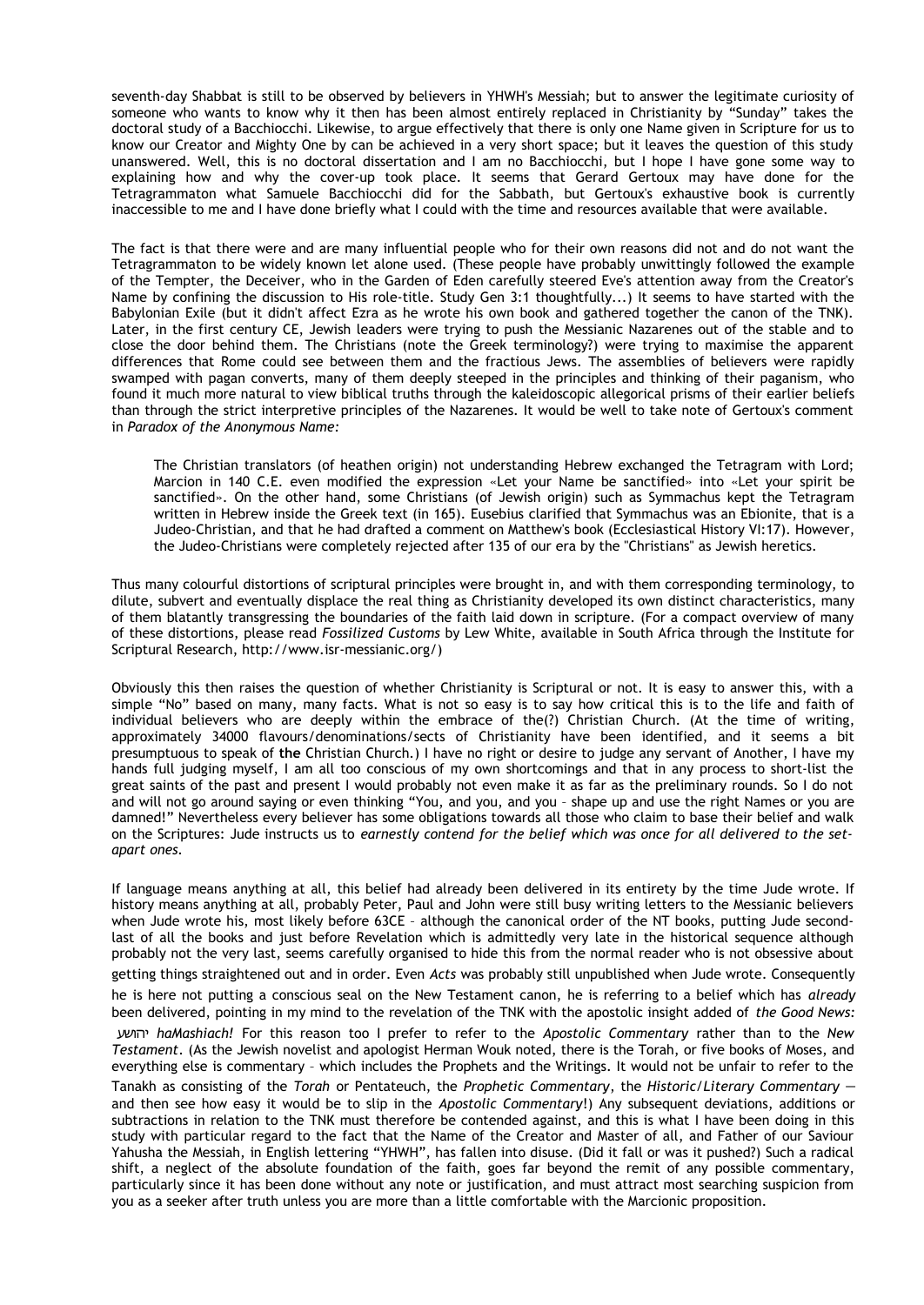On a different track: in the process of writing and early dissemination of this pamphlet I have been able to read more about the Watchtower (Jehovah's Witnesses) perspectives regarding the Name(s), and it might interest readers to view a quotation or two from their own literature (I have only a couple of photocopied pages, without title or publishing data, perhaps a JW reading this might identify it for me):

#### **Was the name Jehovah used by the inspired writers of the Christian Greek Scriptures?**

Jerome, in the fourth century, wrote: "Matthew, who is also Levi, and who from a publican came to be an apostle, first of all composed a Gospel of Ch---t in Judaea in the Hebrew language and characters for the benefit of those of the circumcision who had believed." (*De viris inlustribus,* chap. III) This Gospel includes 11 direct quotations of the Hebrew Scriptures where the Tetragrammaton is found. There is no reason to believe that Matthew did not quote the passages as they were written in the Hebrew text from which he quoted...

So far, so good. This makes sense, making it easy – all too easy - to believe that the following is just as trustworthy:

#### **Which form of the divine name is correct – Jehovah or Yahweh?**

No human today can be certain how it was originally pronounced in Hebrew. Why not? Biblical Hebrew was originally written with only consonants, no vowels. When the language was in everyday use, readers easily provided the proper vowels. In time, however, the Jews came to have the superstitious idea that it was wrong to say [G-d's] personal name out loud, so they used substitute expressions. Centuries later, Jewish scholars developed a system of points by which to indicate which vowels to use when reading ancient Hebrew, but they put the vowels for the *substitute expressions* around the four consonants representing the divine name. Thus the original pronunciation of the divine name was lost.

Many scholars favor the spelling "Yahweh," but it is uncertain and there is not agreement among them. On the other hand, "Jehovah" is the form of the name that is most readily recognized, because it has been used in English for centuries and preserves, equally with other forms, the four consonants of the Hebrew Tetragrammaton.

Note that emphasis on, that repetition of, *the four consonants* of the Hebrew Tetragrammaton? Warning: Here be smoke and mirrors! While it is correct that all 22 of the letters in the Hebrew alphabet are regularly consonants, and so the three different Hebrew letters (*yud, hei & waw)* used in the Tetragrammaton are consonants **in normal use**, *nevertheless in the Tetragrammaton they are not used as consonants, but as vowels* – there are a few Hebrew letters which have this characteristic of being used mainly to denote consonants, but on occasion (and actually, rather widely and often, in the right circumstances) as vowels, so it is not an aberrant usage of these letters, but quite a common one, predating the Masoretic scholars, the apostles, the Messiah, the prophets – by many centuries. This is so widely recognized that there is, as mentioned above, a special technical term for this double role of the letters: *matres lectionis*, or "mothers of learning" or "mothers of reading".

Is there any solid evidence for this assertion, that "YHWH" stands for four Hebrew vowel-sounds and no consonants at all? Certainly, and I will quote a couple of witnesses briefly from Gerard Gertoux, already mentioned in this document. While the translation from French may be a little sticky here and there, and I have made the odd modest correction for the sake of English readers, it is many orders better than any French I might try to produce:

*The present Masoretic vowels are not the genuine vowels because they appeared only after 500 CE. Before this epoch, the Jews used a "mothers of reading" system (some consonants were used as vowels) to pronounce most of the proper names* [my emphasis]*. The writings from Qumran have shown that before the second century CE even usual words were vocalized owing to these special letters (mothers of reading, that is to say Y for the vowels I and E, W for O and U, and H for an A at the end of words), proving that the "mothers of reading" system was widely used. Judah Halevi wrote in his book* The Kuzari (*1140CE), that the letters of the Tetragram are used as vowels for any other words (furthermore Judah Halevi in* The Kuzari IV:3 *related that Y is used for I, W for O, and H for A). A long time before, in the first century, Flavius Josephus, a Jewish writer, had written that the Tetragram is written with four vowels (and not four consonants).*

*Flavius Josephus (37-100), who knew the priesthood of this time very well, clarified that when Romans attacked the Temple, the Jews called upon the fear-inspiring name of* [G-d] (The Jewish War V:438)*, but he wrote of his refusal to give it his reader* (The Jewish Antiquities II:275)*. However he gave some information of primary importance to rediscover the pronunciation he wanted to conceal. One can read indeed in the work* The Jewish War *the following remark: "The high priest had his head dressed with a tiara of fine linen embroidered with a purple border, and surrounded by another crown in gold which supported into relief the holy letters; these ones are four vowels."* [My bolds] (The Jewish War V:235) *This description is excellent;*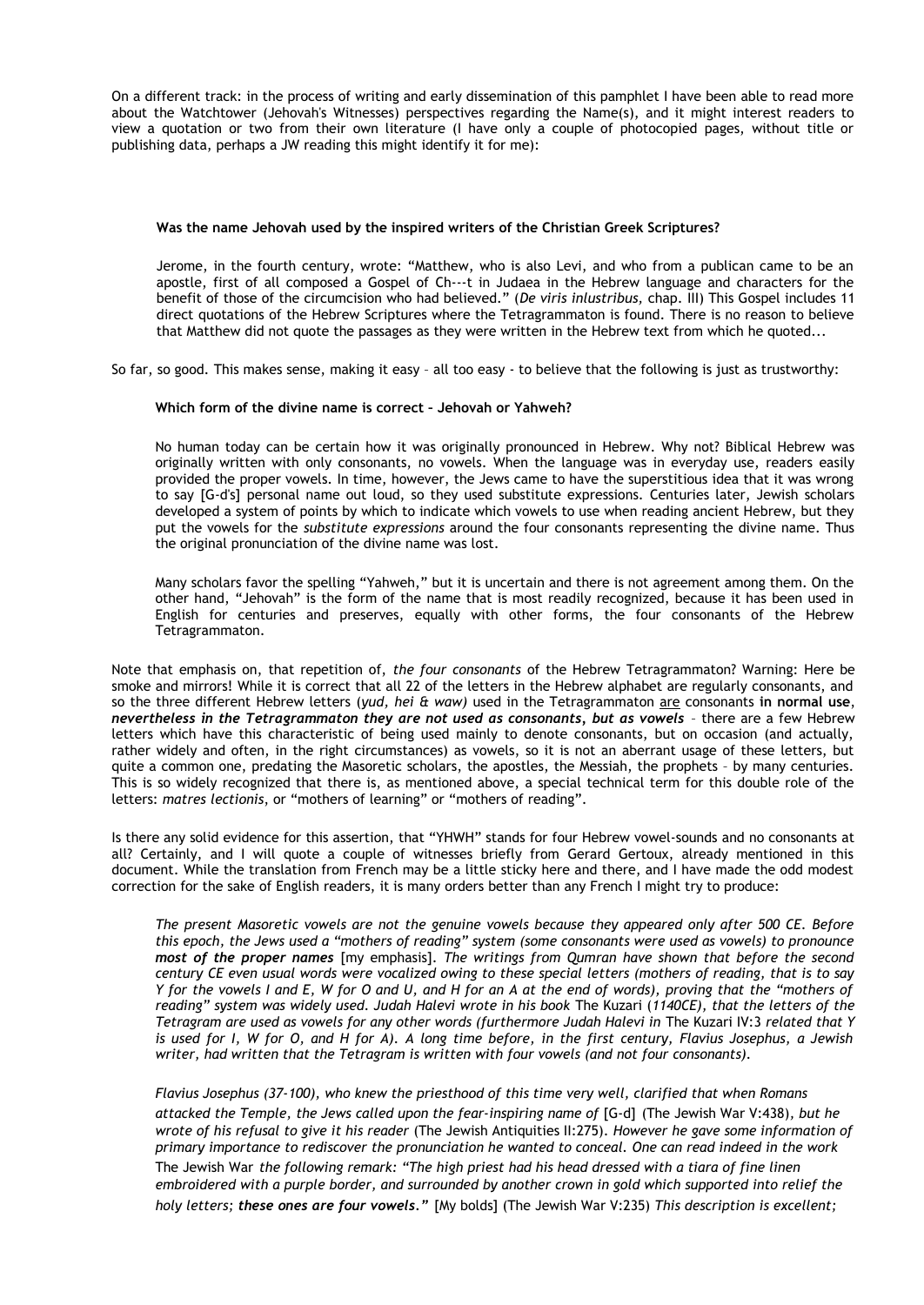*moreover, it completes the one found in Exodus 28:36-39. However, as each one knows, there are no vowels in Hebrew, but only consonants.* [My comment: this is French sarcasm at its most acidic!] *Regrettably, instead of explaining this visible abnormality, certain commentators (influenced by the form Yahweh) mislead the readers of Josephus by indicating that this reading was IAUE. Now it is evident that the "sacred letters"*

[denoting the Tetragram] *were written in paleo-Hebrew, and not in Greek. Furthermore, in Hebrew these*

*consonants Y, W, H are exactly used as vowels; they are moreover called* matres lectionis "*mothers of reading". Qumran's writings showed that in the first century Y as vowel served only to indicate sounds I and E, W served only for sounds Ô and U, and a H final served for the sound A. Furthermore, the H was used as vowel only at the end of words, and never inside of it (but between the two vowels the H is heard as a slight E). So, to read the name YHWH as four vowels, it is to read IHÔA that is IEÔA.*[My note: Gertoux doesn't here show why he sidelines the alternative vocalization IeUA.]

Well, I see I was side-tracked into discussing the pronunciation of the Tetragrammaton, in spite of my good intentions to limit myself to just using either the four Hebrew letters or the four English equivalents and to leave the reader to puzzle over the way to say it – a good question is always a good starting-point for real learning. But at this point it has become important, to make it clear that the NWT translators in my opinion have gone to a great deal of trouble to justify replacing the Greek term with a Tetragrammaton-based word, only to choose to use that one word which to my mind is about as far away in meaning, spelling and vocalization from the base as you can get while still doffing a hat to it. (Did I mention that in Hebrew, *hovah* means *disaster* or *calamity*?)

It should be perfectly clear, if you have been following the discussion so far, that there is at heart no difference between the rationale of the translators of the NWT and that of so many other more traditional English translations regarding actually putting the Tetragrammaton forward on virtually every page, where it belongs by right. If anything, the burden is greater on the NWT translators for correctly pointing out a most important problem with the regular translations, and then supplying a halfway solution which actually suffers from exactly the same deficiencies as it is supposed to correct; an approach which may be expected to deceive many of their readers after they accept it because it's not too unfamiliar. Scholarship has moved on since the founding and naming of the Jehovah's Witnesses movement, and one would hope that they would turns their backs on brand recognition in favour of a more accurate appellation.

(For the occasional reader who would really like to get a most insightful chronological summary, visit <http://digilander.libero.it/domingo7/Gertoux.htm>or Google for "PARADOX OF THE ANONYMOUS NAME " coupled with "Gertoux". Since 1991 Gertoux, a specialist on the Tetragrammaton, has been president of the Association Biblique de Recherche d'Anciens Manuscrits.)

To tidy up the question of where this all originated: for a long time I didn't know who was responsible for the quote which triggered this study. Eventually the trail led to Lynn Lundquist, an American politician and sometime Republican Speaker of the House in the State of Oregon. This caused me some surprise as American politicians do not often spring to mind as the most likely sources of long intricate text-critical studies on variant Scripture translations; but Lundquist does seem to be something of a polymath. However that may be, you can follow up his various works by Googling on "Lynn Lundquist". In doing so you will probably come across the following link: <http://jehovah.to/exe/greek/tetragram.htm> which is well worth visiting by anyone wanting a far more detailed analysis of the whole issue than I have given here. A recent response from Heinz Schmitz to Lundquist's study, which I came across too late to integrate extensively into this paper, it has a wealth of references and highlights numerous interesting points, one of which is the degree to which the early *Christians* were involved in making so many changes, including removing the Tetragrammaton, in the copies *they* made of the LXX for the sake of their "Old Testament studies", so much so that Origen remarked that Christians needed to try to persuade Jews to give or lend them copies of the LXX that *hadn't* been tampered with!

Schmitz's Jehovah's Witness affiliation comes through in this paper, but his breadth of background and his evenhandedness shine through, while the responses from Lundquist are not very helpful, in my opinion at any rate. Perhaps I must reiterate here that I am holding no brief for the JWs or indeed any Christian or para-Christian denomination or sect, I am strictly interested in learning and obeying what YHWH has to teach me through His Torah, be it expressed in the text of the Scriptures, in the life-example of His Son Yahusha His Anointed One, or through the inner promptings of His Spirit of Set-apartness.

In this life-approach I see the Christian groups as having much to offer, far too much - most of it tending to deflect one's focus away from the primary injunction of two of the three great monotheistic religions: *Hear, o Isra'el, YHWH your Mighty One is one! And you shall love YHWH your Mighty One with all your heart, and with all your being, and with all your might.* Happily I will fellowship with and learn from anyone who will lower himself to learn alongside me at a very basic level, but I find that my requests for teaching, guidance and fellowship are usually repudiated by people who cannot understand how I got from where they are (and I was) to where I am now. I try to maintain the